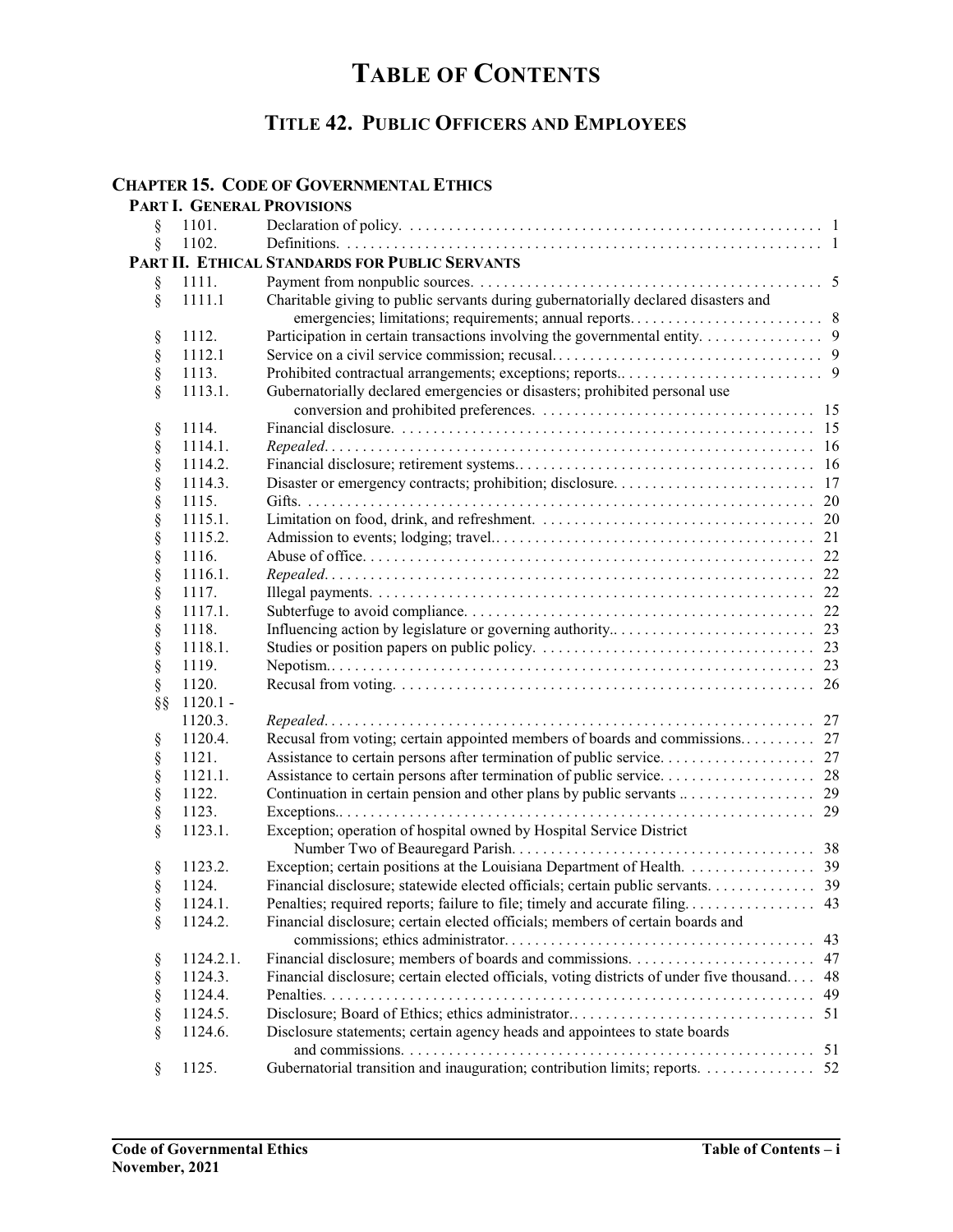#### **PART II-A. UNETHICAL ELECTION PRACTICES**

| §    | 1130.1.                          |                                                                         |    |
|------|----------------------------------|-------------------------------------------------------------------------|----|
| §    | 1130.2.                          |                                                                         |    |
| ş    | 1130.3.                          |                                                                         |    |
| ş    | 1130.4.                          |                                                                         |    |
| ş    | 1130.5.                          |                                                                         |    |
| ş    | 1130.6.                          |                                                                         |    |
|      |                                  | PART III. ADMINISTRATION, PROCEDURE AND ENFORCEMENT                     |    |
|      | <b>SUBPART A. ADMINISTRATION</b> |                                                                         |    |
| ş    | 1131.                            |                                                                         |    |
| §    | 1132.                            |                                                                         |    |
| ş    | 1133.                            |                                                                         |    |
| ş    | 1134.                            |                                                                         |    |
| ş    | 1135.                            |                                                                         |    |
|      | <b>SUBPART B. PROCEDURE</b>      |                                                                         |    |
| §    | 1141.                            |                                                                         |    |
| ş    | 1141.1.                          |                                                                         |    |
| ş    | 1141.2.                          |                                                                         |    |
| ş    | 1141.3.                          |                                                                         |    |
| ş    | 1141.4.                          |                                                                         |    |
| ş    | 1141.5.                          |                                                                         |    |
| ş    | 1141.6.                          |                                                                         |    |
| ş    | 1142.                            |                                                                         |    |
| ş    | 1143.                            |                                                                         |    |
|      |                                  | <b>SUBPART C. ENFORCEMENT AND PENALTIES</b>                             |    |
| ş    | 1151.                            |                                                                         |    |
| §    | 1152.                            |                                                                         |    |
| ş    | 1153.                            |                                                                         |    |
| ş    | 1154.                            |                                                                         |    |
| ş    | 1155.                            |                                                                         |    |
| ş    | 1156.                            |                                                                         |    |
| ş    | 1157.                            |                                                                         |    |
| ş    | 1157.1.                          |                                                                         |    |
| ş    | 1157.2.                          |                                                                         |    |
| ş    | 1157.3.                          |                                                                         |    |
|      |                                  | SUBPART D. COMPUTER DATA MANAGEMENT SYSTEM                              |    |
| ş    | 1158.                            | Board of Ethics Computerized Data Management System; purpose; goals. 71 |    |
| ş    | 1159.                            |                                                                         | 72 |
|      |                                  | PART IV. MISCELLANEOUS PROVISIONS                                       |    |
| ş    | 1161.                            |                                                                         |    |
| ş    | 1162.                            |                                                                         |    |
| ş    | 1163.                            |                                                                         |    |
| ş    | 1164.                            |                                                                         |    |
| ş    | 1165.                            |                                                                         |    |
| ş    | 1166.                            | Violation of code by tenured public employee of a state public higher   |    |
|      |                                  |                                                                         | 73 |
| §    | 1167.                            |                                                                         | 74 |
| $\S$ | 1168.                            |                                                                         |    |
| ş    | 1169.                            |                                                                         |    |
| ş    | 1170.                            |                                                                         |    |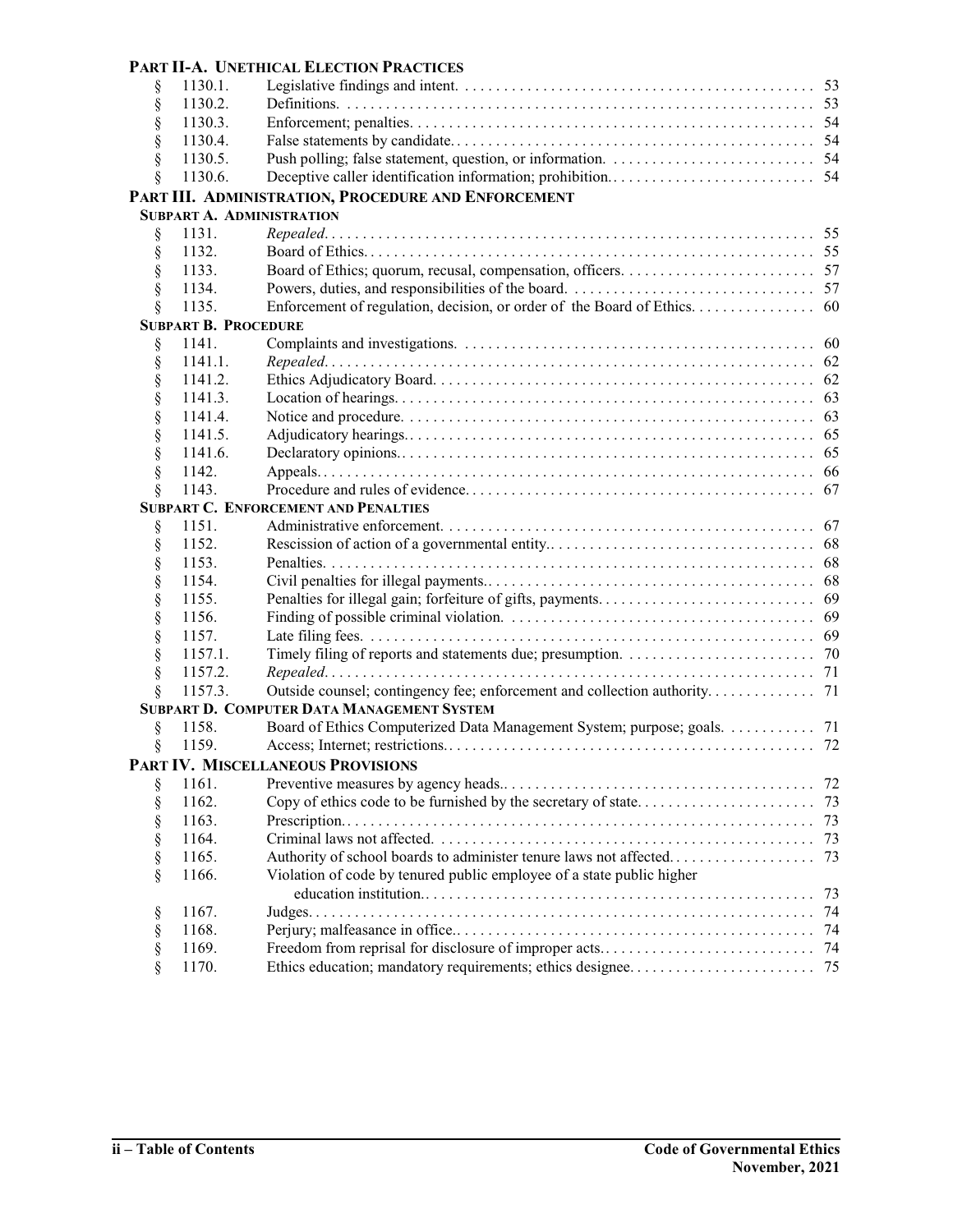# **TITLE 42. PUBLIC OFFICERS AND EMPLOYEES**

# **CHAPTER 15. CODE OF GOVERNMENTAL ETHICS**

## **PART I. GENERAL PROVISIONS**

#### **§1101. Declaration of policy**

A. Whereas the people of the state of Louisiana have in Article X, Section 21 of the Louisiana Constitution mandated that the legislature enact a code of ethics for officials and employees of this state and its political subdivisions, the legislature does hereby enact a Code of Governmental Ethics.

B. It is essential to the proper operation of democratic government that elected officials and public employees be independent and impartial; that governmental decisions and policy be made in the proper channel of the governmental structure; that public office and employment not be used for private gain other than the remuneration provided by law; and that there be public confidence in the integrity of government. The attainment of one or more of these ends is impaired when a conflict exists between the private interests of an elected official or a public employee and his duties as such. The public interest, therefore, requires that the law protect against such conflicts of interest and that it establish appropriate ethical standards with respect to the conduct of elected officials and public employees without creating unnecessary barriers to public service. It is the purpose of this Chapter to implement these policies and objectives.

*Acts 1979, No. 443, §1, eff. April 1, 1980.*

#### **§1102. Definitions**

Unless the context clearly indicates otherwise, the following words and terms, when used in this Chapter, shall have the following meanings:

(1) "Action of a governmental entity" means any action on the part of a governmental entity or agency thereof including, but not limited to:

(a) Any decision, determination, finding, ruling, or order, including the judgment or verdict of a court or a quasi-judicial board, in which the governmental entity or any of its agencies has an interest, except in such matters involving criminal prosecutions.

(b) Any grant, payment, award, license, contract, transaction, decision, sanction, or approval, or the denial thereof, or the failure to act with respect thereto; and in which the governmental entity or any of its agencies has an interest, except in matters involving criminal prosecutions.

(c) As the term relates to a public servant of the state, any disposition of any matter by the legislature or any committee thereof; and as the term relates to a public servant of a political subdivision, any disposition of any matter by the governing authority or any committee thereof.

(2)(a) "Agency" means a department, office, division, agency, commission, board, committee, or other organizational unit of a governmental entity. For purposes of this Chapter, "agency of the public servant" and "his agency" when used in reference to the agency of a public servant shall mean:

(i) For public servants in the twenty principal departments of the executive branch of state government, the office in which such public servant carries out his primary responsibilities; except that in the case of the secretary, deputy secretary, or undersecretary of any such department and officials carrying out the responsibilities of such department officers it shall mean the department in which he serves; and except that in the case of public servants who are members or employees of a board or commission or who provide staff assistance to a board or commission, it shall mean the board or commission.

(ii) For the governor and lieutenant governor, it shall mean the executive branch of state government.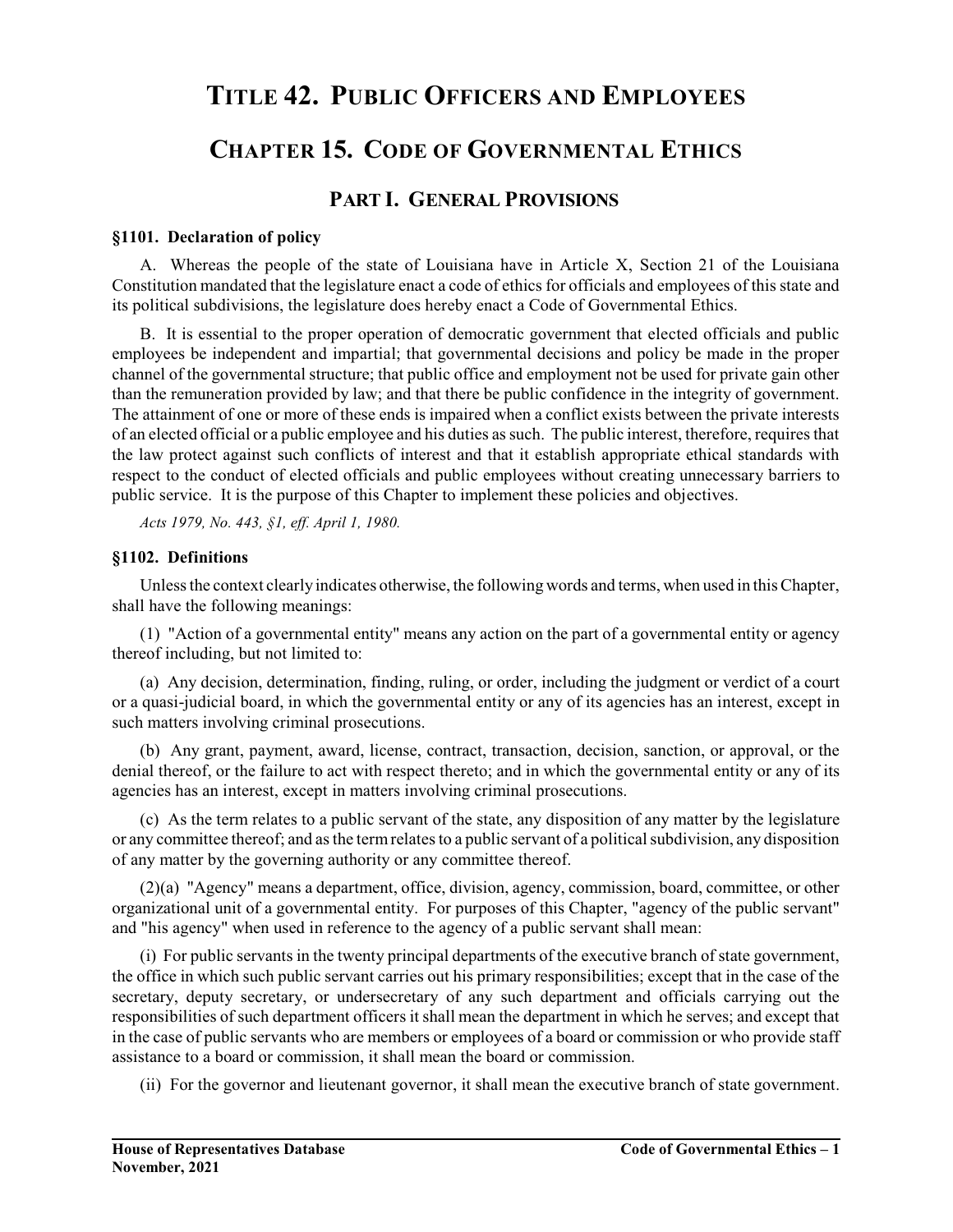(iii) For public servants in the office of the governor or the lieutenant governor it shall mean their respective offices.

(iv) For public servants in the legislative branch of state government, it shall mean the agency or house of the legislature by which a public employee is employed and the legislative branch in the case of legislators.

(v) For public employees, except judges, of the supreme court, courts of appeal, district courts, and other courts authorized by Article V of the Constitution of 1974, it shall mean the court in which the public employee serves and any other court in which decisions of that court may be reviewed.

(vi) For public servants of political subdivisions, it shall mean the agency in which the public servant serves, except that for members of any governing authority and for the elected or appointed chief executive of a governmental entity, it shall mean the governmental entity. Public servants of political subdivisions shall include, but shall not be limited to, elected officials and public employees of municipalities, parishes, and other political subdivisions; sheriffs and their employees; district attorneys and their employees; coroners and their employees; and clerks of court and their employees.

(b) The board may adopt rules and regulations to provide for the application of this definition.

(3) "Agency head" means the chief executive or administrative officer of an agency or any member of a board or commission who exercises supervision over the agency.

(4) "Assist" means to act in such a way as to help, advise, furnish information to, or aid a person with the intent to assist such person.

(5) "Board" means the Board of Ethics.

(6) *Repealed by Acts 1996, 1st Ex. Sess., No. 64, §10, eff. Jan. 1, 1997.*

(7) "Compensation" means any thing of economic value which is paid, loaned, granted, given, donated, or transferred or to be paid, loaned, granted, given, donated, or transferred for or in consideration of personal services to any person.

(8) "Controlling interest" means any ownership in any legal entity or beneficial interest in a trust, held by or on behalf of an individual or a member of his immediate family, either individually or collectively, which exceeds twenty-five percent of that legal entity.

(9) "Elected official" means any person holding an office in a governmental entity which is filled by the vote of the appropriate electorate. It shall also include any person appointed to fill a vacancy in such offices.

(10) "Ethics body" means the Board of Ethics.

(11) "Governing authority" means the body which exercises the legislative functions of a political subdivision.

(12) "Governmental entity" means the state or any political subdivision which employs the public employee or employed the former public employee or to which the elected official is elected, as the case may be.

(13) "Immediate family" as the term relates to a public servant means his children, the spouses of his children, his brothers and their spouses, his sisters and their spouses, his parents, his spouse, and the parents of his spouse.

(14) "Legislator" means any person holding office in the Senate or the House of Representatives of the Louisiana Legislature which is filled by the vote of the appropriate electorate.

(15) "Participate" means to take part in or to have or share responsibility for action of a governmental entity or a proceeding, personally, as a public servant of the governmental entity, through approval, disapproval, decision, recommendation, the rendering of advice, investigation, orthe failure to act or perform a duty.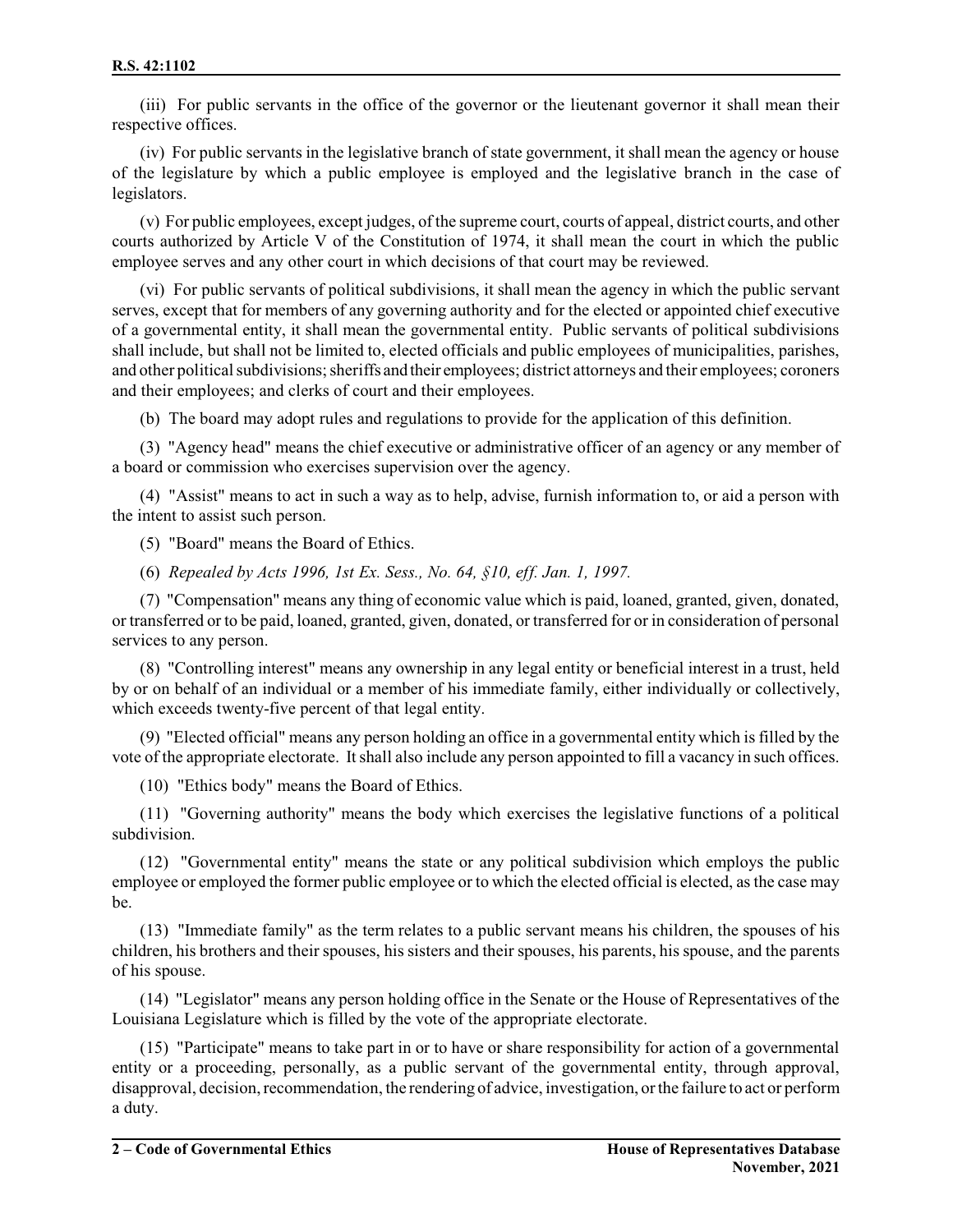(16) "Person" means an individual or legal entity other than a governmental entity, or an agency thereof.

(17) "Political subdivision" means any unit of local government, including a special district, authorized by law to perform governmental functions.

 $(18)(a)$  "Public employee" means anyone, whether compensated or not, who is:

(i) An administrative officer or official of a governmental entity who is not filling an elective office.

(ii) Appointed by any elected official when acting in an official capacity, and the appointment is to a post or position wherein the appointee is to serve the governmental entity or an agency thereof, either as a member of an agency, or as an employee thereof.

(iii) Engaged in the performance of a governmental function.

(iv) Under the supervision or authority of an elected official or another employee of the governmental entity.

(b) However, "public employee" shall not mean a person whose public service is limited to the following:

(i) Periodic duty in the National Guard pursuant to 32 U.S.C. 502.

(ii) A contract to provide attest services as a certified public accountant.

(iii) Volunteering as described in R.S. 29:735.3.1(A).

(c) A public employee shall be in such status on days on which he performs no services as well as days on which he performs services. The termination of any particular term of employment of a public employee shall take effect on the day the termination is clearly evidenced.

(19) "Public servant" means a public employee or an elected official.

(19.1) "Regulatory employee" means a public employee who performs the function of regulating, monitoring, or enforcing regulations of any agency.

(20) "Responsibility" in connection with a transaction involving a governmental entity means the direct administration or operating authority, whether intermediate or final, and either exercisable alone or with others, and either personally or through or with others or subordinates, to effectively direct action of the governmental entity, as the case may be, in respect to such transaction.

(20.1) "Service" means the performance of work, duties, or responsibilities, or the leasing, rental, orsale of movable or immovable property.

(21) "Substantial economic interest" means an economic interest which is of greater benefit to the public servant or other person than to a general class or group of persons, except:

(a) The interest that the public servant has in his position, office, rank, salary, per diem, or other matter arising solely from his public employment or office.

(b) The interest that an elected official who is elected to a house, body, or authority has in a position or office of such house, body, or authority which is required to be filled by a member of such house, body, or authority by law, legislative rule, or home rule charter.

(c) The interest that a person has as a member of the general public.

(22)(a) "Thing of economic value" means money or any other thing having economic value, except promotional items having no substantial resale value; pharmaceutical samples, medical devices, medical foods, and infant formulas in compliance with the Food, Drug, and Cosmetic Act, 21 U.S.C. 301 et seq., provided to a physician, health care professional, or appropriate public employee for the administration or dispensation to a patient at no cost to the patient; food, drink, or refreshments consumed by a public servant, including reasonable transportation and entertainment incidental thereto, while the personal guest of some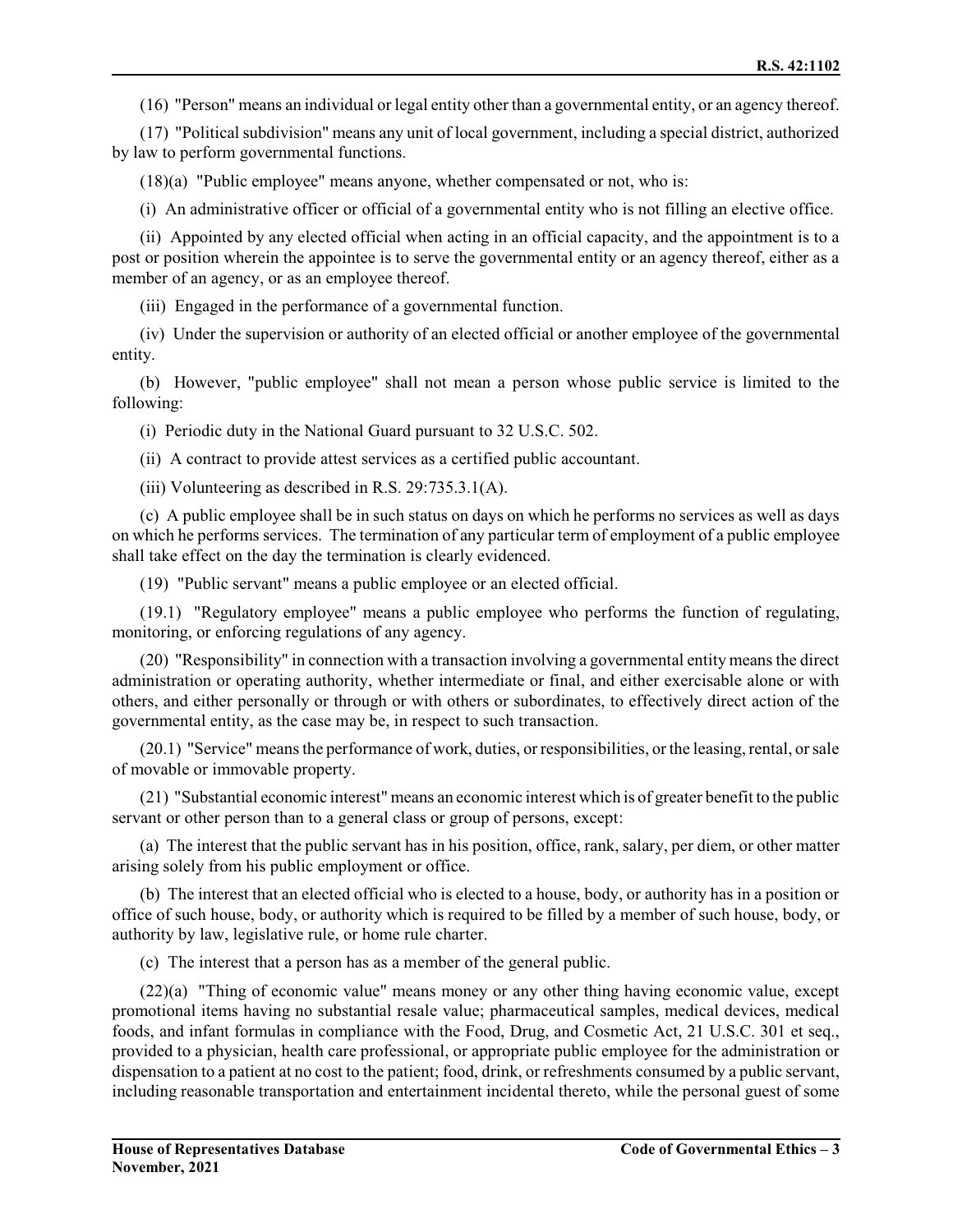person, and, with reference to legislators and employees in the legislative branch of state government only, reasonable transportationwhen organized primarily for educational orinformational purposes, including food and drink incidental thereto, and includes but is not limited to:

(i) Any loan, except a bona fide loan made by a duly licensed lending institution at the normal rate of interest, any property interest, interest in a contract, merchandise, service, and any employment or other arrangement involving a right to compensation.

(ii) Any option to obtain a thing of economic value, irrespective of the conditions to the exercise ofsuch option.

(iii) Any promise or undertaking for the present or future delivery or procurement of a thing of economic value.

(b) In the case of an option, promise, or undertaking, the time of receipt of the thing of economic value shall be deemed to be, respectively, the time the right to the option becomes fixed, regardless of the conditions to its exercise, and the time when the promise or undertaking is made, regardless of the conditions to its performance.

(c) Things of economic value shall not include salary and related benefits of the public employee due to his public employment or salary and other emoluments of the office held by the elected official. Salary and related benefits of public employees of higher education institutions, boards, or systems shall include any supplementary compensation, use of property, or other benefits provided to such employees from funds or property accruing to the benefit of the institution, board, or system, as approved by the appropriate policy or management board, from an alumni organization recognized by the management board of a college or university within the state or from a foundation organized by the alumni or other supportive individuals of a college or university within the state the charter of which specifically provides that the purpose of the foundation is to aid said college or university in a philanthropic manner.

(d)(i) With reference to legislators and employees in the legislative branch of state government only, and for purposes of this Section, "reasonable transportation", when organized primarily for educational or for informational purposes, including on-site inspections, shall include transportation to any point within the boundaries of this state, including the territorial waters thereof, and to any offshore structure located on the outer continental shelf seaward of such territorial waters and offshore of Louisiana. With reference to employees in the legislative branch of state government, such transportation shall only be for official legislative purposes and shall have prior approval from the presiding officer of the respective house wherein such legislative employee is employed.

(ii) With references to legislators only, "reasonable transportation", when organized primarily for entertainment purposes incidental to food, drink, or refreshments, shall include transportation to any point within this state that is within a fifty-mile radius of the perimeter of the legislator's district, or within a fiftymile radius of the perimeter of the parish wherein the state capitol is located if the legislator is conducting official business in said parish.

(23) "Transaction involving the governmental entity" means any proceeding, application, submission, request for a ruling or other determination, contract, claim, case, or other such particular matter which the public servant or former public servant of the governmental entity in question knows or should know:

- (a) Is, or will be, the subject of action by the governmental entity.
- (b) Is one to which the governmental entity is or will be a party.

(c) Is one in which the governmental entity has a direct interest. A transaction involving the agency of a governmental entity shall have the same meaning with respect to the agency.

*Acts 1979, No. 443, §1, eff. April 1, 1980. Amended by Acts 1980, No. 838, §1; Acts 1983, No. 403, §1; Acts 1985, No. 491, §1; Acts 1986, No. 359, §1; Acts 1988, No. 144, §1; Acts 1990, No. 687, §1, eff. July 20, 1990; Acts 1996, 1st Ex. Sess., No. 64, §§6, 10, eff. Jan. 1, 1997; Acts 1996, 1st Ex. Sess., No. 66, §5, eff. Jan. 1, 1997; Acts 1998, 1st Ex.*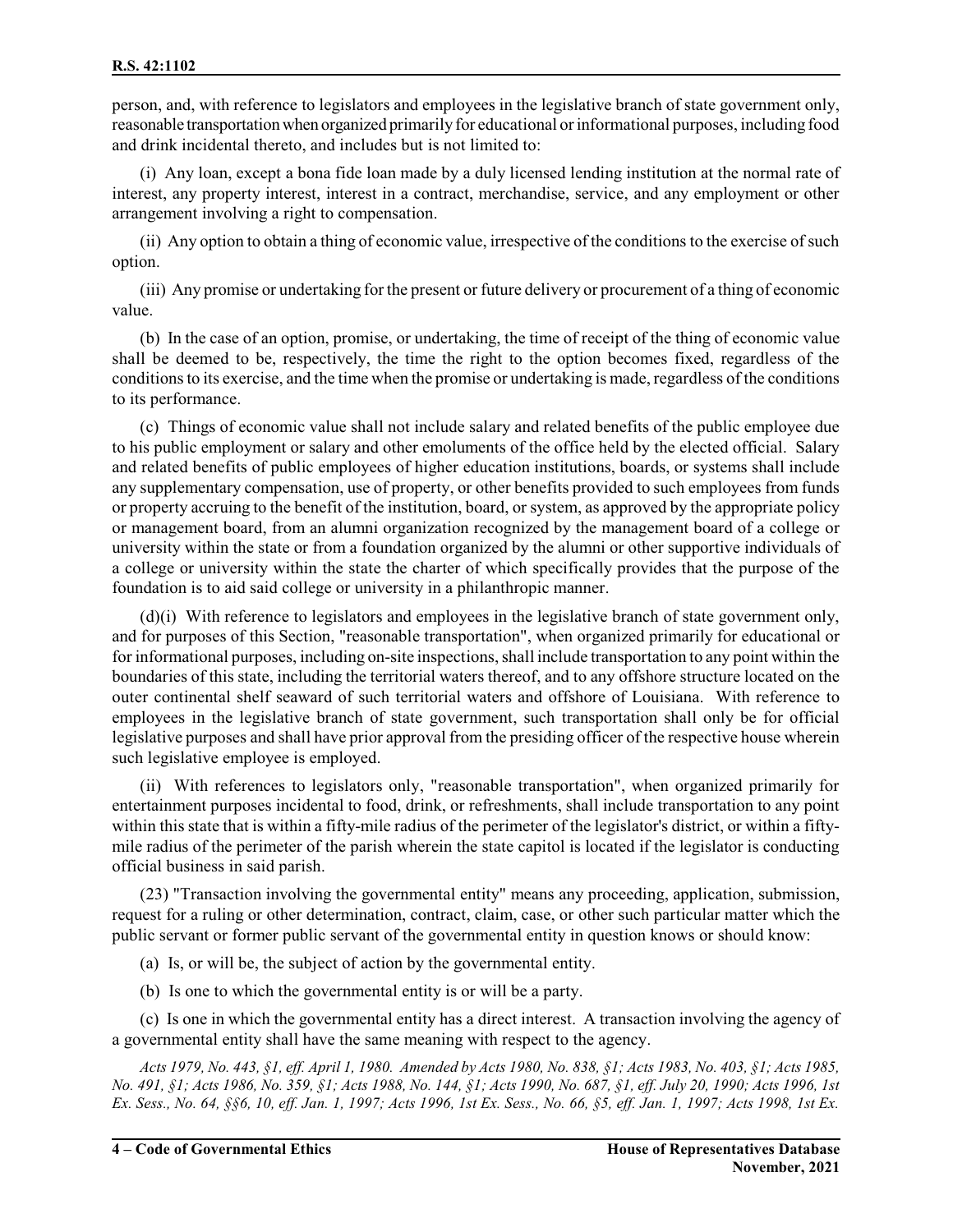*Sess., No. 163, §1; Acts 1999, No. 418, §1; Acts 1999, No. 851, §1; Acts 1999, No. 1204, §1, eff. Jan. 1, 2000; Acts 2006, No. 408, §1; Acts 2006, No. 496, §1, eff. June 22, 2006; Acts 2006, No. 524, §1, eff. June 22, 2006; Acts 2008, No. 609, §1, eff. June 30, 2008; Acts 2013, No. 413, §1, eff. June 21, 2013; Acts 2018, No. 548, §4.*

### **PART II. ETHICAL STANDARDS FOR PUBLIC SERVANTS**

#### **§1111. Payment from nonpublic sources**

A. Payments for services to the governmental entity.  $(1)(a)$  No public servant shall receive anything of economic value, other than compensation and benefits from the governmental entity to which he is duly entitled, for the performance of the duties and responsibilities of his office or position.

(b) Any supplementary compensation or benefits provided to an employee of a public higher education institution, board, or system from funds or property accruing to the benefit of the institution, board, or system as approved by the appropriate policy or management board, through an alumni organization recognized by the management board of a college or university within the state or through a foundation organized by the alumni or other supportive individuals of a college or university within the state the charter of which specifically provides that the purpose of the foundation is to aid said college or university in a philanthropic manner shall be deemed for purposes of this Subsection as compensation and benefits from the government to which he is duly entitled.

(c) Any supplementary compensation or benefits provided to the director ofthe Louisiana State Museum as approved by the board of directors of the Louisiana State Museum through the board or a foundation organized to support any particular museum under the jurisdiction of the Louisiana State Museum whose charter specifically provides that the purpose of the foundation is to aid the museum in a philanthropic manner shall be deemed for purposes of this Subsection as compensation and benefits from the government to which he is duly entitled.

(2) Any supplementary compensation or benefits provided to the commissioner of higher education or to an employee of the Board of Regents from funds or property accruing to the benefit of the board as approved by appropriate policy through a foundation organized to support higher education, including the Board of Regents, the charter of which specifically provides that the purpose of the foundation is to aid higher education in a philanthropic manner shall be deemed for purposes of this Subsection as compensation and benefits from the government to which he is duly entitled.

(3) Any supplementary compensation or benefits provided to a member of the faculty, administration, or staff of the New Orleans Center for Creative Arts or the Jimmy D. Long, Sr. Louisiana School for Math, Science, and the Arts from funds or property accruing to the benefit of the center or school pursuant to the approval of the board of directors for use as provided in R.S. 17:1968 or 1970.27 through a foundation organized to support the center or school which is chartered specifically to provide aid to the center in a philanthropic manner shall be deemed for purposes of this Subsection as a supplement to his compensation to which he is duly entitled. Such a supplement shall not, however, be considered as regular compensation from his governmental employer nor shall it form any basis for governmentally supported benefits.

(4) Up to five thousand dollars per year to be credited against qualified student loan debt that is provided to a former law student who is an attorney and a public employee through a bona fide Loan Repayment Assistance Program established as a qualified program under the federal Internal Revenue Code and administered by any law school using funds or property accruing to the benefit of the law school or from a foundation which is organized specifically to aid and support the programs of the law school and the charter of which specifically provides that the purpose of the foundation is to aid the law school in a philanthropic manner shall be deemed for purposes of this Subsection as a supplement to his compensation to which he is duly entitled. However, such a supplement shall not be considered regular compensation from the governmental entity which employs him, nor shall it be the basis for governmentally supported benefits.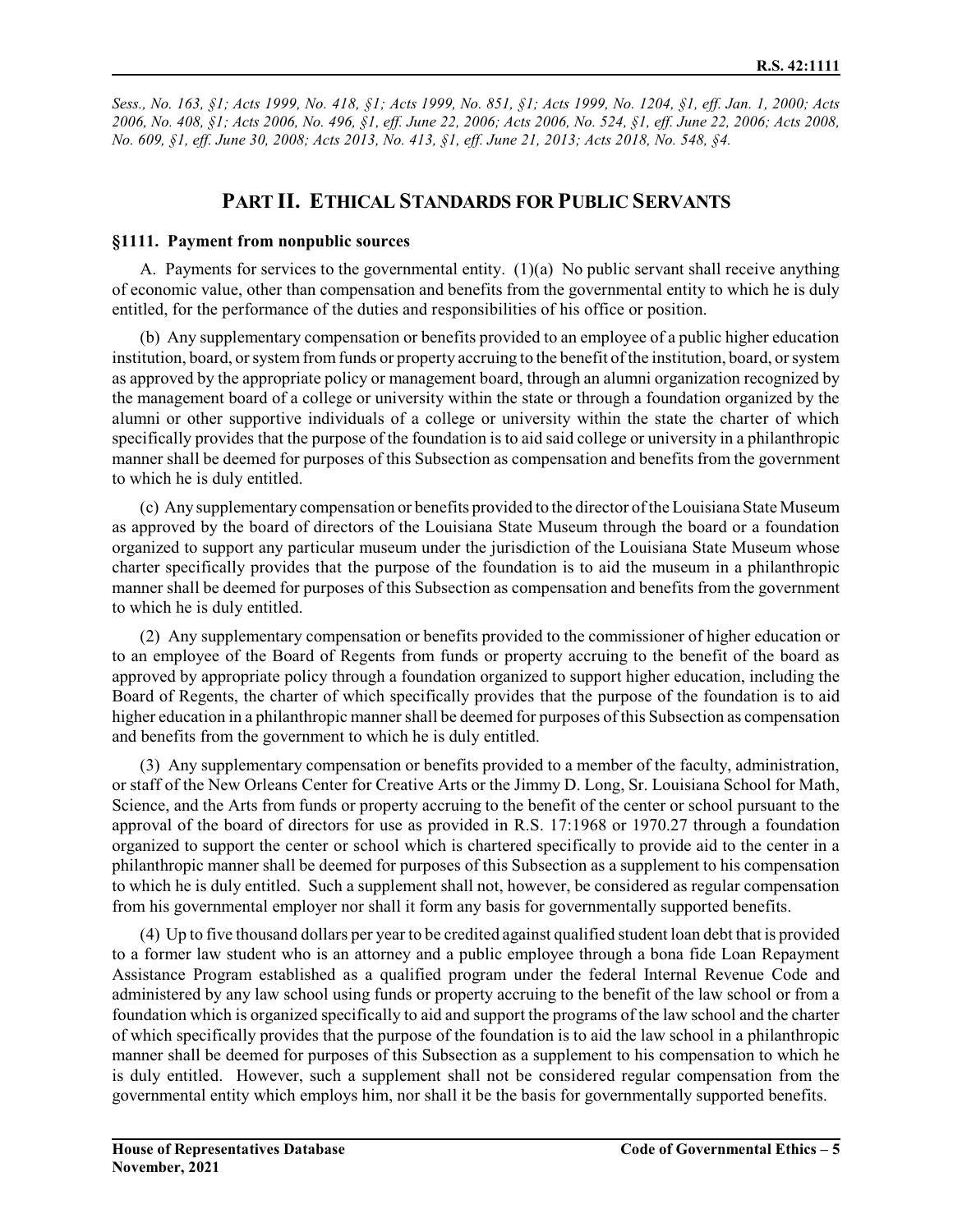(5) Any compensation paid to any public school teacher or administrator, including kindergarten through the twelfth grade and postsecondary education instructional faculty and administrators, for proctoring and assisting a bona fide non-profit testing organization in the administration of standardized tests either for student evaluation or for use in admission to college or other educational programs shall be deemed for purposes of this Part as compensation from his governmental entity to which he is duly entitled. Such compensation shall not, however, be considered as regular compensation from his governmental entity nor shall it form any basis for governmentally supported benefits. Moreover, such services shall be deemed for purposes of this Part to be performed for the benefit of his governmental entity, although the time spent in such matters shall not be deemed as hours worked for his governmental entity.

(6) Any award or stipend provided to any public school teacher or administrator for his participation in the National Math and Science Initiative, shall be deemed for purposes of this Part as compensation from his governmental entity to which he is duly entitled. Such an award orstipend shall not be considered regular compensation fromhis governmental entity norshall itformany basis for governmentally supported benefits. For the purposes of this Part, the services for which the award or stipend is received shall be deemed to be performed for the benefit of the public school teacher's or administrator's governmental entity.

B. Finder's fees. No public servant shall receive any thing of economic value from a person to whom the public servant has directed business of the governmental entity.

C. Payments for nonpublic service. (1) No public servantshall receive any thing of economic value for any service, the subject matter of which:

(a) Is devoted substantially to the responsibilities, programs, or operations of the agency of the public servant and in which the public servant has participated; or

(b) Draws substantially upon official data or ideas which have not become part of the body of public information.

(2) No public servant and no legal entity in which the public servant exercises control or owns an interest in excess of twenty-five percent, shall receive any thing of economic value for or in consideration of services rendered, or to be rendered, to or for any person during his public service unless such services are:

(a) Bona fide and actually performed by the public servant or by the entity;

(b) Not within the course of his official duties;

(c) Not prohibited by R.S. 42:1112 or by applicable laws or regulations governing nonpublic employment for such public servant; and

(d) Neither performed for nor compensated by any person from whom such public servant would be prohibited by R.S.  $42:1115(A)(1)$  or (B) from receiving a gift.

(3)(a) Notwithstanding any other provision of the law to the contrary, and specifically the provisions of this Section, an employee of the office of the clerk of court may research public records, prepare chains of title, or perform any other title abstract related work, for compensation from nonpublic sources, with the approval of the clerk of court, provided such services are not performed during the employee's assigned working hours and do not interfere with the performance of his assigned duties.

(b) No clerk of court shall receive any compensation or any portion of compensation received by any employee from nonpublic sources for the performance of any services related to the preparation of chains of title or any other title abstract related work approved by the clerk of court to be done by an employee during his nonworking hours.

(c) A willful violation of this Paragraph shallsubject the clerk of court to a conviction of a misdemeanor and a fine of not less than five hundred dollars nor more than two thousand dollars.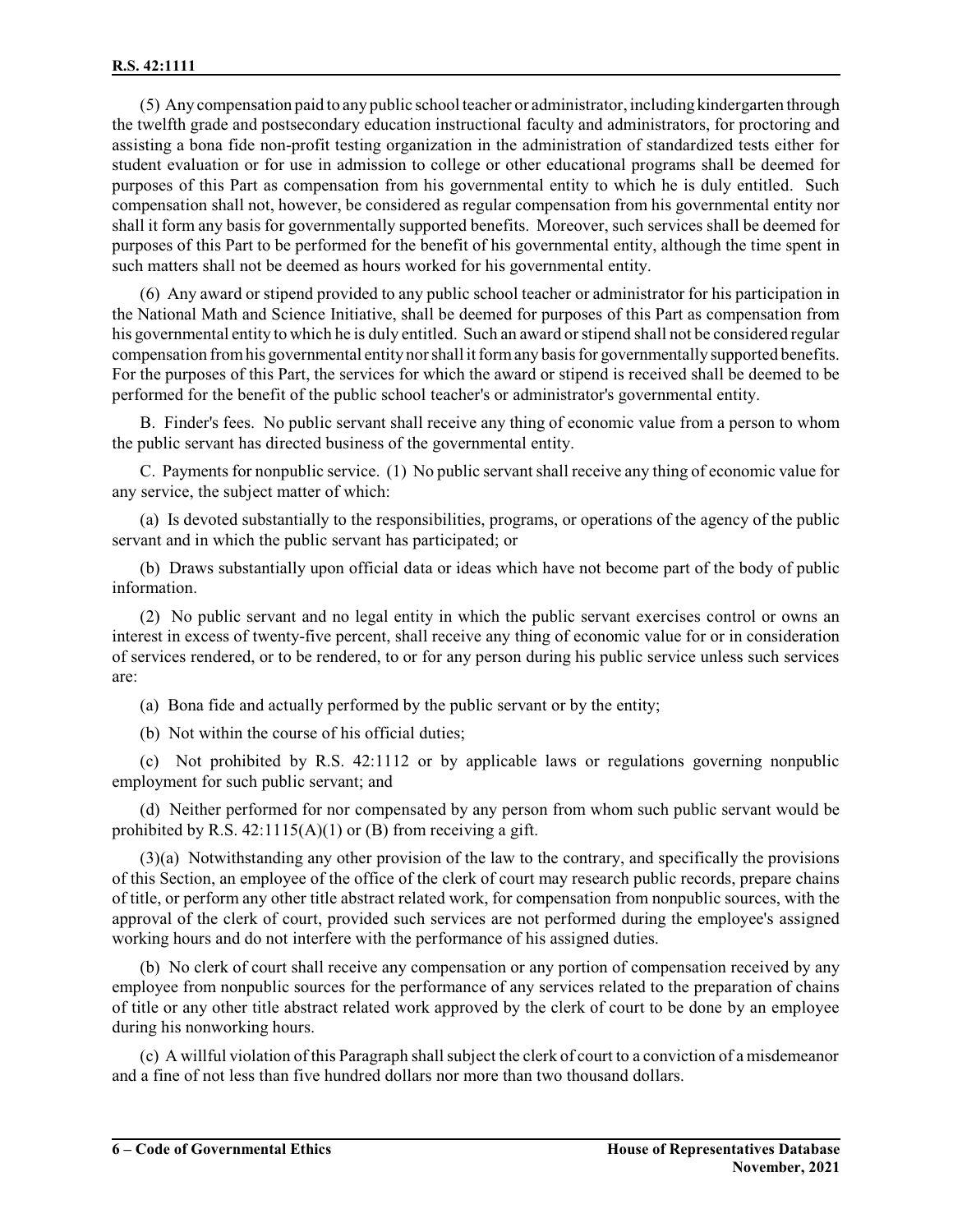(d) The clerk of court of each parish in conjunction with the parish governing authority shall promulgate rules and regulations for the use of its facilities, records, and equipment by all abstractors, including deputy clerks, regarding availability, costs, and procedures.

(4) Notwithstanding the provisions of Subparagraph (2)(d) of this Subsection, an elected official shall not be prohibited for a period of not more than ninety days following the first day of his initial term of office from receiving compensation from a person from whom he would be prohibited by R.S. 42:1115(A)(1) from receiving a gift for the completion while in office of any contract orsubcontract which was entered into prior to his initial election to office, provided that such contract or subcontract is written and includes established terms for compensation and completion and that such contract or subcontract shall not be renewed after his initial election. Within thirty days of taking office, the elected official shall file a written notice of such contract or subcontract with his governmental entity and the Board of Ethics, setting forth the nature of the contract or subcontract, the established completion date, and the established compensation therefor.

(5)(a) Notwithstanding the provisions of Subparagraph (2)(d) of this Subsection, the spouse of a public servant may continue employment with a person who has or is seeking a contractual or other business or financial relationship with the public servant's agency provided all of the following conditions are met:

(i) The spouse is a salaried or wage-earning employee and has been continuously employed by the person for at least one year prior to the date the compensated employment would have otherwise initially been prohibited.

(ii) The compensation of the spouse is substantially unaffected by a contractual or other business or financial relationship with the public servant's agency.

(iii) Neither the public servant nor the spouse is an owner, officer, director, trustee, or partner in the legal entity which has or is seeking to have the relationship with the public servant's agency.

(iv) The public servant recuses or disqualifies himself from participating in any transaction involving the spouse's employer in accordance with R.S. 42:1112 and related rules and regulations.

(v) Either prior to or within ten business days of the date the compensated employment would otherwise be prohibited, the spouse and the public servant jointly file with the Board of Ethics a written notice containing a brief description of the nature of the contractual, business, or financial relationship with the public servant's agency, the date the spouse was employed by the person, and any other information required by the board.

(vi) The spouse complies with the disclosure requirements in R.S. 42:1114.

(b) The provisions of this Paragraph shall not apply to members of the legislature.

D. Payments for future services. No public servant shall receive, directly or indirectly, any thing of economic value during the term of his public service in consideration of personal services to be rendered to or for any person subsequent to the term of such public service; however, a public servant may enter into a contract for prospective employment during the term of his public service unless otherwise prohibited by R.S. 42:1116.

E. Payments for rendering assistance to certain persons. (1) No public servant, and no legal entity of which such public servant is an officer, director, trustee, partner, or employee, or in which such public servant has a substantial economic interest, shall receive or agree to receive any thing of economic value for assisting a person in a transaction, or in an appearance in connection with a transaction, with the agency of such public servant.

(2)(a) No elected official of a governmental entity shall receive or agree to receive any thing of economic value for assisting a person in a transaction or in an appearance in connection with a transaction with the governmental entity or its officials or agencies, unless he files a written statement with the board prior to or within ten days after initial assistance is rendered.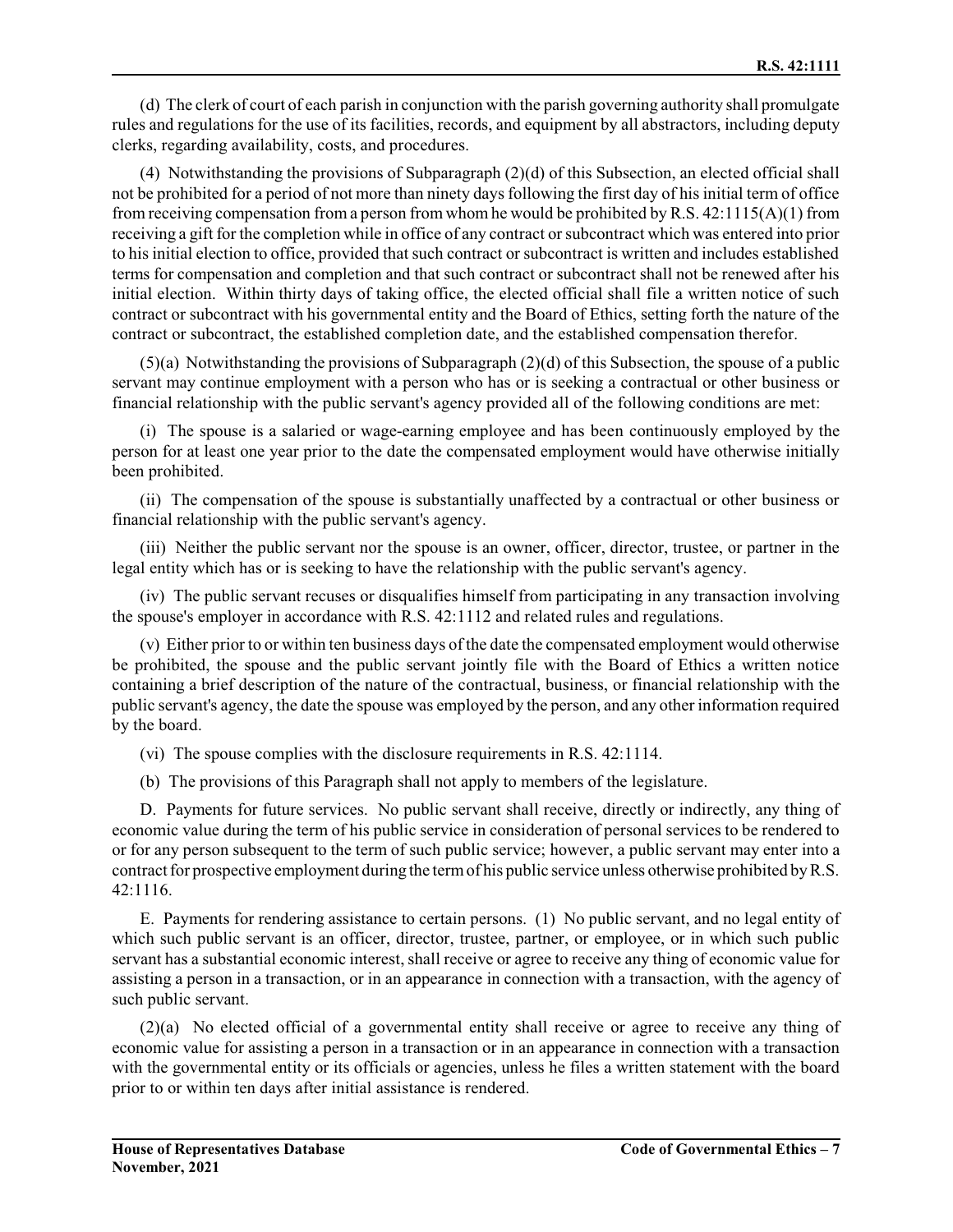(b) For purposes of this Paragraph, "transaction" shall not include a ministerial transaction. "Ministerial transaction" means a transaction that involves routine, administrative communications intended to obtain service, information, or assistance from a public employee whose duties are established in plain and unmistakable terms by law, rule, or regulation.

(c) The contents of the written statement required by this Paragraph shall be prescribed by the board and shall include a certification by the elected official filing it that the information contained in the statement is true and correct to the best of his knowledge, information, and belief. The statement shall be a public record.

(d) The board shall review all statements filed in accordance with this Paragraph. If the board determines that a statement is deficient or may suggest a possible violation of this Part, it shall, within ten days of the receipt of such statement, notify the elected official filing the statement of its findings. Such notification shall be deemed confidential and privileged and shall be made public only in connection with a public hearing by the board for an alleged violation of this Part where such would be relevant to the alleged violation for which the elected official is being investigated.

*Acts 1979, No. 443, §1, eff. April 1, 1980; Acts 1983, No. 403, §1; Acts 1983, No. 697, §1; Acts 1986, No. 359, §1; Acts 1992, No. 1123, §1; Acts 1995, No. 74, §1, eff. June 12, 1995; Acts 2004, No. 722, §1; Acts 2006, No. 517, §1, eff. June 22, 2006; Acts 2006, No. 773, §1, eff. June 30, 2006; Acts 2008, No. 245, §1; Acts 2008, No. 690, §1; Acts 2010, No. 525, §4, eff. June 24, 2010; Acts 2014, No. 227, §1, eff. May 28, 2014; Acts 2015, No. 263, §2, eff. Jan. 12, 2016; Acts 2017, No. 388, §1, eff. June 23, 2017; Acts 2018, No. 183, §1, eff. Jan. 1, 2019; Acts 2020, No. 233, §1; Acts 2021, No. 272, §1, eff. June 15, 2021.*

#### **§1111.1. Charitable giving to public servants during gubernatorially declared disasters and emergencies; limitations; requirements; annual reports**

A. Notwithstanding any contrary provision of this Part, during the time period extending from the date of a gubernatorially declared disaster or emergency and ending on the date five years after the date the gubernatorially declared disaster or emergency was initially declared by the governor, a public servant may receive any thing of economic value as a contribution or donation froma not-for-profit organization or a fund within a not-for-profit organization for the purpose of disaster aid or relief to offset any economic losses suffered by the public servant as a result of the gubernatorially declared disaster or emergency, provided that the total value of contributions or donations received by the public servant related to the gubernatorially declared disaster or emergency fromnot-for-profit organizations or funds within not-for-profit organizations shall not exceed twenty-five thousand dollars.

B. Each not-for-profit organization which disburses, either directly or through a fund, a contribution or donation to a public servant that, except for the provisions of Subsection A of this Section, would otherwise be prohibited by this Part shall utilize objective criteria in both evaluating the need for and the disbursement of contributions or donations to public servants to ensure that fair and equitable disbursements are made and that the disbursements are based upon demonstrated and documented needs directly related to the gubernatorially declared disaster or emergency.

C. Not later than February fifteenth of each year following a year that a not-for-profit organization has given, either directly or through a fund, a contribution or donation to a public servant that, except for the provisions of Subsection A of this Section, would otherwise be prohibited by this Part, the not-for-profit organization shall file a report with the Board of Ethics containing the identification of the gubernatorially declared disaster associated with the contribution or donation, the objective criteria utilized as required by Subsection B of this Section, the name of each public servant to whom a contribution or donation was given, the name of the agency of each such public servant, the nature of the donation or contribution given to each such public servant, and the value of the donation or contribution given to each such public servant.

*Acts 2017, No. 30, §1, eff. June 3, 2017.*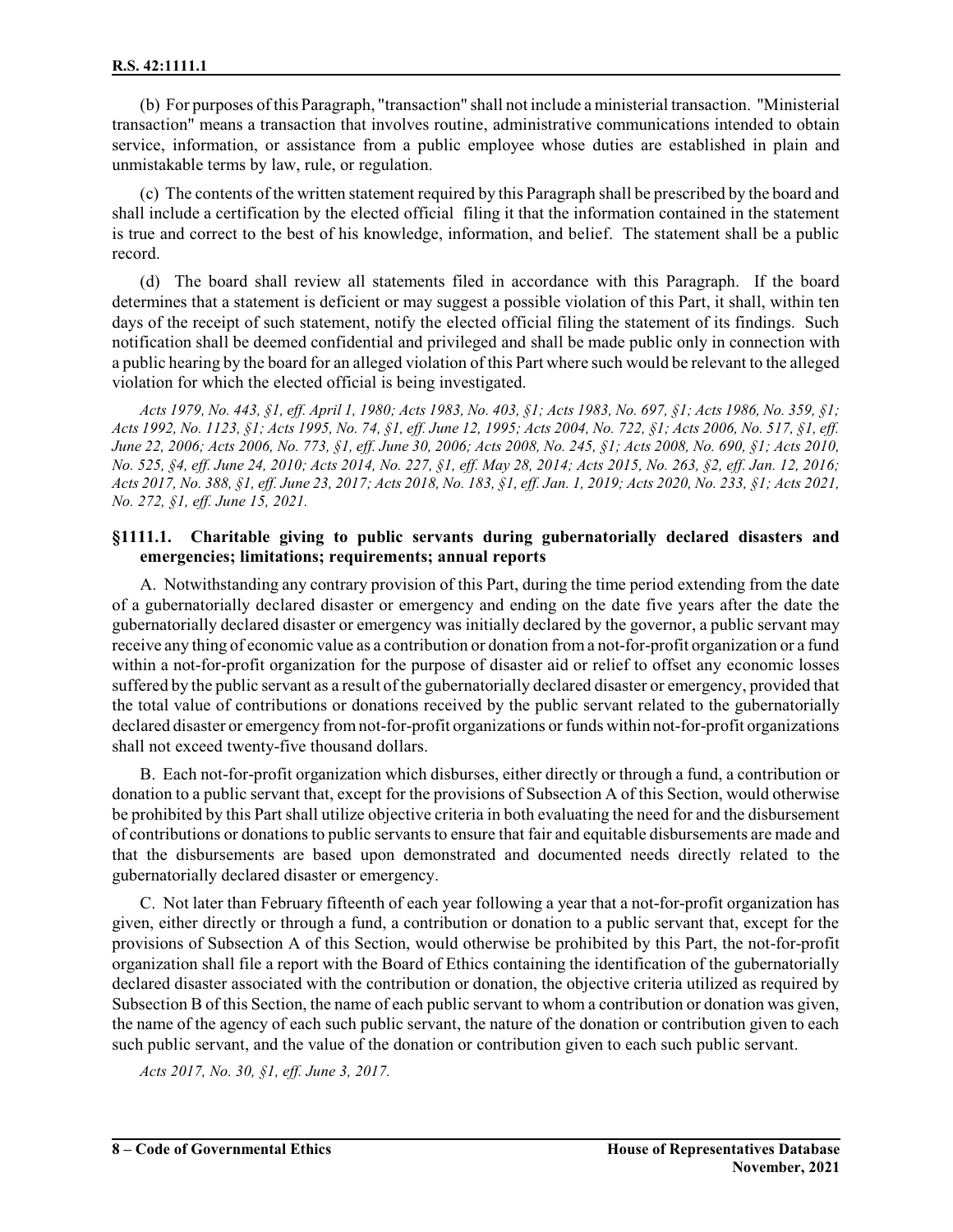#### **§1112. Participation in certain transactions involving the governmental entity**

A. No public servant, except as provided in R.S. 42:1120, shall participate in a transaction in which he has a personal substantial economic interest of which he may be reasonably expected to know involving the governmental entity.

B. No public servant, except as provided in R.S. 42:1120, shall participate in a transaction involving the governmental entity in which, to his actual knowledge, any of the following persons has a substantial economic interest:

(1) Any member of his immediate family.

(2) Any person in which he has a substantial economic interest of which he may reasonably be expected to know.

(3) Any person of which he is an officer, director, trustee, partner, or employee.

(4) Any person with whomhe is negotiating or has an arrangement concerning prospective employment.

(5) Any person who is a party to an existing contract with such public servant, or with any legal entity in which the public servant exercises control or owns an interest in excess of twenty-five percent, or who owes any thing of economic value to such public servant, or to any legal entity in which the public servant exercises control or owns an interest in excess of twenty-five percent, and who by reason thereof is in a position to affect directly the economic interests of such public servant.

C. Every public employee, excluding an appointed member of any board or commission, shall disqualify himself from participating in a transaction involving the governmental entity when a violation of this Part would result. The procedures for such disqualification shall be established by regulations issued pursuant to R.S. 42:1134(A)(1).

D. No appointed member of any board or commission, except as otherwise provided in R.S. 42:1120.4, shall participate or be interested in any transaction involving the agency when a violation of this Part would result.

*Acts 1979, No. 443, §1, eff. April 1, 1980; Acts 1983, No. 697, §1; Acts 1985, No. 426, §2; Acts 1987, No. 370, §1; Acts 2006, No. 798, §1, eff. June 30, 2006; Acts 2008, No. 685, §1; Acts 2018, No. 534, §2.*

#### **§1112.1. Service on a civil service commission; recusal**

Notwithstanding the provisions of R.S.  $42:1111(C)(2)(d)$ , a licensed attorney who serves as a member of a civil service commission and any legal entity in which he exercises control or owns an interest may receive a thing of economic value for or in consideration of legal services rendered or to be rendered to a classified employee under the jurisdiction of the civil service commission if the legal services rendered or to be rendered do not involve a matter that is under the supervision or jurisdiction of the civil service commission. Such a civil service commission member shall recuse himself from participating in any matter before the civil service commission involving any classified employee to whom he or any legal entity in which he exercises control or owns an interest is rendering legal services.

*Acts 2016, No. 518, §1.*

#### **§1113. Prohibited contractual arrangements; exceptions; reports**

A.(1)(a) No public servant, excluding any legislator and any appointed member of any board or commission and any member of a governing authority of a parish with a population of ten thousand or less, or member of such a public servant's immediate family, or legal entity in which he has a controlling interest shall bid on or enter into any contract, subcontract, or other transaction that is under the supervision or jurisdiction of the agency of such public servant.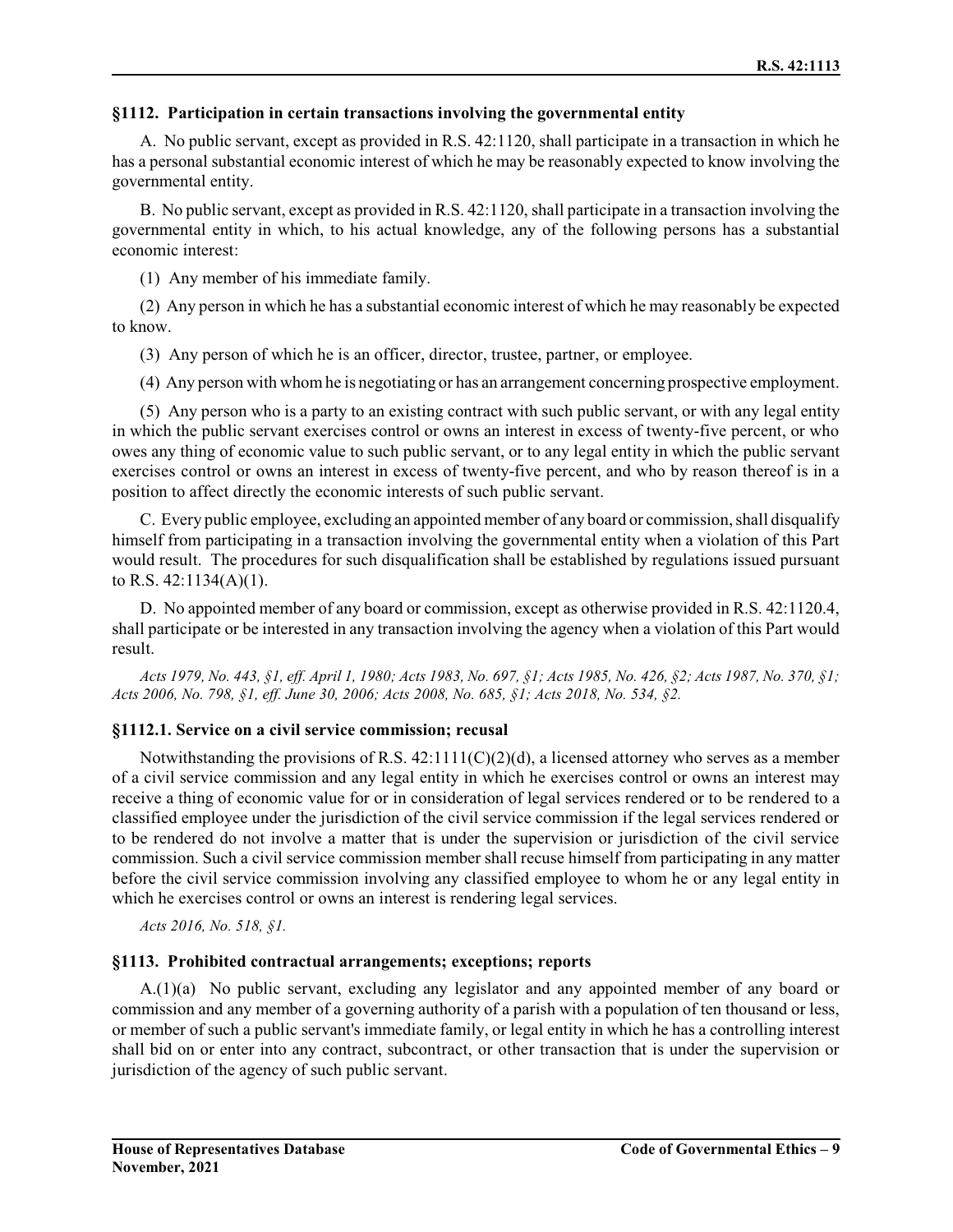(b) This Paragraph does not prohibit a municipal or parish governing authority from appointing one of its members:

(i) To fill a vacancy in accordance with the Louisiana Election Code. No person so appointed, except as provided in R.S. 42:1121(G), shall be eligible to or shall qualify in the next election as a candidate for the office to which he is appointed.

(ii) To a board or commission for which the governing authority is the appropriate appointing authority and the appointee receives no salary or per diem for service on the board or commission, or if a member of the governing authority is required to be appointed to the board or commission by the home rule charter, ordinance, or resolution which created or established the board or commission.

(2) No head of a department listed in R.S. 36:4(A) who is appointed by the governor or lieutenant governorshall bid on or enter into any contract, subcontract, or other transaction that is under the supervision or jurisdiction of any agency to which funds have been transferred from the agency of such department head, but such prohibition shall apply only to any contract, subcontract, or transaction related to such funds.

B. Other than a legislator, no appointed member of any board or commission, member of his immediate family, or legal entity in which he has a substantial economic interest shall bid on or enter into or be in any way interested in any contract, subcontract, or othertransaction which is under the supervision orjurisdiction of the agency of such appointed member.

C. No legislator, member of his immediate family, or legal entity in which he has a controlling interest shall bid on or enter into or be in any way interested in any contract, subcontract, or other transaction involving the legislator's agency.

D.(1)(a)(i) No person identified in Item (ii) of this Subparagraph or the spouse of such person nor any legal entity of a person shall enter into any contract with state government.

(ii) The provisions of this Subparagraph and other provisions which reference this Item shall apply to the following persons:

(aa) A legislator and any person who has been certified by the secretary of state as elected to the legislature.

(bb) The governor and each person holding statewide elected office.

(cc) The secretary, deputy secretary, undersecretary, and each assistant secretary, or the equivalent position of the Department of Economic Development.

(dd) The secretary, deputy secretary, undersecretary, and each assistant secretary, or the equivalent position of the Department of Culture, Recreation and Tourism.

(ee) The secretary, deputy secretary, undersecretary, and each assistant secretary, or the equivalent position of the Department of Environmental Quality.

(ff) The secretary, deputy secretary, undersecretary, and each assistant secretary, or the equivalent position of the Louisiana Department of Health.

(gg) The secretary, deputy secretary, undersecretary, and each assistant secretary, or the equivalent position of the Louisiana Workforce Commission.

(hh) The secretary, deputy secretary, undersecretary, and each assistant secretary, or the equivalent position of the Department of Natural Resources.

(ii) The secretary, deputy secretary, undersecretary, and each assistant secretary, or the equivalent position of the Department of Public Safety and Corrections and any warden or assistant warden of a state penal institution.

(jj) The secretary, deputy secretary, undersecretary, and each assistant secretary, or the equivalent position of the Department of Revenue.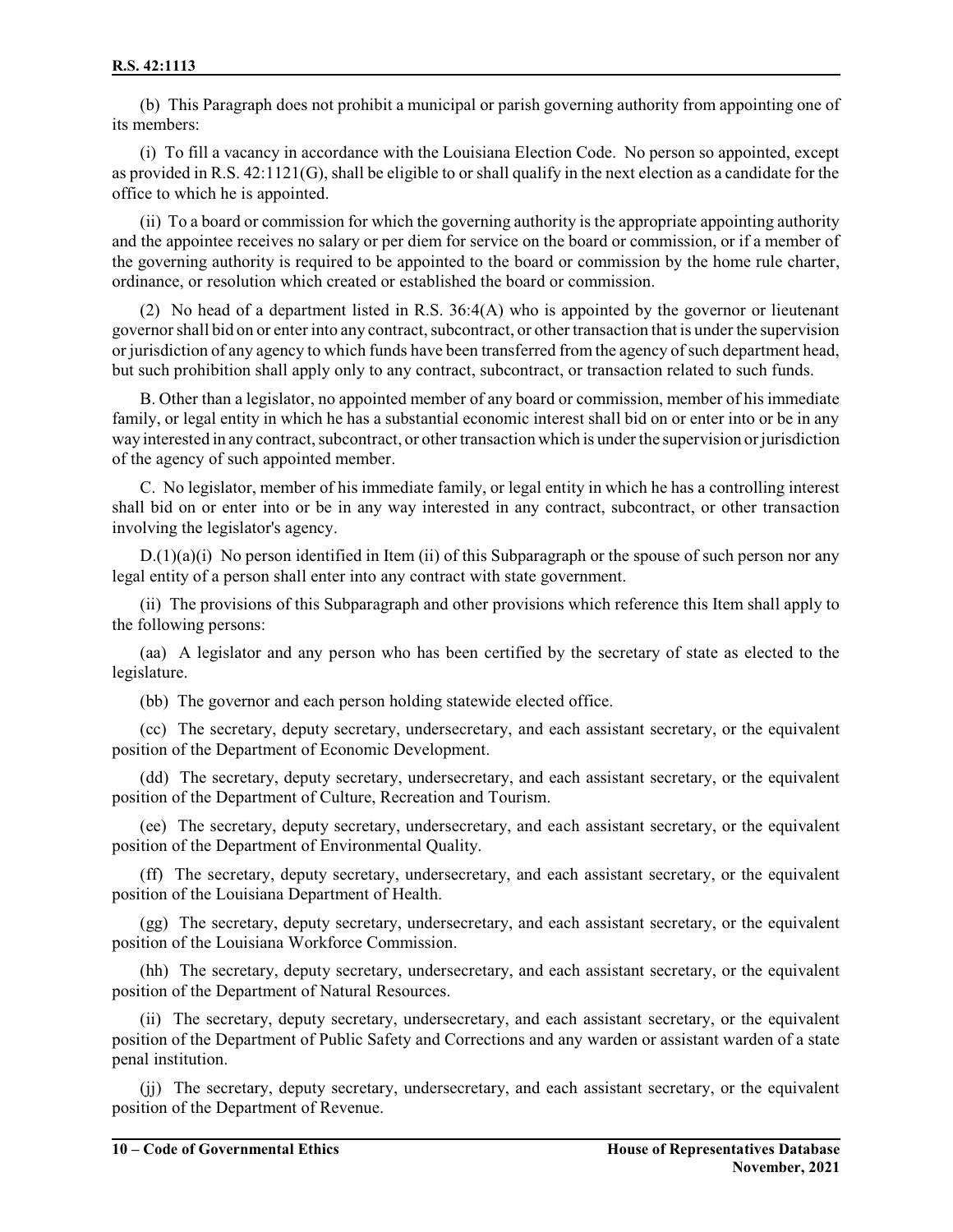(kk) The secretary, deputy secretary, undersecretary, and each assistant secretary, or the equivalent position of the Department of Children and Family Services.

(ll) The secretary, deputy secretary, undersecretary, and each assistant secretary, or the equivalent position of the Department of Transportation and Development.

(mm) The secretary, deputy secretary, undersecretary, and each assistant secretary, or the equivalent position of the Department of Wildlife and Fisheries.

(nn) The secretary, deputy secretary, undersecretary, and each assistant secretary, or the equivalent position of the Department of Veterans Affairs.

- (oo) The executive secretary of the Public Service Commission.
- (pp) The director of state civil service.
- (qq) Each member of the State Board of Elementary and Secondary Education.

(rr) The commissioner of higher education and the president of each public postsecondary education system.

(ss) Each member of the Board of Ethics and the ethics administrator.

- (tt) The chief of staff to the governor.
- (uu) The commissioner of the division of administration.
- (vv) The executive counsel to the governor.
- (ww) The legislative director for the governor.
- (xx) The deputy chief of staff to the governor.
- (yy) The director of policy for the governor.

(zz) The assistant commissioner for management and finance, the deputy commissioner, the confidential assistant, and each assistant commissioner of the Department of Agriculture and Forestry.

The superintendent of education, the deputy superintendent of education, the deputy superintendent for management and finance, and each assistant superintendent of the Department of Education.

(bbb) The chief deputy commissioner, each deputy commissioner, the assistant commissioner, and the executive counsel of the Department of Insurance.

(ccc) The first assistant attorney general of the Department of Justice.

(ddd) The deputy secretary of the Department of State, the deputy secretary for the office of the Uniform Commercial Code, and the deputy secretary for the office of GeauxBiz or his successor.

(eee) Each deputy state treasurer and each assistant state treasurer of the Department of the Treasury.

(iii) For purposes of this Subsection, "legal entity of a person" means any corporation, partnership, or other legal entity in which a person identified in Item (ii) of this Subparagraph or the spouse of such person owns an interest of greater than five percent, except a publicly traded corporation or a legal entity in which the person owns a passive ownership interest that is the result of participation in a federally approved program of employee ownership.

(iv) For purposes of this Subsection,"legal entity of a family member" means any corporation, partnership, or other legal entity in which an immediate family member of a person identified in Item (ii) of this Subparagraph, except the spouse of such a person, owns an interest of greater than five percent, except a publicly traded corporation or a legal entity in which the immediate family member owns a passive ownership interest that is the result of participation in a federally approved program of employee ownership.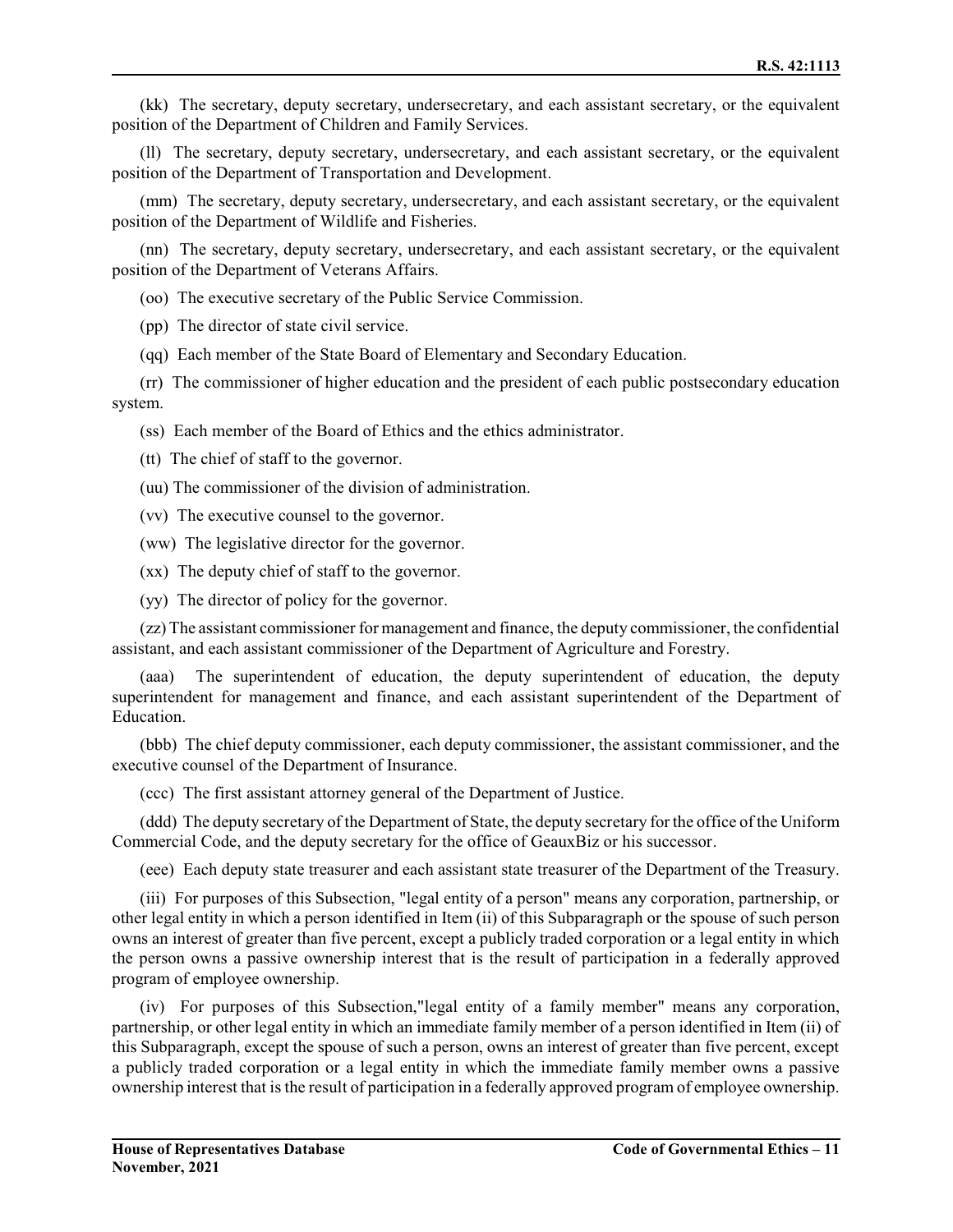(v) For purposes of this Subsection, "state government" means any branch, agency, department, or institution of state government or with the Louisiana Insurance Guaranty Association, the Louisiana Health Insurance Guaranty Association, or any other state quasi public entity created in law.

(b)(i) No immediate family member, except the spouse, of a person identified in Item (a)(ii) of this Paragraph, nor any legal entity of a family membershall enter into any contract with state government unless the contract is awarded by competitive bidding after being advertised and awarded in accordance with Part II of Chapter 10 of Title 38 of the Louisiana Revised Statutes of 1950 or is competitively negotiated through a request for proposal process or any similar competitive selection process in accordance with Chapter 16 or 17 of Title 39 of the Louisiana Revised Statutes of 1950; however, this exception for competitively negotiated contracts shall not include contracts for consulting services.

(ii) The provisions of this Subparagraph shall not prohibit a contract for professional services entered into with the attorney general which is based on criteria set forth by the office of risk management.

(c) The following shall not be considered a contract for purposes of this Subsection:

(i) A foster parent provider agreement or a child care provider agreement entered into with the Department of Children and Family Services. In addition, such an agreement shall not be subject to R.S. 42:1111(E)(2)(a).

(ii) An agreement with a state entity or state quasi-public entity for housing, medical treatment, retirement benefits, or insurance benefits provided on the same terms and conditions available to similarly situated persons.

(iii) An agreement providing for public assistance benefits, including but not limited to subsidies for agriculture, aquaculture, forestry, soil and water conservation, educational scholarships, grants and subsidies, or guaranteed student loans, provided that such benefits are available to similarly situated persons.

(iv) An agreement for which the compensation is solely reimbursement of costs.

(v) Applying for, payment of fees for, or obtaining a license, credential, or permit provided that such license, credential, or permit is available to similarly situated persons.

(vi) The payment of admission fees.

(vii) The sale of property pursuant to the expropriation of immovable property by any branch, agency, department, or institution of state government.

(viii) The donation of professional veterinary services and the donation of any goods and services related to the provision of such veterinary services.

(ix) Any transaction valued at two thousand five hundred dollars or less. However, no person shall enter into separate transactions valued at two thousand five hundred dollars or less as a subterfuge to avoid the prohibition of this Subsection.

(2) The provisions of this Subsection shall not prohibit the following:

(a) Contracts for employment in a professional educational capacity in or for professional services for an elementary or secondary school or other educational institution.

(b) A provider agreement entered into with the Louisiana Department of Health under the state medical assistance program or the early steps program, a contract with an early steps program provider, or a provider contract entered into with any plan providing Medicaid services to Medicaid recipients.

(c) Contracts of employment of a physician or other licensed health care professional with the state or the charity hospitals of the state or the Louisiana Department of Health.

(d) Completion of any contract which, at the time it was entered into, was not prohibited by the provisions of this Subsection; however, no such contract shall be renewed except as specifically provided for in this Paragraph.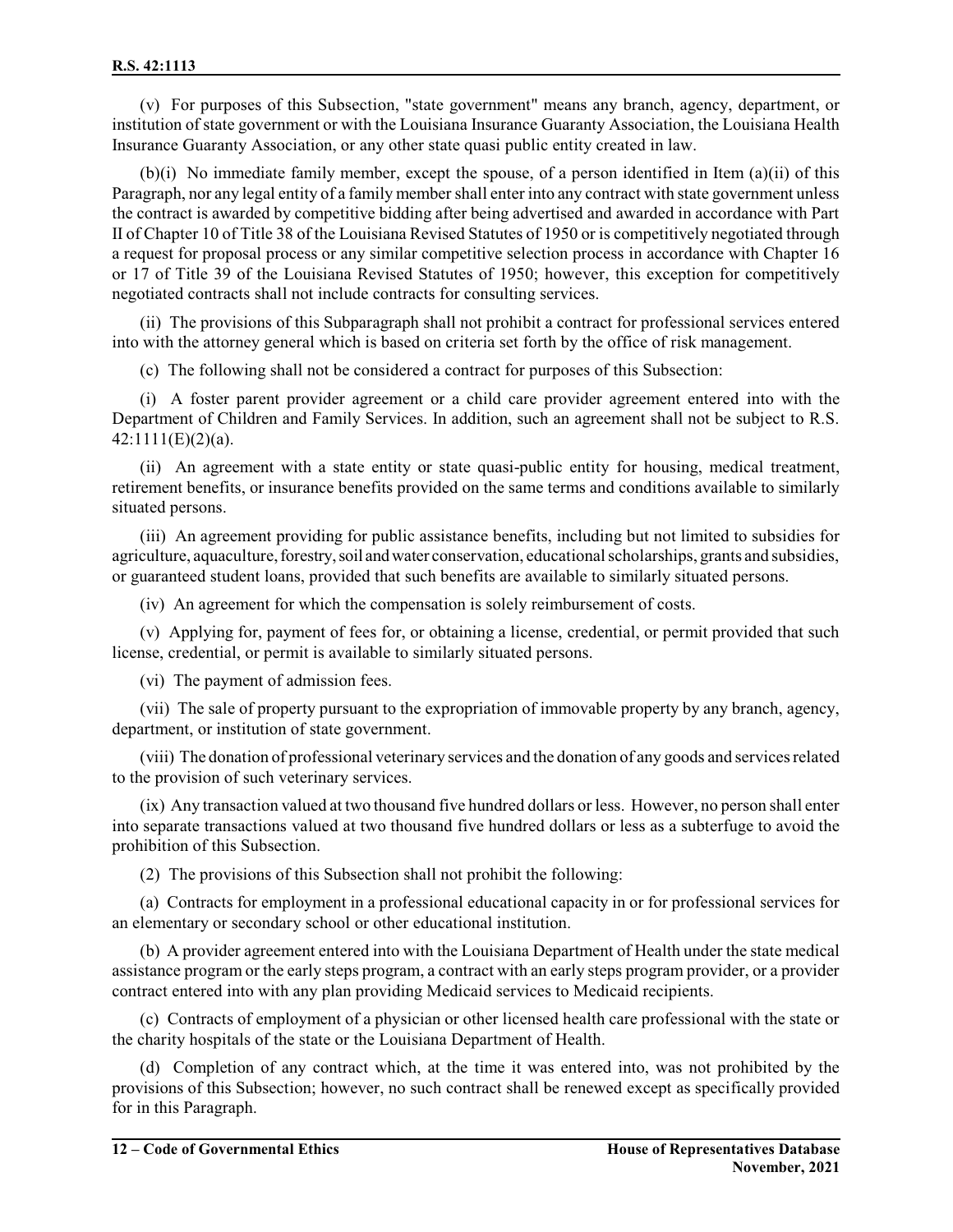$(e)(i)$  Completion of any contract between a person identified in Item  $(1)(a)(ii)$  of this Subsection or his spouse or a legal entity of a person and state government, which contract was awarded by competitive bidding after being advertised and awarded in accordance with Part II of Chapter 10 of Title 38 of the Louisiana Revised Statutes of 1950, or competitively negotiated through a request for proposal process or any similar competitive selection process in accordance with Chapter 16 or 17 of Title 39 of the Louisiana Revised Statutes of 1950 or which contract, other than a contract for consulting services, was not competitively negotiated through a request for proposal process or any similar competitive selection process in accordance with Chapter 16 or 17 of Title 39 of the Louisiana Revised Statutes of 1950, and which contract was entered into prior to March 3, 2008; however, no such contract shall be renewed for a period extending beyond January 9, 2012.

(ii) Completion of any contract between the immediate family member, except for a spouse, of a person identified in Item (1)(a)(ii) of this Subsection or a legal entity of a family member and state government, which contract was not awarded by competitive bidding after being advertised and awarded in accordance with Part II of Chapter 10 of Title 38 of the Louisiana Revised Statutes of 1950 or which contract, other than a contract for consulting services, was not competitively negotiated through a request for proposal process or any similar competitive selection process in accordance with Chapter 16 or 17 of Title 39 of the Louisiana Revised Statutes of 1950, and which contract was entered into prior to March 3, 2008; however, no such contract shall be renewed for a period extending beyond January 9, 2012.

(f) Contracts for employment or forservices by any licensed health care professional providing services in the classroom or working with administration in an elementary or secondary school or other educational institution.

(g) Contracts for services by health care professionals which are required by federal or state law to provide an educational program for students in an elementary or secondary school or other educational institution.

(h) A contract for professional services entered into by a person selected pursuant to Part VII of Chapter 10 of Title 38 of the Louisiana Revised Statutes of 1950 with any agency or entity of state government with which such person had a contract for professional services pursuant to Part VII of Chapter 10 of Title 38 of the Louisiana Revised Statutes of 1950 at any time prior to March 3, 2008, or at any time prior to the initiation of the public service which made the person subject to the provisions of this Subsection; however, no contract for such professional services shall be entered into after January 8, 2012.

(i) A health care provider contract by a physician or other licensed health care provider with the Office of Group Benefits to provide medical, surgical, and hospital services or medical equipment or pharmaceuticals at a reduced rate for members of the Office of Group Benefits Program as the sole reimbursement for such medical services, treatment, or health care.

 $(3)(a)$  No person formerly serving in a position identified in Item  $(1)(a)(ii)$  of this Subsection nor his spouse nor any legal entity of a person shall, for a period of one year following the termination of the public service of such person enter into a contract that would have been prohibited by this Subsection prior to the termination of the public service of such person. The provisions of this Paragraph shall not prohibit the renewal of a contract that was not prohibited prior to March 3, 2008.

(b) The provisions of this Paragraph shall not apply to a person, to the spouse of a person, nor to a legal entity of a person if the public service of the person terminated prior to March 3, 2008. However, the provisions of this Paragraph shall apply to a person, to the spouse of a person, and to a legal entity of a person if the person served in an office or position identified in Item  $(1)(a)(ii)$  of this Subsection on or after March 3, 2008.

 $(4)(a)$  Each person identified in Item  $(1)(a)(ii)$  of this Subsection shall file a report with the Board of Ethics, by May fifteenth of each year of his term of office or of his service in his position, identifying the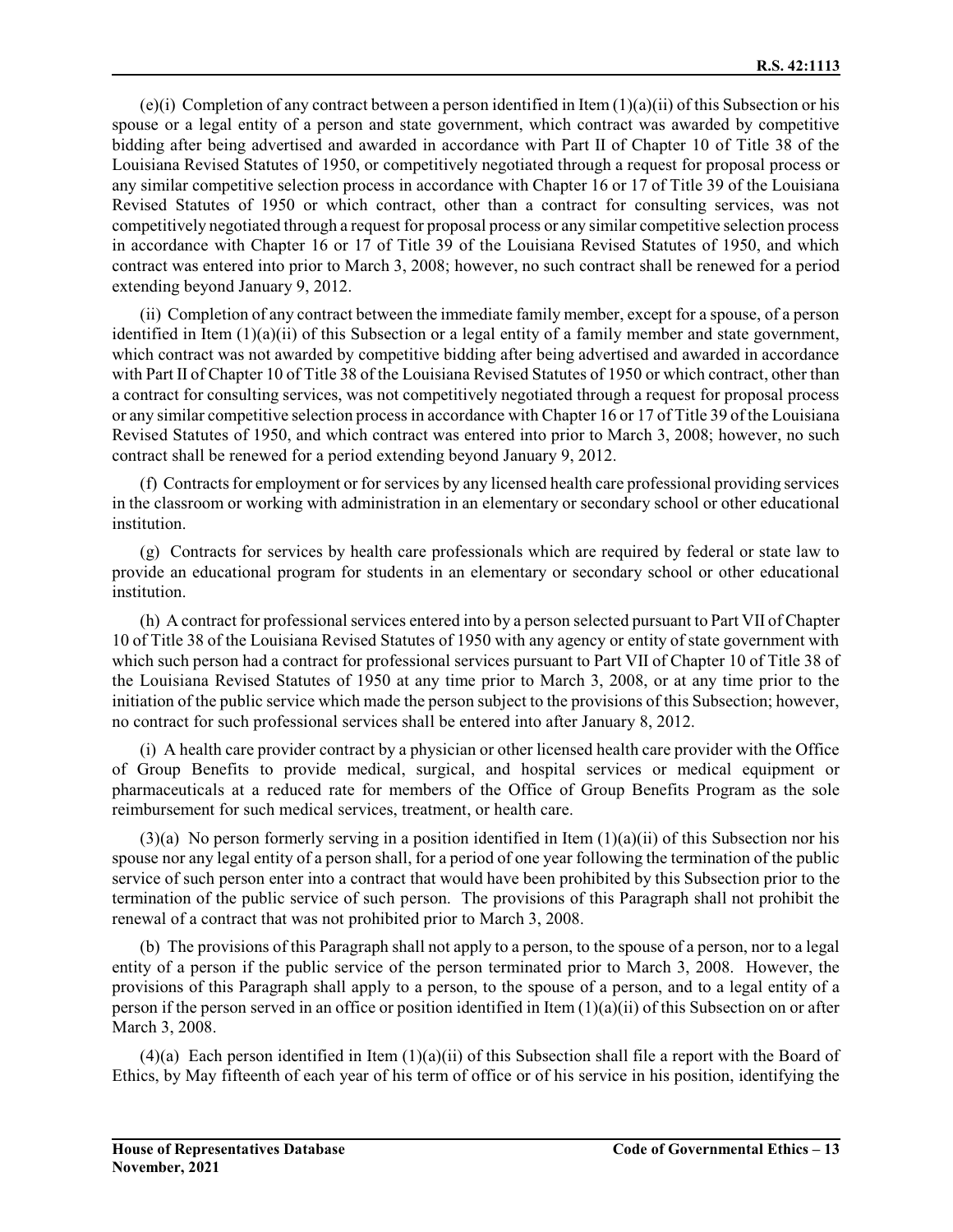parties to and the value and term of each contract between him or his spouse or legal entity of a person and state government during the previous calendar year.

(b) Each immediate family member, except a spouse, of a person identified in Item  $(1)(a)(ii)$  of this Subsection shall file a report with the Board of Ethics by May fifteenth of each year of the person's term of office or of the person's service in his position identifying the parties to and the value and term of each contract between the immediate family member or any legal entity of a family member and state government during the previous calendar year.

(c) Notwithstanding the provisions of Subparagraphs (a) and (b) of this Paragraph, the first report due pursuant to the provisions of this Subsection shall be due by May 15, 2009, and shall include the information required by this Paragraph for the period between and including March 3, 2008, and December 31, 2008.

(5) If any provision of this Subsection conflicts with any other provision of this Section, the more restrictive provision shall govern.

(6) The provisions of R.S.  $42:1113(D)(1)(a)(i)$ , R.S.  $42:1113(D)(1)(b)$ , and other provisions which reference these provisions of law shall not apply to the spouses and immediate family members of the deputy secretaries, undersecretaries, assistant secretaries, or equivalent positions in the following agencies:

- (a) Department of Economic Development.
- (b) Department of Culture, Recreation and Tourism.
- (c) Department of Environmental Quality.
- (d) Louisiana Department of Health.
- (e) Louisiana Workforce Commission.
- (f) Department of Natural Resources.
- (g) Department of Public Safety and Corrections.
- (h) Department of Revenue.
- (i) Department of Children and Family Services.
- (j) Department of Transportation and Development.
- (k) Department of Wildlife and Fisheries.
- (l) Department of Veterans Affairs.
- (m) Department of Agriculture and Forestry.
- (n) Department of Education.
- (o) Department of Insurance.
- (p) Department of Justice.
- (q) Department of State.
- (r) Department of Treasury.
- E. *Repealed by Acts 2008, No. 514, §3, June 30, 2008.*

*Acts 1979, No. 443, §1, eff. April 1, 1980; Acts 1984, No. 830, §1; Acts 1987, No. 730, §1; Acts 1995, No. 1156, §1; Acts 1997, No. 1279, §1, eff. July 15, 1997; Acts 1998, 1st Ex. Sess., No. 119, §1, eff. May 5, 1998; Acts 2003, No.* 1002, §1, eff. July 2, 2003; Acts 2008, 1<sup>st</sup> Ex. Sess., No. 2, §1, eff. March 3, 2008; Acts 2008, No. 514, §§1,3, eff. June *30, 2008; Acts 2008, No. 696, §1, eff. July 2, 2008; Acts 2008, No. 743, §7, eff. July 1, 2008; Acts 2009, No. 308, §1; Acts 2012, No. 689, §1, eff. June 7, 2012.*

**NOTE:** *See Acts 2008, No. 514, §5 for applicability of R.S. 42:1113(D) as amended.*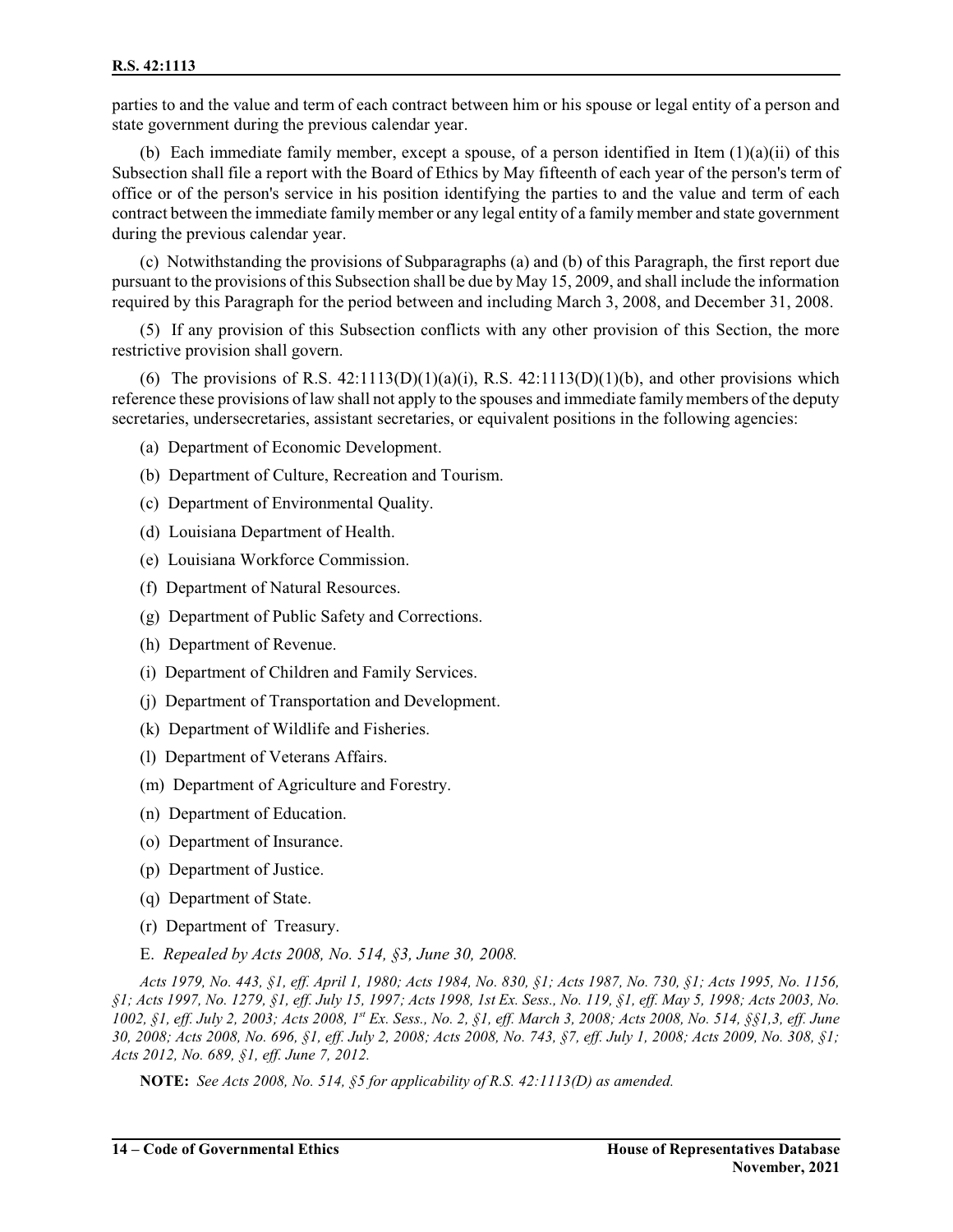#### **§1113.1. Gubernatorially declared emergencies or disasters; prohibited personal use conversion and prohibited preferences**

A. During a gubernatorially declared emergency or disaster, no public servant shall convert property or resources of his governmental entity or property or resources which have been loaned to his governmental entity to or for his personal use.

B. During a gubernatorially declared emergency or disaster, no public servantshall offer, loan, or donate the property or resources of his governmental entity or property or resources which have been loaned to his governmental entity to or for the use of members of his immediate family in a manner which is preferential to members of his immediate family over members of the general public.

*Acts 2007, No. 141, §1.*

#### **§1114. Financial disclosure**

A. Other than a legislator, each public servant and each member of his immediate family who derives any thing of economic value, directly, through any transaction involving the agency of such public servant or who derives any thing of economic value of which he may be reasonably expected to know through a person which (1) is regulated by the agency of such public servant, or (2) has bid on or entered into or is in any way financially interested in any contract, subcontract, or any transaction under the supervision or jurisdiction of the agency of such public servant shall disclose the following:

- (1) The amount of income or value of any thing of economic value derived;
- (2) The nature of the business activity;
- (3) Name and address, and relationship to the public servant, if applicable; and
- (4) The name and business address of the legal entity, if applicable.

B. Each legislator and each member of his immediate family who derives anything of economic value, directly, through any transaction involving the legislator's agency or who derives anything of economic value of which he may be reasonably expected to know through a person which has bid on or entered into or is in any way financially interested in any contract, subcontract, or any transaction involving the legislator's agency shall disclose the following:

- (1) The amount of income or value of anything of economic value derived;
- (2) The nature of the business activity;
- (3) The name and address, and relationship to the legislator, if applicable; and
- (4) The name and business address of the legal entity, if applicable.

C.(1) Other than a legislator, each elected official, his spouse, and any business enterprise in which he has a substantial economic interest, who derives anything of economic value through a contract or other subcontract from the state or any political subdivision shall disclose the following:

- (a) The nature of the business activity;
- (b) The name and address, and relationship to the elected official, if applicable; and
- (c) The name and business address of the political subdivision, if applicable.

(2) For the purposes of this Subsection, a "business enterprise", shall be included in the disclosure statement only if the elected official and/or his spouse owns at least ten percent of such enterprise.

D. *Repealed by Acts 1999, No. 2, §3, April 22, 1999.*

E. The disclosure statements required in this Section shall be filed each year with the appropriate ethics body by May fifteenth and shall include such information for the previous calendar year. Such statements shall be a matter of public record.

*Acts 1979, No. 443, §1, eff. April 1, 1980; Acts 1990, No. 1084, §1; Acts 1997, No. 1279, §1, eff. July 15, 1997; Acts 1999, No. 2, §3, eff. April 22, 1999; Acts 2014, No. 744, §2.*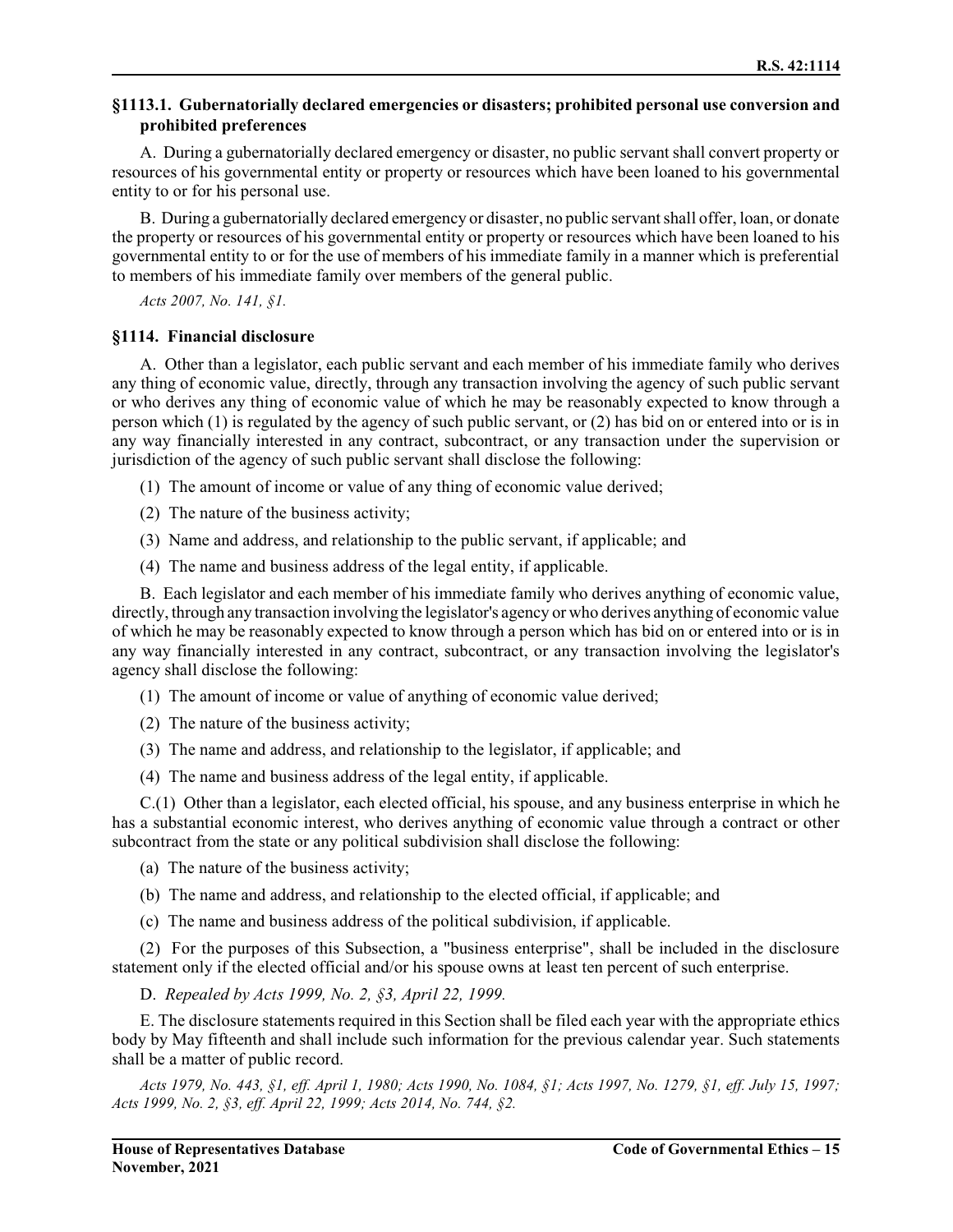**§1114.1.** *Repealed by Acts 2008, 1st Ex. Sess., No. 1, §3, eff. Jan. 1, 2009.*

#### **§1114.2. Financial disclosure; retirement systems**

A. Each person who has or is seeking to obtain contractual or other business or financial relationships with a state or statewide public retirement system shall file with the Board of Ethics, in the manner provided in this Section, a report of all expenditures for a retirement official or retirement officials.

B. A report shall be filed semiannually as follows:

(1) By August fifteenth for the period from January first through June thirtieth.

(2) By February fifteenth for the period from July first through December thirty-first.

C. The report shall be filed on forms prescribed by the board, shall be signed by the person filing, and shall include a certification of accuracy by the person responsible for filing the report.

D. Each report shall include, in the manner prescribed by the Board of Ethics, the following:

(1) The total of all expenditures per retirement system made during each reporting period, which shall include all expenditures for retirement officials associated with that system whether such expenditures are attributable to an individual retirement official or not.

(2) The aggregate total of expenditures attributable to an individual retirement official as provided in Subsection E of this Section during each reporting period, including the name of the retirement official.

(3) The aggregate total of expenditures per retirement system for all reporting periods during the same calendar year, which shall include all expenditures for retirement officials associated with that system whether such expenditures are attributable to an individual retirement official or not.

(4) The aggregate total of all expenditures attributable to an individual retirement official as provided in Subsection E of this Section for all reporting periods during the same calendar year, including the name of the retirement official.

E. When the aggregate expenditure for any one retirement official exceeds the sum of fifty dollars on any one occasion, or when the aggregate expenditure for any one retirement official exceeds the sum of two hundred fifty dollars in a reporting period, then the total amount of expenditures for the retirement official during the reporting period shall be attributable to the individual retirement official.

(1) For the purposes of this Section "retirement official" shall mean a member of a board of trustees of a state or a statewide public retirement system, a public employee of such a system, or an employee of the Department of the Treasury whose function is to assist any such system or systems.

(2) For the purposes of this Section "expenditure" shall mean a purchase, payment, donation, advance, deposit, or gift or payment of money or anything of economic value or the purchase, donation, or gift of promotional items, food, drink, or refreshment, transportation, and entertainment for a retirement official.

F.(1) The chairman of the board of trustees of each state or statewide public retirement system shall provide notice to every person associated with his system whom such chairman knows or reasonably should know is required to file a report pursuant to this Section. The chairman shall forward a copy of each such notification to the Board of Ethics no later than fifteen days after the original notification was sent. The failure of a chairman to give notice as required by the provisions of this Subsection shall not relieve any person from the reporting requirements of this Section or any penalties as provided in this Section.

(2) The contents of the notice required to be given pursuant to this Subsection shall be prescribed by the Board of Ethics.

G.(1) Failure to file a report, failure to timely file a report, failure to disclose required information, or filing a false report shall subject a person required to file to penalties as provided by this Chapter.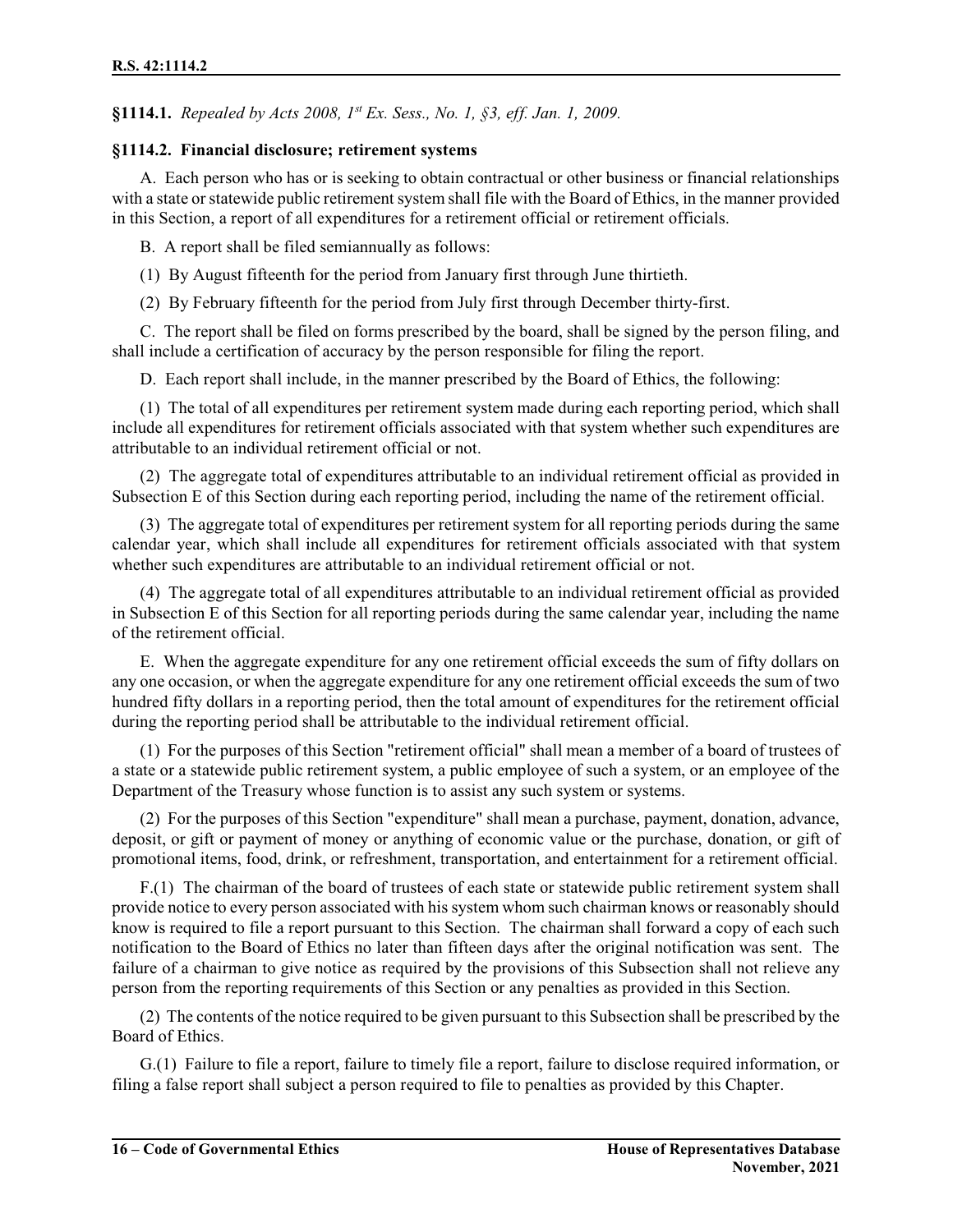(2) Whoever fails to file a report required by this Section, or knowingly and willfully fails to timely file any such report, or knowingly and willfully fails to disclose or to accurately disclose any information required by this Section shall be assessed a civil penalty pursuant to R.S. 42:1157 for each day until such report or the required accurate information is filed. The amount of the penalty shall be one hundred dollars per day.

H. Notwithstanding any other provision of this Section to the contrary, if a person makes expenditures as defined in this Section of less than five hundred dollars in a calendar year, such person shall not be required to file a report pursuant to this Section.

*Acts 2004, No. 868, §1, eff. January 1, 2005.* **NOTE:** *See Acts 2004, No. 868, §2, relative to reporting.*

#### **§1114.3. Disaster or emergency contracts; prohibition; disclosure**

A.(1) No statewide elected official, legislator, commissioner of administration, or chief of staff or executive counsel to the governor, nor the spouse of any such person, nor any corporation, partnership, or other legal entity in which such a person owns an interest of greater than five percent, except a publicly traded corporation or a legal entity in which the person owns a passive ownership interest that is the result of participation in a federally approved program of employee ownership, shall enter into any contract to which all of the following apply:

(a) The contract is directed to addressing needs directly emanating from a gubernatorially declared disaster or emergency.

(b) The person knows or reasonably should know that the contract or subcontract is funded or reimbursed in whole or in part with federal funds distributed, paid, or allocated to or by the state or a state department, agency, or official.

(2) Hereafter in this Subsection, "person covered by this Subsection" shall mean a statewide elected official, legislator, commissioner of administration, or chief of staff or executive counsel to the governor, or the spouse of any such person. "Company covered by this Subsection" shall mean a corporation, partnership, or other legal entity in which a person covered by this Subsection owns an interest of greater than five percent, except a publicly traded corporation or a legal entity in which the person owns a passive ownership interest that is the result of participation in a federally approved program of employee ownership.

(3) The provisions of Paragraph (1) of this Subsection shall not apply to construction-related contracts entered into with entities more than two years following the initial declaration of disaster or emergency, provided that the entity is not the governmental entity of a person covered by this Section.

(4)(a) The following shall not be considered contracts for the purposes of this Section:

(i) A transaction valued at two thousand five hundred dollars or less. However, no person shall enter into separate transactions valued at two thousand five hundred dollars or less as a subterfuge to avoid the prohibition of this Subsection.

(ii) A foster parent provider agreement or a child care provider agreement entered into with the Department of Children and Family Services.

(iii) An agreement with a state entity or state quasi-public entity providing for housing, medical treatment, retirement benefits, or insurance benefits, provided on the same terms and conditions available to similarly situated persons.

(iv) An agreement providing for public assistance benefits, including but not limited to subsidies for agriculture, aquaculture, forestry, soil and water conservation, educationalscholarships, grants and subsidies, or guaranteed student loans, provided that such benefits are available to similarly situated persons.

(v) An agreement for which the compensation is solely reimbursement of costs.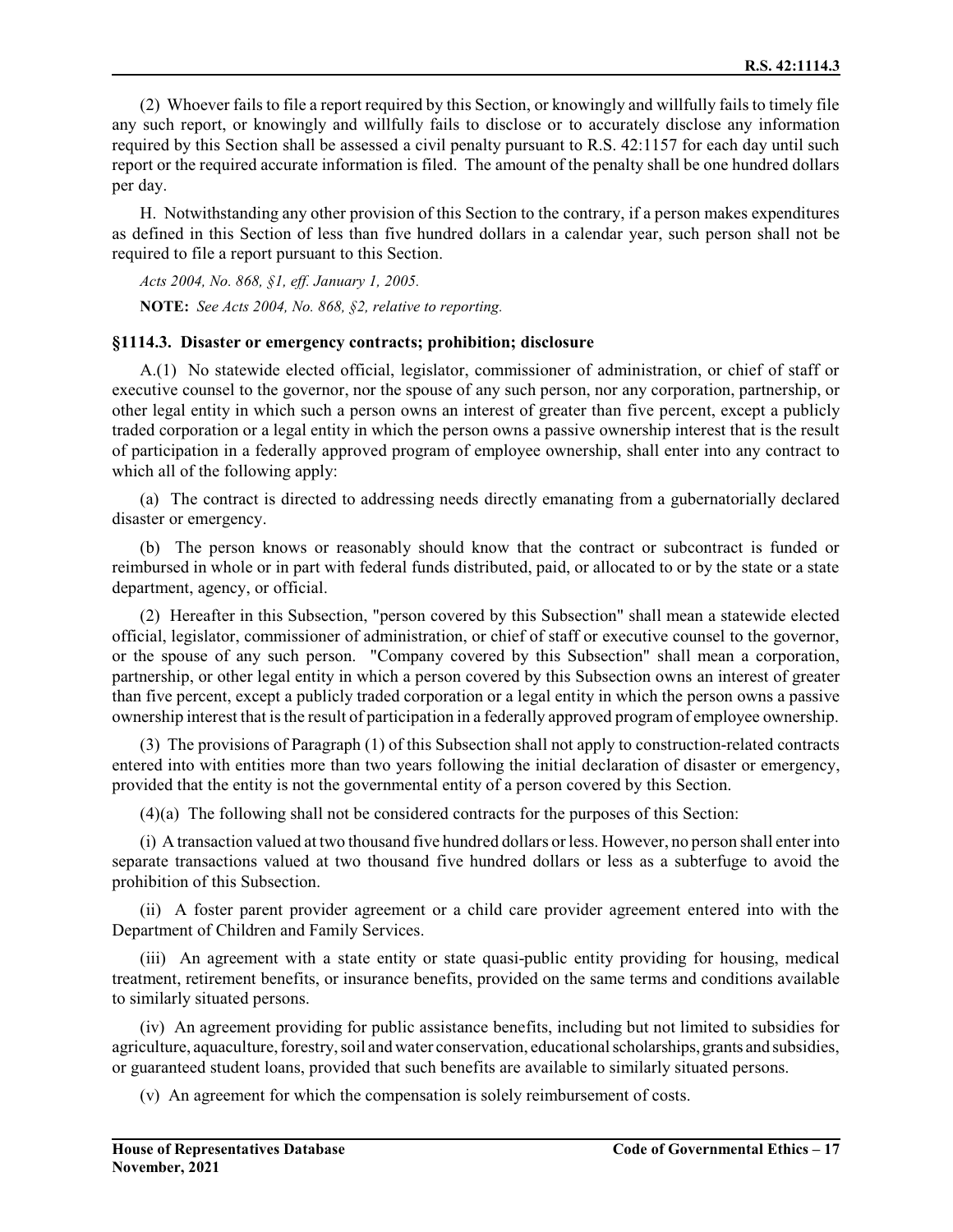(vi) Applying for, payment of fees for, or obtaining a license, credential, or permit provided that such license, credential, or permit is available to similarly situated persons.

(vii) The payment of admission fees.

(viii) The sale of property pursuant to the expropriation of immovable property by any branch, agency, department, or institution of state government.

(ix) The donation of professional veterinary services and the donation of any goods and services related to the provision of such veterinary services.

(b) The provisions of this Subsection shall not prohibit the following:

(i) Contracts for employment or for services in a professional educational capacity in an elementary or secondary school or other educational institution.

(ii) Contracts for employment or forservices by any licensed health care professional providing services in the classroom or working with administration in an elementary or secondary school or other educational institution.

(iii) Contracts for services by health care professionals which are required by federal or state law to provide an educational program for students in an elementary or secondary school or other educational institution.

(iv) A provider agreement entered into with the Department of Health and Hospitals under the state medical assistance program.

(v) Contracts of employment of a physician or other licensed health care professional with the state or the charity hospitals of the state or the Department of Health and Hospitals.

(5) Each person covered by this Subsection who derives, either directly or through a company covered by this Subsection, any thing of economic value through any contract which is directed to addressing needs directly emanating from a gubernatorially declared disaster or emergency and which the person covered by this Subsection knows or reasonably should know is or may be funded or reimbursed in whole or in part with federal funds shall disclose the information required by Subsection C of this Section as provided in that Subsection.

B.(1) Except persons covered by Subsection A of this Section and except as provided in Paragraph (2) of this Subsection, each elected official, each appointed state official, and each immediate family member of an official subject to this Subsection or Subsection A of this Section who derives, either directly or through a legal entity in which such official or immediate family member owns ten percent or more, any thing of economic value through any contract which is related to a gubernatorially declared disaster or emergency and which the official or immediate family member knows or reasonably should know is or may be funded or reimbursed in whole or in part with federal funds shall disclose the information required by Subsection C of this Section as provided in that Subsection.

(2) No person required to disclose information by Paragraph (1) of this Subsection shall be required to disclose the receipt of any thing of economic value pursuant to this Section when the value of the transaction or contract is two thousand five hundred dollars or less. However, no person shall enter into separate transactions or contracts valued at two thousand five hundred dollars or less with the same person or governmental entity or agency thereof as a subterfuge to avoid the disclosure requirements of this Section.

C.(1) The following information shall be disclosed:

(a)(i) If an elected or appointed official, the name and address of the elected or appointed official and the office held by such person.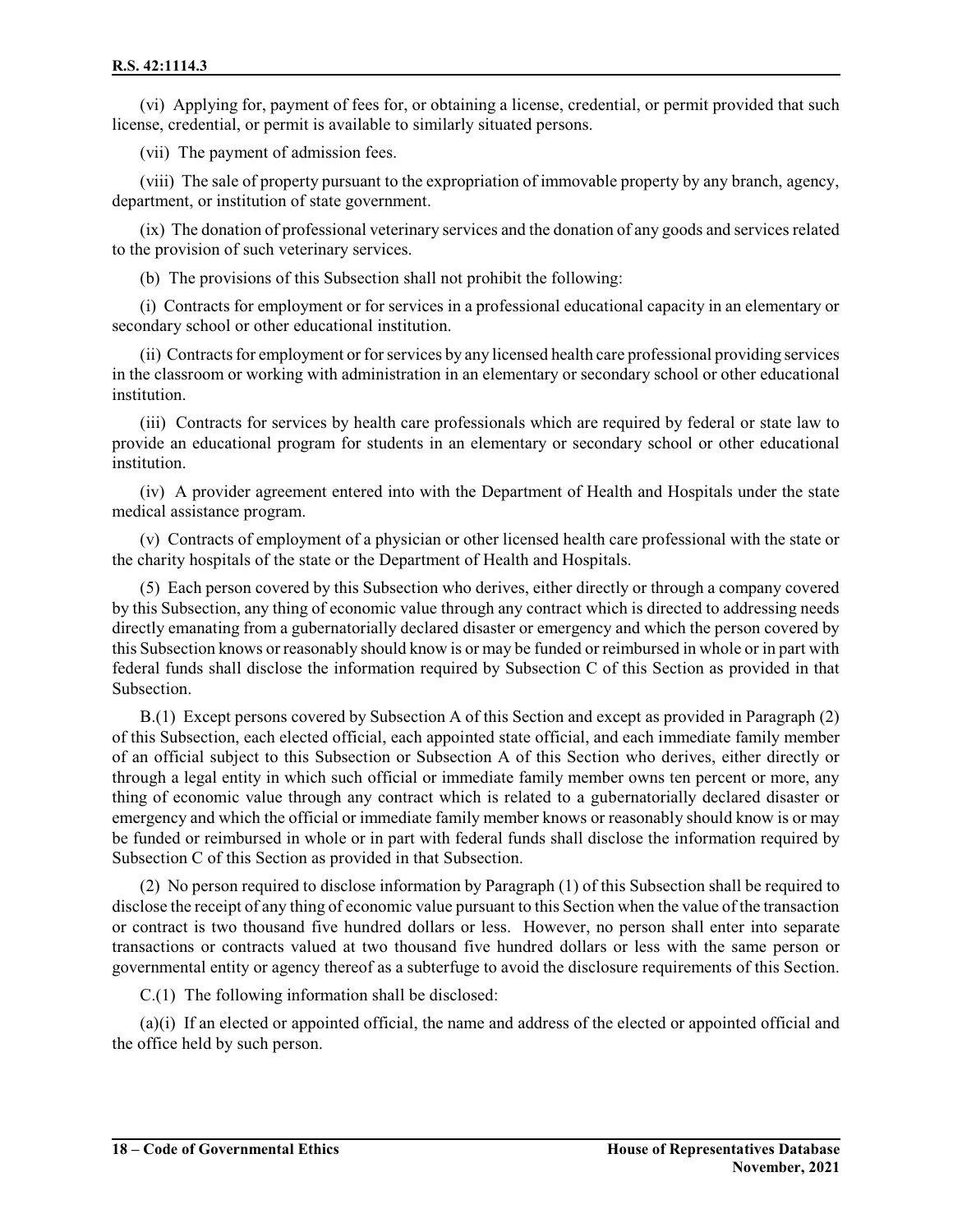(ii) If an immediate family member of an elected or appointed official, the name and address of such person; the name, address, and office of the elected or appointed official to whom the person is related; and the nature of the relationship.

(b) If through a legal entity, the name and business address of the legal entity, the percentage of the official's or immediate family member's ownership interest in the legal entity, and the position, if any, held by the official or immediate family member in the legal entity.

(c) The nature of the contract or subcontract, including the amount of the contract or subcontract and a description of the goods or services provided or to be provided pursuant to the contract or subcontract.

(d) The amount of income or value of any thing of economic value derived through the contract or subcontract by the official or immediate family member for the previous calendar year, except as provided in Paragraph (2) of this Subsection.

(2) Each elected or appointed official and immediate family member subject to the provisions of this Section shall file an initial disclosure statement with the Board of Ethics no later than thirty days after the official, immediate family member, or legal entity enters into the contract. The initial disclosure statement shall contain all of the information required by Paragraph (1) of this Subsection, except that instead of the actual amount of income or value of any thing of economic value derived from the contract by the official or immediate family member for the previous calendar year, the official or immediate family member shall include the amount of income or value of any thing of economic value to be derived or, if the actual amount is unknown at the time the statement is due, reasonably expected to be derived from the contract or subcontract for the first calendar year of the contract or subcontract.

(3)(a) After filing the initial disclosure statement, the elected or appointed official or immediate family member shall file the disclosure statements required by this Subsection with the Board of Ethics no later than May fifteenth each year and shall include such information for the previous calendar year.

(b) An elected or appointed official or immediate family member subject to the provisions of this Section shall be required to file the annual disclosure statements required by this Subsection until a disclosure statement is filed after the completion of the contract or subcontract subject to disclosure, or the person filing such statements, or to whom the immediate family member is related is no longer an elected or appointed official, whichever occurs first.

(c) Annual disclosure statements shall not be required for the receipt of things of economic value pursuant to contracts entered into prior to an elected or appointed official taking office; however, if an elected or appointed official or immediate family member thereof receives or reasonably expects to receive a thing of economic value otherwise required to be disclosed by this Section pursuant to the renewal of such a contract or subcontract occurring after the official takes office, such official or immediate family member shall file a disclosure statement no later than thirty days aftersuch renewal in accordance with Paragraph (2) of this Subsection and annually thereafter in accordance with this Subsection.

(d) All disclosure statements filed pursuant to this Section shall be a matter of public record.

(4)(a) Failure to file a statement, failure to timely file a statement, failure to disclose required information, filing a false statement, or engaging in a subterfuge to avoid the disclosure requirements of this Section shall subject a person required to file to penalties as provided by this Chapter.

(b) In addition to other applicable penalties, whoever fails to file a statement required by this Section, or knowingly and willfully fails to timely file any such statement, or knowingly and willfully fails to disclose or to accurately disclose any information required by this Section shall be assessed a civil penalty in accordance with R.S. 42:1157 for each day until such statement or the required accurate information is filed. The amount of the penalty shall be one hundred dollars per day.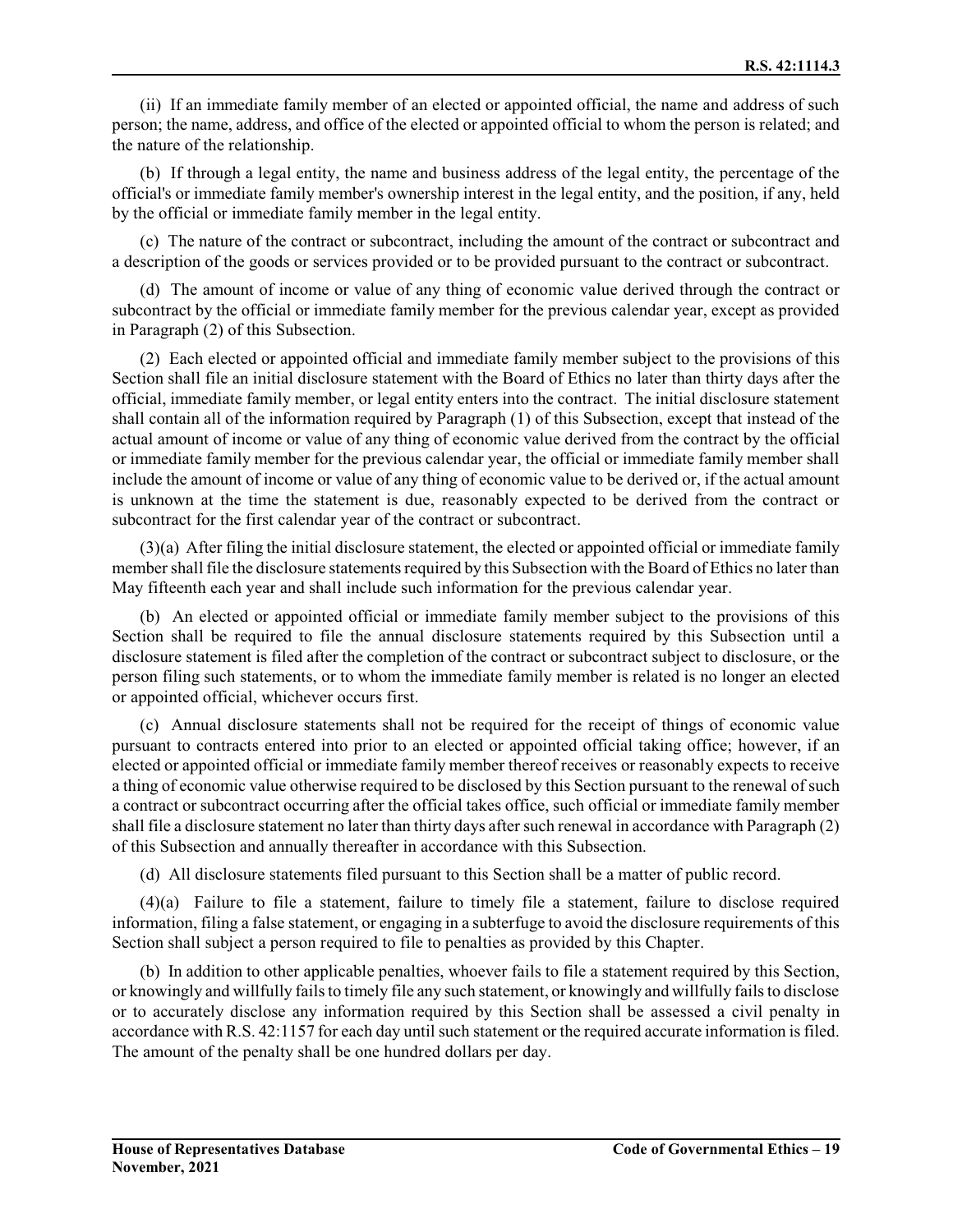(c) In addition to other applicable penalties, whoever enters into separate contracts valued at two thousand five hundred dollars orless as a subterfuge to avoid the disclosure requirements ofthis Section shall be subject to the penalties of R.S. 42:1153.

D. For the purposes of this Section, the term "appointed state official" or "appointed official" shall mean a person holding an office in any branch of state government or other position on a state agency, board, or commission or any executive office of any state agency, board, commission, or department which is specifically established or specifically authorized by the constitution or laws of this state or by executive order of the governor and which is filled by appointment or election by an elected or appointed public official or by a governmental body composed of such officials of this state.

E. Nothing in this Section shall require the disclosure of any thing of economic value received from an individual assistance claim.

*Acts 2005, 1st Ex. Sess., No. 18, §1, eff. Nov. 29, 2005; Acts 2006, No. 412, §1, eff. June 15, 2006; Acts 2008, 1 st Ex. Sess., No. 2, §1, eff. March 3, 2008; Acts 2008, No. 514, §1, eff. June 30, 2008.*

**NOTE:** *See Acts 2008, No. 514, §5, for applicability.*

#### **§1115. Gifts**

A. No public servant shall solicit or accept, directly or indirectly, any thing of economic value as a gift or gratuity from any person or from any officer, director, agent, or employee of such person, if such public servant knows or reasonably should know that such person:

(1) Has or is seeking to obtain contractual or other business or financial relationships with the public servant's agency, or

(2) Is seeking, for compensation, to influence the passage or defeat of legislation by the public servant's agency.

B. No public employee shall solicit or accept, directly or indirectly, anything of economic value as a gift or gratuity from any person or from any officer, director, agent, or employee of such person, if such public employee knows or reasonably should know that such person:

(1) Conducts operations or activities which are regulated by the public employee's agency.

(2) Has substantial economic interests which may be substantially affected by the performance or nonperformance of the public employee's official duty.

*Acts 1979, No. 443, §1, eff. April 1, 1980; Acts 1983, No. 403, §1; Acts 1987, No. 730, §1.*

#### **§1115.1. Limitation on food, drink, and refreshment**

A. No person from whom a public servant is prohibited by R.S. 42:1111 or 1115(A) from receiving a thing of economic value shall give to such a public servant any food, drink, or refreshment the total value of which exceeds fifty dollars for a single event at which food, drink, or refreshment is given. The total value of the food, drink, or refreshment given to a public servant at any single event shall not exceed fifty dollars regardless of the number of persons subject to the provisions of this Subsection giving food, drink, or refreshment to the public servant at the single event.

B. No person from whom a public employee is prohibited by R.S. 42:1111 or 1115(B) from receiving a thing of economic value shall give to such a public employee any food, drink, or refreshment the total value of which exceeds fifty dollars for a single event at which food, drink, or refreshment is given. The total value of the food, drink, or refreshment given to a public employee at any single eventshall not exceed fifty dollars regardless of the number of persons subject to the provisions of this Subsection giving food, drink, or refreshment to the public employee at the single event.

C. Beginning on July 1, 2009, and on July first of each year thereafter, when there has been an increase in the unadjusted Consumer Price Index (CPI-U)( Food and Beverage) as published by the United States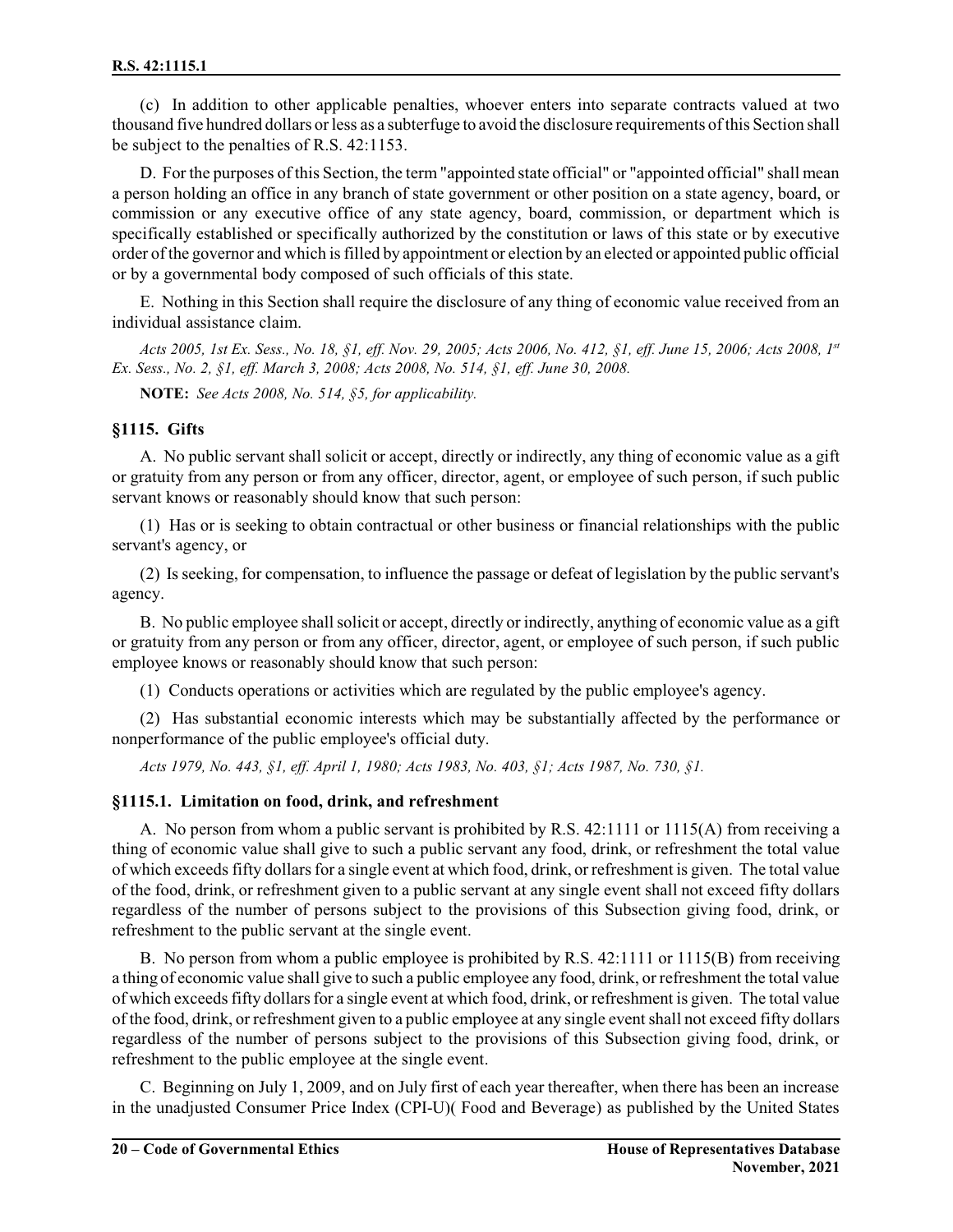Department of Labor, Bureau of Labor Statistics in January each year, the limit of fifty dollars for food, drink or refreshments provided in Subsections A and B of this Section shall be increased by the same percentage as the percentage by which that price index is increased. The amount of the increase shall be rounded off to the nearest dollar. The food, drink, or refreshment limit shall be adjusted by the Board of Ethics according to the Consumer Price Index (CPI-U)(Food and Beverage) and adopted and promulgated as a rule or regulation by the board in accordance with the provisions of R.S. 42:1134(A).

D. For purposes of this Section, at an event to which a group or organization of public servants is invited and at which food, drink, or refreshment is given, the value of the food, drink, or refreshment provided to a public servant shall be determined by dividing the total cost of the food, drink, and refreshment provided at the event by the total number of persons invited, whether formally or informally, and which is communicated in any manner or form, to the event.

E. The provisions of this Section shall not apply to any of the following:

(1) A gathering held in conjunction with a meeting related to a national or regional organization or a meeting of a statewide organization of governmental officials or employees provided that at least ten persons associated with the organization are invited to the gathering.

(2) The participation of a public servant of a post-secondary education institution at an event held for the purpose of soliciting donations or contributions of private funds for the benefit of that public servant's agency.

F. For purposes of this Section, the following terms and phrases shall have the following meanings:

(1) "Event" means a single activity, occasion, reception, meal, or meeting at a given place and time.

(2) "Gathering held in conjunction with a meeting related to a national or regional organization or a meeting of a statewide organization of governmental officials or employees" means but shall not be limited to any of the following:

(a) An event held during the same time period and in the same general locale as a meeting of such an organization and to which some persons associated with the organization are invited.

(b) An event that is part of the scheduled activities at a meeting of such an organization and that is open to persons attending the meeting.

*Acts 2008, 1 st Ex. Sess., No. 9, §1, eff. March 30, 2008; Acts 2008, No. 514, §1, eff. June 30, 2008; Acts 2009, No. 534, §2, eff. July 16, 2009.*

**NOTE:** *See Acts 2008, No. 514, §5, for applicability.*

#### **§1115.2. Admission to events; lodging; travel**

A. The provisions of R.S. 42:1111 or 1115 shall not preclude the acceptance by a public servant of complimentary admission, lodging, and reasonable transportation, or reimbursement for such expenses, if the agency head of the public servant's agency certifies each of the following:

(1) The public servant's acceptance of complimentary admission, lodging, and reasonable transportation, or reimbursement for such expenses, is either of direct benefit to the agency or will enhance the knowledge or skill of the public servant as it relates to the performance of his public service.

(2) The agency head approved the public servant's acceptance of complimentary admission, lodging, and reasonable transportation, or reimbursement for such expenses, prior to acceptance.

B.(1) Any public servant who accepts complimentary admission, lodging, or transportation, or reimbursement for such expenses, shall file with the Board of Ethics, within sixty days after such acceptance, a certification, on a form designed by the board, disclosing all of the following:

(a) The date and location of complimentary admission, lodging, or transportation and a brief description of its purpose.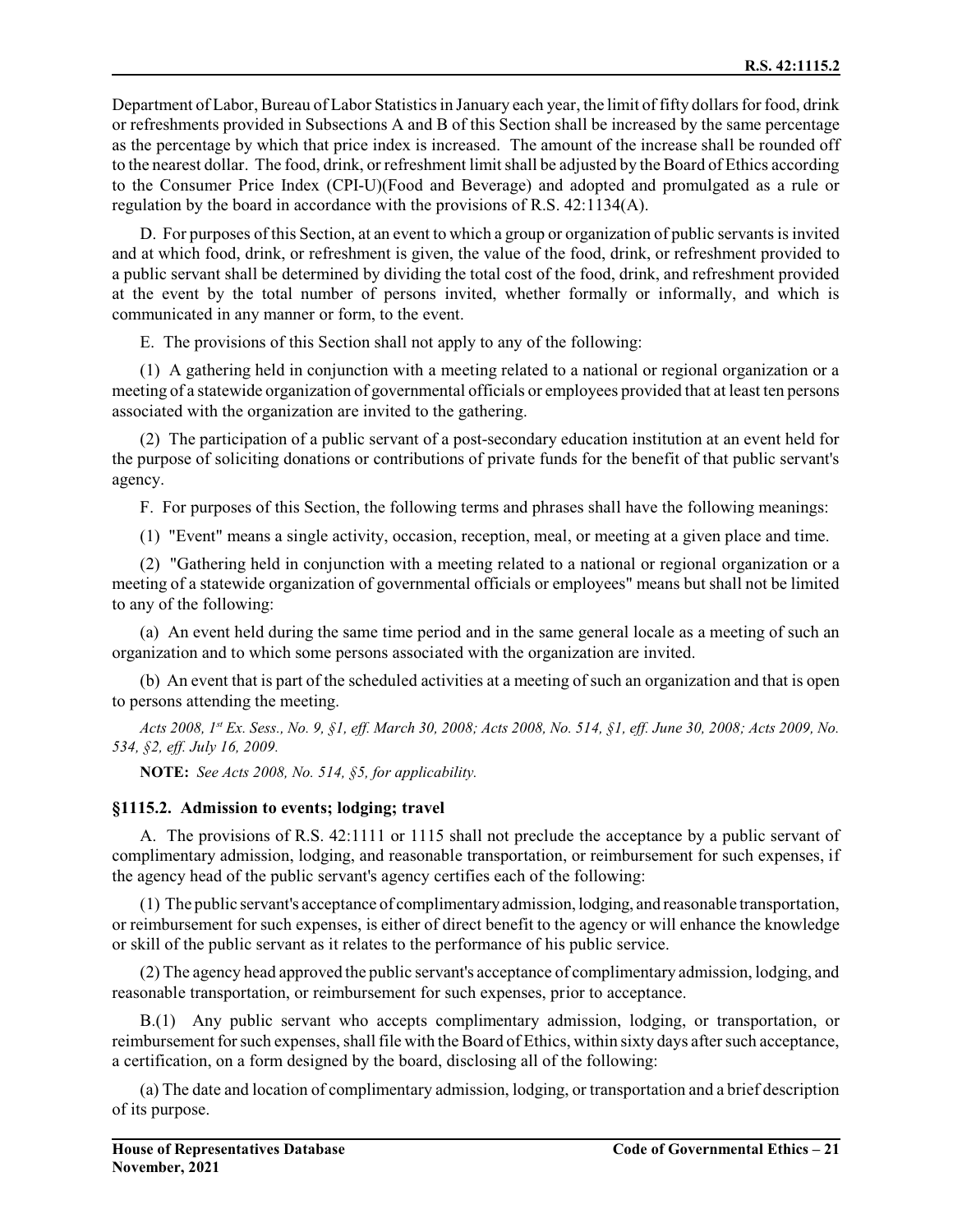(b) The name of the person who gave, provided, paid for, or reimbursed in whole or in part the admission, lodging, or transportation.

(c) The amount expended on his behalf or reimbursed by the person for admission, lodging, and transportation.

(2) The certification required by this Subsection shall include the certifications of the agency head required by Subsection A of this Section.

*Acts 2018, No. 200, §1.*

#### **§1116. Abuse of office**

A. No public servant shall use the authority of his office or position, directly or indirectly, in a manner intended to compel or coerce any person or other public servant to provide himself, any other public servant, or other person with any thing of economic value. This Subsection shall not be construed to limit that authority authorized by law, statute, ordinance, or legislative rule in carrying out official duties.

B. No public servant shall use the authority of his office or position, directly or indirectly, in a manner intended to compel or coerce any person or other public servant to engage in political activity. For the purposes of this Subsection, "political activity" means an effort to support or oppose the election of a candidate for political office in an election. This Subsection shall not be construed to limit that authority authorized by law, statute, ordinance, or legislative rule in carrying out official duties.

C. No regulatory employee shall participate in any way in the sale of goods or services to a person regulated by his public agency, or to any officer, director, agent, or employee of such person, if a member of the immediate family of the regulatory employee, or any business enterprise in which such regulatory employee or member of his immediate family owns at least twenty-five percent, receives or will receive a thing of economic value by virtue of the sale.

*Acts 1979, No. 443, §1, eff. April 1, 1980; Acts 1997, No. 338, §1; Acts 1999, No. 418, §1.*

#### **§1116.1.** *Repealed by Acts 2003, No. 1292, §1.*

**NOTE:** *Statute requiring elected officials to submit to random drug testing violated search and seizure clause and therefore is unconstitutional; no special need which would justify departure from Fourth Amendment's requirement of individualized suspicion for search. O'Neill v. La., E.D. La. 1998, 61 F.Supp.2d 485, affirmed 197 F.3d 1169, cert. denied 120 S.Ct. 2740, 530 U.S. 1274, 147 L.Ed.2d 1005.*

#### **§1117. Illegal payments**

No public servant or other person shall give, pay, loan, transfer, or deliver or offer to give, pay, loan, transfer, or deliver, directly or indirectly, to any public servant or other person any thing of economic value which such public servant or other person would be prohibited from receiving by any provision of this Part.

*Acts 1979, No. 443, §1, eff. April 1, 1980.*

#### **§1117.1. Subterfuge to avoid compliance**

A. No public servant or other person shall transfer any thing of economic value or any asset, interest, or liability to any person or governmental entity for the purpose of circumventing any provision of this Chapter, unless such transfer is irrevocable. A transfer shall not be irrevocable if there exists any contract, letter, counter letter, trust, note, or any other legally enforceable agreement or authority which if exercised or enforced would require or authorize any asset, interest, or liability transferred by the public servant or other person to revert back to such public servant or other person.

B.(1) The terms of a confidentiality agreement entered into between parties shall not be a transfer prohibited by this Section, provided that the confidentiality agreement is not entered into for purposes of circumventing the Code of Governmental Ethics.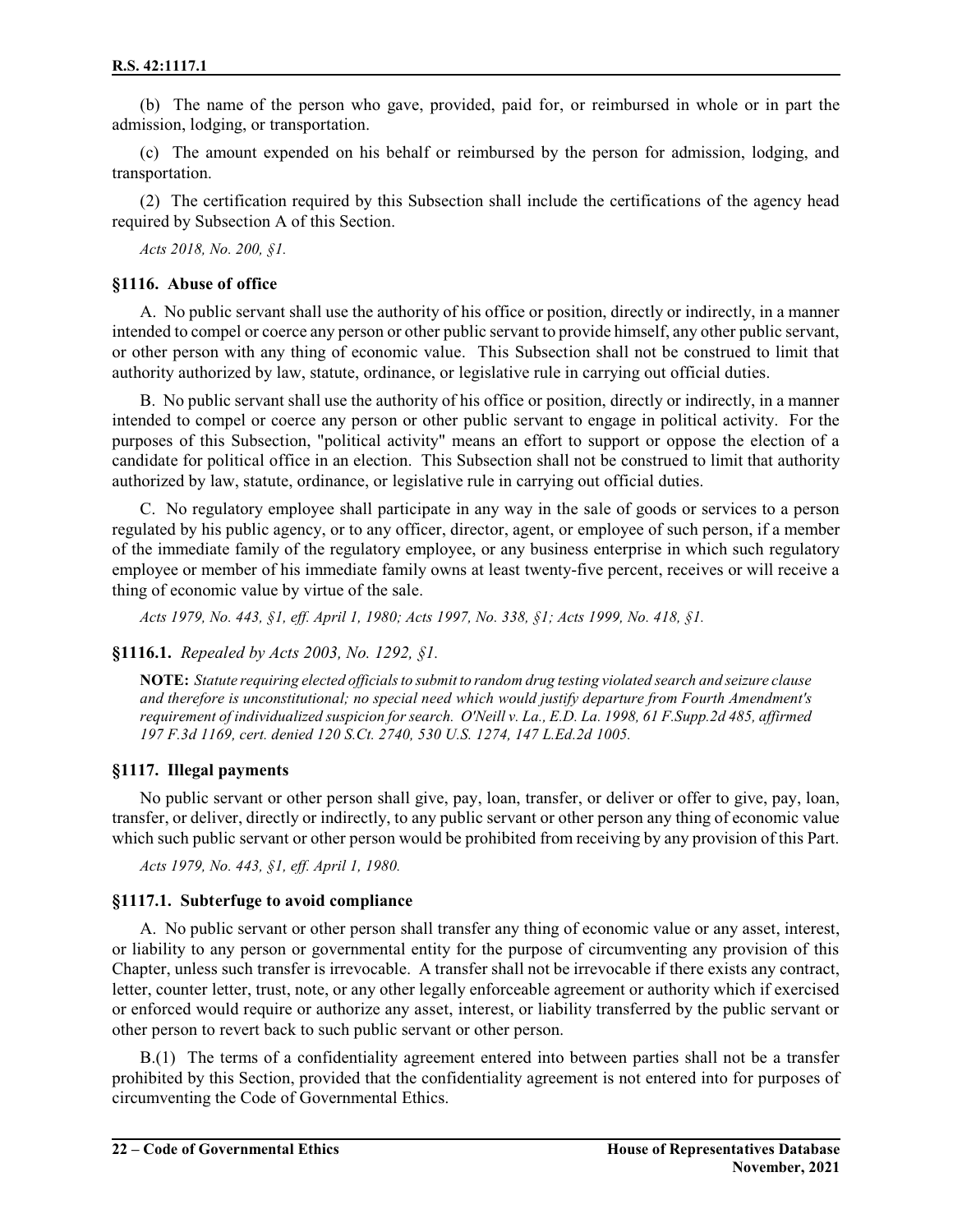- (2) The sale of property subject to owner financing shall not be a transfer prohibited by this Section.
- (3) A recorded bond for deed contract shall not be a transfer prohibited by this Section.

*Acts 2008, 1st Ex. Sess., No. 15, §1, eff. March 7, 2008.*

#### **§1118. Influencing action by legislature or governing authority**

No public servant shall solicit or receive any thing of economic value, directly or indirectly, for, or to be used by him or a member of his immediate family principally to aid in, (1) the accomplishment of the passage or defeat of any matter affecting his agency by the legislature, if his agency is a state agency, or by the governing authority, if his agency is an agency of a political subdivision, or (2) the influencing, directly or indirectly, of the passage or defeat of any matter affecting his agency by the legislature, if his agency is a state agency, or by the governing authority, if his agency is an agency of a political subdivision.

*Acts 1979, No. 443, §1, eff. April 1, 1980.*

#### **§1118.1. Studies or position papers on public policy**

A. If not otherwise prohibited by this Chapter, any public employee of the executive, judicial, or legislative branch of state government or any local governmental subdivision who contracts with a person or governmental entity to provide political position papers, economic studies, or policy statements relative to public policy concerning any rule, regulation, or legislation proposed, passed, or adopted by the state or any of its political subdivisions, or any entity receiving public funds, shall disclose the name and address of the person or governmental entity engaging his services, the amount of the contract, and the nature of the business or relationship.

B. The disclosure statements required by this Section shall be filed with the appropriate ethics body for public employees prior to the publication, dissemination, or public release ofsuch paper, study, orstatement.

*Acts 1992, No. 927, §1; Acts 2010, No. 861, §18.*

#### **§1119. Nepotism**

A. No member of the immediate family of an agency head shall be employed in his agency.

B.(1) No member of the immediate family of a member of a governing authority or the chief executive of a governmental entity shall be employed by the governmental entity.

(2) Notwithstanding the provisions of Paragraph (1) of this Subsection:

(a)(i) Any local school board may employ any member of the immediate family of any board member or of the superintendent as a classroom teacher provided that such family member is certified to teach or is temporarily authorized to teach while pursuing certification. Any local school board in a parish having a population of fewer than sixty thousand according to the latest federal decennial census may employ any member of the immediate family of any board member or of the superintendent as a special education related services professional provided that such family member is licensed in an appropriate field for special education related services and such family member is the only applicant who meets the qualifications for the position set by the school board who has applied for the position after it has been advertised for at least thirty days in the official journal of the school board. A special education related services professional shall include the following when employed to provide special education services: a social worker, occupational therapist, physical therapist, speech therapist/pathologist, teacher ofstudents who are deaf or hard of hearing, teacher of visually impaired students, or nurse. Any school board member or superintendent whose immediate family member is employed by the school board shall recuse himself from any decision involving the promotion or assignment of teaching or service location of such employee.

(ii) Any local school board with a student enrollment population of four thousand nine hundred fifty or less may employ any member of the immediate family of any board member as a school electrician provided that such family member has at least twenty years of experience as an electrician. Any school board member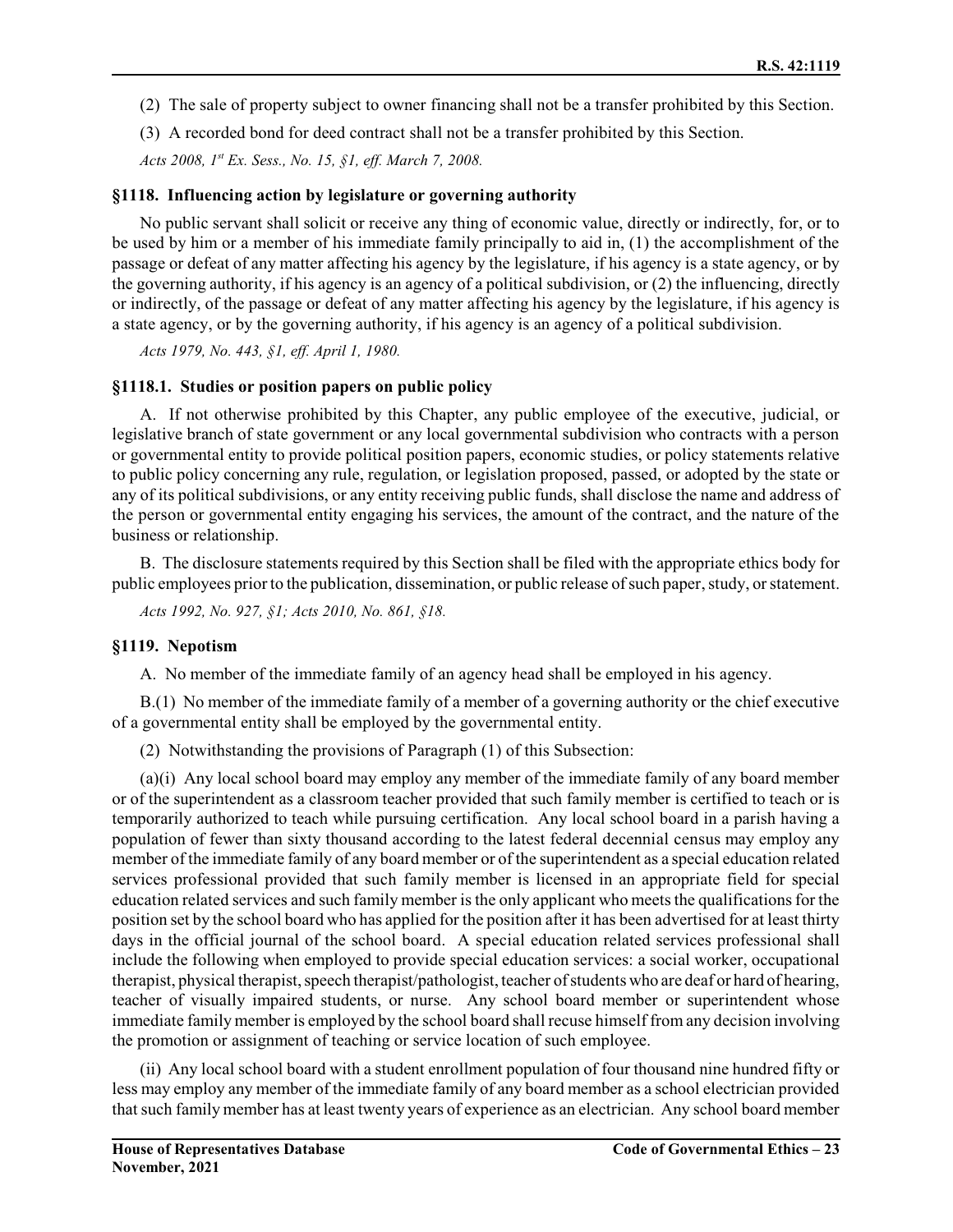whose immediate family member is employed by the school board shall recuse himself from any decision involving the promotion or assignment of such electrician.

(iii) In addition, within thirty days after the beginning of each school year, any school board member or superintendent whose immediate family member is employed by the school board shall file a disclosure statement with the Board of Ethics stating the facts of such employment. Any person who fails to timely file a disclosure statement under this Item may be assessed a late fee of fifty dollars per day, not to exceed one thousand five hundred dollars, subject to the provisions of R.S. 42:1157.

(iv) Any local school board in a parish with a population of twenty-five thousand five hundred persons or less according to the most recent federal decennial census may employ any member of the immediate family of any board member or of the superintendent as a school counselor provided that such family member is certified as a school counselor and that such family member is the only applicant who meets the qualifications for the position set by the school board who has applied for the position after it has been advertised for at least thirty days in the official journal of the parish and in all newspapers of general circulation in the parish. Any school board member or superintendent whose immediate family member is employed by the school board shall recuse himself from any decision involving the promotion or assignment of such employee.

(v) An immediate family member of a member of a local school board or of a superintendent who is employed pursuant to Item (i) of this Subparagraph may be promoted to an administrative position by such school board provided that such family member has the appropriate qualifications and certifications for such position. A school board member whose immediate family member is to be promoted to an administrative position pursuant to this Item shall recuse himself from any action involving the promotion or assignment of job location of such employee, and a superintendent whose immediate family member is to be promoted to an administrative position shall disqualify himself from any action involving the promotion or assignment of job location of such employee. For purposes of this Item, the term "certifications" shall not include any temporary or provisional certification or certifications.

(vi) Any local school board may employ any member of the immediate family of any board member or of the superintendent as a school bus operator provided that such family member is certified as a school bus operator. Any school board member orsuperintendent whose immediate family member is employed by the school board shall recuse himself from any decision involving the promotion or assignment of such employee.

(b)(i) Any hospital service district or hospital public trust authority located in such a district may enter into an initial recruiting contract with or employ as a health care provider, a licensed physician, a registered nurse, or an allied health professional who is a member of the immediate family of any district board, authority, or parish governing authority member or of the chief executive of the district or authority provided that such family member is the only qualified applicant who has applied for the position after it has been advertised for at least thirty days in the official journal of the parish and in all newspapers of general circulation in the parish where the hospital is located. The chief executive and any member of a board of a hospital service district or hospital public trust authority which enters into an initial recruiting contract with or employs such physician, registered nurse, or allied health professional shall recuse himself from any decision involving the promotion, discipline, discharge, or assignment of any such employee who is a member of his immediate family.

(ii) Any hospital service district in a parish with a population of between four hundred thousand and four hundred forty thousand persons as of the most recent federal decennial census or hospital public trust authority located in such a district may enter into an initial recruiting contract with or employ as a health care provider, a licensed physician, a registered nurse, or an allied health professional who is a member of the immediate family of any district board, authority, or parish governing authority member or of the chief executive of the district or authority provided that such family member is a qualified applicant who has applied for the position after it has been advertised for at least thirty days in the official journal of the parish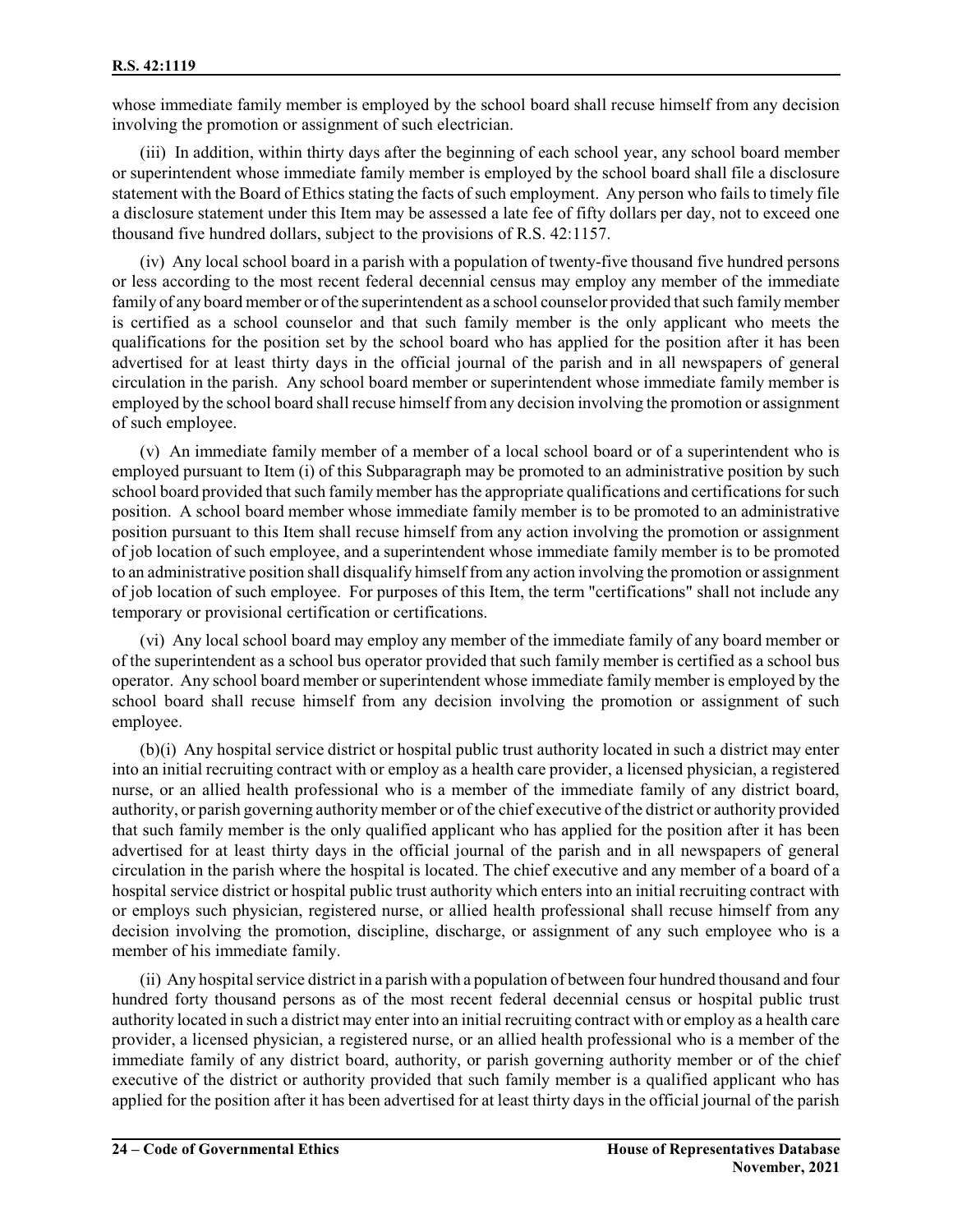and in all newspapers of general circulation in the parish where the hospital is located. The chief executive and any member of a board of a hospital service district or hospital public trust authority which enters into an initial recruiting contract with or employs such physician, registered nurse, or allied health professional shall recuse himself from any decision involving the promotion, discipline, discharge, or assignment of any such employee who is a member of his immediate family.

(iii) In addition, no later than January thirtieth of each year, any chief executive and any member of a board of a hospital service district or hospital public trust authority whose immediate family member enters into an initial recruiting contract with or is employed by the hospital service district or hospital public trust authority pursuant to this Subparagraph shall file a disclosure statement with the Board of Ethics stating the facts of such employment. Any person who fails to timely file a disclosure statement under this Item may be assessed a late fee of fifty dollars per day, not to exceed one thousand five hundred dollars, subject to the provisions of R.S. 42:1157.

C.(1) Any person serving in public employment on the effective date of this Section, whose employment is in violation of this Section, may continue in such employment and the provisions of this Section shall not be construed to hinder, alter, or in any way affect normal promotional advancements in public employment for such employee.

(2) The provisions of this Section shall not prohibit the continued employment of any public employee nor shall it be construed to hinder, alter, or in any way affect normal promotional advancements for such public employee where a member of public employees' immediate family becomes the agency head of such public employee's agency, provided that such public employee has been employed in the agency for a period of at least one year prior to the member of the public employee's immediate family becoming the agency head.

(3) The provisions of the Section shall not apply to pilots appointed by the governor pursuant to R.S. 34:943, 992, 1044, and 1072.

(4) The provisions of this Section shall not apply to the hiring of immediate family members of members of a governing authority of a municipality with less than two thousand population and which owns an electrical or gas distribution system. Any member of the governing authority which employs an immediate family member shall recuse himself from any decision involving the promotion, discipline, discharge, or assignment of work of his immediate family member. However, the provisions of this Paragraph shall only apply when, after proper advertisement, there is no other resident of the municipality who is qualified and has applied for the position of employment.

(5) The provisions of this Section shall not be construed to prohibit the reemployment of a retiree whose employment was allowed under the provisions of this Section on the date of his retirement. Any such reemployment shall be in compliance with all other applicable laws.

(6) The provisions of this Section shall not apply to the employment of a volunteer firefighter or to any decision regarding the employment of a volunteer firefighter by an agency head, a chief executive of a governmental entity, or a member of a governing authority. For purposes of this Paragraph, "volunteer firefighter" shall mean a member of a volunteer fire department who participates in fire and rescue functions and who receives no remuneration for his services, and "decision regarding employment" shall include any decision involving the employment, promotion, discipline, discharge, or assignment of the firefighter.

(7) The provisions of this Section and the provisions of R.S. 24:31.5 shall not prohibit the employment of any employee provided for in R.S. 24:31.5, nor shall it be construed to hinder, alter, or in any way affect normal promotional advancements for such employee, so long as the legislator who employs the employee remains a member of the legislature, provided the employee is employed as provided for in R.S. 24:31.5 in the legislator's agency by the same legislator at least one year prior to becoming a member of the immediate family of the legislator. In addition, notwithstanding the provisions of R.S. 42:1112, the legislator may participate in transactions regarding such employment.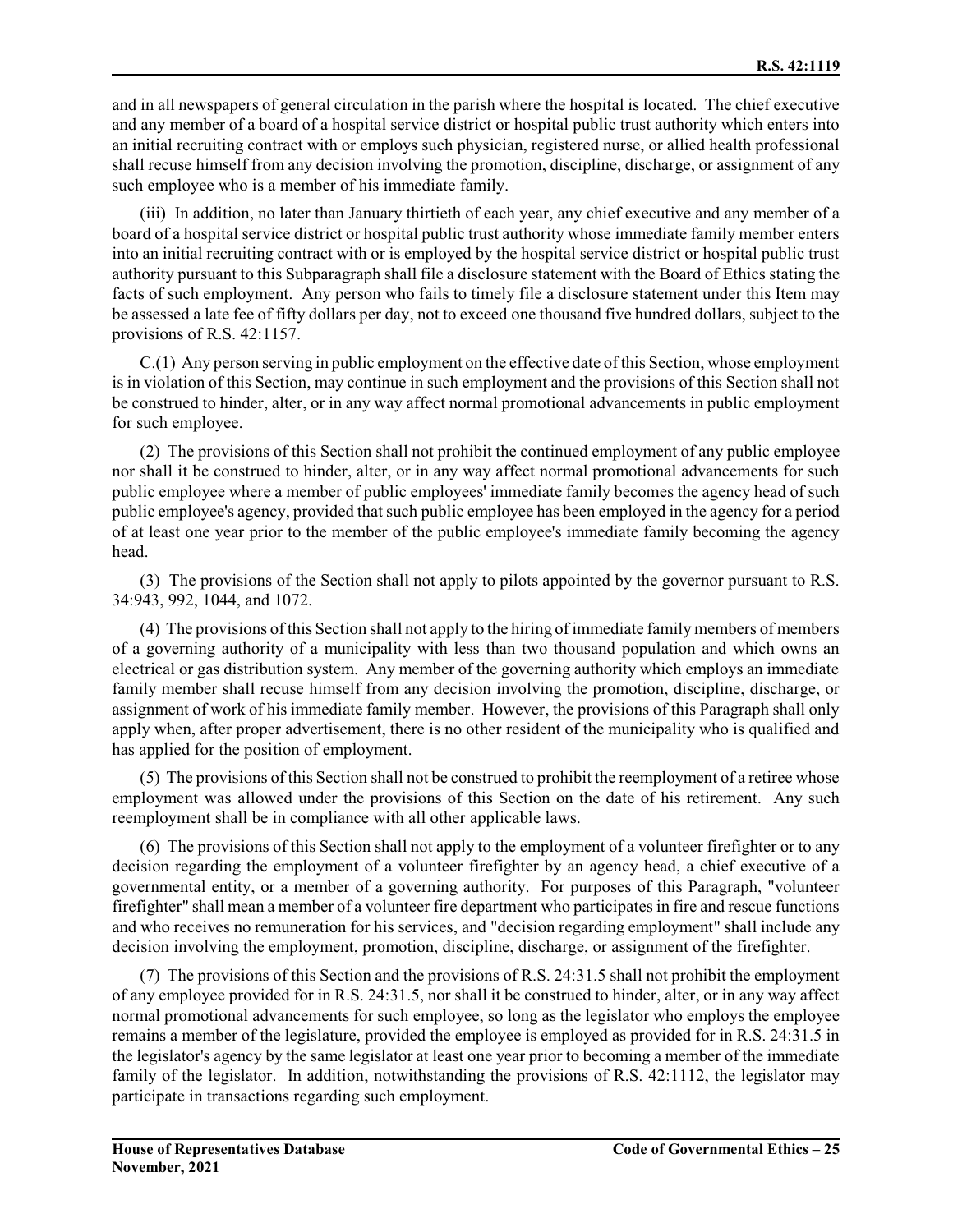D. A willful violation of this Section shall subject the agency head, member of the governing authority, the public employee having authority to hire and fire the employee, the immediate supervisor of the employee, whether or not such persons are immediate family members of the employee, and such employee, to disciplinary action and penalties provided by this Chapter.

E. Nothing in this Section shall prohibit the employment by a school board of an immediate family member of an athletic director of a school as a coach at such school.

F. Nothing in this Section shall prohibit the school board of a school system created after June 1, 2006, fromemploying an immediate family member of a school board member, provided that the immediate family member was previously employed in a similar capacity by a school board within the same parish for a period of at least one year prior to the creation of the new school system. Any school board member whose immediate family member is either being considered for employment or is employed by the school board shall recuse himself from any decision involving the hiring, promotion, or assignment of such employee. In addition, any such school board membershall be subject to the same disclosure requirements and penalties provided by Item  $(B)(2)(a)(iii)$  of this Section.

G. Nothing in this Section shall prohibit a district attorney fromemploying an immediate familymember as an assistant district attorney provided that the immediate family member was continuously employed by the office of the district attorney for that judicial district for a period of at least nine months immediately prior to the district attorney taking the oath of office for his initial term as district attorney nor shall the provisions of this Section be construed to hinder, alter, or in any way affect normal promotional advancements for such assistant district attorney.

H. Nothing in this Section shall prohibit the continued employment of a cadet or graduate of the state police training academy in the classified state police service nor shall it be construed to hinder, alter, or in any way affect normal promotional advancements for such public employee in the classified state police service where a member of the public employee's immediate family becomes the agency head of such public employee's agency, provided that such public employee has been employed in the classified state police service for a period of at least four months prior to the member of the public employee's immediate family becoming the agency head.

I. Nothing in this Section shall prohibit the employment of an immediate family member of a coach of an athletic program at a public higher education institution on the staff of that program nor shall the provisions of this Section be construed to hinder, alter, or in any way affect normal promotional advancements for such an immediate family member.

*Acts 1979, No. 443, §1, eff. April 1, 1980. Amended by Acts 1982, No. 640, §1; Acts 1992, No. 598, §1; Acts 1995, No. 196, §1, eff. June 14, 1995; Acts 1997, No. 329, §1; Acts 1997, No. 342, §1, eff. June 20, 1997; Acts 1999, No. 1349, §2, eff. July 12, 1999; Acts 2003, No. 913, §1, eff. July 1, 2003; Acts 2003, No. 914, §1, eff. July 1, 2003; Acts 2003, No. 990, §1, eff. July 2, 2003; Acts 2003, No. 997, §1, eff. July 2, 2003; Acts 2004, No. 914, §1, eff. July 12, 2004; Acts 2006, No. 833, §1, eff. July 5, 2006; Acts 2007, No. 150, §1, eff. June 25, 2007; Acts 2007, No. 225, §1; Acts 2008, 1st Ex. Sess., No. 6, §1, eff. April 26, 2008; Acts 2008, No. 514, §1, eff. June 30, 2008; Acts 2009, No. 452, §1, eff. July 9, 2009; Acts 2011, No. 167, §1, eff. June 24, 2011; Acts 2012, No. 699, §1, eff. June 11, 2012; Acts 2012, No. 811, §15, eff. July 1, 2012; Acts 2014, No. 863, §1, eff. June 23, 2014; Acts 2015, No. 449, §1; Acts 2017, No. 71, §1, eff. June 4, 2017; Acts 2017, No. 146, §9; Acts 2020, No. 9, §1, eff. June 4, 2020; Acts 2021, No. 199, §1, eff. June 11, 2021; Acts 2021, No. 275, §6.* 

#### **§1120. Recusal from voting**

If any elected official, in the discharge of a duty or responsibility of his office or position, would be required to vote on a matter which vote would be a violation of R.S. 42:1112, he shall recuse himself from voting. An elected official who recuses himself from voting pursuant to this Section shall not be prohibited from participating in discussion and debate concerning the matter, provided that he makes the disclosure of his conflict or potential conflict a part of the record of his agency prior to his participation in the discussion or debate and prior to the vote that is the subject of discussion or debate.

*Acts 1979, No. 443, §1, eff. April 1, 1980; Acts 1988, No. 880, §1; Acts 2008, 1st Ex. Sess., No. 8, §1, eff. March 6, 2008; Acts 2008, No. 159, §1, eff. June 12, 2008.*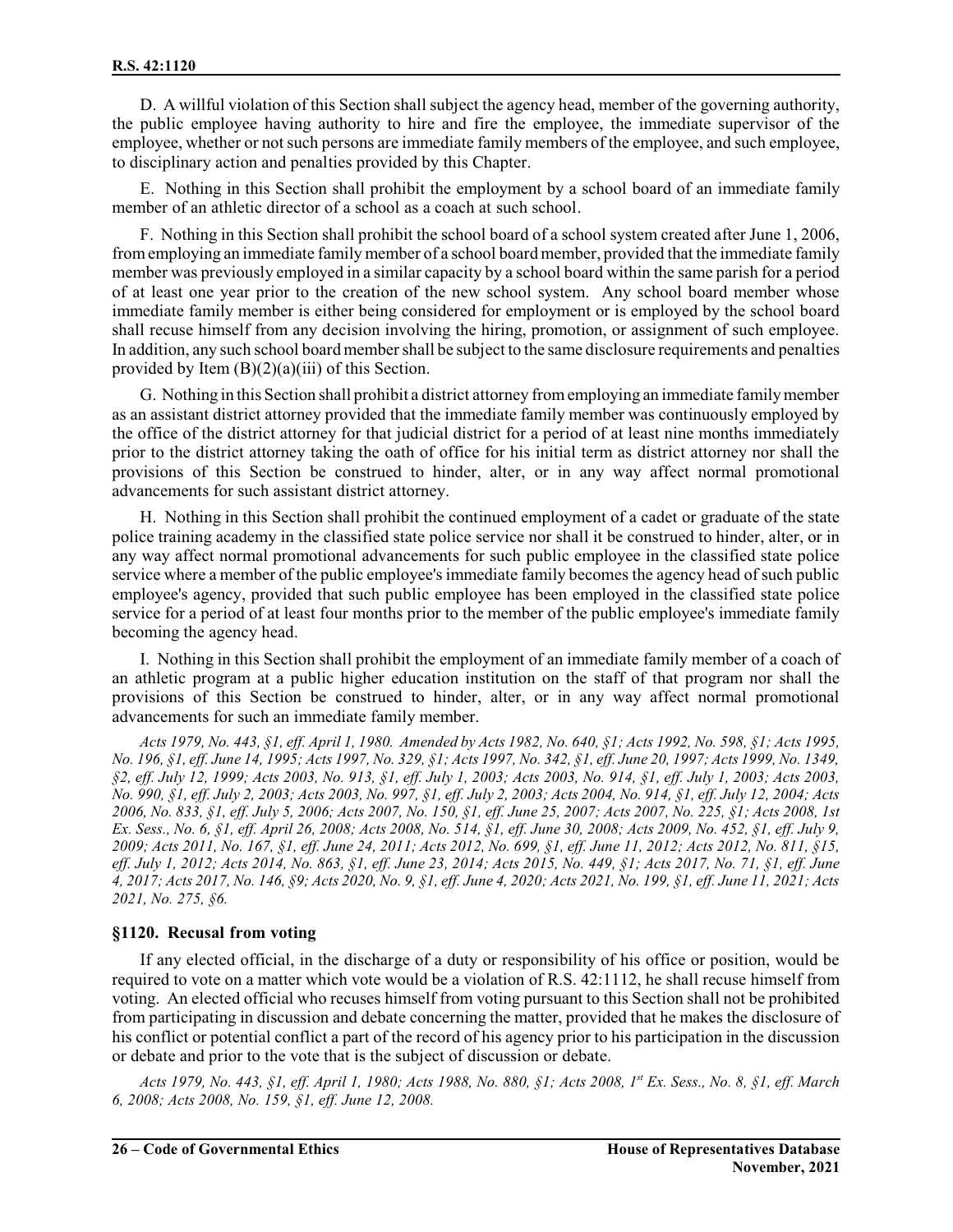**§1120.1.** *Repealed by Acts 2018, No. 534, §3.*

**§§1120.2, 1120.3.** *Repealed by Acts 2008, No. 685, §2 .*

#### **§1120.4. Recusal from voting; certain appointed members of boards and commissions**

A. If any appointed member of a board or commission in the discharge of a duty or responsibility of his office or position, would be required to vote on a matter which vote would be a violation of R.S. 42:1112, he shall recuse himself from voting.

B. An appointed member of a board or commission who recuses himself from voting pursuant to this Section shall be prohibited from participating in discussion and debate concerning the matter.

*Acts 2008, No. 685, §1; Acts 2018, No. 534, §2.*

#### **§1121. Assistance to certain persons after termination of public service**

A.(1) No former agency head or elected official shall, for a period of two years following the termination of his public service as the head of such agency or as an elected public official serving in such agency, assist another person, for compensation, in a transaction, or in an appearance in connection with a transaction, involving that agency or render any service on a contractual basis to or for such agency.

(2) No former member of a board or commission shall, for a period of two years following the termination of his public service on such board or commission, contract with, be employed in any capacity by, or be appointed to any position by that board or commission.

B.(1) General rule for other public employees. No former public employee shall, for a period of two years following the termination of his public employment, assist another person, for compensation, in a transaction, or in an appearance in connection with a transaction in which such former public employee participated at any time during his public employment and involving the governmental entity by which he was formerly employed, or for a period of two years following termination of his public employment, render, any service which such former public employee had rendered to the agency during the term of his public employment on a contractual basis, regardless of the parties to the contract, to, for, or on behalf of the agency with which he was formerly employed.

(2) Nothing in this Section shall prohibit a former employee of the Louisiana School for the Deaf from rendering sign language and interpreting services on a contractual basis to or for the Louisiana School for the Deaf.

C. No legal entity in which a former public servant is an officer, director, trustee, partner, or employee shall, for a period of two years following the termination of his public service, assist another person, for compensation, in a transaction, or in an appearance in connection with a transaction in which such public servant at any time participated during his public service and involving the agency by which he was formerly employed or in which he formerly held office.

D. No former public servant shall share in any compensation received by another person for assistance which such former public servant is prohibited from rendering by this Section.

E. Termination of public service. For the purposes of Subsections B and C of this Section, termination of public employment orservice means the termination of employment with the agency which employed the public employee, or the termination of public service with the agency in which an elected official served, when he participated in the transaction.

F.(1) Each officer and employee of the office of financial institutions, including the commissioner, shall be prohibited for a period of two years following the termination of his employment with the office of financial institutions from:

(a) Assisting another person for compensation in a particular transaction or in an appearance in connection with a particular transaction for which the officer or employee had responsibility to effectively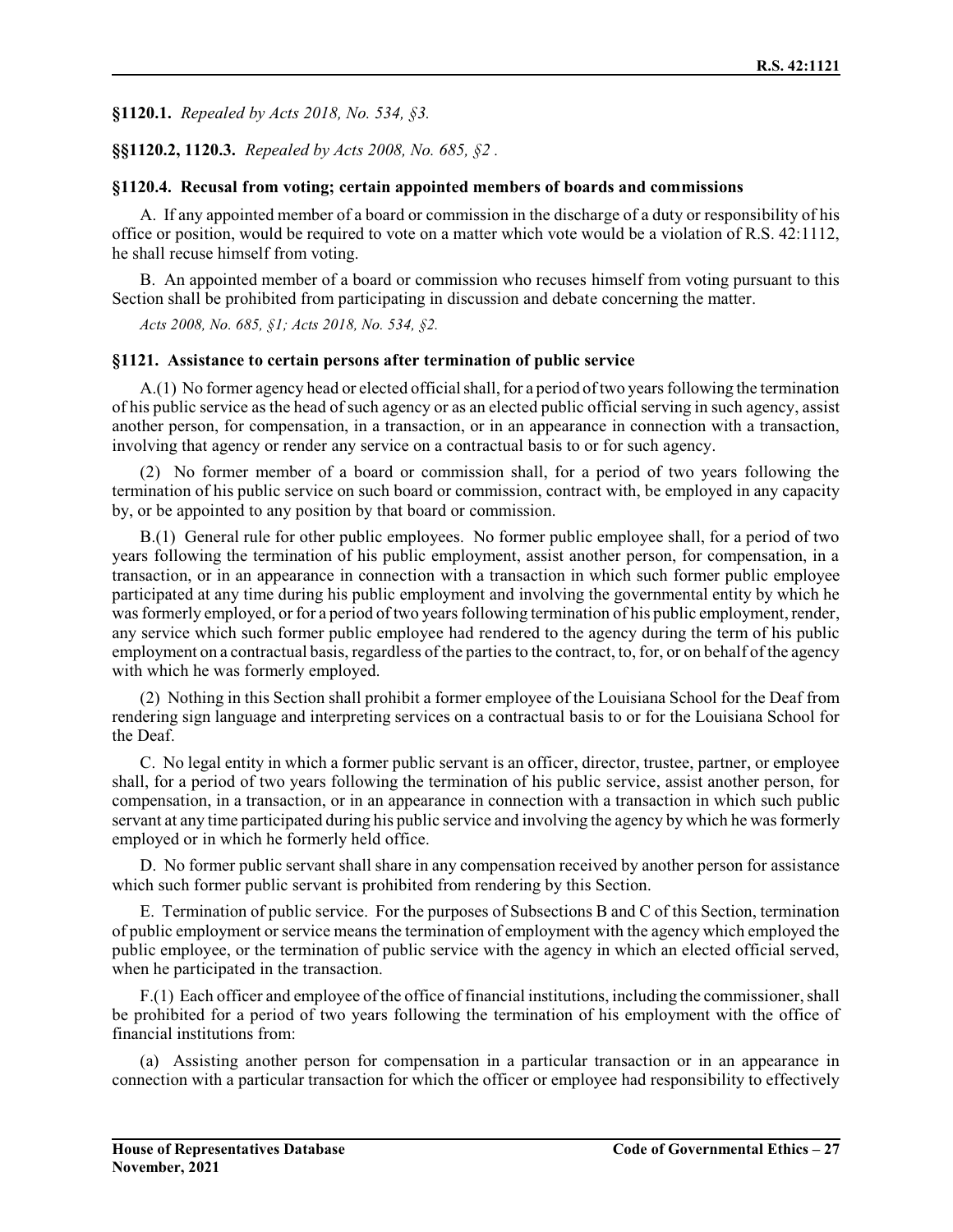direct the action of the office of financial institutions at any time during his employment and which involves the office of financial institutions; or

(b) Rendering on a contractual basis to or for the office of financial institutions any service which the officer or employee rendered to the office of financial institutions during his employment there.

(2) However, the provisions of Paragraph (1) of this Subsection shall not apply to post-employment work done for or with a federally chartered agency regulating financial institutions or their holding companies.

(3) A legal entity in which a former officer or employee of the office of financial institutions is an officer, director, trustee, partner, or employee shall be prohibited for a period of two years following the termination of his employment, from assisting another person for compensation in a particular transaction or in an appearance in connection with a particular transaction for which such officer or employee had responsibility to effectively direct the action of the office of financial institutions at any time during his employment and which involves the office of financial institutions. This restriction shall not apply to a legal entity which is a federally chartered agency regulating financial institutions or their holding companies. Subject to the provisions of Paragraphs (1), (2), and (4) of this Subsection, such a legal entity may continue to participate in particular transactions commenced prior to termination of the employment with the office of financial institutions of the former officer or employee.

(4) No former officer or employee shall share in any compensation received by another person for assistance which such former officer or employee is prohibited from rendering by this Subsection.

(5) Notwithstanding any other law to the contrary, this Subsection shall be applicable to each officer and employee of the office of financial institutions and shall be the sole controlling provision on postemployment restrictions for such officers and employees.

G. Nothing in this Section shall prohibit a former member of a municipal governing authority frombeing appointed to fill a vacancy in the office of mayor regardless of the amount of time that has elapsed since the termination of the former member's service as a member of the municipal governing authority.

H. Nothing in this Section shall prohibit a licensed physician who is a former member of the governing authority of a hospital service district or any legal entity in which such licensed physician is an officer, director, trustee, partner, or employee from being employed by or from contracting with the hospital service district or any entity over which the governing authority of the hospital service district exercises supervision or jurisdiction to perform professional health care services directly related to his expertise as a licensed physician, fromcontracting with the hospitalservice district or any entity over which the governing authority of the hospital service district exercises supervision or jurisdiction for the purchase or lease of property related to the licensed physician's health care practice, or from contracting with the hospital service district or any entity over which the governing authority of the hospital service district exercises supervision or jurisdiction for the sale of the physician's practice.

- I. *Repealed by Acts 2015, No. 450, §2.*
- J. *Repealed by Acts 2007, No. 74, §2, eff. August 1, 2009.*

*Acts 1979, No. 443, §1, eff. April 1, 1980; H.C.R. No. 45, 1983 R.S.; H.C.R. No. 237, 1984 R.S.; Acts 1987, No. 893, §1; HCR No. 203, 1988 R.S., eff. July 8, 1988; Acts 1993, No. 445, §1; Acts 1997, No. 745, §1; Acts 1997, No. 944, §1; Acts 1997, No. 1059, §1; Acts 1999, No. 274, §1; Acts 2005, No. 140, §1, eff. June 28, 2005, §2, eff. Aug. 1, 2007; Acts 2006, No. 89, §1, eff. May 25, 2006, and §2, eff. Aug. 1, 2008; Acts 2006, No. 525, §1; Acts 2006, No. 607, §1; Acts 2007, No. 74, §1, eff. June 22, 2007; Acts 2007, No. 74, §2, eff. August 1, 2009; Acts 2012, No. 724, §1, eff. June 11, 2012; Acts 2015, No. 450, §1, eff. July 1, 2015; Acts 2015, No. 450, §2, eff. July 1, 2017.*

#### **§1121.1. Assistance to certain persons after termination of public service**

Notwithstanding any provisions in Sections 1112, 1113, and 1121 of this Part to the contrary, any member or former member of a parish governing authority who prior to May 25, 2006, was serving as a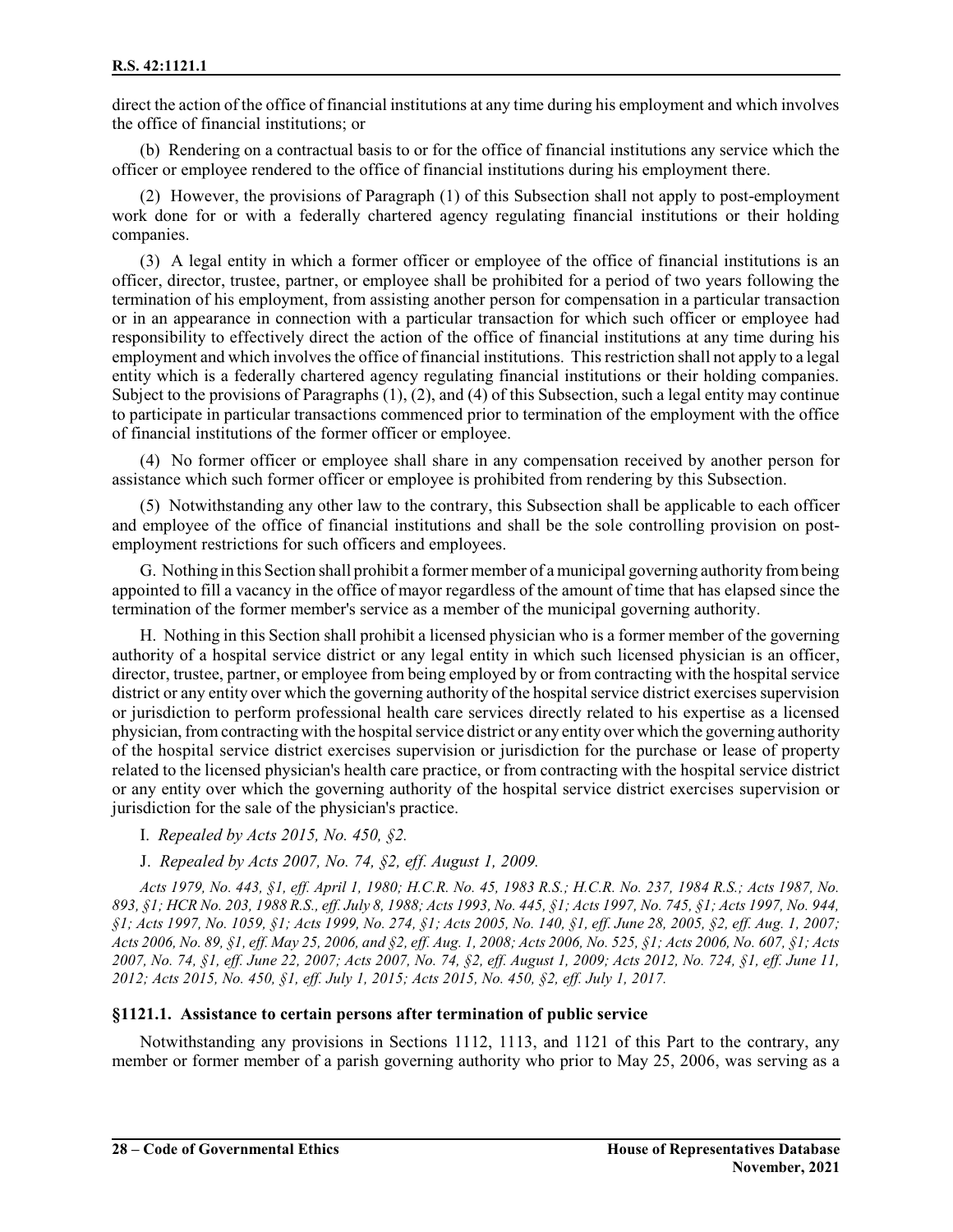parish manager may continue to serve as parish manager, provided that such member recuse himself from any vote regarding his employment as parish manager.

*Acts 2006, No. 85, §2, eff. May 25, 2006.*

#### **§1122. Continuation in certain pension and other plans by public servants**

A. Pension and benefit plans. A public servant may continue in a bona fide pension, insurance, or other benefit plan maintained by a former employer, provided that such former employer makes no contributions in his behalf with respect to the period of his public service. However, a former employer may make contributions to a pension plan that is qualified under the Internal Revenue Code or to any pension, insurance, or other benefit plan, if such contributions are made on behalf of all former employees who continue in the plan.

B. Profit sharing or stock bonus plans. The rights acquired by a public servant under a bona fide profit sharing orstock bonus plan qualified under the Internal Revenue Code and maintained by a former employer may be retained by such public servant, provided the former employer makes no contributions on his behalf based upon profits derived during the period of his public service.

*Acts 1979, No. 443, §1, eff. April 1, 1980.*

#### **§1123. Exceptions**

This Part shall not preclude:

(1) Participation in the affairs of charitable, religious, nonprofit educational, public service, or civic organizations, bona fide organized public volunteer fire departments when no compensation is received, or the activities of political parties not proscribed by law. Provided, however, that the Code of Governmental Ethics shall apply to the purchase of fire trucks by bona fide organized public fire departments.

(2)(a) Awards for meritorious public contributions given by public service organizations.

(b) Awards of anything of economic value received by teachers, principals, or school employees pursuant to the provisions of R.S. 17:432, 432.1, 433, or 433.1 for their outstanding achievement in the performance of their duties or responsibilities as teachers, principals, or school employees given by any person. However, this exception shall not apply to any award from any person or from any officer, director, agent, or employee of such person, if the teacher, principal, or school employee receiving the award knows or reasonably should know that the person has substantial economic interests which may be substantially affected by the performance or nonperformance of the teacher's, principal's, or school employee's official duty.

(3) Sharing in any compensation received fromthe governmental entity by a person of which such public servant owns or controls less than ten percent, provided such public servant did not participate or assist in the procurement of such compensation, except as otherwise specifically prohibited by R.S. 42:1113.

(4) Sharing in any compensation received fromthe governmental entity by a person of which such public servant owns or controls any portion thereof, provided such compensation was received by such person as a result of having made the lowest sealed competitive bid on a contract or subcontract and having had such bid accepted by the governmental entity or the general contractor, and provided such public servant did not participate or assist in the procurement of the acceptance of such low bid, except as otherwise specifically prohibited by R.S. 42:1113.

(5) Campaign contributions for use in meeting campaign expenses by any public servant who is or becomes a candidate for election to the same or another public office.

(6) Any activity of any public employee of a public higher education institution in this state who is covered by the tenure policy of the Board of Regents or the tenure policies and the administration of the tenure policies by the three higher education management boards and which activity is required by either regional or professional accreditation standards of organizations recognized by the Council on Postsecondary Accreditation.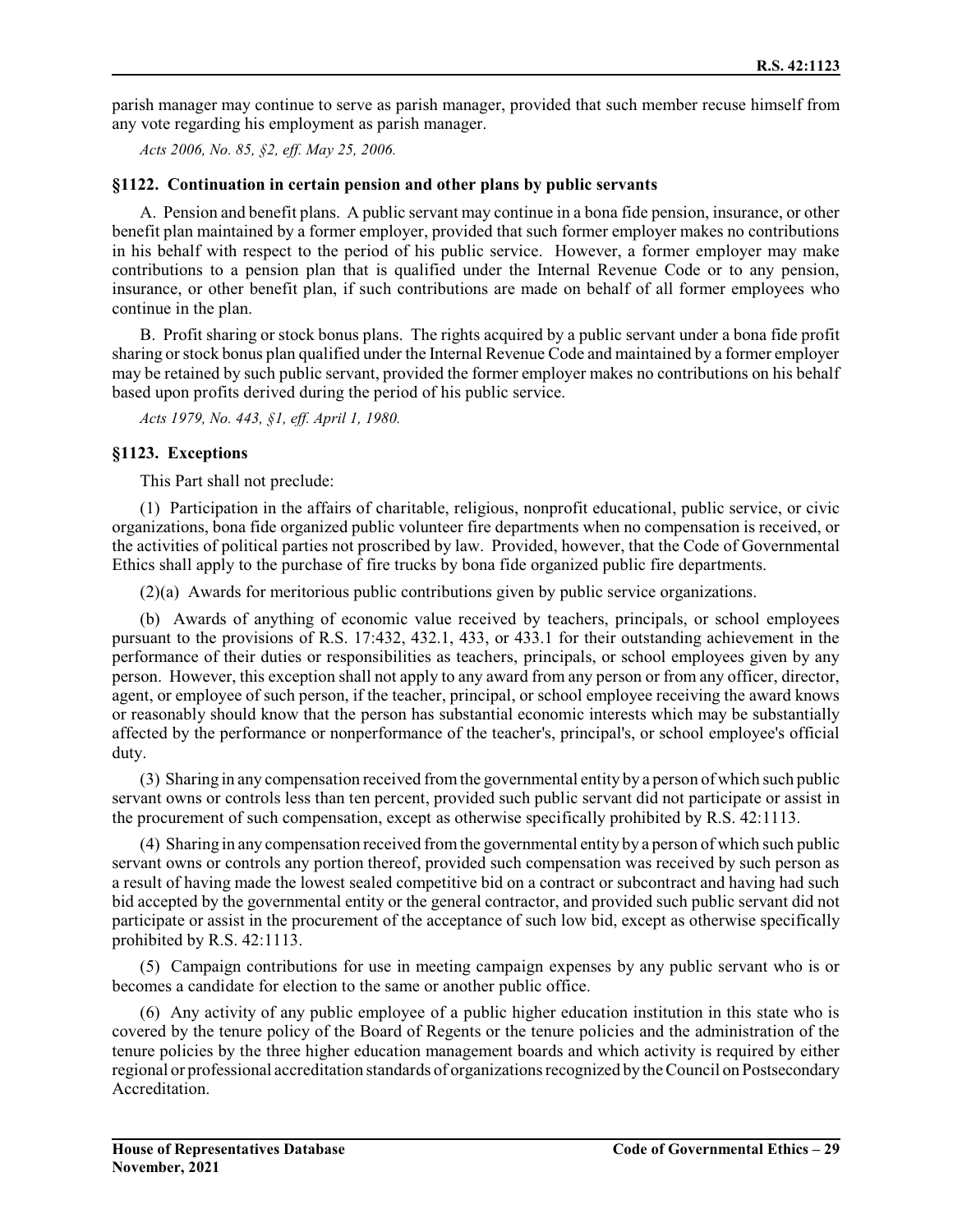(7) The employment with the office of behavioral health of the Louisiana Department of Health of a licensed physician who is a member of the psychiatric faculty of and compensated by Tulane University.

(8) Any individual employed in the maritime industry fromserving as an appointed member ofthe Board of Commissioners of the Port of New Orleans.

(9)(a) The receipt of or sharing in the proceeds of any patent, copyright, licensing right, or royalty by faculty or staff members of a public higher education institution or management board resulting from any activity of the faculty or staff member, which is consistent with and pursuant to the mission of the college or university to advance knowledge or further the economic development of the state and which activity has been approved by the campus head and the management board of the employing college or university.

(b) The performance of services for compensation for any person, by faculty or staff members of a public higher education institution, provided the services consist of consulting related to the academic discipline or expertise of said public employee, or the continued performance of such services by former faculty orstaff members of a public higher education institution subsequent to the termination of their public service and notwithstanding contrary provisions of R.S. 42:1121, and provided the services have been approved in writing by the chief administrative officer ofthe public employee's institution in accordance with rules and procedures established by the management board of the institution, which rules and procedures have been approved by the Board of Regents and the Board of Ethics.

(10)(a) The negotiation or entering into a contract as defined in Subparagraph (b) of this Paragraph, provided thatsuch contract has been approved in accordance with a procedure established by the appropriate higher education management board which procedure has been approved by the Board of Regents and the Board of Ethics. Such an approval procedure shall require a finding and certification by the appropriate management board to the Board of Regents that entering into such contract will contribute to the economic development of the state and that entering into such contract will not interfere or conflict with the employee's obligation to the university. Semiannually, the Board of Regents shall report all such certifications to the House Commerce Committee and the Senate Commerce, Consumer Protection, and International Affairs Committee or any subcommittee designated by either standing committee.

(b) A contract between an institution of higher education and a member of its faculty, research staff, or athletic coaching staff or a legal entity in which such employee has a substantial economic interest, regarding the disposition of any patent, copyright, licensing right, or royalty which is attached to a discovery, technique, or technology resulting fromthe research done by such employee in the course of his employment with the institution, or regarding an activity related to or resulting from the athletic coaching or research activity of such employee conducted in the course of his employment with the institution.

(c) The negotiation or entering into a contract for employment training services between a public higher education management board and any person who maintains an employment relationship with a member of such public higher education management board provided that the higher education management board member has not participated in any decision to enroll in the designated employment training services; has not participated in the selection of the designated employment training provider or site; and who does not participate, as a board member, in any transaction related to the consummation of an agreement between the person and the public higher education management board; and the employment training services are consistent with and pursuant to the mission of the public higher education management board to advance knowledge or further the economic development of the state.

(11)(a) The employment with the office of public health of the Louisiana Department of Health of retired public health physicians by professional services contracts for part-time clinician services in parish health units. However, a yearly contract shall not exceed twenty percent of the retired employee's former salary. A retired physician shall be employed under this Subparagraph only if there are no public health physicians available to perform the services.

(b) The employment with the Louisiana Department of Health of retired registered nurses by contract to perform health care services. However, such a contract shall be deemed to be null and void in the event that a registered nurse becomes available to perform the services. A retired registered nurse shall be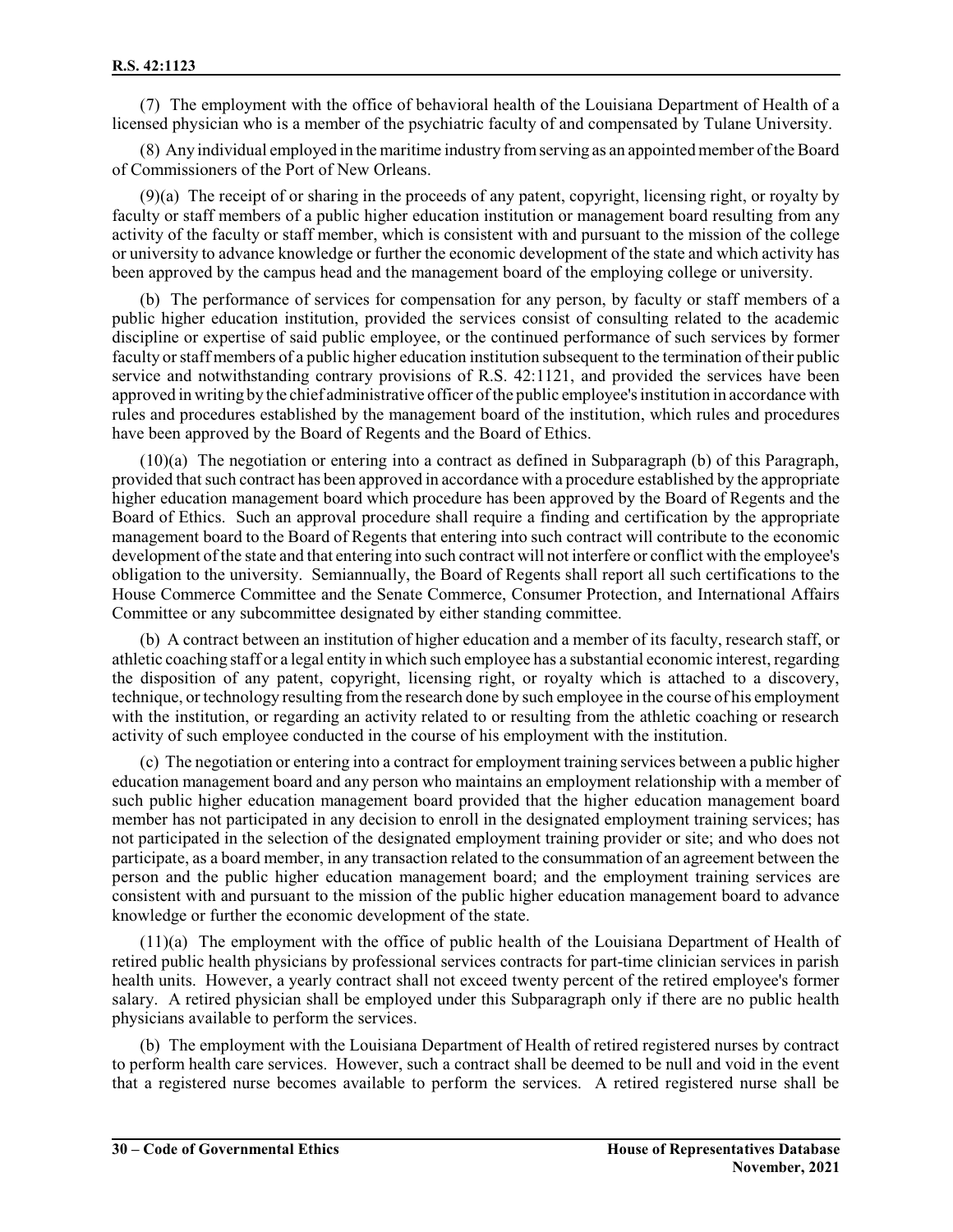employed under this Subparagraph only if the nurse was retired on April 1, 1990, and there are no registered nurses available to perform the services.

(12) Any tenant of a housing authority, as defined in R.S. 40:384, from serving on the board of commissioners of that housing authority.

 $(13)(a)(i)$  The acceptance by a public servant of complimentary admission to a civic, non-profit, educational, or political event when the public servant is:

(aa) A program honoree.

(bb) Giving a speech at the event.

(cc) A panel member for a discussion occurring at the event.

(dd) Attending the event to assist an elected official who meets the provisions of this Item when the public servant is under the supervision of the elected official and such assistance is within the ordinary employment duties of the public servant.

(ii) The acceptance by a public servant of complimentary admission to a fundraising event for a candidate or political party.

(iii) The acceptance by a public servant of complimentary admission to a fundraising event held by or for the benefit of an educational institution or by or for the benefit of a nonprofit organization which conducts educational programs.

(b) The provisions of Subparagraph (a) of this Paragraph shall not apply to admission to any professional, semi-professional, or collegiate sporting event.

(14) Persons employed by public school systems to provide special education and related services pursuant to R.S. 17:1941 et seq. to a student with an exceptionality as defined in R.S. 17:1942 from performing, on a private fee basis and outside of school hours, those same special education and related services for their own students or any other persons eligible to receive such services from their school system during school hours, provided that the child's parents or guardian are advised, in writing, of the procedures through which their child may be evaluated for eligibility to receive such services for free through the school system. With respect to any child already receiving such services for free through the school system, the notice shall explain the procedures through which the child's eligibility to receive additional services for free from the school system may be reviewed.

(15) The use by a duly commissioned law enforcement officer of a publicly owned law enforcement vehicle in connection with the private employment of such law enforcement officer in providing traffic control or security services for a private employer when such use is approved by and in accordance with the policy of the law enforcement officer's public employer, which policy shall be published in the official journal of the parish prior to becoming effective and shall provide for appropriate charges for the use of public vehicles for private employment.

(16)(a) Notwithstanding the provisions of R.S. 42:1102(22), when making a public speech, the acceptance by a member of the legislature of food, refreshments, and lodging reasonably related to making such speech, as well as reasonable transportation from his home, or the capitol, to and from the site of the speaking engagement from the sponsoring group or organization, provided the public speech is given in any state of the United States or Canada and provided such member of the legislature files a statement with the Board of Ethics, within sixty days of making such public speech, disclosing the name of the sponsoring group or organization and the amount expended on his behalf by the sponsoring group or organization on food and refreshments, lodging, and transportation. The statement shall include a certification by the member of the legislature filing it that the information contained in the statement is true and correct to the best of his knowledge, information, and belief.

(b) For the purposes of this Paragraph, the phrase "public speech" shall mean a speech, or other oral presentation, including a panel discussion, or radio or television appearance before the public at large, or before any civic, political, religious, educational, or eleemosynary group or organization by a member of the legislature in his capacity as a legislator.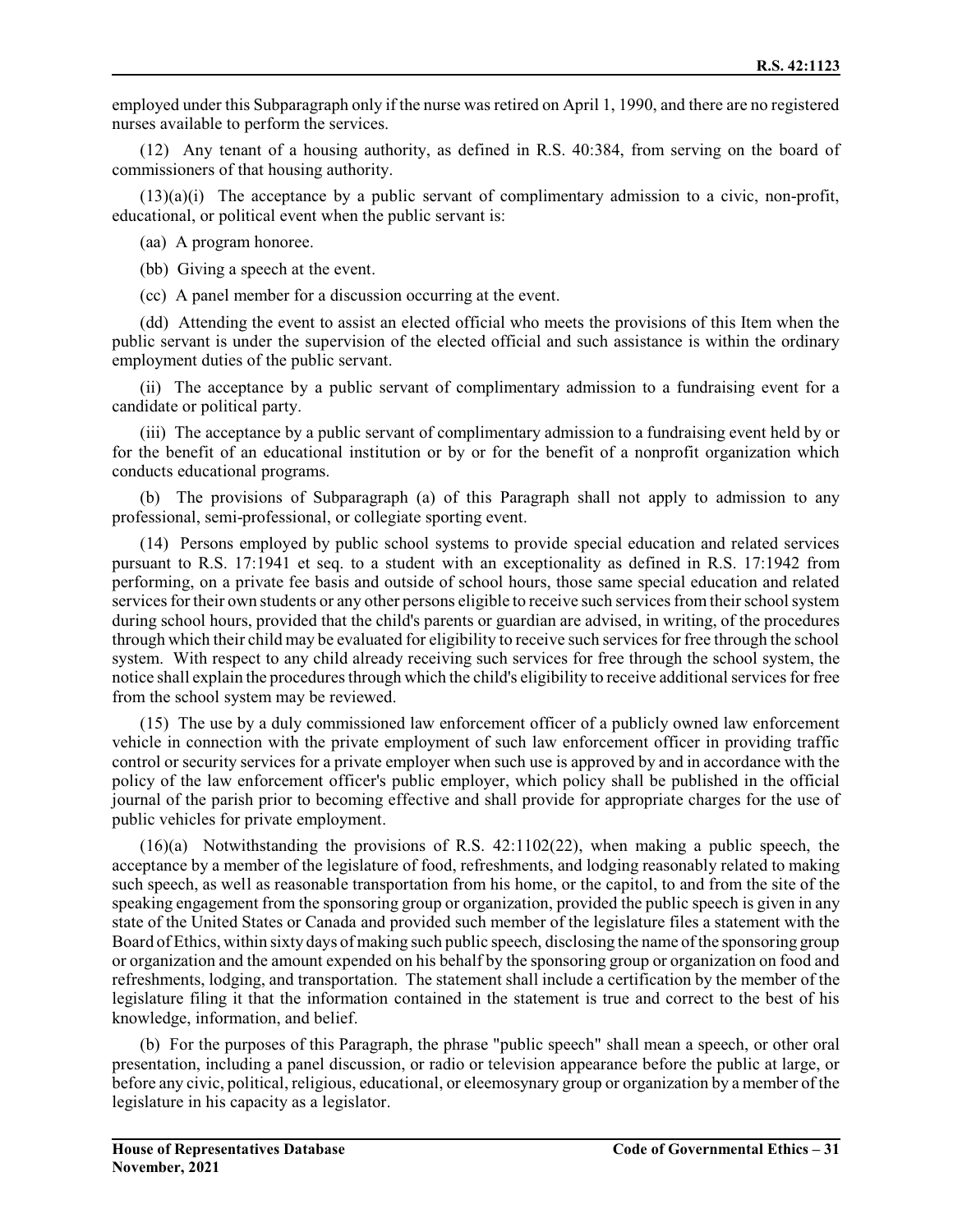$(17)(a)$  Notwithstanding the provisions of R.S. 42:1111 $(C)(2)(d)$  or 1113 $(A)$ , in municipalities with a population no greater than five thousand, in accordance with the most recent decennial census, a member of any municipal governing authority or any mayor from being a compensated director, officer, or employee of any national or state bank or state or federally chartered savings and loan association or savings bank into which funds of the municipality are deposited.

(b) The provisions of Subparagraph (a) of this Paragraph shall be effective only when the following conditions are met:

(i) Publication of notice has been made on two separate occasions in the official journal of the municipality, the first of which is at least fifteen days prior to public hearing on the matter. Such notice shall include the name of the financial institution(s) in which municipal funds are to be deposited and the amount of such deposit(s).

(ii) In municipalities where more than one financial institution is located, average annual deposits of municipal funds in one such financial institution shall not exceed the average annual deposits in any other such financial institution by more than ten percent, except in cases where funds are deposited pursuant to competitive bid.

(iii) The municipal funds are deposited with the approval of the municipal governing authority and the mayor.

(c) The provisions of Subparagraph (a) of this Paragraph shall not affect the application of R.S. 42:1112.

(18)(a) A licensed physician who is a member of a board of commissioners for any hospital service district authorized by Chapter 10 of Title 46 of the Louisiana Revised Statutes of 1950 located within a parish which has a population of one hundred twenty-five thousand or less fromcontracting with the hospital over which the board exercises jurisdiction, from subcontracting with another provider who contracts with such hospital, or from owning an interest in an entity that contracts with such hospital. However, such licensed physician shall recuse himself from participating in any transaction before the board relating to any contracts entered into by him, or by a provider with which he subcontracts, or by any entity in which he owns an interest, and permitted by this Paragraph.

(b) A licensed physician who is a member of a board of commissioners for any hospital service district authorized byChapter 10 of Title 46 of the Louisiana Revised Statutes of 1950 located within a parish which has a population of twenty-nine thousand or less frombeing employed with the hospital over which the board exercises jurisdiction or from owning an interest in an entity that contracts with such hospital. However, such licensed physician shall recuse himself from participating in any transaction before the board relating to his employment with the hospital or to any contracts entered into by him, or by a provider with which he subcontracts, or by any entity in which he owns an interest, and permitted by this Paragraph.

(c) Any physician serving as a member of a hospital service district board or commission, if such hospital service district board or commission is required by law or by local ordinance, rule, or regulation adopted by a municipal or parish governing authority to have one or more physician members on its board or commission, from leasing space for the provision of health care services from a hospital under the jurisdiction of the board or commission for fair market value. However, such licensed physician shall recuse himself from participating in any transaction involving a lease agreement to which he is permitted by this Subparagraph to be a party.

(d) Any licensed physician who is the child of a member of a board of commissioners of any hospital service district authorized byChapter 10 of Title 46 of the Louisiana Revised Statutes of 1950, located within a parish that has a population of fifty thousand or less or for a hospital that is defined as a rural hospital pursuant to the Rural Hospital Preservation Act (R.S. 40:1189.1 et seq.) from contracting for professional health care services with the hospital over which the board exercises jurisdiction, from subcontracting with another professional health care provider who contracts for professional health care services with the hospital, or from owning an interest in any entity that contracts for professional health care services with the hospital.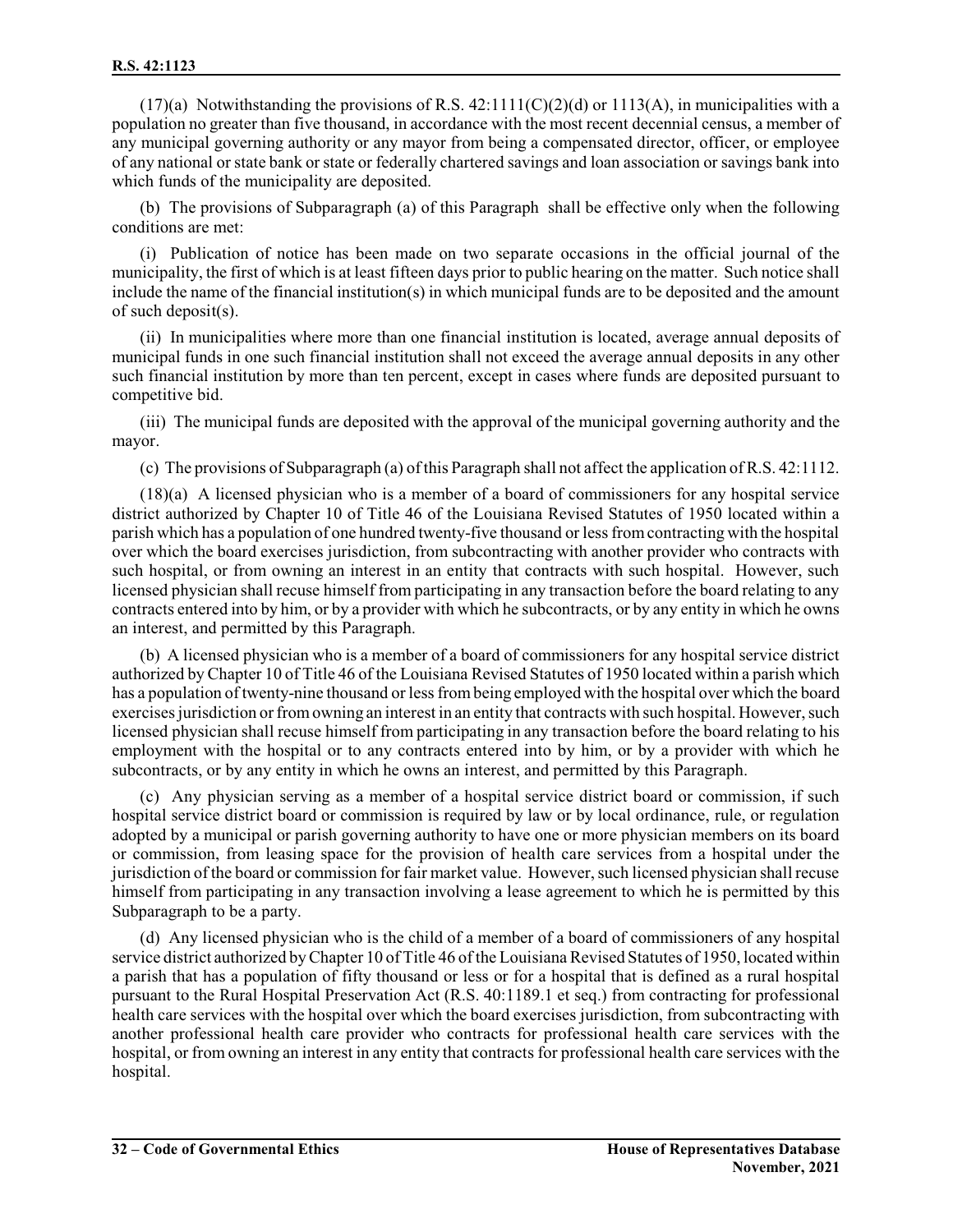(19) Any member of the Louisiana Wildlife and Fisheries Commission from holding or obtaining a renewal of oyster leases with the state, personally or through legal entities in which he has ownership interests, even though such leases are subject to the supervision and jurisdiction of the commission, provided that the member shall recuse himself or be disqualified by the commission from participating in any transaction involving the said oyster leases.

(20) An airport authority member or employee in an airport in any parish having a population of less than two hundred twenty-five thousand persons, according to the most recent census, or an airport authority member or employee in an airport in any parish having a population of two hundred twenty-five thousand persons or more according to the most recent census if the airport over which such an airport authority has jurisdiction does not have scheduled air service, from using any of the services available at the airport over which he exercises jurisdiction or by which he is employed; provided the services are available to the member or employee subject to the same terms, conditions, and availability as to any other member of the public, whether such services are obtained directly from the airport or from a fixed-based operator. The provisions of this Paragraph shall not apply to the Louisiana Airport Authority.

(21) A building inspector employed by a municipalitywith a population oftwenty-five thousand persons or less as of the most recent federal decennial census, a member of such building inspector's immediate family, or a legal entity in which such building inspector has a controlling interest from performing construction services that are under the supervision or jurisdiction of the agency or governmental entity of the building inspector, provided such services are not performed during the building inspector's assigned working hours, do not interfere with the performance of his assigned duties, and do not include construction services performed for the agency or governmental entity of the building inspector. Under no circumstances shall the building inspector inspect his own work, the work of his immediate family, or the work of a legal entity in which the building inspector has a controlling interest. A "building inspector" shall mean any person employed by a municipality who tests, examines, or issues a permit for compliance with a building code as defined in R.S. 33:4771.

(22)(a) Any mayor or member of a governing authority of a municipality with a population of five thousand or less, or an immediate family member of such a mayor or governing authority member, or legal entity in which such a mayor, governing authority member, or immediate family member has a controlling interest, from entering into any transaction that is under the supervision or jurisdiction of the municipality.

(b) A transaction allowed by Subparagraph (a) of this Paragraph may only be entered into if the municipality submits a plan to the Louisiana Board of Ethics for approval and the board approves the plan. The municipality's plan shall be developed in accordance with the following:

(i) The elected official involved shall immediately recuse himself from acting in his governmental capacity in matters affecting the transaction and file quarterly affidavits concerning the recusal with the clerk of the municipality and the board. The affidavits shall set out the name and address of the elected official, the name and population of the municipality, and a description of the transactions involving the elected official, his immediate family member, or his or his immediate family member's legal entity that occurred during the preceding quarter. The plan of the municipality shall set out the due dates of the quarterly affidavits.

(ii) The plan developed by the municipality shall address how the transactions shall be supervised after the elected official is recused.

(iii) Individual transactions of two hundred fifty dollars or less shall not be subject to the provisions contained in Items (iv) and (v) of this Subparagraph until such transactions involving a single elected official or a legal entity in which he owns a controlling interest or an immediate family member or a legal entity in which he owns a controlling interest exceed two thousand five hundred dollars in the aggregate within the calendar year; thereafter the provisions contained in Items (iv) and (v) of this Subparagraph shall apply.

(iv) For transactions in excess of two hundred fifty dollars, but less than two thousand five hundred dollars, telephone quotations with written confirmation orfacsimile quotations shall be solicited fromat least three vendors within the municipality, the parish, or within a fifty-mile radius of the municipality. However, in the case of an emergency, no quotations shall be required so long as the elected official recuses himself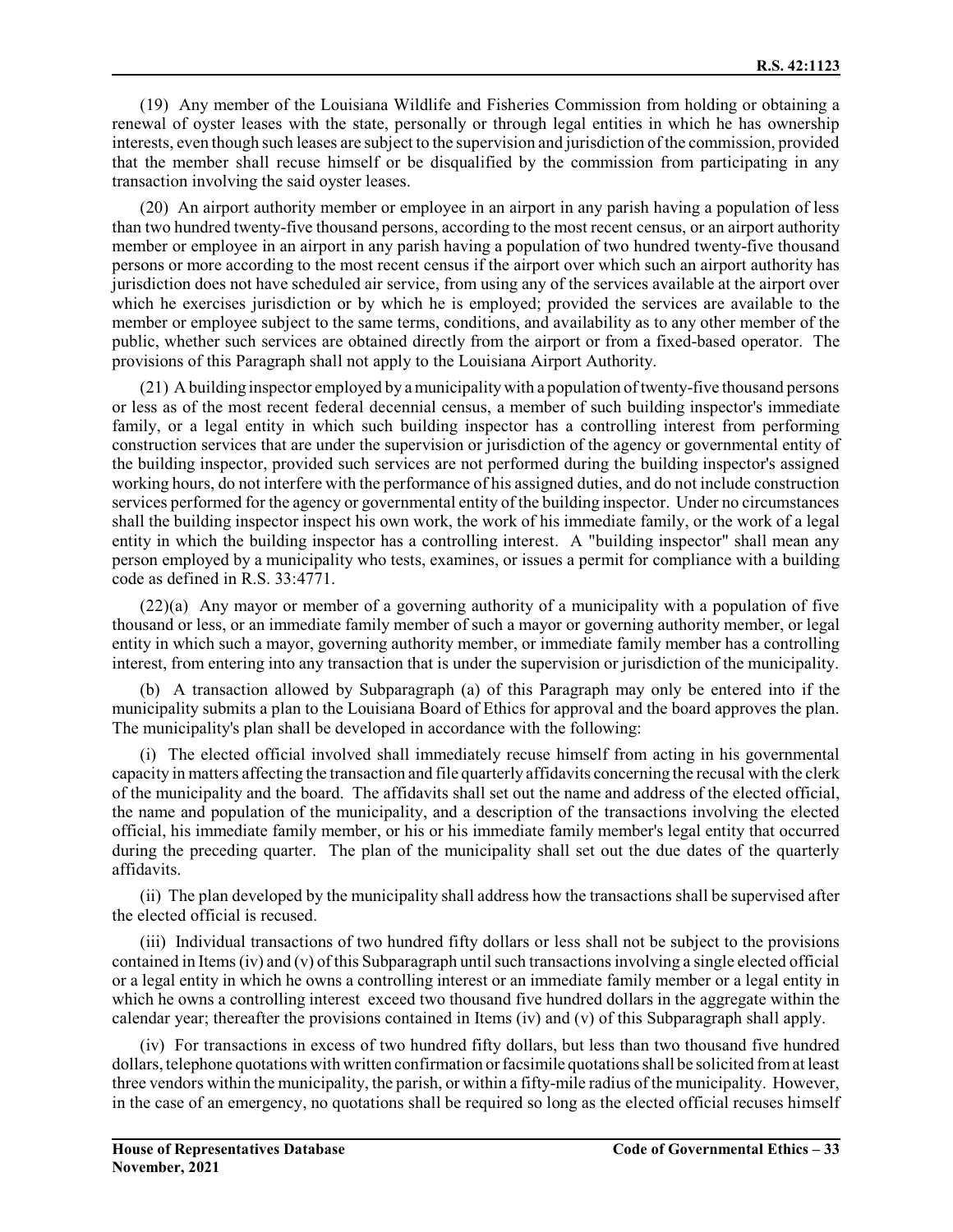from the transaction and files an affidavit as required in Item (i) of this Subparagraph within three business days of the occurrence of the transaction. "Emergency" shall be defined in the plan adopted by the municipality and subject to board approval.

(v) In the case of a transaction in excess of two hundred fifty dollars but less than two thousand five hundred dollars, if the quotation submitted by the elected official, his immediate family member, or legal entity in which the elected official or his immediate family member has a controlling interest is the lowest bid received by the municipality the transaction is allowed. The plan adopted by the municipality and subject to board approvalmay specify situations in which a quotation submitted by the elected official, his immediate family member, or his or his immediate family member's legal entity may be accepted even if it was not the lowest bid received by the municipality.

(vi) An elected official, his immediate family member, or legal entity in which the elected official or his immediate family member has a controlling interest may enter into transactions with the municipality in excess of two thousand five hundred dollars only after written invitations are sent to at least three bona fide qualified bidders, other than the elected official, his immediate family member, or his or his immediate family member's legal entity, and upon specific advance approval by the board. Any such request for approval shall include the details of the proposed transaction, a copy of the written invitation, copies of the bids received in response to the invitation, and the method ofrecusal developed by the municipality. The plan developed by the municipality shall set out the details of the bid process.

(23) Any member of the state or regional advisory committees for the office for citizens with developmental disabilities from being employed by a private, nonprofit, corporation, agency, organization, or association that receives state funds under contractual agreement with the office for citizens with developmental disabilities. However, such member shall recuse himself from participating in any action of the committee specifically relating to such contracts with the office for citizens with developmental disabilities for the receipt of state funds.

(24)(a) Any member of the State Licensing Board for Contractors from serving on such board even if he, a member of his immediate family, or a business in which he has a substantial economic interest has participated in a transaction that comes before such board for administrative action. However, such member shall recuse himself from participating in any administrative hearing specifically relating to such transaction. Investigations of such transactions by the staff of the State Licensing Board for Contractors without the direct involvement of such board shall not constitute a violation of this Chapter.

(b) Any member of the State Licensing Board for Contractors, or any legal entity in which he has an interest, from entering into a contract for commercial or residential contractor services or related consulting services for compensation with a person licensed by the board; provided that no member of the board shall use the authority of his office or position, directly or indirectly, in a manner intended to compel or coerce any person to enter into such a contract or to provide such board member or any other person with any thing of economic value. However, such member shall be specifically prohibited from providing consulting services for transactions that come before the board for administrative action. In addition, such member shall recuse himself from participating in any administrative hearing involving any licensee with whom he has an existing contractual relationship.

(25) Any client who is not also a vendor of a charitable organization from serving on its board of directors or advisory board, provided that such clients do not constitute twenty percent or more of the board of directors or advisory board. For the purposes of this Paragraph, "charitable organization" shall mean a nonprofit board or association of a community-based HIV/AIDS service corporation or organization domiciled in this state and qualified with the United States Internal Revenue Service for an exemption from federal income tax under Section  $501(c)(3)$ ,  $(4)$ ,  $(5)$ ,  $(6)$ ,  $(7)$ ,  $(8)$ ,  $(10)$ , or  $(19)$  of the Internal Revenue Code.

(26)(a) The acceptance by a public servant of anything of economic value as a gift or gratuity from any person when the value of such gift or gratuity does not exceed one hundred dollars per event, for flowers or a donation in connection with the death of a member of the immediate family of a public servant.

(b) The acceptance by a public servant employed by a prekindergarten, kindergarten, elementary, or secondary school of anything of economic value as a gift from or on behalf of a student or former student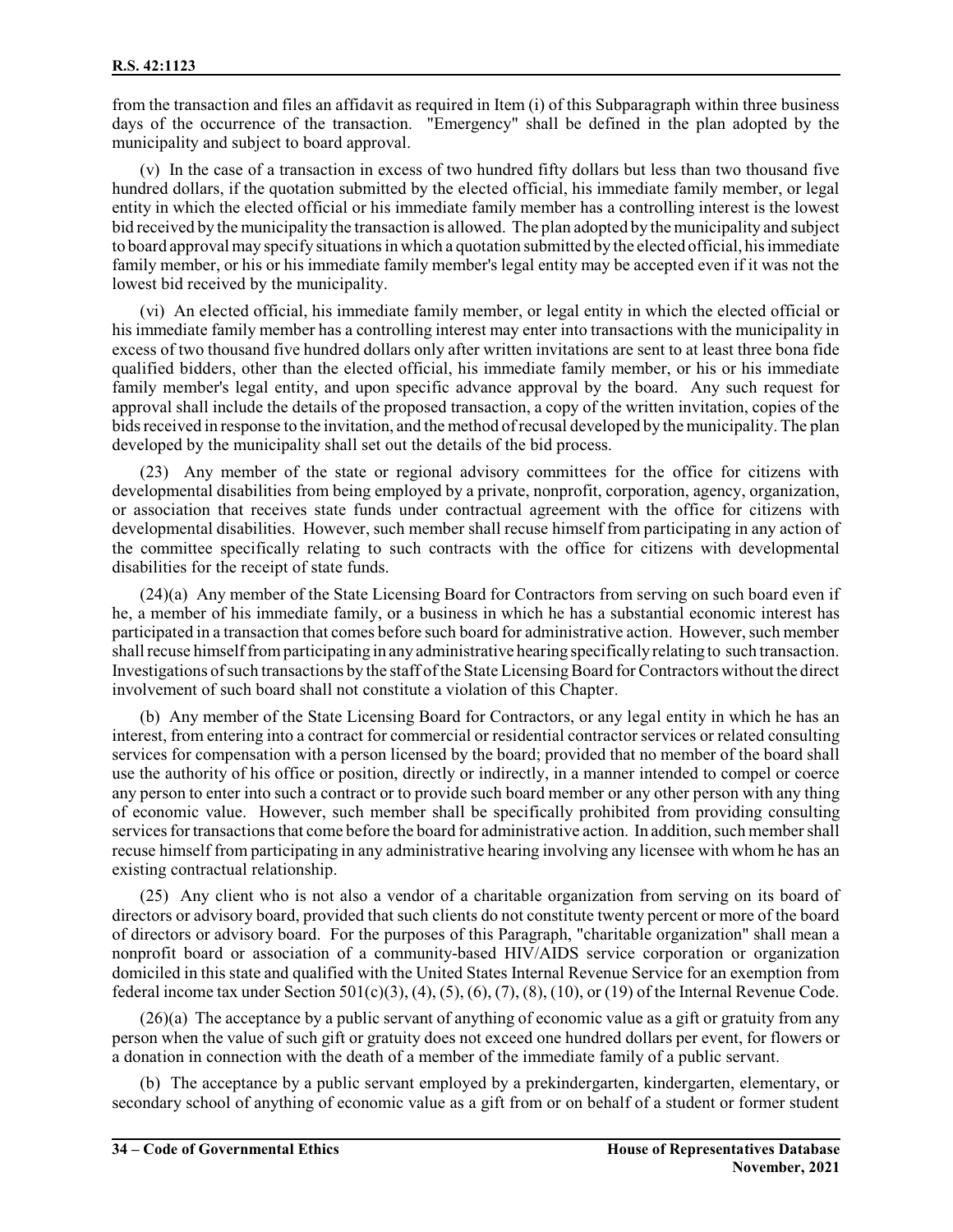when the value of the gift does not exceed twenty-five dollars and the aggregate value of all gifts from or on behalf of any one person pursuant to this Subparagraph does not exceed seventy-five dollars in a calendar year.

(27) Any board member of the Sabine River Authority who owns a lot contiguous to the "lease back" or "shore line" area of Toledo Bend Reservoir from exercising his option to lease the shore line area contiguous to his lot and obtain a permit for "domestic use", as defined in R.S. 38:2329, of the authority's water. As used in this Paragraph, the "lease back" area, which is also known as the "shore line", is that area owned by the Sabine River Authority, state of Louisiana, that is the property lying between the contour of 172 feet above mean sea level (the normal pool stage) and the contour of 175 feet above mean sea level, or a distance of 50 feet running horizontally from the 172 contour, whichever is greater, and which area is subject to an option to lease by the landowner of the contiguous lot as is provided in the Policy, Rules and Regulations of the Sabine River Authority as adopted by the board of commissioners on August 24, 1967.

(28) The lease of school buses by city, parish, and other local public school boards as provided in R.S. 17:158.7.

(29) A mayor of a municipality with a population not in excess of five thousand persons who is a licensed physician from contracting for the provision of health care services with the health insurer for the employees of his municipality.

(30) A public servant, a legal entity in which he has a controlling interest, or a member of his immediate family, from donating services, movable property, or funds to his agency. Nothing herein shall be construed to allow a public servant to make an appointment of a person which is otherwise prohibited by this Chapter.

(31)(a) Any former city, parish, or other local public school board member who holds a valid Louisiana teaching certificate from being employed by his former school board for any classroom teacher position with such board which requires a valid Louisiana teaching certificate.

(b) Any former city, parish, or other local school board member who holds a valid ancillary certificate in school psychology issued by the state Department of Education from being employed by his former school board for any certified school psychologist position with such board which requires such certificate.

(c) These exceptions shall apply only in parishes with a population not in excess of thirty-six thousand people, as determined by the latest federal decennial census.

(32)(a) Any advertising agency that has a contract for advertising services with the Department of Culture, Recreation and Tourism, the Department of Wildlife and Fisheries, the Department of Economic Development, the Department of Transportation and Development, or the Department of Agriculture and Forestry from entering into contracts with any other person who engages in any transaction with the Department of Culture, Recreation and Tourism, the Department of Wildlife and Fisheries, the Department of Economic Development, the Department of Transportation and Development, or the Department of Agriculture and Forestry.

(b) As used in this Paragraph, "advertising services" means the development, production, and dissemination of advertisements, public relations communications, or other forms of publicity.

(c) As used in this Paragraph, the term "advertising agency" means a corporation, limited liability company, or other juridical person that, as its primary business, acts on behalf of clients in connection with some or all of the following activities:

(i) Development and production of advertisements.

- (ii) Placement of advertisements in the media.
- (iii) Planning and conducting advertising and public relations campaigns.
- (iv) Website design and other internet marketing functions.
- (v) Branding and brand management.
- (vi) Market research.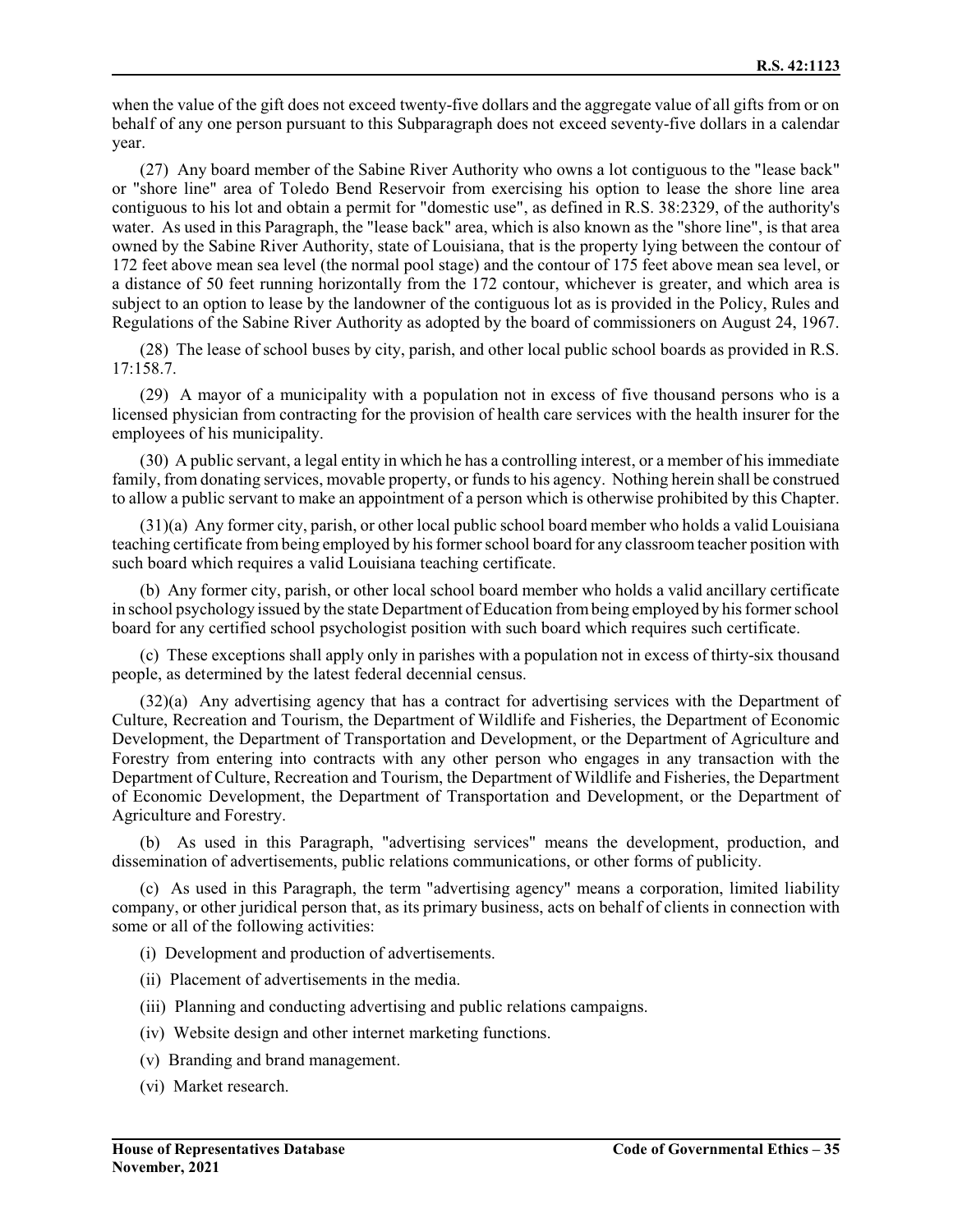(33) The Metropolitan Council for the city of Baton Rouge and the parish of East Baton Rouge from appointing any one of its members to any board, commission, or other entity created by home rule charter, plan of government, state law, or local ordinance or resolution including but not limited to the Capital Transportation Corporation, Visit Baton Rouge, and the city-parish planning commission.

(34) A member of a municipal or parish governing authority, an appointed member of a planning or zoning or appeals board or commission of a parish or municipality, or a member of such public servant's immediate family or a legal entity in which any such person has an interest from making application for the approval of the subdivision or resubdivision of property and for the zoning of such property or for a building permit and any inspections performed pursuant thereto, provided that all of the following:

(a) The zoning of such subdivided property shall not be less restrictive than the zoning of the original parcel.

(b) The subdivision, resubdivision, or zoning of such property shall be for residential purposes only.

(c) The application or applications submitted by or on behalf of the public servant, a member of his immediate family, or legal entity, collectively, shall be limited to the subdivision, resubdivision, or zoning of not more than twelve lots per calendar year and the construction of not more than twelve residential units per calendar year.

(d) No public funds shall be used to construct any infrastructure for the use or benefit of such property or development.

(e) The public servant shall file written notice containing all details regarding the transaction deemed necessary by the Board of Ethics with his governing authority or board or commission and with the Board of Ethics no later than ten days prior to any hearing pertaining to any such application, or if no hearing is held pertaining to such application, shall file such notice at least ten days prior to final action on any such application.

(f) The public servant shall recuse himself from any vote related to such application and shall not participate in any other aspect of the application or transaction.

(35) Any volunteer fireman or uncompensated law enforcement officer or legal entity in which he has an interest frombidding on or entering into a contract, subcontract, or other transaction under the supervision and jurisdiction of his agency; provided that the volunteer fireman or uncompensated law enforcement officer shall receive no compensation or thing of economic value for his service as a volunteer fireman or uncompensated law enforcement officer, that the volunteer fireman or uncompensated law enforcement officershall not be an agency head, and that the volunteer fireman or uncompensated law enforcement officer shall not participate on behalf of his agency in any capacity regarding such contract, subcontract, or other transaction.

(36) *Repealed by Acts 2017, No. 30, §3, eff. June 3, 2017.*

(37)(a) An insurance producer as defined in R.S. 22:1542, from serving as the insurance producer of record as provided in R.S. 22:1564(B) for a governmental entity; from providing any normal insurance services for a governmental entity; and from providing risk management services for a governmental entity, including but not limited to providing advice or recommendations regarding insurance coverages, markets, costs, terms, selection of coverages and all related matters or any combination thereof; provided that:

(i) An insurance producer, as defined in R.S. 22:1542, who provides or solicits to provide any of the services in this Subparagraph shall not serve in any other official decisionmaking capacity over insurance issues for the governmental entity, including but not limited to elected or appointed positions, advisory committees, as an employee, or as risk manager.

(ii) Any insurance producer who has served in any official decisionmaking capacity over insurance issues for a governmental entity, including but not limited to elected or appointed positions, advisory committees, as an employee, or as risk manager, and who wishes to solicit to provide any of the services in this Subparagraph for that same governmental entity shall comply with the provisions of R.S. 42:1121.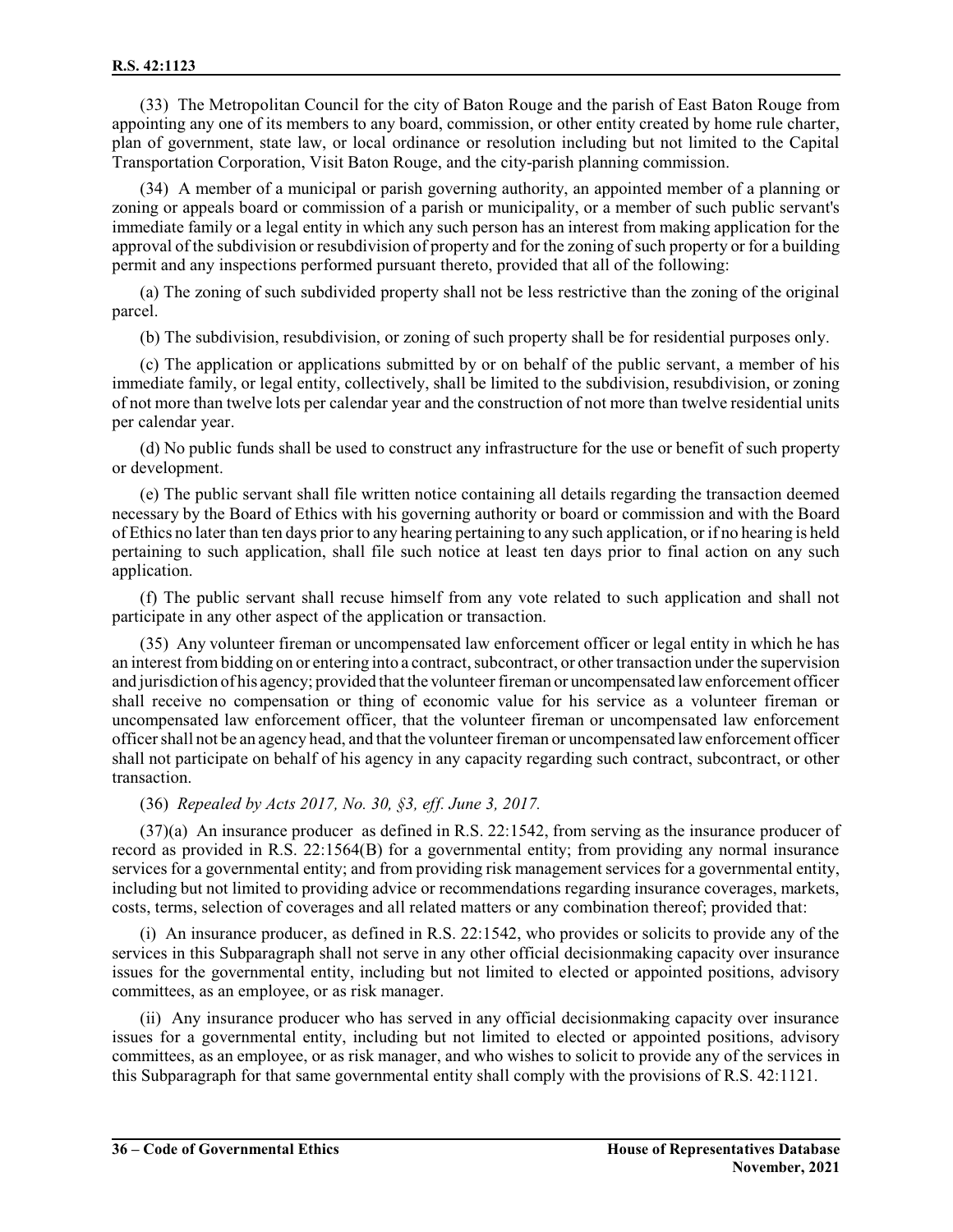(b)(i) An insurance producer from being compensated by means of normal commissions or pursuant to a written contract providing for payment of a stipulated fee, or both for any of the services in Subparagraph (a) of this Paragraph; provided that the insurance producer shall fully disclose to the governmental entity in writing all fees, commissions, or other compensation payable to the producer from the insurer or any source other than the governmental entity that relate to the services provided.

(ii) An insurance producer who provides any of the services in Subparagraph (a) of this Paragraph for a governmental entity from receiving fees, commissions, or other compensation payable to the insurance producer from insurance companies for services rendered to those insurance companies for products or services sold to other governmental entities or persons that do not directly relate to the services provided by the insurance producer to the governmental entity; provided the insurance producer discloses to the governmental entity the name of any insurer or source from which he receives fees, commissions, or other compensation if such insurer or other source is providing or is seeking to provide services or insurance coverage to the governmental entity at the time the insurance producer is providing services to the governmental entity.

(c) Nothing in this Paragraph shall prohibit a governmental entity from contracting with an insurance producer separate from the producer of record to provide risk management services and to assist the governmental entity in making insurance decisions.

(d) The provisions of this Paragraph shall not apply to individually underwritten guaranteed renewable limited benefit health insurance policies.

(e) Nothing in this Section shall prevent a governmental entity from contracting with an insurance or risk management consultant who is not an insurance producer.

(38) A public servant from accepting services donated by an attorney licensed to practice law in Louisiana pursuant to a program adopted by the Louisiana Bar Association to provide such services. Any such adopted program shall be certified by the Bar Association to the board and only donations made after the acceptance of such certification by the board shall be allowed.

(39) An immediate family member of a legislator from being a registered lobbyist or from lobbying as provided in R.S. 24:50 et seq., provided each of the following:

(a) The immediate family member was a registered lobbyist as provided in R.S. 49:71 etseq., for at least one year prior to January 9, 2012, or was a registered lobbyist as provided in R.S. 24:50 et seq., for at least one year prior to January 1, 2009, or for at least one year prior to becoming an immediate family member of the legislator, or for at least one year prior to the legislator's initial election to the legislature.

(b) The immediate family member shall not lobby the legislator as provided in R.S. 24:51, or communicate with any public employee assigned to the district office of the legislator, with any public employee whose primary duty is to assist the individual legislator, or if the legislator is a committee chairman, with any public employee assigned to the committee of which the legislator is chairman concerning any matter which may be the subject of action by the legislature.

(40) A person from obtaining a permit, and entering into any transaction incidental thereto, under the provisions of the state uniform construction code (R.S. 40:1730.21 et seq.).

(41) *Repealed by Acts 2018, No. 200, §2.*

(42) A member of the Greater Baton Rouge Port Commission, an immediate family member of such a port commission member, or a legal entity in which such a port commission member or a member of his immediate family has a substantial economic interest from contracting for the sale of grain to the operator of a grain elevator that is owned, operated, or managed by the port commission provided that:

(a) The port commission member recuses himself on all matters involving such sale of grain and all matters related to the management and operation of the grain elevator.

(b) The terms and conditions of the sale are the same or substantially similar as a sale of grain by similarly situated persons who are not port commission members or related persons.

(43) *Repealed by Acts 2018, No. 545, §1, effective May 28, 2018.*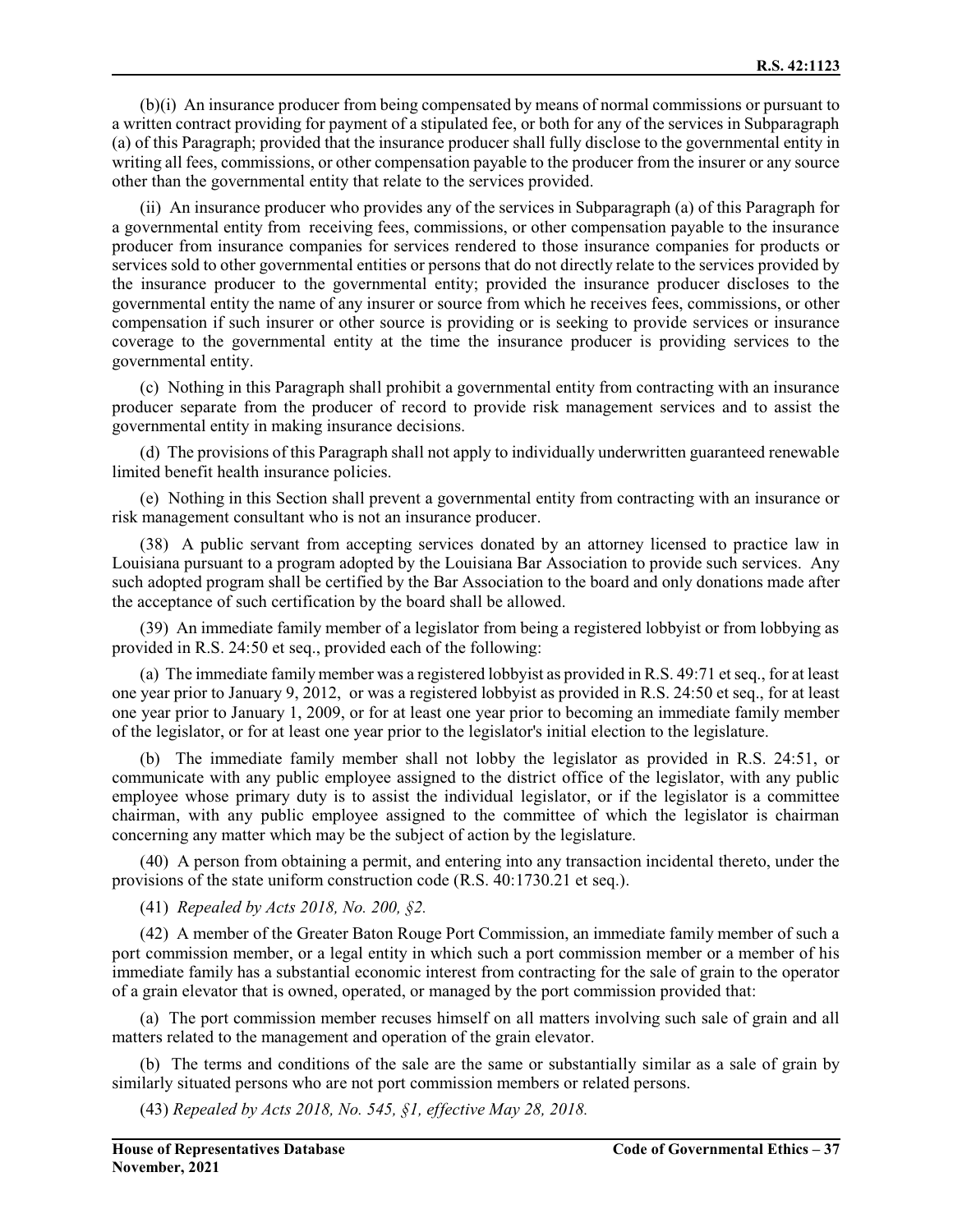(44) A governing authority member or public employee of a political subdivision that operates parks or recreational facilities or an immediate family member of such a person from renting a park or recreation facility under the supervision or jurisdiction of the political subdivision for an event provided that the transaction is conducted without preference and in the same manner and subject to the same fees and conditions applicable to the general public.

(45) The continuation and renewal of a contract for the operation of a food-related retail establishment between a legal entity in which an elected official's immediate familymember owns an interest and a hospital or hospital service district in a parish with a population of one hundred fifty thousand persons or less in accordance with the most recent federal decennial census if the original contract was entered into at least one year prior to the elected official's election as an agency head of the governmental entity of the hospital service district and if the original contract was not prohibited.

(46) A licensed pharmacist who is a member of a board of commissioners for any hospitalservice district authorized byChapter 10 of Title 46 of the Louisiana Revised Statutes of 1950 located within a parish which has a population of one hundred twenty-five thousand or less from contracting with the hospital over which the board exercises jurisdiction, fromsubcontracting with another provider who contracts with such hospital or pharmacy, or from owning an interest in an entity that contracts with such hospital. However, such licensed pharmacist shall recuse himself from participating in any transaction before the board relating to any contracts entered into by him, or by a provider with which he subcontracts, or by any entity in which he owns an interest.

*Acts 1979, No. 443, §1, eff. April 1, 1980; Acts 1983, No. 719, §1; Acts 1985, No. 220, §1, eff. July 6, 1985; Acts 1985, No. 426, §2; Acts 1986, No. 374, §1; Acts 1987, No. 229, §1; Acts 1987, No. 370, §1; Acts 1987, No. 491, §1; Acts 1987, No. 593, §1, eff. July 9, 1987; Acts 1987, No. 624, §1; Acts 1988, No. 623, §1, eff. July 14, 1988; Acts 1989, No. 187, §1; Acts 1990, No. 97, §1; Acts 1991, No. 1037, §1; Acts 1992, No. 846, §1, eff. July 8, 1992; Acts 1993, No. 220, §1, eff. June 2, 1993; Acts 1993, No. 257, §1, eff. June 2, 1993; Acts 1993, No. 965, §2, eff. August 15, 1993; Acts 1993, No. 1037, §1; Acts 1995, No. 289, §2; Acts 1995, No. 1156, §1; Acts 1995, No. 1157, §1; Acts 1996, 1st Ex. Sess., No. 64, §11, eff. Jan. 1, 1997; Acts 1997, No. 501, §1; Acts 1997, No. 848, §1; Acts 1997, No. 893, §1; Acts 1997, No. 1107, §1; Acts 2000, 1st Ex. Sess., No. 140, §2, eff. April 19, 2000; Acts 2001, No. 323, §1; Acts 2001, No. 325, §1; Acts 2001, No. 580, §1; Acts 2001, No. 946, §2, eff. June 26, 2001; Acts 2001, No. 998, §1; Acts 2001, No. 1015, §1; Acts 2001, No. 1127, §1; Acts 2003, No. 183, §4; Acts 2003, No. 743, §2, eff. June 27, 2003; Acts 2003, No. 977, §1; Acts 2003, No. 992, §1, eff. July 2, 2003; Acts 2003, No. 996, §1, eff. July 2, 2003; Acts 2003, No. 1282, §1; Acts 2003, No. 1284, §1; Acts 2003, No. 1285, §1; Acts 2003, No. 1288, §1, eff. July 17, 2003; Acts 2004, No. 292, §1; Acts 2004, No. 696, §1; Acts 2004, No. 784, §1, eff. July 8, 2004; Acts 2006, 1st Ex. Sess., No. 22, §1, eff. Feb. 23, 2006; Acts 2006, No. 422, §1, eff. June 15, 2006; Acts 2007, No. 152, §§1, 2, eff. June 25, 2007; Acts 2007, No. 250, §1, eff. July 6, 2007; Acts 2008, 1st Ex. Sess., No. 7, §1, eff. April 26, 2008; Acts 2008, 1st Ex. Sess., No. 13, §3, eff. Jan. 1, 2009; Acts 2008, 1st Ex. Sess., No. 19, §2, eff. March 10, 2008; Acts 2008, No. 173, §1; Acts 2008, No. 301, §1, eff. June 17, 2008; Acts 2008, No. 415, §2, eff. Jan. 1, 2009; Acts 2008, No. 514, §1, eff. Jan. 1, 2009 (Para. (39)(a)) and §4, eff. June 30, 2008 (Para. (13) and (41)); Acts 2009, No. 308, §1; Acts 2009, No. 384, §5, eff. July 1, 2010; Acts 2009, No. 534, §2, eff. July 16, 2009; Acts 2010, No. 597, §1, eff. June 25, 2010; Acts 2010, No. 784, §1; Acts 2010, No. 798, §1, eff. June 30, 2010; Acts 2010, No. 861, §18; Acts 2011, 1st Ex. Sess., No. 35, §1; Acts 2012, No. 737, §1, eff. June 11, 2012; Acts 2012, No. 811, §15, eff. July 1, 2012; Acts 2012, No. 864, §1; Acts 2014, No. 172, §1; Acts 2014, No. 334, §1, eff. May 30, 2014; Acts 2014, No. 747, §1, eff. June 19, 2014; Acts 2016, No. 87, §1, eff. May 11, 2016; Acts 2017, No. 30, §3, eff. June 3, 2017; Acts 2017, No. 408, §1, eff. June 26, 2017; Acts 2018, No. 182, §1; Acts 2018, No. 200, §2; Acts 2018, No. 519, §1; Acts 2018, No. 545, §1, eff. May 28, 2018; Acts 2018, No. 588, §1; Acts 2018, No. 616, §1; Acts 2021, No. 340, §1.*

# **§1123.1. Exception; operation of hospital owned by Hospital Service District Number Two of Beauregard Parish**

The provisions of this Chapter shall not apply to a nonprofit entity operating a hospital in a building or facility owned by Hospital Service District Number Two of Beauregard Parish.

*Acts 2013, No. 411, §1.*

**NOTE:** *See Acts 2013, No. 411, §2 relative to applicability.*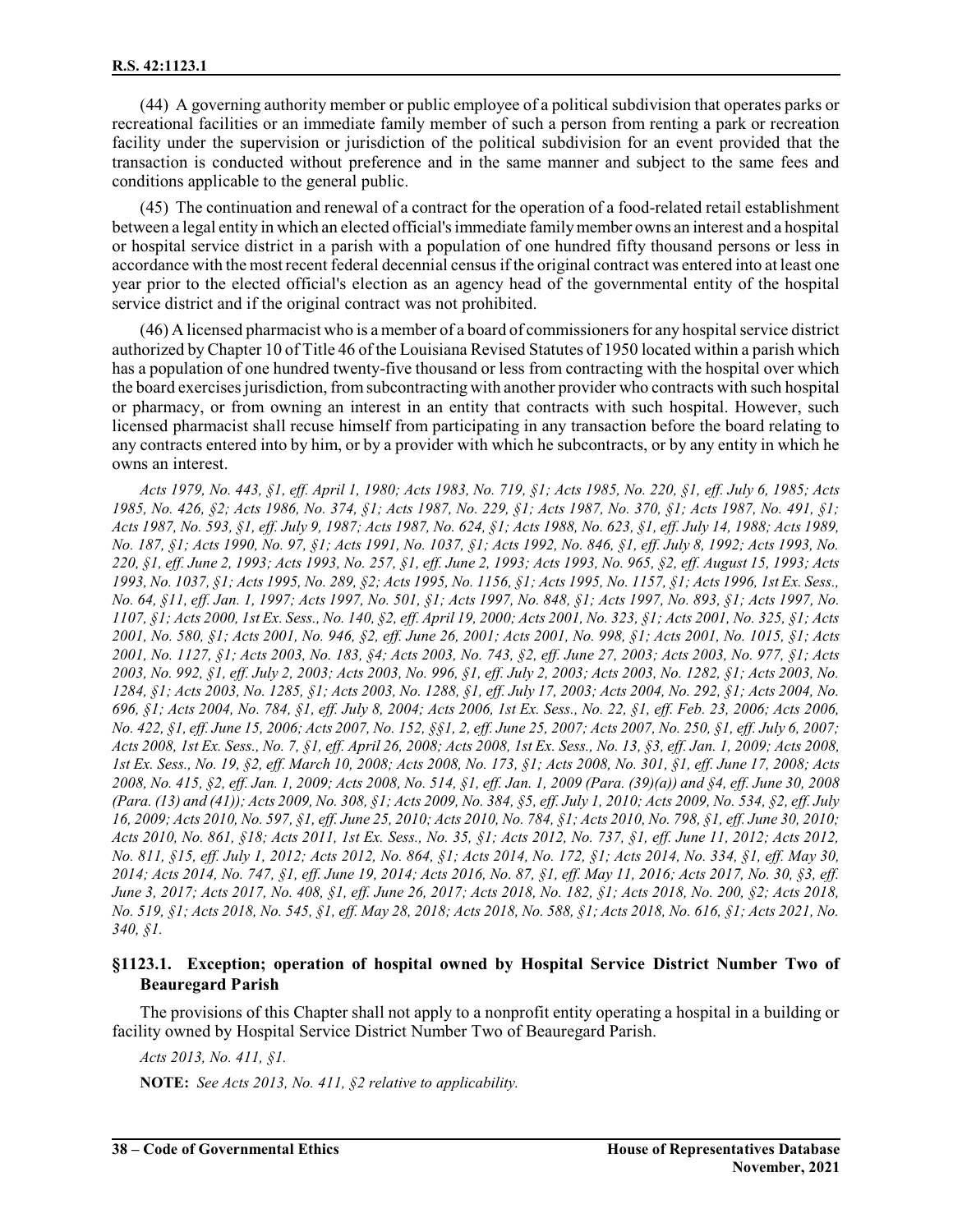# **§1123.2. Exception; certain positions at the Louisiana Department of Health**

 $A(1)$  The provisions of R.S. 42:1111(C), 1112, and 1113 shall not apply to an exempted physician in the performance of the functions and duties of a position listed in Subsection D of this Section or to the practice of medicine by the exempted physician outside of the performance of such functions and duties.

(2) The provisions of R.S. 42:1111(E) shall not apply to an exempted physician but only to the extent that the transaction with the Louisiana Department of Health is limited to and necessary for the physician's medical care of patients.

B. The provisions of R.S. 42:1121 shall not apply to a former exempted physician who served in the position described in Paragraph (D)(4) of this Section.

C. Prior to being employed by or contracting with the Louisiana Department of Health or an agency thereof to serve in a position listed in Subsection D of this Section, a licensed Louisiana physician shall disclose to the secretary of the Louisiana Department of Health any possible conflicts of interest that could arise in performing the functions and duties of the position, including outside employment and business interests. All such disclosures shall be written and shall be a public record.

D. For purposes of this Section, "exempted physician" means a licensed Louisiana physician who is employed by or who has contracted with the Louisiana Department of Health or an agency thereof to serve in any of the following positions:

- (1) Assistant secretary for the office of public health.
- (2) Medicaid medical director.
- (3) Medical director of the office of behavioral health.
- (4) Physician, Eastern Louisiana Mental Health System, competency restoration program.
- (5) Cancer policy director.

E.(1)The compensation paid by the Louisiana Department of Health to each physician in a position listed in Subsection D of this Section shall be commensurate with the number of hours worked in such position by the physician.

(2) Each physician in a position listed in Paragraph  $(D)(1)$ ,  $(2)$ ,  $(3)$ , or  $(5)$  of this Section shall be required to work full-time in the position.

F. The Louisiana Department of Health shall submit a quarterly report to the legislature containing the name of the physician in a position listed in Subsection D of this Section, the position, the number of hours worked by the physician during the previous quarter, and the amount of compensation received by the physician from the department during the previous quarter.

*Acts 2018, No. 463, §1.*

## **§1124. Financial disclosure; statewide elected officials; certain public servants**

A. The following persons shall annually file a financial statement as provided in this Section:

- (1) Each person holding statewide elected office.
- (2) The secretary of each of the following departments of state government:
- (a) The Department of Economic Development.
- (b) The Department of Culture, Recreation and Tourism.
- (c) The Department of Environmental Quality.
- (d) The Louisiana Department of Health.
- (e) The Louisiana Workforce Commission.
- (f) The Department of Natural Resources.
- (g) The Department of Public Safety and Corrections.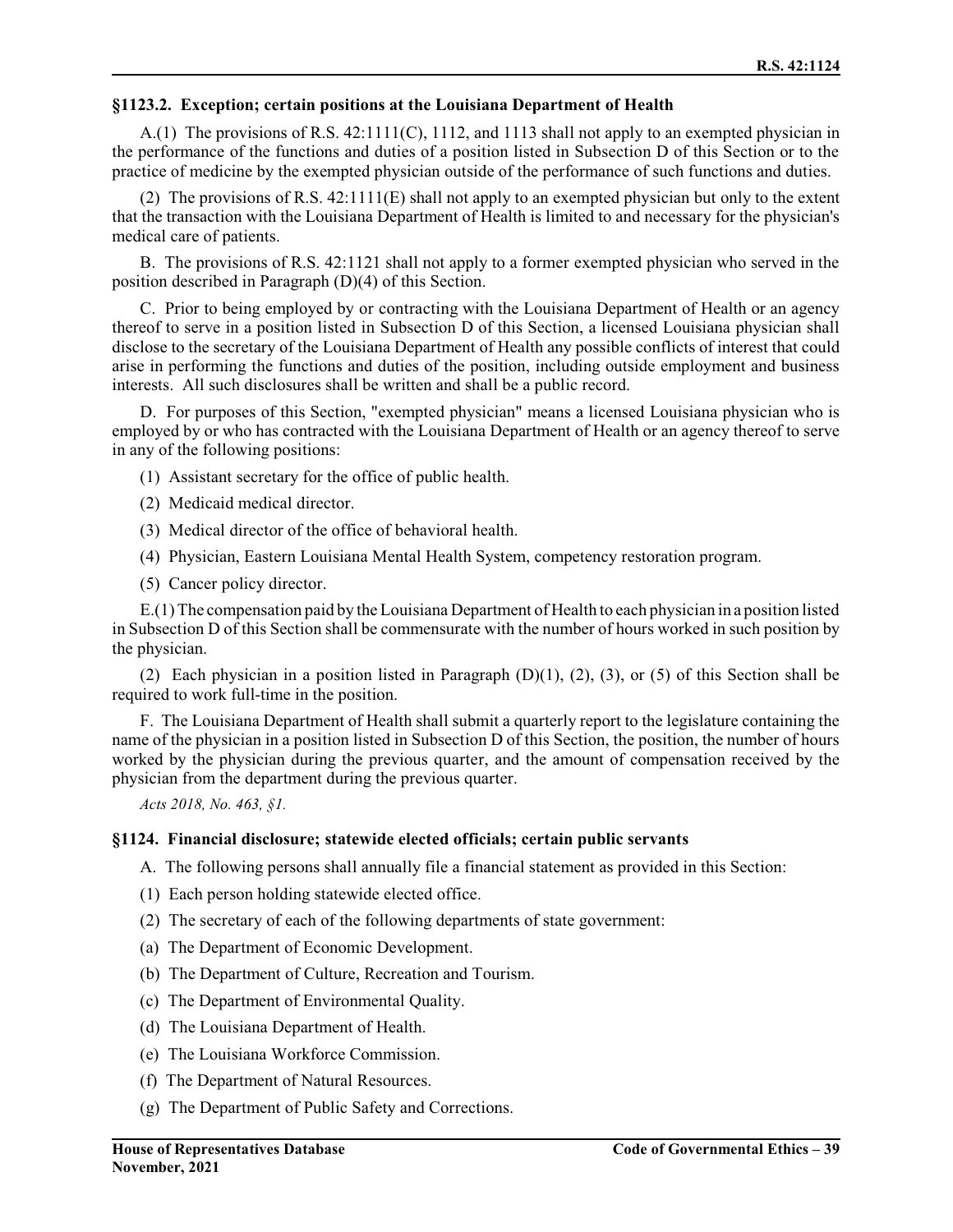- (h) The Department of Revenue.
- (i) The Department of Children and Family Services.
- (j) The Department of Transportation and Development.
- (k) The Department of Wildlife and Fisheries.
- (l) The Department of Veterans Affairs.
- (3) The executive secretary of the Public Service Commission.
- (4) The director of state civil service.

(5) The superintendent of education, the commissioner of higher education, and the president of each public postsecondary education system.

- (6) The commissioner of the division of administration.
- (7) The policy director in the office of the governor.
- (8) The chief of staff of the office of the governor.
- (9) The executive counsel to the governor.
- (10) The deputy chief of staff of the office of the governor.
- (11) The legislative director in the office of the governor.

B.(1) The financial statement required by this Section shall be filed by May fifteenth of each year during which the person holds an office or position included in Subsection A of this Section and, except as provided in Paragraph (2) of this Subsection, by May fifteenth of the year following the termination of the holding of such office or position. The financial statement shall include the information required by Subsection C of this Section for the preceding calendar year.

(2) Notwithstanding the provisions of Paragraph (1) of this Subsection, if the holding of the office or position terminates in the month of January, the person shall not be required to file a financial statement pursuant to this Section in the year following the termination of the holding of the office or position if the person files a financial statement by May fifteenth of the year in which the holding of the office or position terminated containing the information required by Subsection C of this Section for the period in which the person held the office or position during that year.

C. The financial statement required by this Section shall be filed on a form prescribed by the Board of Ethics and shall include the following information:

(1) The full name and residence address of the individual who is required to file.

(2) The full name of the individual's spouse, if any, and the spouse's occupation and principal business address.

(3) The name of the employer, job title, and a brief job description of each full-time or part-time employment position held by the individual or spouse.

(4)(a) The name, address, brief description of, and nature of association with and the amount of interest in each business in which the individual or spouse is a director, officer, owner, partner, member, or trustee, or in which the individual or spouse, either individually or collectively, owns an interest which exceeds ten percent of that business.

(b) The name, address, brief description of, and nature of association with a nonprofit organization in which the individual or spouse is a director or officer.

(5)(a) The name, address, type, and amount of each source of income received during the immediately preceding calendar year by the individual or spouse, or by any business in which the individual or spouse, either individually or collectively, owns an interest which exceeds ten percent of that business, which is received from any of the following:

(i) The state or any political subdivision as defined in Article VI of the Constitution of Louisiana.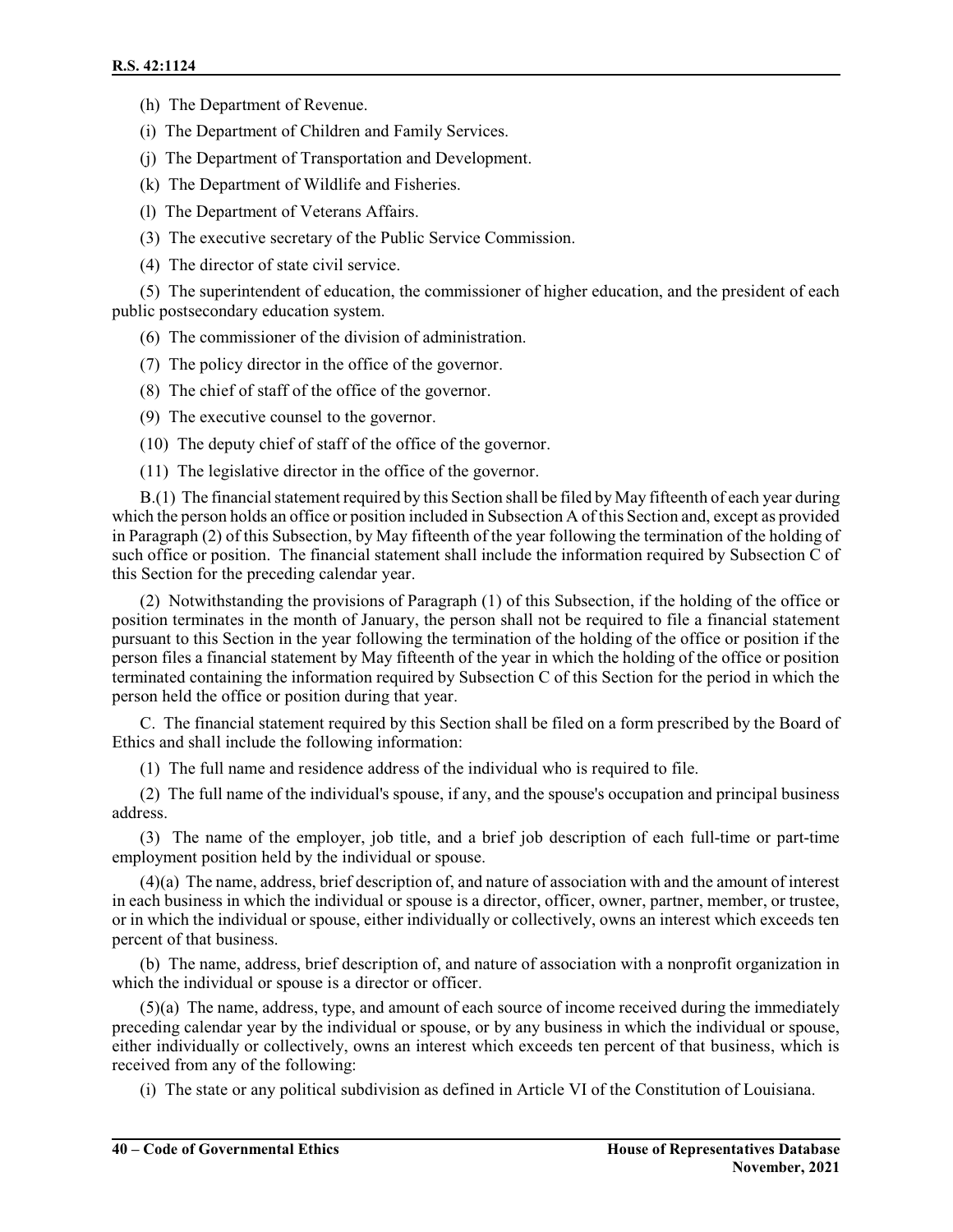(ii) Services performed for or in connection with a gaming interest as defined in R.S.  $18:1505.2(L)(3)(a)$ .

(b) Notwithstanding the provisions of Subsection D of this Section, amounts reported pursuant to this Paragraph shall be reported by specific amount rather than by category of value.

(6) The name, address, type, and amount of each source of income, in excess of one thousand dollars, received by the individual or spouse, and the nature of the services rendered therefor, if any, not already disclosed under Paragraph (5) of this Subsection. For income derived from professional or consulting services rendered, including mental health, medical health, or legal services, when the disclosure of the name or address of any source of income would be prohibited by law or by a professional code, the individual need only include the number of clients and amount of income for each of the following applicable industry types:

- (a) Utilities:
- (i) Electric.
- (ii) Gas.
- (iii) Telephone.
- (iv) Water.
- (v) Cable television companies.
- (b) Transportation:
- (i) Intrastate companies.
- (ii) Pipeline companies.
- (iii) Oil and gas exploration.
- (iv) Oil and gas production.
- (v) Oil and gas retailers.
- (c) Finance and insurance:
- (i) Banks.
- (ii) Savings and loan associations.
- (iii) Loan and/or finance companies.
- (iv) Manufacturing firms.
- (v) Mining companies.
- (vi) Life insurance companies.
- (vii) Casualty insurance companies.
- (viii) Other insurance companies.
- (d) Retail companies:
- (i) Beer companies.
- (ii) Wine companies.
- (iii) Liquor companies.
- (iv) Beverage distributors.
- (e) Associations:
- (i) Trade.
- (ii) Professional.
- (f) Other (specify).

(7) A brief description, fair market value or use value as determined by the assessor for purposes of ad valorem taxes, and the address, if any, and if no address, the location by state and parish or county, of each parcel of immovable property in which the individual or spouse, either individually or collectively, has an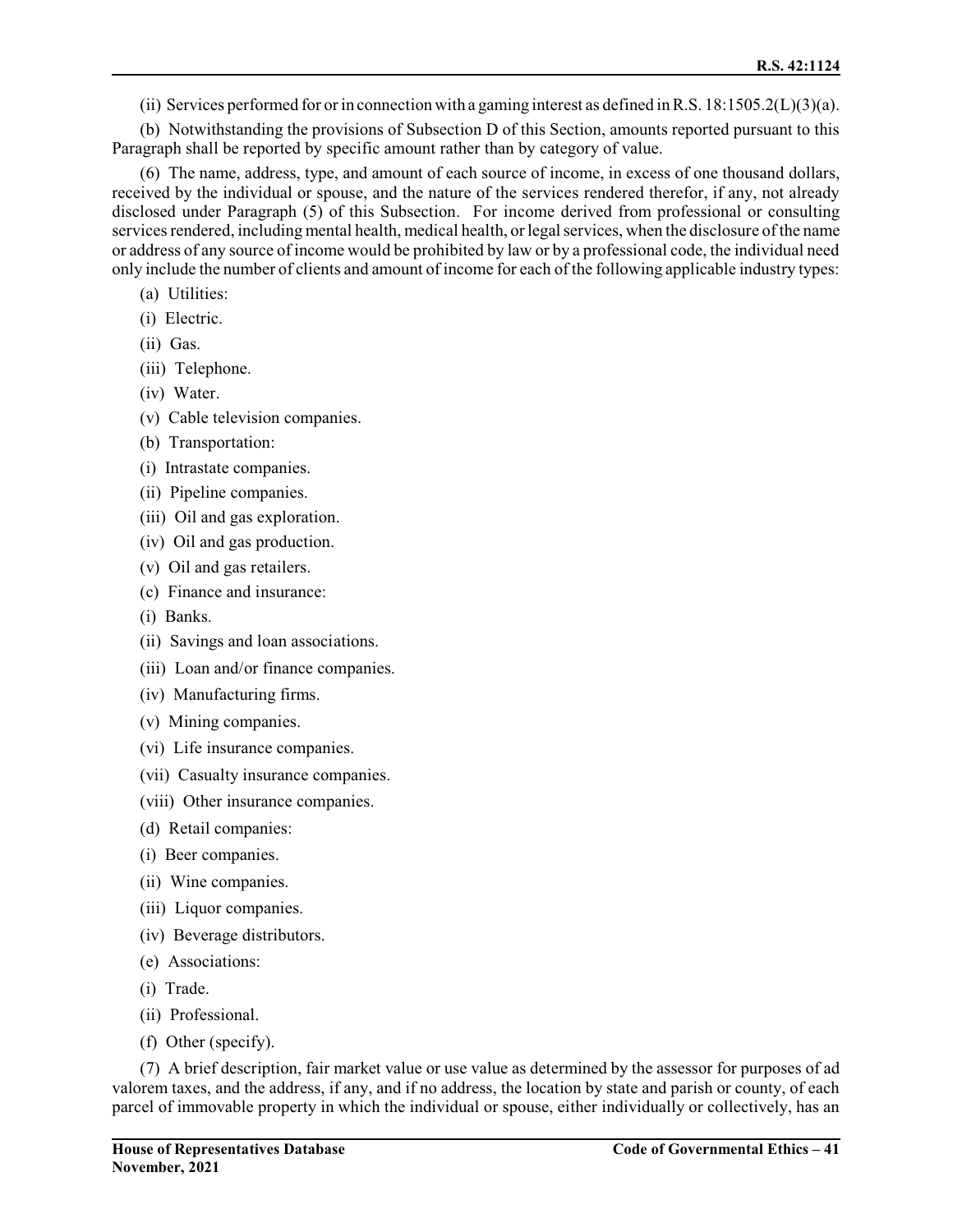interest, provided that the value of the interest the individual or spouse, either individually or collectively, has in the parcel of immovable property exceeds two thousand dollars.

(8) A brief description, amount, and date of any purchase or sale by the individual or spouse, in excess of one thousand dollars, of any immovable property, and of any personally owned tax credit certificates, stocks, bonds, or commodities futures, including any option to acquire or dispose of any immovable property or of any personally owned tax credit certificates, stocks, bonds, or commodities futures. Nothing in this Paragraph shall require the reporting of information concerning variable annuities, variable life insurance, or variable universal life insurance.

(9) The name, brief description, and amount of each investment security having a value exceeding one thousand dollars held by the individual or spouse, excluding variable annuities, variable life insurance, variable universal life insurance, whole life insurance, any other life insurance product, mutual funds, education investment accounts, retirement investment accounts, government bonds, and cash or cash equivalent investments. This Paragraph shall not be deemed to require disclosure of information concerning any property held and administered for any person otherthan the individual orspouse under a trust, tutorship, curatorship, or other custodial instrument.

(10) The name, address, amount, name of guarantor, if any, and nature of each liability owed to any creditor by the individual or spouse which exceeds ten thousand dollars, excluding:

(a) Any loan secured by movable property, if such loan does not exceed the purchase price of the movable property which secures it.

(b) Any liability, secured or unsecured, which is guaranteed by the individual or spouse for a business in which the individual or spouse owns any interest, provided that the liability is in the name of the business and, if the liability is a loan, that the individual or spouse does not use proceeds from the loan for personal use unrelated to the business.

(c) Any loan from an immediate family member, unless such family member is a registered lobbyist, or his principal or employer is a registered lobbyist, or he employs or is a principal of a registered lobbyist, or unless such family member has a contract with the state.

(11) A certification that such individual has filed his federal and state income tax returns, or has filed for an extension of time for filing such tax returns.

D.(1) When an amount is required to be disclosed pursuant to this Section, it shall be sufficient to report the amount by category of value. The categories shall be:

- (a) Category I, less than \$5,000.
- (b) Category II, \$5,000-\$24,999.
- (c) Category III, \$25,000-\$49,999.
- (d) Category IV, \$50,000-\$99,999.
- (e) Category V, \$100,000-\$199,999.
- (f) Category VI, \$200,000 or more.

(2) Except as provided in Paragraph (C)(7) of this Section, amounts required to be disclosed shall be valued at actual or fair market value, whichever is greater.

E. The financial statement shall be filed with the Board of Ethics and shall be accompanied by the certification of the individual filing it certifying that the information contained in the financial statement is true and correct to the best of his knowledge, information, and belief. The financial statement shall be a public record, subject to the provisions of Chapter 1 of Title 44 of the Louisiana Revised Statutes of 1950.

F.(1) For the purposes of this Section, an individual or spouse shall not transfer any asset, interest, or liability required to be disclosed pursuant to this Section to any person or business for the purpose of avoiding disclosure, unless such transfer is irrevocable. A transfershall not be irrevocable if there exists any contract, letter, counter letter, note, or any other legally enforceable agreement or authority which if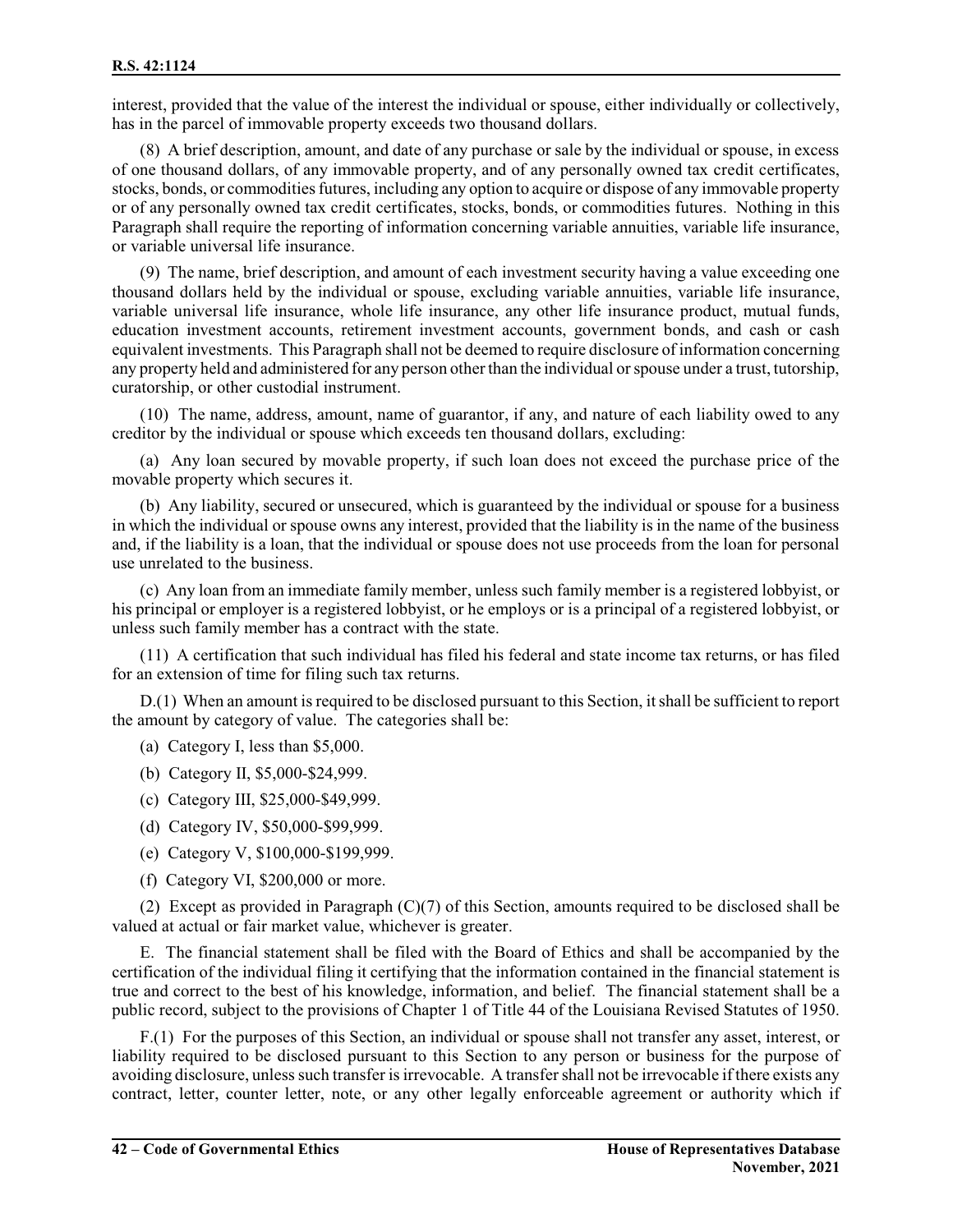exercised or enforced would require or authorize any asset, interest, or liability transferred by an individual or spouse to a person or business to revert back to such individual or spouse.

(2)(a) The sale of property subject to owner financing shall not be a transfer prohibited by Paragraph (1) of this Subsection provided that the income from the sale is disclosed in accordance with the provisions of this Section.

(b) A recorded bond for deed contract shall not be a transfer prohibited by Paragraph (1) of this Subsection.

G. For purposes of this Section, the following words shall have the following meanings:

(1) "Business" means any corporation, partnership, sole proprietorship, firm, enterprise, franchise, association, business, organization, self-employed individual, holding company, trust, or any other legal entity or person.

(2)(a) "Income" for a business shall mean gross income less both of the following:

(i) Costs of goods sold.

(ii) Operating expenses.

(b) "Income" for an individual shall mean taxable income and shall not include any income received pursuant to a life insurance policy.

H. Nothing in this Section shall require the disclosure or reporting of income derived from child support and alimony payments contained in a court order or from disability payments from any source.

*Added by Acts 1982, No. 747, §2; Acts 1996, 1st Ex. Sess., No. 64, §11, eff. Jan. 1, 1997; Acts 1996, 1st Ex. Sess., No. 66, §3, eff. Jan. 1, 1997; Acts 1999, No. 2, §1, eff. April 22, 1999; Acts 2008, 1 st Ex. Sess., No. 1, §2, eff. Jan. 1, 2009; Acts 2008, No. 162, §2, eff. Jan. 1, 2009; Acts 2008, No. 743, §7, eff. July 1, 2008; Acts 2012, No. 574, §2, eff. Jan. 1, 2013; Acts 2014, No. 612, §1, eff. Jan. 1, 2015; Acts 2016, No. 427, §1, eff. Jan. 1, 2017.*

# **§1124.1. Penalties; required reports; failure to file; timely and accurate filing**

A.(1) Whoever fails to file a financial statement required by this Part, except for statements required by R.S. 42:1124, 1124.2, 1124.2.1, and 1124.3, or knowingly and willfully fails to timely file any such statement, or knowingly and willfully fails to disclose or to accurately disclose any information required by this Part shall be assessed a civil penalty pursuant to R.S. 42:1157 for each day until such statement or the required accurate information is filed.

(2) The amount of such penalty shall be one hundred dollars per day for statements required by R.S. 42:1114.

B. Whoever knowingly and willfully files a false report required by this Part, except for statements required by R.S. 42:1124, 1124.2, 1124.2.1, or 1124.3, shall be guilty of a misdemeanor and upon conviction thereof shall be fined not less than one thousand dollars nor more than ten thousand dollars or imprisoned in parish prison for not more than six months, or both. Any prosecution under this Subsection shall be tried before a jury of six persons, all of whom must concur to render a verdict.

C. "Knowingly and willfully" for purposes of this Section means conduct which could have been avoided through the exercise of due diligence.

*Acts 1999, No. 2, §1, eff. April 22, 1999; Acts 1999, No. 1349, §2, eff. July 12, 1999; Acts 2008, 1 st Ex. Sess., No.1, §2, eff. Jan. 1, 2009; Acts 2008, No. 472, §1, eff. Jan.1, 2009.*

# **§1124.2. Financial disclosure; certain elected officials; members of certain boards and commissions; ethics administrator**

A. Each of the following, except a person who is required to file a financial statement pursuant to R.S. 42:1124, shall annually file a financial statement as provided in this Section:

(1) Each member of the state legislature.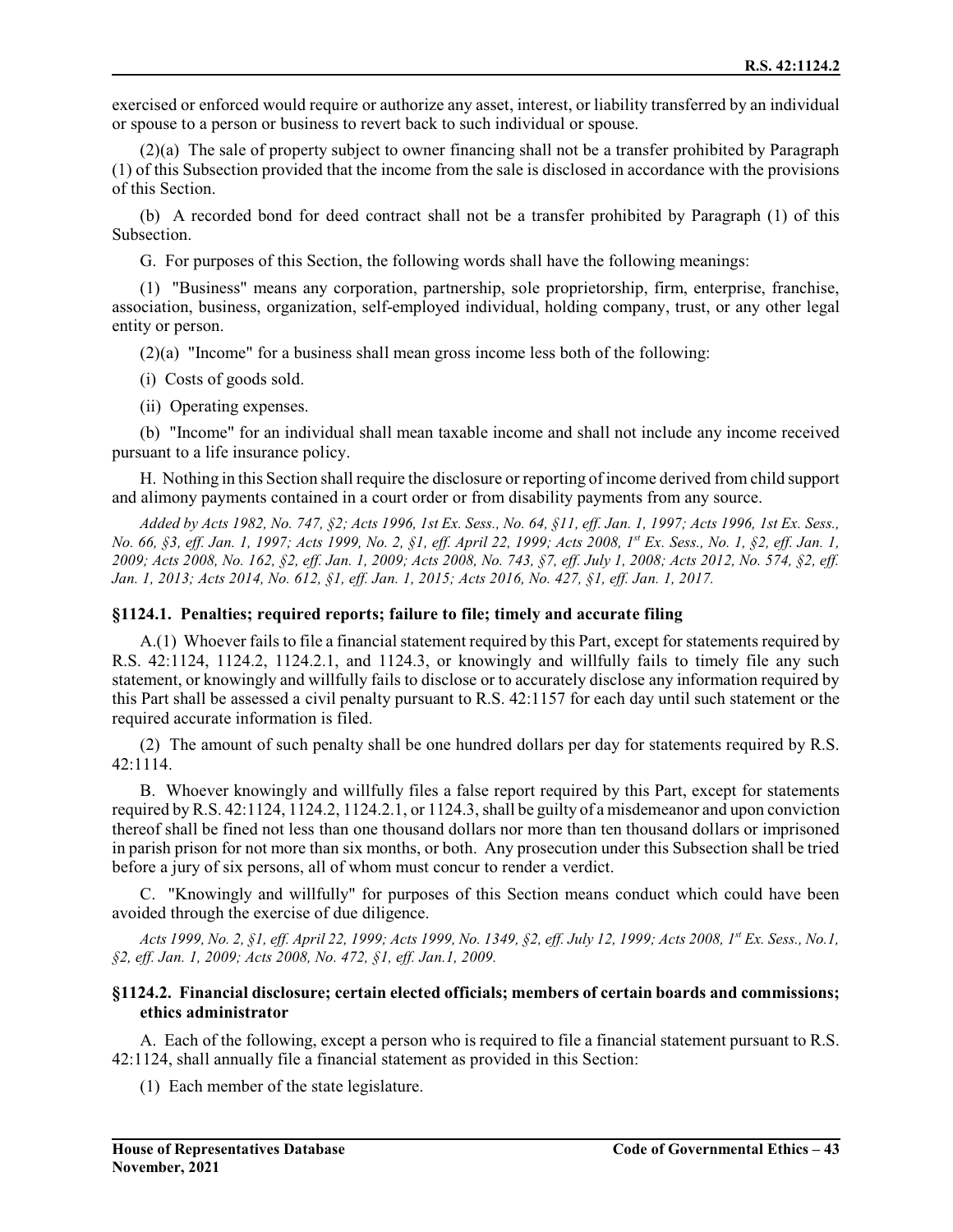(2) Each person holding a public office who represents a voting district having a population of five thousand or more persons.

(3) Each member of the Board of Ethics and the ethics administrator.

(4) Each member of the State Board of Elementary and Secondary Education.

- (5) The superintendent of the Recovery School District.
- (6) The executive director of the Louisiana Housing Corporation.

(7) Each member of the Board of Pardons.

 $B(1)$  The financial statement required by this Section shall be filed by May fifteenth of each year during which the person holds an office or position included in Subsection A of this Section and, except as provided in Paragraph (3) of this Subsection, by May fifteenth of the year following the termination of the holding of such office or position. The financial statement shall include the information required by Subsection C of this Section for the preceding calendar year.

(2)(a) Notwithstanding the provisions of Paragraph (1) of this Subsection, the financial statement required by this Section may be filed within thirty days after the individual files his federal tax return for the year on which he is reporting, taking into consideration any extensions filed by the individual, provided that he notifies the Board of Ethics prior to the deadline provided in Paragraph (1) of this Subsection of his intention to do so and of the deadline for filing his federal tax return pursuant to the extension filed.

(b) An individual who has notified the Board of Ethics pursuant to Subparagraph (a) of this Paragraph and who does not file his financial statement within thirty days after the expiration of the original extension, shall notify the Board of Ethics of each extension he is granted beyond the original extension and the length of the extension until the required financial statement is filed. An individual shall file each notification required by this Subparagraph within thirty days after the expiration of the prior extension.

(3) Notwithstanding the provisions of Paragraph (1) of this Subsection, if the holding of the office or position terminates in the month of January, the person shall not be required to file a financial statement pursuant to this Section in the year following the termination of the holding of the office or position if the person files a financial statement by May fifteenth of the year in which the holding of the office or position terminated containing the information required by Subsection C of this Section for the period in which the person held the office or position during that year.

C. The financial statement required by this Section shall be filed on a form prescribed by the Board of Ethics and shall include the following information:

(1) The full name and mailing address of the individual who is required to file.

(2) The full name of the individual's spouse, if any, and the spouse's occupation and principal business address.

(3) The name of the employer, job title, and a brief job description of each full-time or part-time employment position held by the individual or spouse.

(4)(a) The name, address, brief description of, and nature of association with and the amount of interest in each business in which the individual or spouse is a director, officer, owner, partner, member, or trustee, and in which the individual orspouse, either individually or collectively, owns an interest which exceeds ten percent of that business.

(b) The name, address, brief description of, and nature of association with a nonprofit organization in which the individual or spouse is a director or officer.

(5)(a)(i) The name, address, type, and amount of each source of income received by the individual or spouse, or by any business in which the individual or spouse, either individually or collectively, owns an interest which exceeds ten percent of that business, which is received from any of the following:

(aa) The state or any political subdivision as defined in Article VI of the Constitution of Louisiana.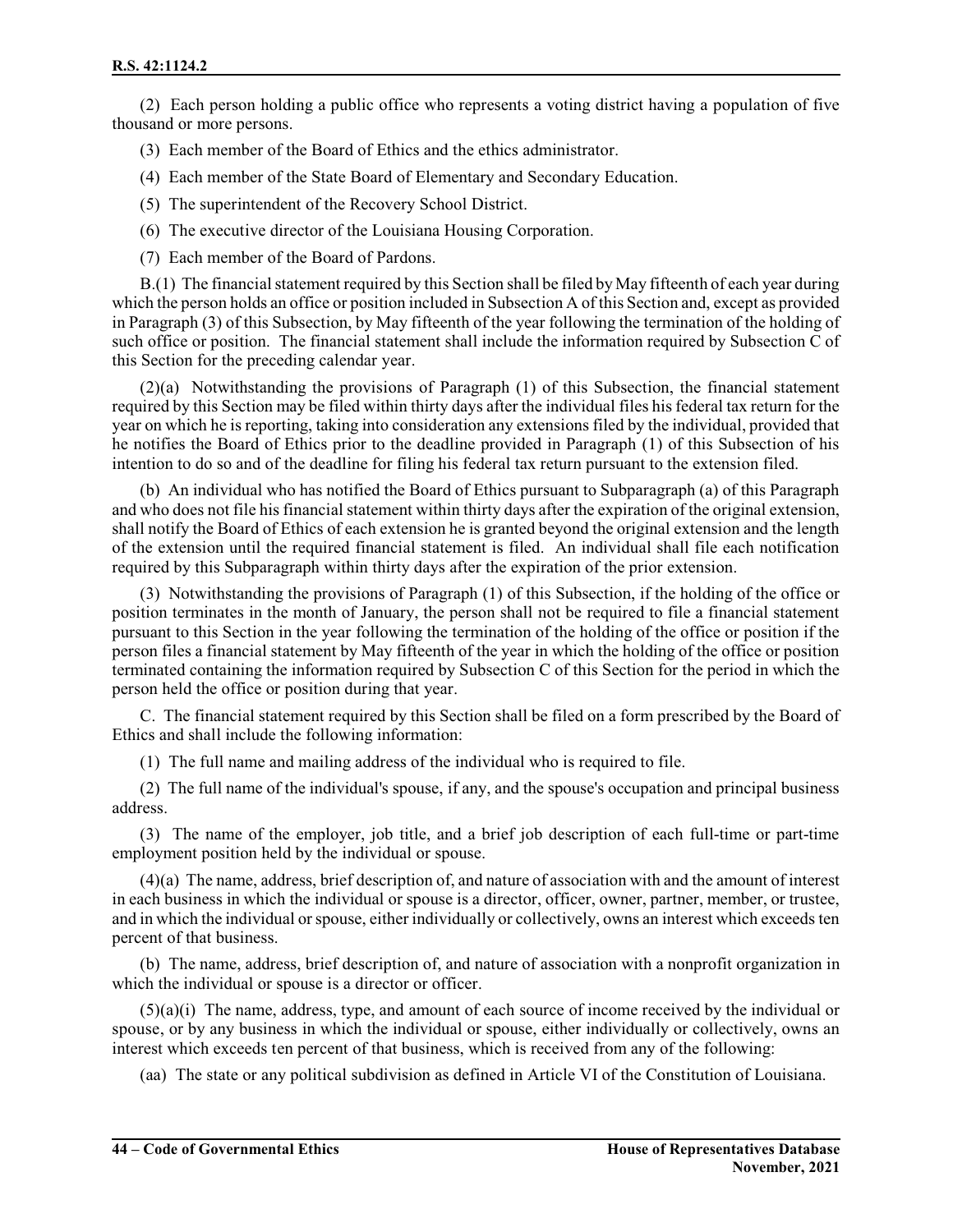(bb) Services performed for or in connection with a gaming interest as defined in R.S.  $18:1505.2(L)(3)(a)$ .

(ii) Notwithstanding the provisions of Subsection D of this Section, amounts reported pursuant to this Subparagraph shall be reported by specific amount rather than by category of value.

(b) The name and address of any employer which provides income to the individual or spouse pursuant to the full-time or part-time employment of the individual or spouse, including a brief description of the nature of the services rendered pursuant to such employment and the amount of such income, excluding information required to be reported pursuant to Subparagraph (a) of this Paragraph.

(c) The name and address of all businesses which provide income to the individual or spouse, including a brief description of the nature of services rendered for each business or of the reason such income was received, and the aggregate amount of such income, excluding information required to be reported pursuant to Subparagraph (a) or (b) of this Paragraph.

(d) A description of the type of any other income, exceeding one thousand dollars received by the individual or spouse, including a brief description of the nature of the services rendered for the income or the reason such income was received, and the amount of income, excluding information required to be reported pursuant to Subparagraph (a), (b), or (c) of this Paragraph.

(6) A brief description, fair market value or use value as determined by the assessor for purposes of ad valorem taxes, and the location by state and parish or county of each parcel of immovable property in which the individual or spouse, either individually or collectively, has an interest, provided that the value of the interest the individual or spouse, either individually or collectively, has in the parcel of immovable property exceeds two thousand dollars.

(7) The name and a brief description of each investmentsecurity having a value exceeding five thousand dollars held by the individual or spouse, excluding variable annuities, variable life insurance, variable universal life insurance, whole life insurance, any other life insurance product, mutual funds, education investment accounts, retirement investment accounts, government bonds, and cash or cash equivalent investments. This Paragraph shall not be deemed to require disclosure of information concerning any property held and administered for any person other than the individual or spouse under a trust, tutorship, curatorship, or other custodial instrument.

(8) A brief description, amount, and date of any purchase or sale by the individual or spouse, in excess of five thousand dollars, of any immovable property and of any personally owned tax credit certificates, stocks, bonds, or commodities futures, including any option to acquire or dispose of any immovable property or of any personally owned tax credit certificates, stocks, bonds, or commodities futures. This Paragraph shall not be deemed to require disclosure of information concerning variable annuities, variable life insurance, variable universal life insurance, whole life insurance, any other life insurance product, mutual funds, education investment accounts, retirement investment accounts, government bonds, cash, or cash equivalent investments.

(9) The name and address of each creditor, and name of each guarantor, if any, to whom the individual or spouse owes any liability which exceeds ten thousand dollars on the last day of the reporting period excluding:

(a) Any loan secured by movable property, if such loan does not exceed the purchase price of the movable property which secures it.

(b) Any liability, secured or unsecured, which is guaranteed by the individual or spouse for a business in which the individual or spouse owns any interest, provided that the liability is in the name of the business and, if the liability is a loan, that the individual or spouse does not use proceeds from the loan for personal use unrelated to the business.

(c) Any loan by a licensed financial institution which loans money in the ordinary course of business.

(d) Any liability resulting from a consumer credit transaction as defined in R.S. 9:3516(13).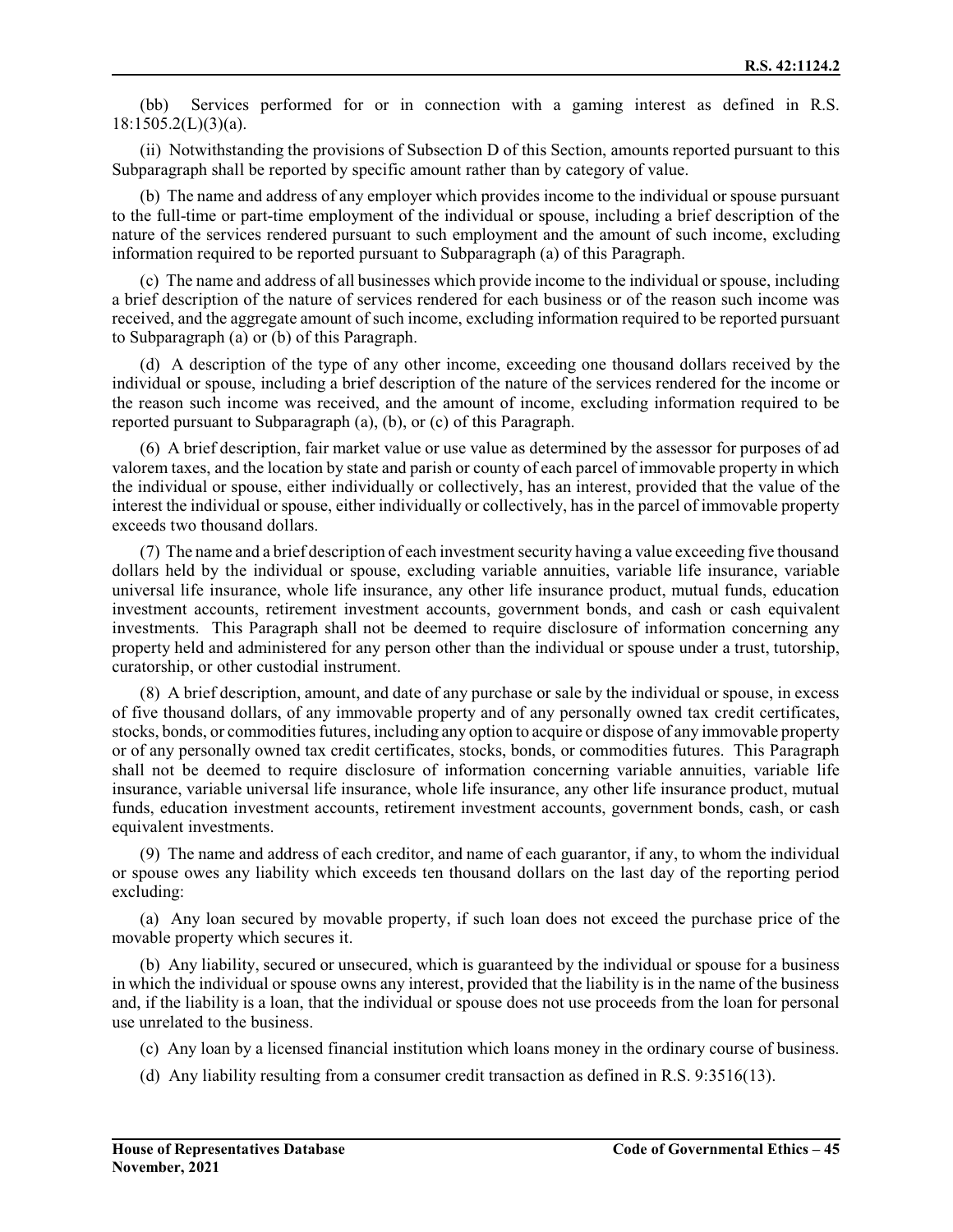(e) Any loan from an immediate family member, unless such family member is a registered lobbyist, or his principal or employer is a registered lobbyist, or he employs or is a principal of a registered lobbyist, or unless such family member has a contract with the state.

(10) A certification that such individual has filed his federal and state income tax returns, or has filed for an extension of time for filing such tax returns.

D. When an amount is required to be disclosed pursuant to this Section, it shall be sufficient to report the amount by the following categories:

- (a) Category I, less than \$5,000.
- (b) Category II, \$5,000-\$24,999.
- (c) Category III, \$25,000-\$100,000.
- (d) Category IV, more than \$100,000.

E. The financial statement shall be filed with the Board of Ethics and shall be accompanied by the certification of the individual filing it certifying that the information contained in the financial statement is true and correct to the best of his knowledge, information, and belief. The financial statement shall be a public record, subject to the provisions of Chapter 1 of Title 44 of the Louisiana Revised Statutes of 1950.

F.(1) For purposes of this Section, an individual or spouse shall not transfer any asset, interest, or liability required to be disclosed pursuant to this Section to any person or business for the purpose of avoiding disclosure, unless such transfer is irrevocable. A transfershall not be irrevocable if there exists any contract, letter, counter letter, note, or any other legally enforceable agreement or authority which if exercised or enforced would require or authorize any asset, interest, or liability transferred by an individual or spouse to a person or business to revert back to such individual or spouse.

(2)(a) The sale of property subject to owner financing shall not be a transfer prohibited by Paragraph (1) of this Subsection provided that the income from the sale is disclosed in accordance with the provisions of this Section.

(b) A recorded bond for deed contract shall not be a transfer prohibited by Paragraph (1) of this Subsection.

G. For purposes of this Section, the following words shall have the following meanings:

- (1) "Business" shall have the same meaning as provided in R.S. 42:1124.
- (2)(a) "Income" for a business shall mean gross income less both of the following:
- (i) Costs of goods sold.
- (ii) Operating expenses.

(b) "Income" for an individual shall mean taxable income and shall not include any income received pursuant to a life insurance policy.

- (3) "Public office" shall have the same meaning as provided in R.S. 18:1483.
- (4) *Repealed by Acts 2008, No. 472, §3, Jan. 1, 2009.*

H. Relative to members of the legislature, the Board of Ethics shall promptly notify the clerical officer of the house of the legislature to which a member is elected of all violations of the provisions of this Section.

I. Nothing in this Section shall require the disclosure or reporting of income derived from child support and alimony payments contained in a court order or from the reporting or disclosure of income derived from disability payments from any source.

*Acts 2008, 1 st Ex. Sess., No. 1, §2, eff. Jan. 1, 2009; Acts 2008, No. 162, §1, eff. Jan. 1, 2009; Acts 2008, No. 472, §§1, 3, eff. Jan. 1, 2009; Acts 2011, No. 333, §2; Acts 2011, No. 408, §2, eff. July 5, 2011; Acts 2012, No. 574, §2, eff. Jan. 1, 2013; Acts 2012, No. 714, §2; Acts 2014, No. 612, §1, eff. Jan. 1, 2015; Acts 2014, No. 656, §1; Acts 2016, No. 427, §1, eff. Jan. 1, 2017.*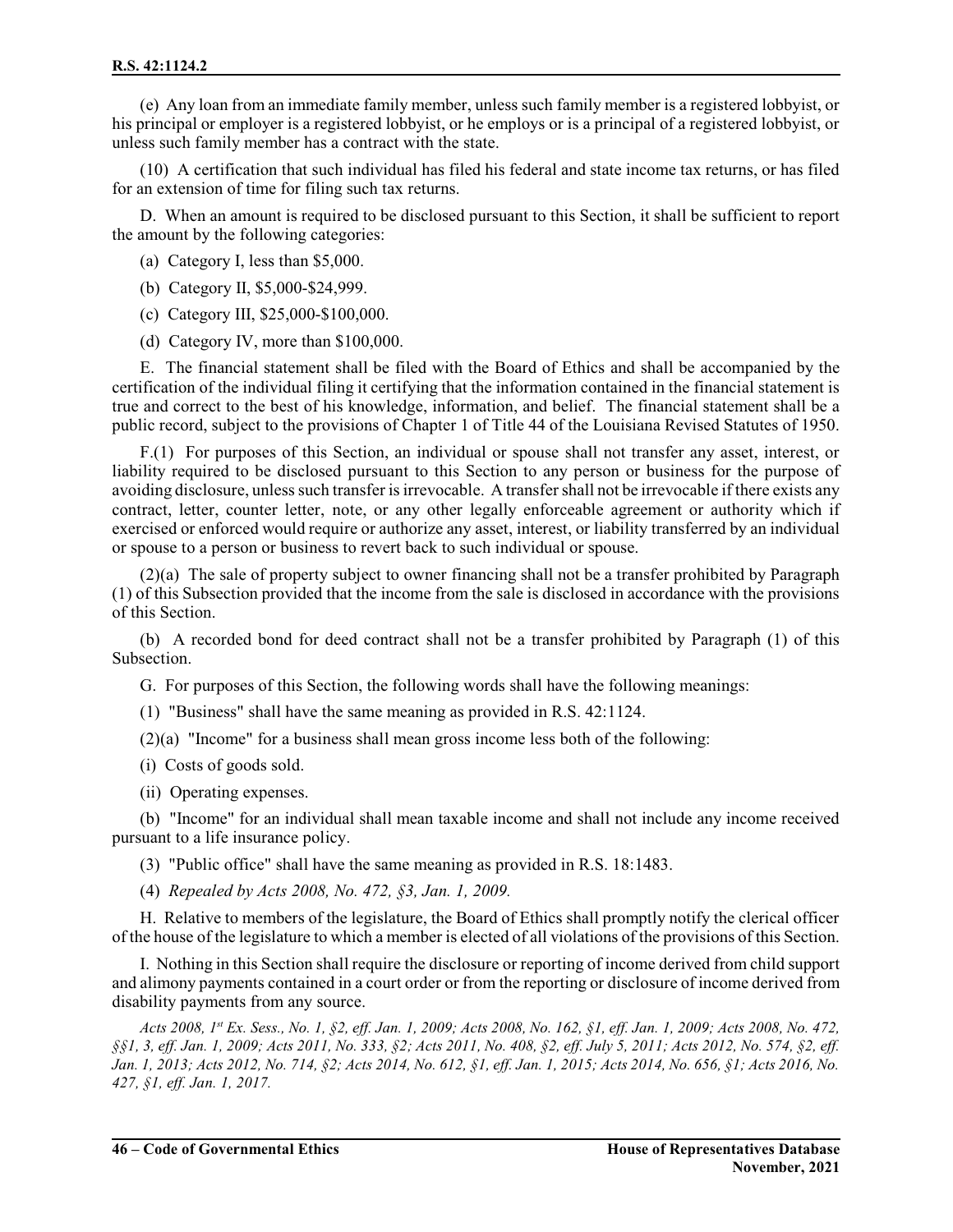# **§1124.2.1. Financial disclosure; members of boards and commissions**

A. Each of the following, except a person who is required to file a financial statement pursuant to R.S. 42:1124 or 1124.2, shall annually file a financial statement as provided in this Section:

(1) Each member and any designee of a member of a board or commission that has the authority to expend, disburse, or invest ten thousand dollars or more of funds in a fiscal year.

(2) Each member of the State Civil Service Commission.

(3) Each member of the Board of Commissioners of the Louisiana Stadium and Exposition District.

(4) The executive director or person holding the equivalent position of each state and statewide retirement system specified in R.S. 11:4.

 $B(1)$  The financial statement required by this Section shall be filed by May fifteenth of each year during which the person holds an office included in Subsection A of this Section and, except as provided in Paragraph (2) of this Subsection, by May fifteenth of the year following the termination of the holding of such office. The financial statement shall include the information required by Subsection C of this Section for the preceding calendar year.

(2) Notwithstanding the provisions of Paragraph (1) of this Subsection, if the holding of the office or position terminates in the month of January, the person shall not be required to file a financial statement pursuant to this Section in the year following the termination of the holding of the office or position if the person files a financial statement by May fifteenth of the year in which the holding of the office or position terminated containing the information required by Subsection C of this Section for the period in which the person held the office or position during that year.

C. The financial statement required by this Section shall be filed on a form prescribed by the Board of Ethics and shall include the following information:

(1) The full name and mailing address of the individual who is required to file.

(2) The full name of the individual's spouse, if any, and the spouse's occupation and principal business address.

(3) The name of the employer, job title, and a brief job description of each full-time or part-time employment position held by the individual or spouse.

(4)(a) The name, address, brief description of, and nature of association with and the amount of interest in each business in which the individual or spouse is a director, officer, owner, partner, member, or trustee, and in which the individual orspouse, either individually or collectively, owns an interest which exceeds ten percent of that business.

(b) The name, address, brief description of, and nature of association with a nonprofit organization in which the individual or spouse is a director or officer.

(5) The name, address, type, and amount of each source of income received by the individual or spouse, or by any business in which the individual or spouse, either individually or collectively, owns an interest which exceeds ten percent of that business, which is received from any of the following:

(a) The state or any political subdivision as defined in Article VI of the Constitution of Louisiana.

(b) Services performed for or in connection with a gaming interest as defined in R.S. 18:1505.2(L)(3)(a).

(6) A certification that such individual has filed his federal and state income tax returns, or has filed for an extension of time for filing such tax return.

(7) One of the following:

(a) A certification that neither the individual nor any member of his immediate family had a personal or financial interest in any entity, contract, or business or a personal or financial relationship that in any way posed a conflict of interest which affected the impartial performance of the individual's duties as a member of the board or commission.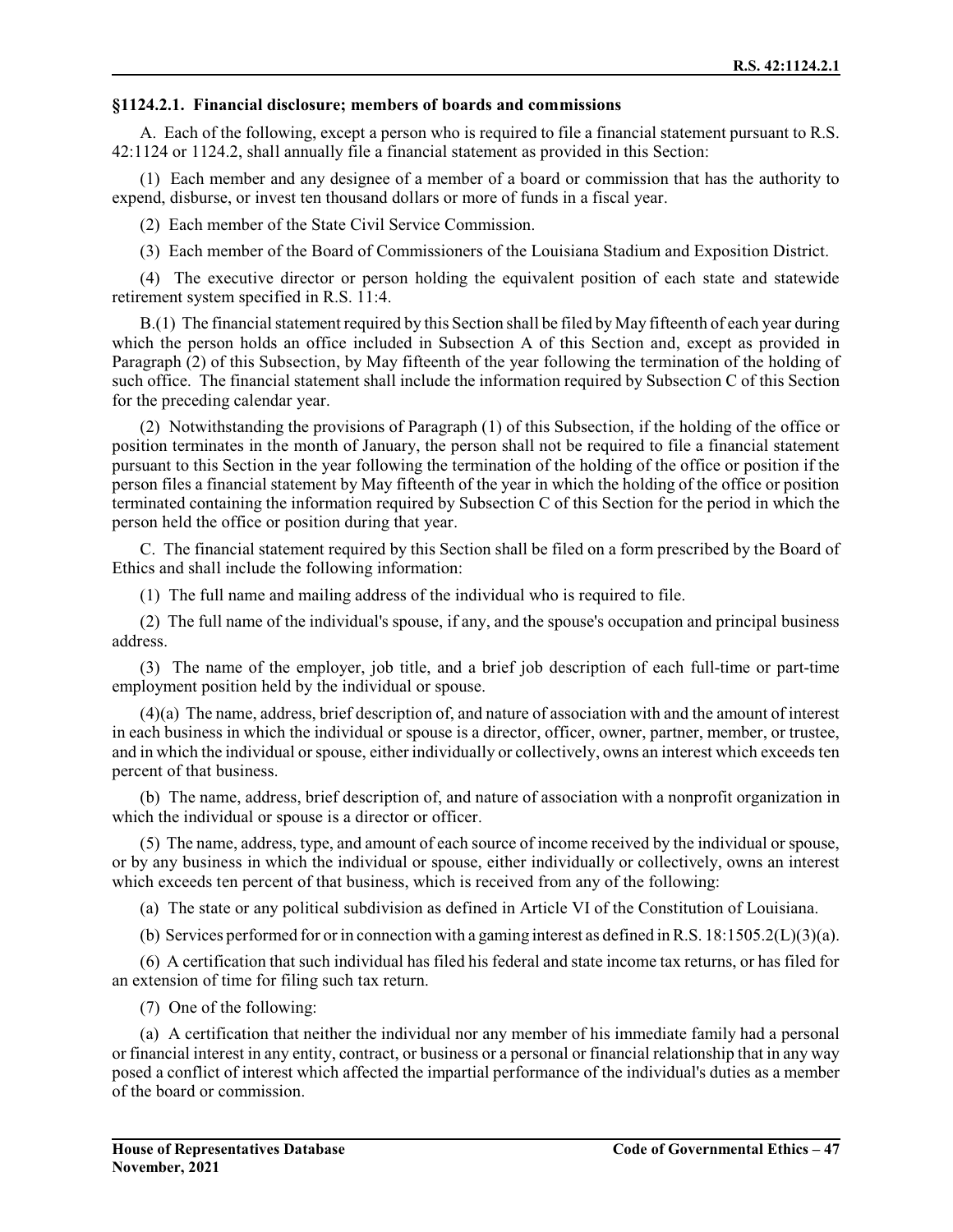(b) A statement describing each conflict and any action the individual took to resolve or avoid the conflict.

D. For the purposes of this Section, the following words shall have the following meanings:

(1)(a) "Board or commission" shall mean:

(i) Each board, commission, and like entity created by law or executive order that is made a part of the executive branch of state government by the provisions of Title 36 of the Louisiana Revised Statutes of 1950, or that is placed in an executive branch department or in the office of the governor or lieutenant governor by law or executive order, or that exercises any authority or performs any function of the executive branch of state government.

(ii) Each board, commission, and like entity created by the constitution, by law, by a political subdivision, except as provided in Subparagraph (b) of this Paragraph, or jointly by two or more political subdivisions as a governing authority of a political subdivision of the state or of a local government.

(b) "Board or commission" shall not mean:

(i) The governing authority of a parish.

(ii) Any board or commission or like entity that governs a political subdivision created by a single parish governing authority of a parish with a population of two hundred thousand or less, or any subdistrict of such a political subdivision.

(iii) The governing authority of a municipality.

(iv) Any board or commission or like entity that governs a political subdivision created by a single municipal governing authority of a municipality with a population of twenty-five thousand or less, or any subdistrict of such a political subdivision.

(v) A board of directors of a private nonprofit corporation that is not specifically created by law.

(vi) Any board or commission that does not have the authority to expend, disburse, or invest more than fifty thousand dollars of funds in a fiscal year and whose members are not eligible to receive any compensation, per diem, or reimbursement of expenses for service on the board or commission.

(vii) Any board or commission that is the governing authority of a special district established byChapter 29 of Title 33 of the Louisiana Revised Statutes of 1950 or pursuant to Chapter 30-A of Title 33 of the Louisiana Revised Statutes of 1950 for the purpose of improvement or beautification of the district or promoting and adding to the security of district residents, provided that the boundaries of the special district are not coterminous with the boundaries of a parish or municipality and provided that the board or commission does not have the authority to collect, expend, disperse, or invest more than five hundred thousand dollars of funds in a fiscal year.

(2) "Business" shall have the same meaning as provided in R.S. 42:1124.

(3)(a) "Income" for a business shall mean gross income less both of the following:

(i) Costs of goods sold.

(ii) Operating expenses.

(b) "Income" for an individual shall mean taxable income and shall not include any income received pursuant to a life insurance policy.

(4) "Public office" shall have the same meaning as provided in R.S. 18:1483.

*Acts 2008, No. 472, §1, eff. Jan. 1, 2009; Acts 2012, No. 574, §2, eff. Jan. 1, 2013; Acts 2015, No. 450, §1, eff. July 1, 2015; Acts 2016, No. 410, §1; Acts 2018, No. 538, §1.*

#### **§1124.3. Financial disclosure; certain elected officials, voting districts of under five thousand**

A. Each person holding a public office who represents a voting district having a population offewerthan five thousand and each member of the governing authority or management board of a charter school created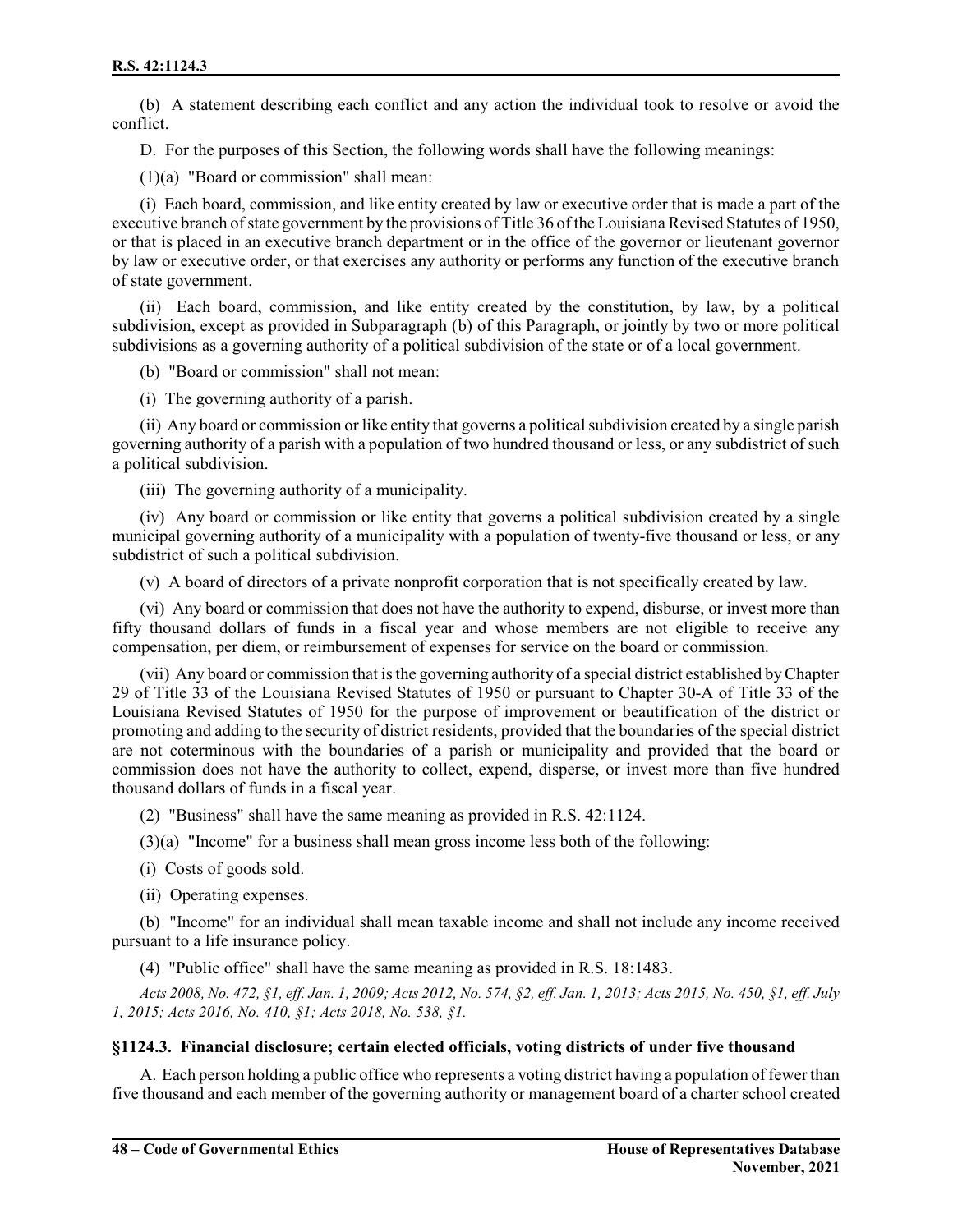pursuant to Chapter 42 of Title 17 of the Louisiana Revised Statutes of 1950, except any person who is required to file a financial statement by R.S. 42:1124, 1124.2, or 1124.2.1 shall annually file a financial statement as provided in this Section.

B.(1) The financial statement required by this Section shall be filed by May fifteenth of each year during which the person holds an office included in Subsection A of this Section and, except as provided in Paragraph (2) of this Subsection, by May fifteenth of the year following the termination of the holding of such office. The financial statement shall include the information required by Subsection C of this Section for the preceding calendar year.

(2) Notwithstanding the provisions of Paragraph (1) of this Subsection, if the holding of the office or position terminates in the month of January, the person shall not be required to file a financial statement pursuant to this Section in the year following the termination of the holding of the office or position if the person files a financial statement by May fifteenth of the year in which the holding of the office or position terminated containing the information required by Subsection C of this Section for the period in which the person held the office or position during that year.

C. The financial statement required by this Section shall be filed on a form prescribed by the Board of Ethics and shall include the following information:

(1)(a) Any and all income exceeding two hundred fifty dollars received during the immediately preceding calendar year by the individual who is required to file or the spouse of such individual which is received from any of the following:

(i) The state or any political subdivision as defined in Article VI of the Constitution of Louisiana.

(ii) Services performed for or in connection with a gaming interest as defined in R.S. 18:1505.2(L)(3)(a).

(b) Any and all income exceeding two hundred fifty dollars received during the immediately preceding calendar year by any business in which the individual required to file or his spouse, individually or collectively, owns at least ten percent, which is received for services performed for or in connection with a gaming interest as defined in R.S.  $18:1505.2(L)(3)(a)$ .

(c) Each contract entered into during the immediately preceding calendar year by any business in which the individual required to file or his spouse, individually or collectively, owns at least ten percent with the state or any political subdivision as defined in Article VI of the Constitution of Louisiana, including the amount or value of the contract, the duration of the contract, and a description of the goods or services provided or to be provided pursuant to the contract.

(2) A certification that such individual has filed his federal and state income tax return, or has filed for an extension of time for filing such tax return.

(3) The full name and mailing address of the individual who is required to file.

(4) The full name of the individual's spouse, if any, and the spouse's occupation and principal business address.

(5) The name of the employer, job title, and a brief job description of each full-time or part-time employment held by the individual or spouse.

D. For purposes of this Section, the following words shall have the following meanings:

- (1) "Business" and "income" shall have the same meanings as provided in R.S. 42:1124.
- (2) "Public office" shall have the same meaning as provided in R.S. 18:1483.

*Acts 2008, 1 st Ex. Sess., No. 1, §2, eff. Jan. 1, 2010; Acts 2008, No. 162, §3, eff. Jan. 1, 2010; Acts 2008, No. 472, §2, eff. Jan. 1, 2010; Acts 2010, No. 786, §1; Acts 2012, No. 574, §2, eff. Jan. 1, 2013; Acts 2014, No. 744, §2; Acts 2016, No. 559, §1, eff. Jan. 1, 2017.*

## **§1124.4. Penalties**

A.(1) If a person fails to timely file a financial statement as required by R.S. 18:1495.7 or by R.S. 42:1124, 1124.2, 1124.2.1, or 1124.3, or a person omits any information required to be included in the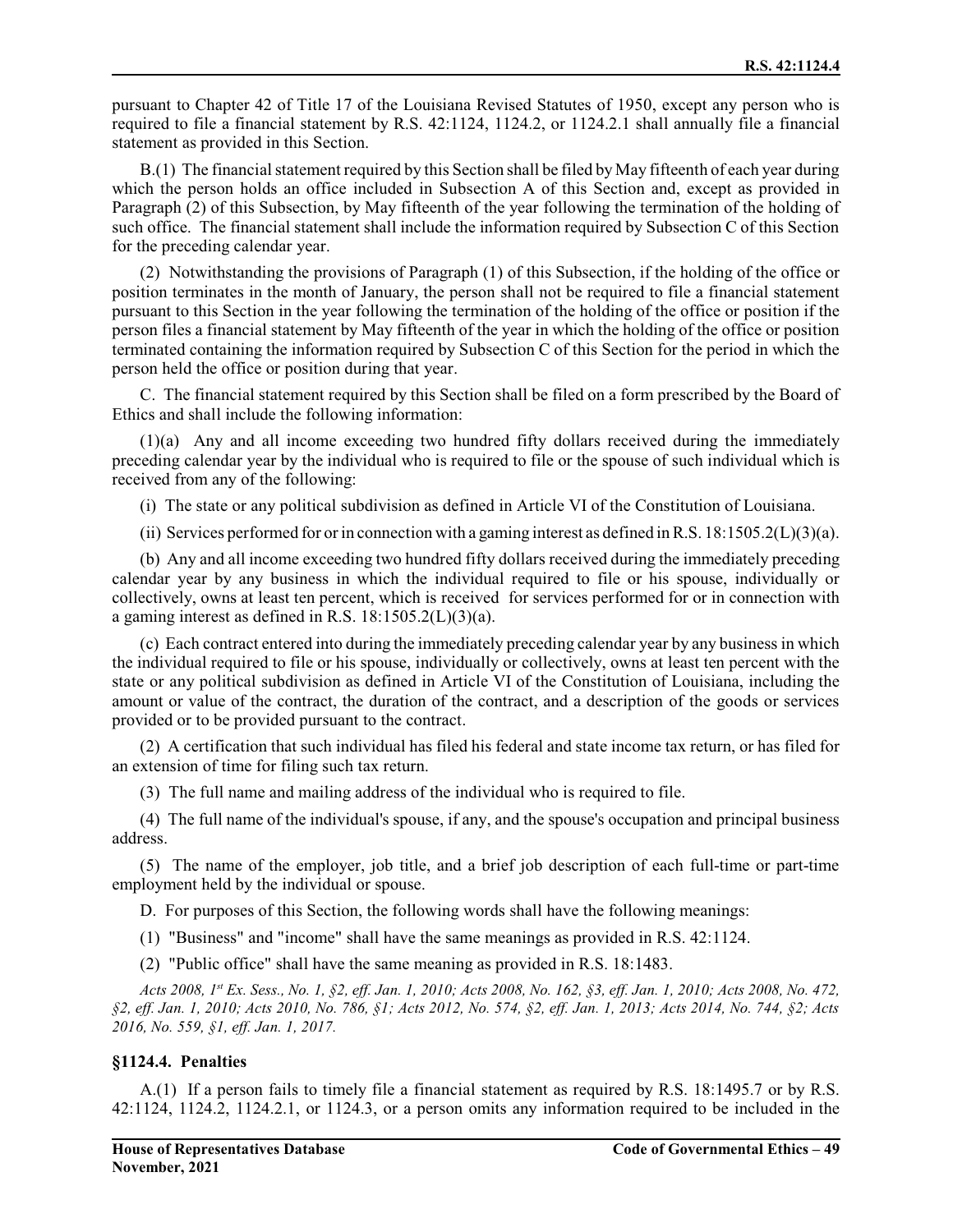statement, or the board has reason to believe information included in the statement is inaccurate, the board shall notify the person of such failure, omission, or inaccuracy by sending him by certified mail or service of process a notice of delinquency immediately upon discovery of the failure, omission, or inaccuracy.

(2) The notice of delinquency shall inform the person that the financial statement must be filed, or that the information must be disclosed or accurately disclosed, or that a written answer contesting the allegation of such a failure, omission, or inaccuracy must be filed no later than seven business days after receipt of the notice of delinquency. The notice shall include the deadline for filing the statement, filing the answer, or disclosing or accurately disclosing the information.

(3) The board shall inform the person in the notice of delinquency that failure to file the statement, to disclose or accurately disclose the information, or to file an answer contesting the allegation by the deadline may result in the imposition of penalties as provided in Subsection C of this Section.

B.(1) If the person files the statement, provides the omitted information, or corrects the inaccurate information prior to the deadline contained in the notice of delinquency, no penalties shall be assessed against the person. If the person files a written answer contesting the allegations prior to the deadline contained in the notice of delinquency, no penalties shall be assessed until a determination is made by the board that a violation occurred.

(2) If the person fails to file the statement, fails to provide the omitted information, fails to correct the inaccurate information, or fails to file a written answer prior to the deadline contained in the notice of delinquency, he may be subject to assessment of the penalties provided in Subsection C of this Section for each day until the statement, omitted information, corrected information, or written answer is filed.

(3) Upon a finding by the board in connection with a written answer that no violation has occurred, no penalties shall be assessed against the person. If the board finds in connection with a written answer that the person has failed to file the statement or failed to disclose or accurately disclose the required information, he shall be subject to assessment of the penalties provided in Subsection C of this Section for each day until the statement is filed, until the omitted information is filed, or until the inaccurate information is corrected.

C. Penalties may be assessed as follows:

- (1) Five hundred dollars per day for financial statements required by R.S. 42:1124.
- (2) One hundred dollars per day for statements required by R.S. 42:1124.2.
- (3) Fifty dollars per day for statements required by R.S. 42:1124.2.1.
- (4) Twenty-five dollars per day for statements required by R.S. 42:1124.3.

(5) The penalties to be assessed candidates shall be assessed according to which financial statement the candidate is required to file as provided in R.S. 18:1495.7.

 $D(1)(a)$  A finding by the board after the notice provided for in Paragraph  $(A)(1)$  of this Section that a person has willfully and knowingly failed to file a statement, willfully and knowingly failed to timely file a statement, willfully and knowingly omitted information from a statement, or willfully and knowingly provided inaccurate information in a statement shall subject the person to prosecution for a misdemeanor.

(b)(i) Upon first conviction thereof, the person shall be fined not less than one thousand dollars nor more than five thousand dollars.

(ii) Upon a second orsubsequent conviction for violation of the same reporting requirement, the person shall be fined not less than one thousand dollars nor more than ten thousand dollars.

(2) Any person prosecuted under this Subsection shall have a right to be tried before a jury of six persons, all of whom shall concur to render a verdict.

(3) Findings pursuant to this Section shall be made by the board at a public hearing conducted for that purpose.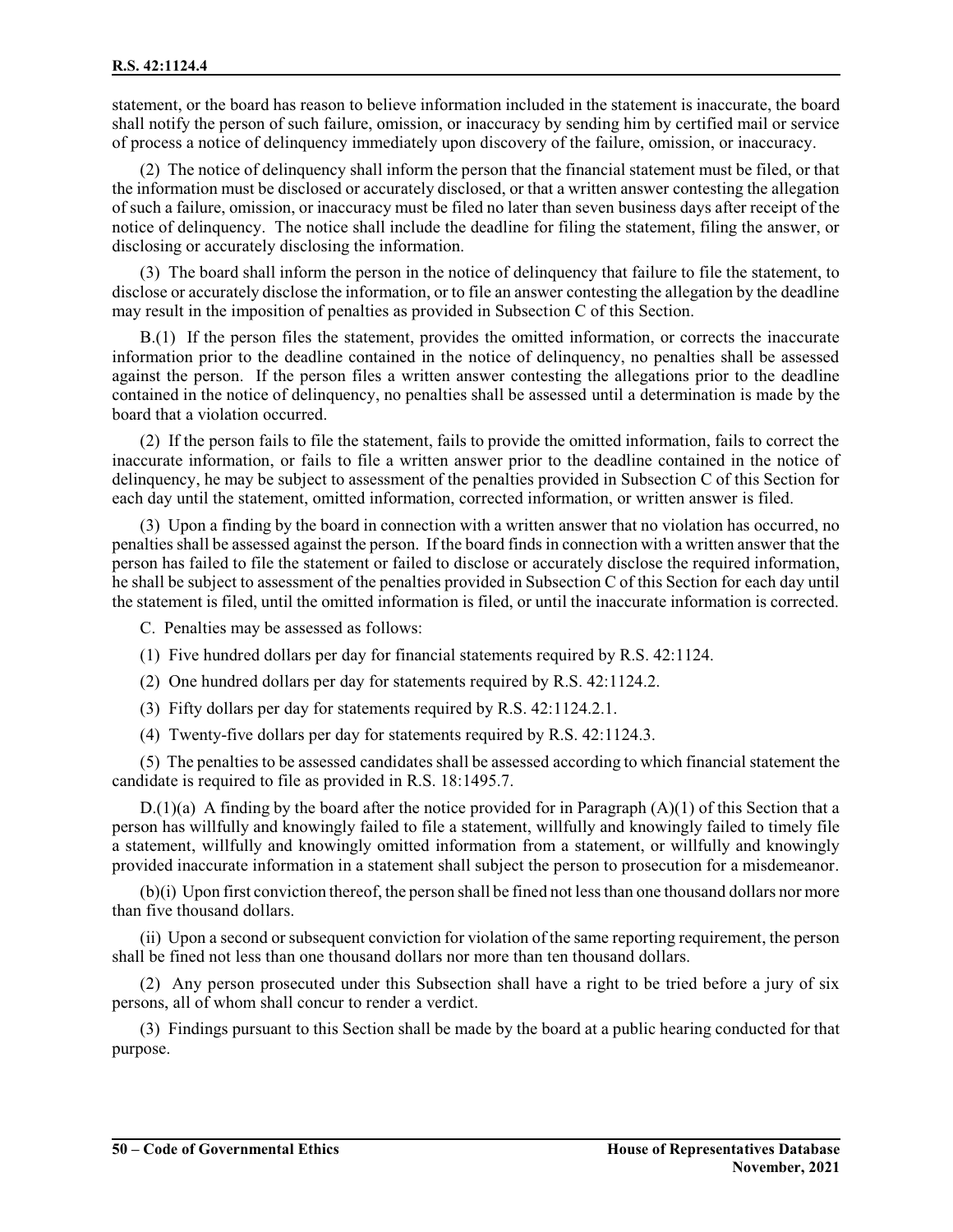(4) Upon finding at a public hearing a possible violation of Subsection D of this Section, the board shall forward its findings to the district attorney in the parish which is the domicile of the person who filed the report for appropriate action.

E.(1) The Board of Ethics shall post on its web site on the Internet a list of all persons who have failed to file, or failed to timely file, or who have failed to provide omitted information or failed to provide accurate information as required by this Section.

(2)(a) No person shall be included on the list unless he fails to file, to provide omitted information, or to provide accurate information by the deadline included in a notice of delinquency, nor shall he be included on the list if he has filed an answer contesting the allegations included in the notice of delinquency.

(b) A person shall be removed from the list within two business days after filing the statement or accurately disclosing the required information.

F. If a person who is required to disclose information required by R.S. 42:1124, 1124.2, 1124.2.1, or 1124.3 discovers an error or inaccuracy in the information he disclosed and files an amendment to such disclosure correcting such error or inaccuracy prior to the receipt of a notice of delinquency, no penalties shall be assessed against the person, and the board shall replace the initial disclosure with the amendment thereto in the official records of the board.

*Acts 2008, 1st Ex. Sess., No. 1, §2, eff. Jan. 1, 2009; Acts 2008, No. 162, §1, eff. Jan. 1, 2009; Acts 2008, No. 472, §1, eff. Jan. 1, 2009; Acts 2012, No. 574, §2, eff. Jan. 1, 2013; Acts 2014, No. 739, §1; Acts 2021, No. 177, §1, eff. June 11, 2021.*

# **§1124.5. Disclosure; Board of Ethics; ethics administrator**

Each member of the Board of Ethics and the ethics administratorshall include on the statement required byR.S. 42:1124.2 the following information forthe preceding calendar year unless the information is already included in the statement:

(1) The name, address, brief description of, and nature of association with and the amount of interest in each business in which the individual or spouse is a director, officer, owner, partner, member, or trustee, or in which the individual or spouse owns any interest, excluding a publicly traded corporation.

(2) The name, address, type, and amount of each source of income received by the individual orspouse, or by any business in which the individual or spouse owns an interest, excluding a publicly traded corporation, which is received from the state or any political subdivision as defined in Article VI of the Constitution of Louisiana.

(3) The name of each governmental entity from whom the individual or his spouse derives any thing of economic value through any contract orsubcontract involving a governmental entity, including the Louisiana Insurance Guaranty Association, the Louisiana Health Insurance Guaranty Association, Louisiana Citizens Property Insurance Corporation, the Property Insurance Association of Louisiana, and any other quasi public entity; the nature of the contract or subcontract; and the value of thing of economic value derived.

*Acts 2008, 1st Ex. Sess., No. 1, §2, eff. Jan. 1, 2009.*

## **§1124.6. Disclosure statements; certain agency heads and appointees to state boards and commissions**

A.(1) Each person who is directly employed by a statewide elected official to serve as an agency head, who is subject to annual financial statements as required by R.S. 42:1124, and who made a contribution or loan in excess of one thousand dollars to a campaign of the official who employed him, shall disclose to the board his date of employment, his salary, the name of the candidate to whom a contribution or loan was made, and the amount of any such contribution or loan. Each such person shall include the information required by this Subsection on the annual financial statement that is required by this Part.

(2) Each person who is appointed to a state board or commission, who is subject to annual financial statements as required by R.S. 42:1124.2.1, and who made a contribution or loan in excess of one thousand dollars to a campaign of the official who appointed him shall disclose to the board his date of appointment, the amount of any compensation provided for such position, the name of the candidate to whom a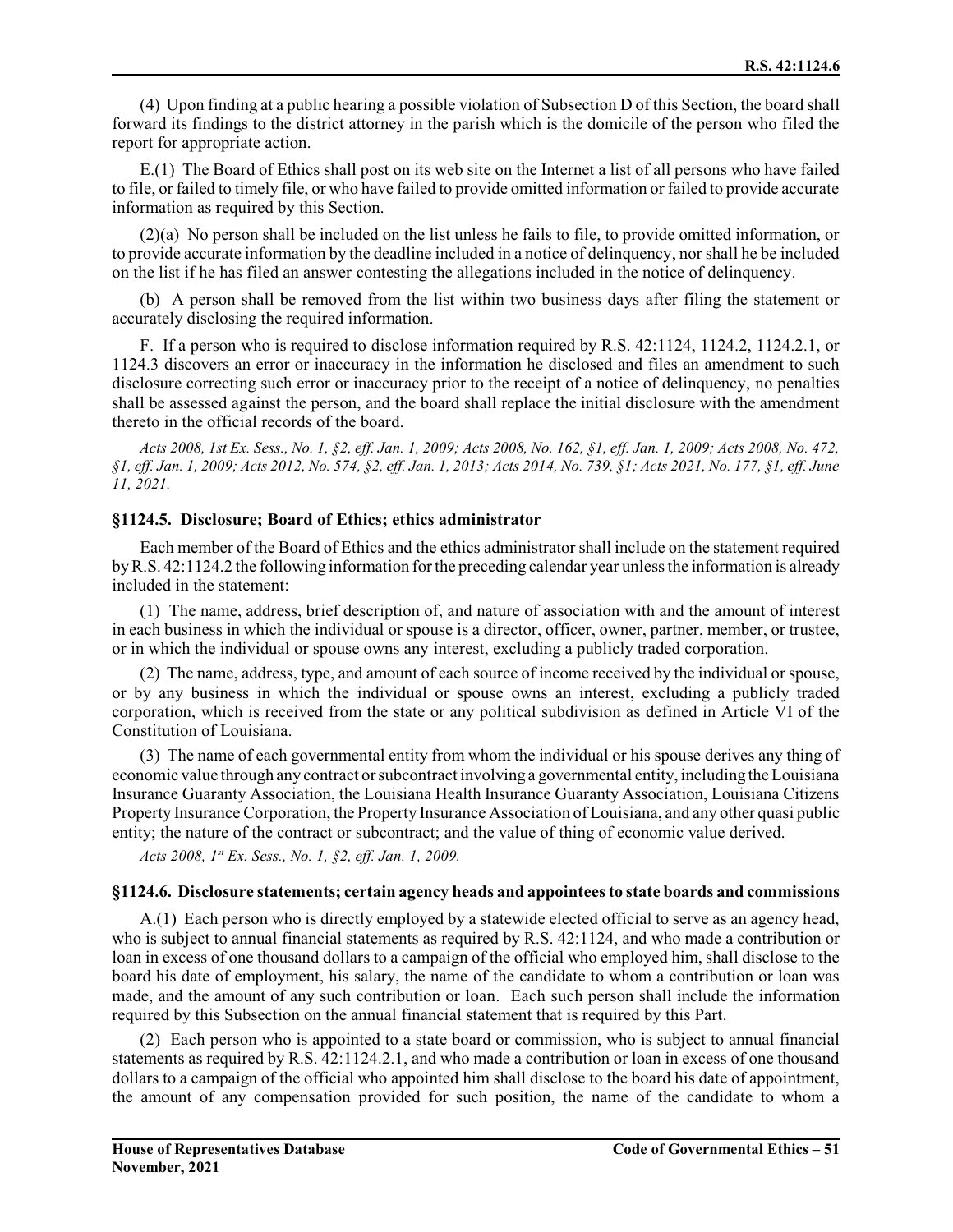contribution or loan was made, and the amount of any such contribution or loan. Each such person shall include the information required by this Subsection on the annual financial statement that is required by this Part.

B.(1) The contributions or loans required by this Section to be disclosed shall include only those made within one year of the employment or appointment. This information shall be included in the report that covers the time period in which the employment or appointment occurred.

(2) For purposes of this Section:

(a) "Candidate" shall have the same meaning as provided in R.S. 18:1483(3)(a).

(b) "Contribution" means a gift, conveyance, payment, or deposit of money or anything of value, or the forgiveness of a loan or of a debt, made for the purpose of supporting, opposing, or otherwise influencing the nomination or election of a person to public office, whether made before or after the election.

(c) "Loan" shall have the same meaning as provided in R.S. 18:1483(10).

*Acts 2009, No. 238, §1.*

## **§1125. Gubernatorial transition and inauguration; contribution limits; reports**

A.(1) Any contribution received and accepted by the person elected governor, or any person on his behalf, following the date of his election and expenditures made from such contributions shall be reported by the governor to the Board of Ethics as provided for in this Section.

(2) The person elected governor and any person accepting contributions on his behalf shall not accept contributions totaling more than five thousand dollars from any person.

B. As used in this Section:

(1) "Contribution" means a gift, loan, conveyance, payment, or deposit of money or any thing of value, including an in-kind contribution, made for the purpose of supporting the transition and any event, activity, or fund associated with the inauguration of the governor-elect. However, "contribution" shall not include funds received pursuant to R.S. 49:209 or the receipt and acceptance of a campaign contribution as defined in R.S. 18:1483(6).

(2) "Expenditure" means any use of a contribution.

(3) "Transition" means the effort to organize the operations of the governor-elect and includes the acquisition of funds to cover necessary office expenses, including the rental of office space, the employment of clerical and other assistance, and office provisions such as stationery, postage, telephone service, or other similar charges.

C. On or before the sixtieth day after the gubernatorial inauguration and by February fifteenth annually thereafter until all contributions have been expended or used, the governor shall file an all-inclusive report with the Board of Ethics which shall state:

(1) The full name and address of each person, natural or legal, who has made a contribution.

(2) The date and amount of each contribution and a brief description and valuation of each in-kind contribution.

(3) The full name and address of each person to whom an expenditure was made and the amount, date, and purpose of each expenditure and a description of the use of each in-kind contribution.

D. All reports required by this Section shall be:

(1) Filed electronically through the Board ofEthics Computerized Data Management Systemas provided in R.S. 42:1158.

(2) Filed on forms prepared for this purpose by the Board of Ethics. Such forms shall be substantially similar to forms used for filings of campaign finance reports for candidates for statewide office prepared by the board acting as the Supervisory Committee on Campaign Finance Disclosure.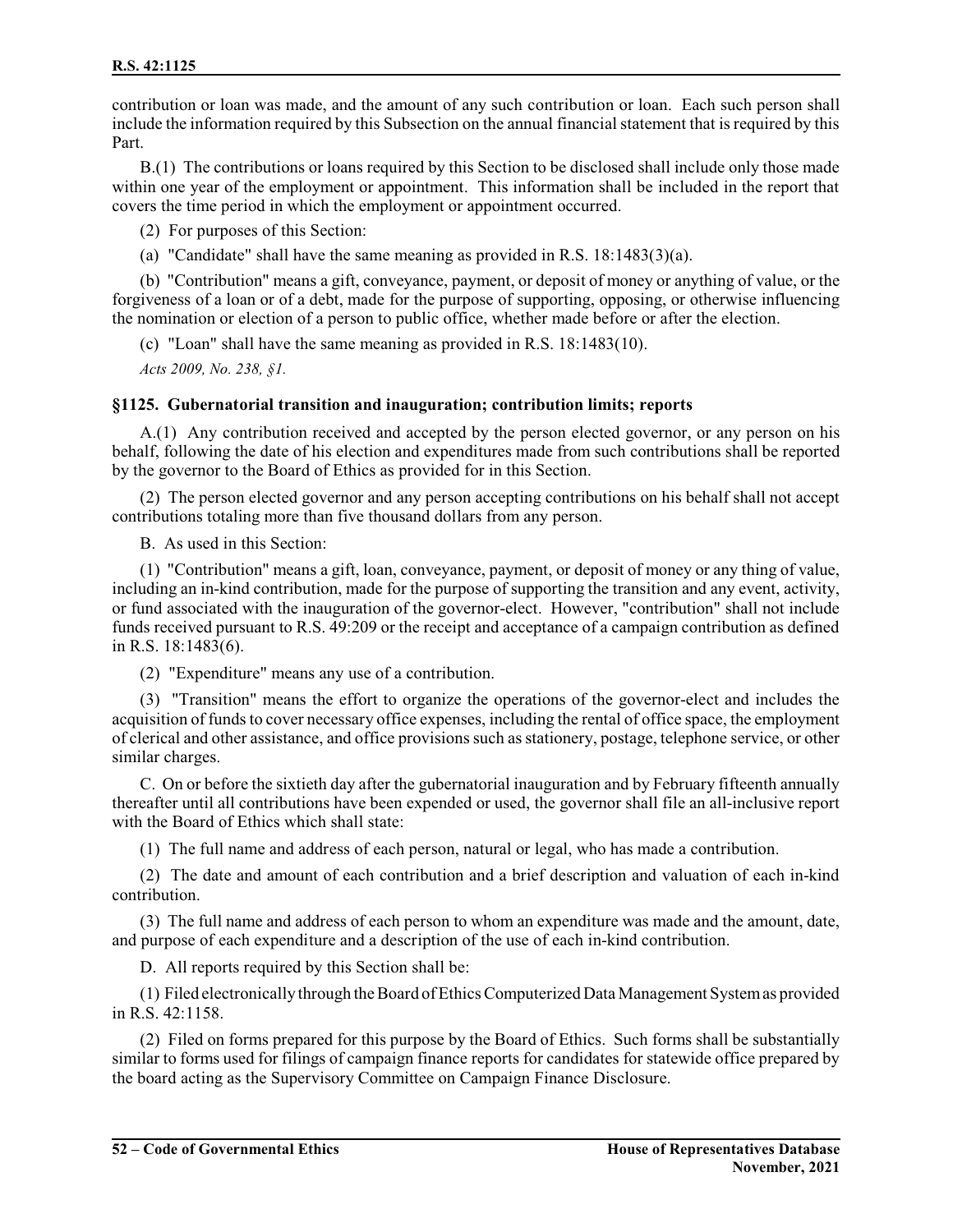(3) Accompanied by an affidavit by the governor certifying that the information contained in the report is true and correct to the best of his knowledge, information, and belief.

E. The governor shall be immune from civil liability as a result of any disclosure made pursuant to this Section.

F. Notwithstanding any other provision of law to the contrary, all information required to be reported pursuant to this Section shall be public record, and all financial records of the transition and inauguration, including those of any legal entity that accepts contributions or makes expenditures for the transition or inauguration, shall be considered public records subject to the provisions of R.S. 44:1 et seq.

*Acts 1997, No. 1263, §1; Acts 2008, 1st Ex. Sess., No. 4, §1, eff. April 26, 2008; Acts 2008, No. 514, §2, eff. June 30, 2008; Acts 2009, No. 430, §1, eff. July 7, 2009.*

# **PART II-A. UNETHICAL ELECTION PRACTICES**

#### **§1130.1. Legislative findings and intent**

The Legislature of Louisiana finds that the state has a compelling interest in taking every necessary step to assure that all elections are held in a fair and ethical manner and finds that an election cannot be held in a fair and ethical manner when any candidate or other person is allowed to make false statements, allegations, or insinuations about a candidate or to use deceptive caller identification information falsely to identify a candidate as the source of calls. The legislature finds that such scurrilous, false, or irresponsible adverse comments about a candidate have no place in effective representative democracy. The legislature, therefore, intends that this Part shall apply to all future elections to further the state's compelling interest in protecting the electoral process and the people's interest in assuring that campaign statements are not knowingly false and deliberately misleading.

*Acts 2008, No. 812, §1, eff. July 7, 2008.*

## **§1130.2. Definitions**

For purposes of this Part, the following terms shall have the following meanings, unless the context clearly indicates otherwise:

(1) "Candidate" means a person who seeks nomination or election to public office. An individual shall be deemed to seek nomination or election to public office if he has done any of the following:

(a) Since prior participation in an election, if any, received and accepted a contribution or made an expenditure, or has given his consent for any other person or committee to receive a contribution or make an expenditure with a view to influencing his nomination or election to public office whether or not the specific public office for which he will be a candidate is known at the time the contribution is received or the expenditure is made.

(b) Taken the action necessary under the laws of the state of Louisiana to qualify himself for nomination or election to public office.

(2) "Contribution" shall have the meaning provided in R.S. 18:1483(6), except that "public office" as used therein shall have the meaning provided in this Section.

(3) "Election" shall have the meaning provided in R.S. 18:1483(8).

(4) "Expenditure" shall have the meaning provided in R.S. 18:1483(9), except that "public office" as used therein shall have the meaning provided in this Section.

(5) "Public office" shall mean any state, parish, municipal, ward, district, or other office or position, including a federal office, which is filled by election of the voters of the appropriate electorate, except the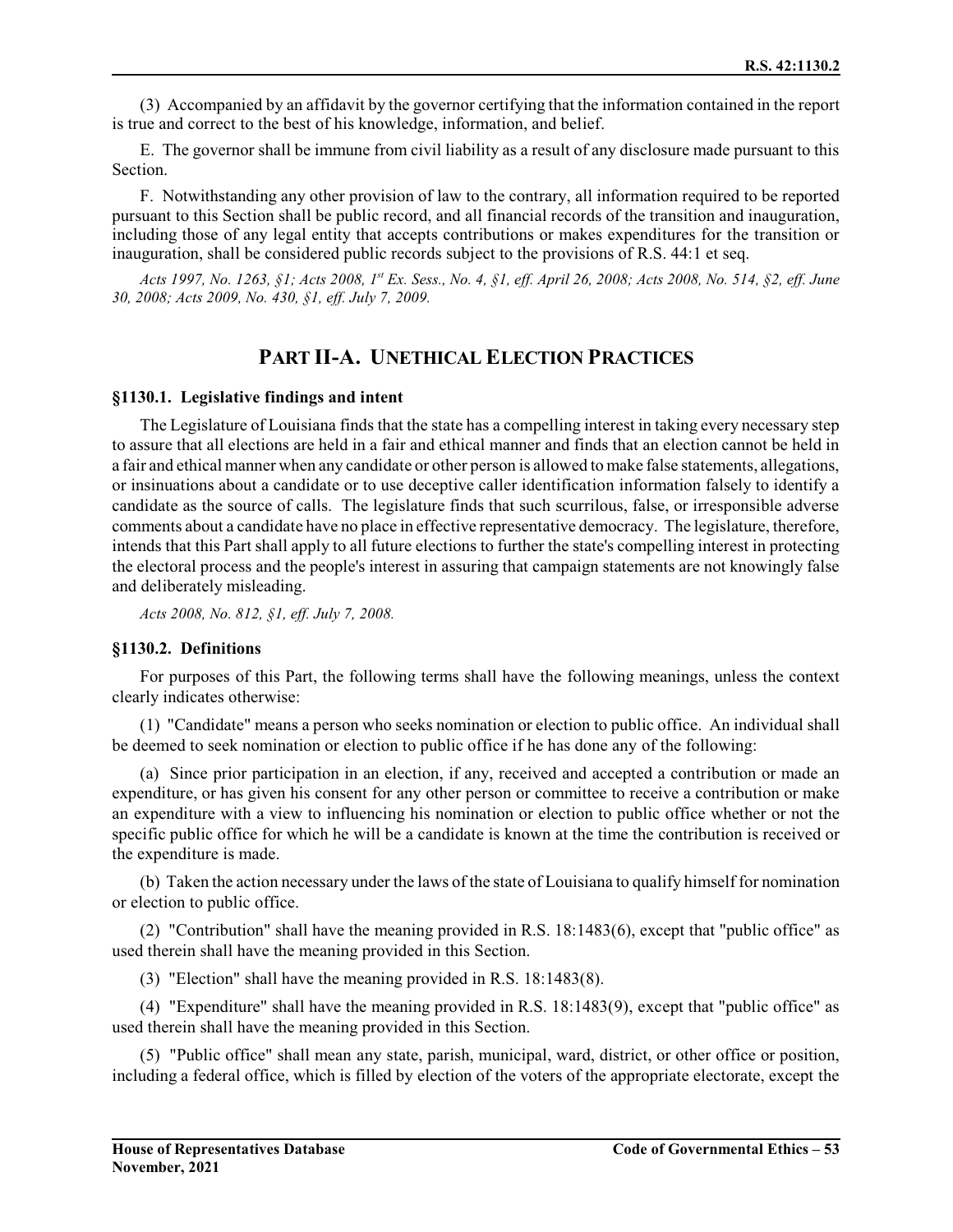office of president or vice president of the United States, presidential elector, delegate to a political party convention, or political party office.

*Acts 2008, No. 812, §1, eff. July 7, 2008.*

## **§1130.3. Enforcement; penalties**

The provisions of this Part shall be enforced as provided in Part III of this Chapter. Violations of this Part shall be subject to applicable penalties as provided in Part III of this Chapter; however, no fine shall be imposed for any violation occurring prior to January 1, 2009.

*Acts 2008, No. 812, §1, eff. July 7, 2008.*

# **§1130.4. False statements by candidate**

No candidate in an election shall, with the intent to mislead the voters, distribute or cause to be distributed any oral, visual, or written material containing any statement which he knows makes a false statement about another candidate in the election.

*Acts 2008, No. 812, §1, eff. July 7, 2008.*

# **§1130.5. Push polling; false statement, question, or information**

A. For purposes of this Section, "push poll" means any paid telephone survey or series of telephone surveys that are similar in nature, that do not use an established method of scientific survey research, that reference a candidate or group of candidates other than in a basic preference question, and that ask any question or offer information concerning a candidate or candidates which states, implies, or conveys any negative or derogatory information or insinuation about the candidate or candidates and the primary purpose of which is to support or oppose a candidate in an election and not to measure public opinion.

B. No person shall authorize, commission, administer, conduct, or cause to be conducted any push poll which such person knows contains any false statement or question or which such person knows contains, implies, or conveys any false information or insinuation.

*Acts 2008, No. 812, §1, eff. July 7, 2008.*

## **§1130.6. Deceptive caller identification information; prohibition**

A. No person, for the purpose of supporting, opposing, or otherwise influencing the nomination or election of a person to public office, shall authorize or approve any call, or cause any call to be made, which the person knows or reasonably should know will include or will be transmitted with deceptive caller identification information.

B. For purposes of this Section, the following terms shall have the following meanings:

(1) "Caller identification information" means information provided to an end user by a caller identification service regarding the telephone number of, or other information regarding the origination of, a call made using a telecommunications service.

(2) "Caller identification service" means any service or device designed to provide the user ofthe service or device with the telephone number of, or other information regarding the origination of, a call made using a telecommunications service.

(3) "Deceptive calleridentification information" is calleridentification information thatfalsely indicates that the call originated with a particular candidate or a committee or agent of a particular candidate.

(4) "Telecommunications service" shall have the meaning provided in R.S.  $47:301(29)(x)$ . "Telecommunications service" shall include but not be limited to a Voice over Internet Protocol service.

(5) "Voice overInternet Protocolservice" means a service that provides real-time voice communications transmitted through end user equipment using TCP/IP protocol or a successor protocol, that is offered to the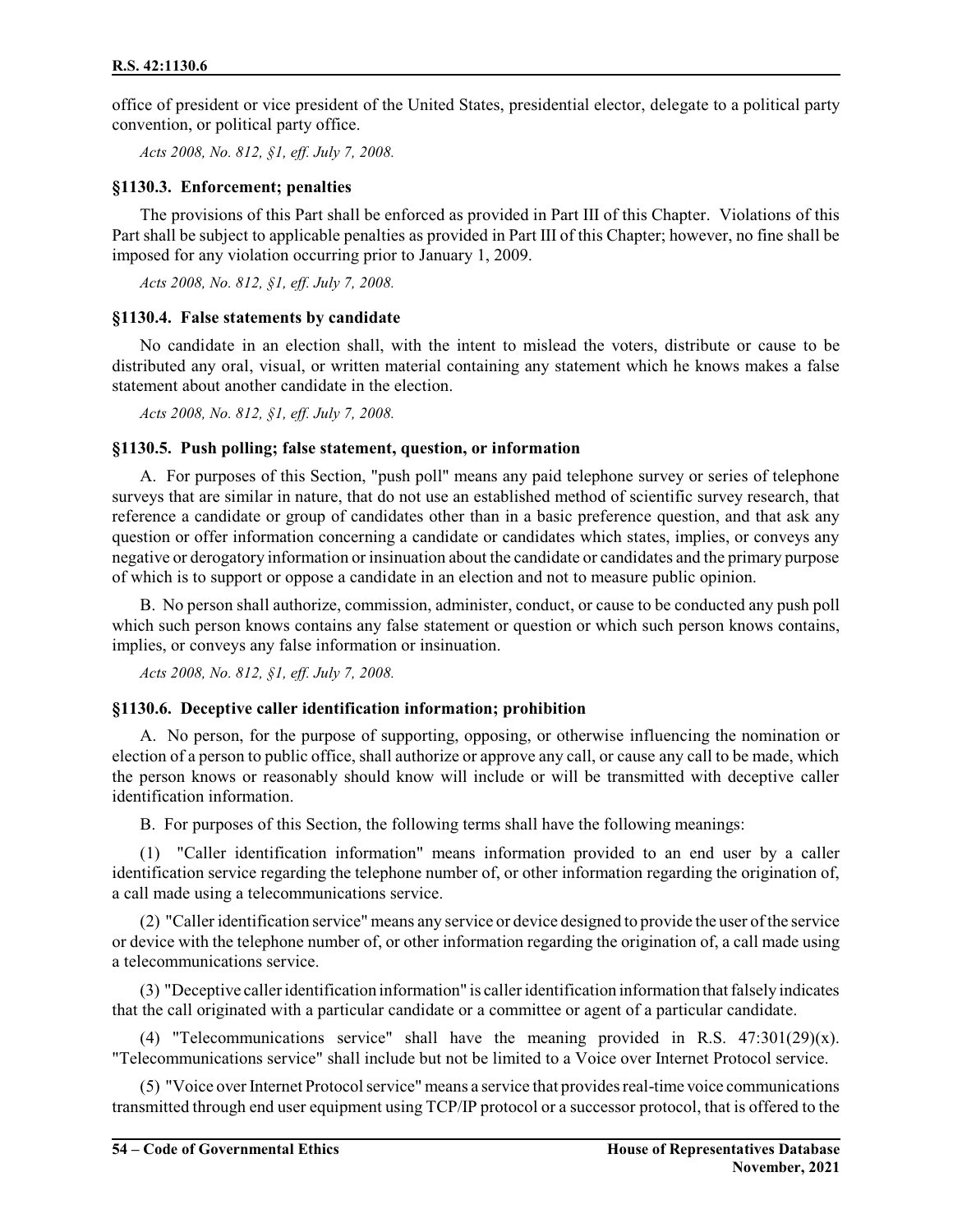public or to such classes of users as to be effectively available to the public, and that has the capability to originate traffic to or terminate traffic from the public switched telephone network.

*Acts 2008, No. 812, §1, eff. July 7, 2008.*

# **PART III. ADMINISTRATION, PROCEDURE AND ENFORCEMENT**

# **SUBPART A. ADMINISTRATION**

## **§1131.** *Repealed by Acts 1996, 1st Ex. Sess., No. 64, §10, eff. Jan. 1, 1997.*

## **§1132. Board of Ethics**

A. Board of Ethics established. There is hereby established in the Department of State Civil Service the Board of Ethics to be domiciled in the city of Baton Rouge.

B. Membership; terms; vacancies; qualifications. (1) The Board of Ethics shall consist of eleven members to be selected as follows:

(a) The governor shall appoint seven members, who shall be representative of the state's population as near as practicable and who shall be subject to Senate confirmation. At least one membershall be appointed from each congressional district. Of those seven, the governor shall appoint at least three members, each of whom shall have been licensed to practice law in this state for at least eight years at the time of his appointment.

- (b) Two members shall be elected by the House of Representatives.
- (c) Two members shall be elected by the Senate.

(2) The governor shall appoint and the House of Representatives and the Senate shall elect members to the board in accordance with R.S. 42:2.1 as follows:

(a)(i) The presidents, or their designees, of Centenary College of Louisiana, Dillard University at New Orleans, Louisiana College, Loyola University at New Orleans, Our Lady of Holy Cross College at New Orleans, Our Lady ofthe Lake College at Baton Rouge, Xavier University of Louisiana at New Orleans, New Orleans Baptist Theological Seminary, Saint Joseph Seminary College, and Tulane University shall constitute the nominating committee. The nominating committee shall, within sixty days of a vacancy on the board, submit the names of no fewer than five different eligible nominees for each position or vacancy to the governor, Senate, or House of Representatives, whichever is appropriate. In preparing the list of nominees, the nominating committee shall give due consideration to the demographics of the population of the state, including without limitation geography, gender, and race. A majority vote of the membership of the nominating committee shall be required to nominate persons to positions on the board.

(ii) The governorshall make an appointment and the Senate and the House of Representatives shall elect members no later than sixty days after the receipt of the names of the nominees. Should the governor fail to make an appointment in the sixty-day period, the nominee listed first on the list of nominees shall be deemed appointed to fill the vacancy. Should the Senate or House of Representatives, whichever is appropriate, fail to elect a member from the list of nominees in the sixty-day period, the nominee listed first on the list of nominees shall be deemed elected to fill the vacancy.

(b) A vacancy on the board for any cause shall be filled in the same manner as the original appointment and from the same source for the remainder of the original term. If the nominating committee fails to submit nominees in the time required, the governor shall make the appointment or the Senate or the House of Representatives shall elect a person to the board.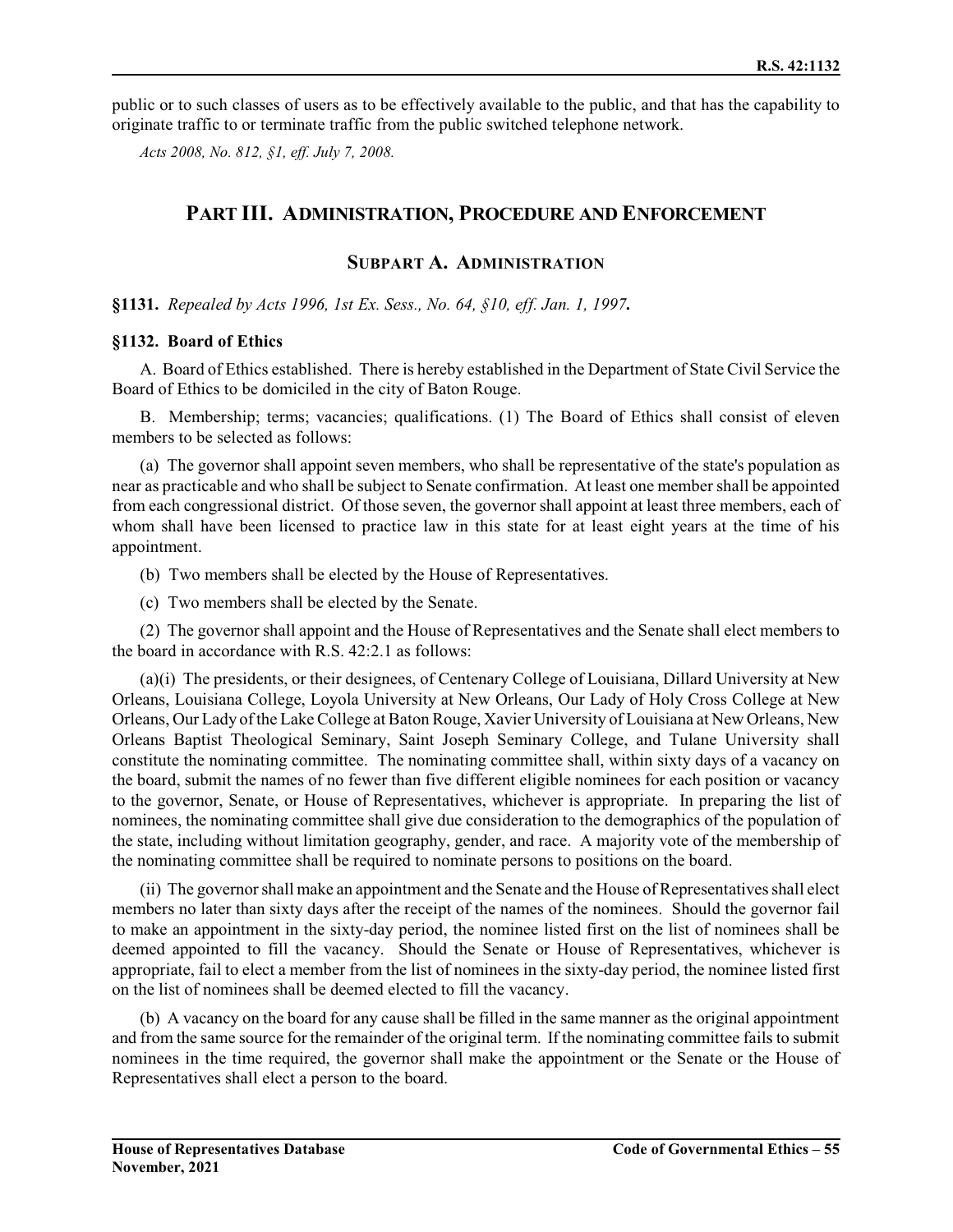(3)(a) Members of the board shall serve for staggered terms. Initial service shall be as provided in this Section. Thereafter, all terms shall be for five years.

(b) Initial terms shall be as follows:

(i) Three members shall be appointed for a three-year term by the governor.

(ii) Three members shall be appointed for a four-year term by the governor.

(iii) One member shall be appointed for a five-year term by the governor.

(iv) Two members shall be elected for a five-year term by the Senate.

(v) Two members shall be elected for a five-year term by the House of Representatives.

(c) No member may serve more than two consecutive terms.

(4)(a) No former board member may qualify as a candidate for any elected office within six months of the termination of his term on the board.

(b) No elected official shall serve as a member of the board and no former elected official shall serve as a member of the board within six months of the termination of his term.

(c) No public employee, except a person who is a public employee solely because of his service as a member of the board, shall serve as a member of the board and no former public employee shall serve as a member of the board within six months of the termination of his employment. However, any person who is a public employee solely because of his service as an appointed member of any public board or commission shall be eligible for nomination and appointment to the board, but upon taking his oath of office, his membership on any other such board or commission shall immediately terminate.

(d) No person shall be eligible for selection who has been registered as a lobbyist within two calendar years of the date of selection. If any member serving on the board registers as a lobbyist, he shall immediately resign his position on the board.

(e) No member of the board and no officer or employee of the board shall participate or engage in an effort to support or oppose the election of a candidate for political office or to support a particular party or issue in an election; be a member of any national, state, or local committee of any political party or faction; make or solicit contributions for any political party, faction, candidate, or issue; or take active part in the management of the affairs of a political party, faction, candidate, or any political campaign, except to exercise his right as a citizen to express his opinion privately and to cast his vote as he desires.

(f) Notwithstanding any provision of law to the contrary, no member of the Board of Ethics shall serve at the same time on any other board or commission, the membership of which is appointed in whole or in part by the governor. If a member of the board is appointed to any such board or commission, he shall immediately resign his position on the board.

(g) No person who is a party to any contract with any agency, entity, or political subdivision of the state shall be eligible for selection. If a member of the board becomes a party to any contract with any agency, entity, or political subdivision of the state, he shall immediately resign his position on the board.

(h) If, at any time after being selected to serve on the board, a member of the board becomes aware that he was ineligible to serve on the board at the time of his selection, he shall immediately resign his position on the board.

(5) No member of the board appointed after March 6, 2008, shall attend a meeting of the board in his official capacity or participate in any capacity as a member of the board, including but not limited to participating in deliberations or voting, until such member is publicly certified by the staff of the board as having completed a training program designed and administered by the staff of the board regarding all of the provisions of law under the jurisdiction of the board.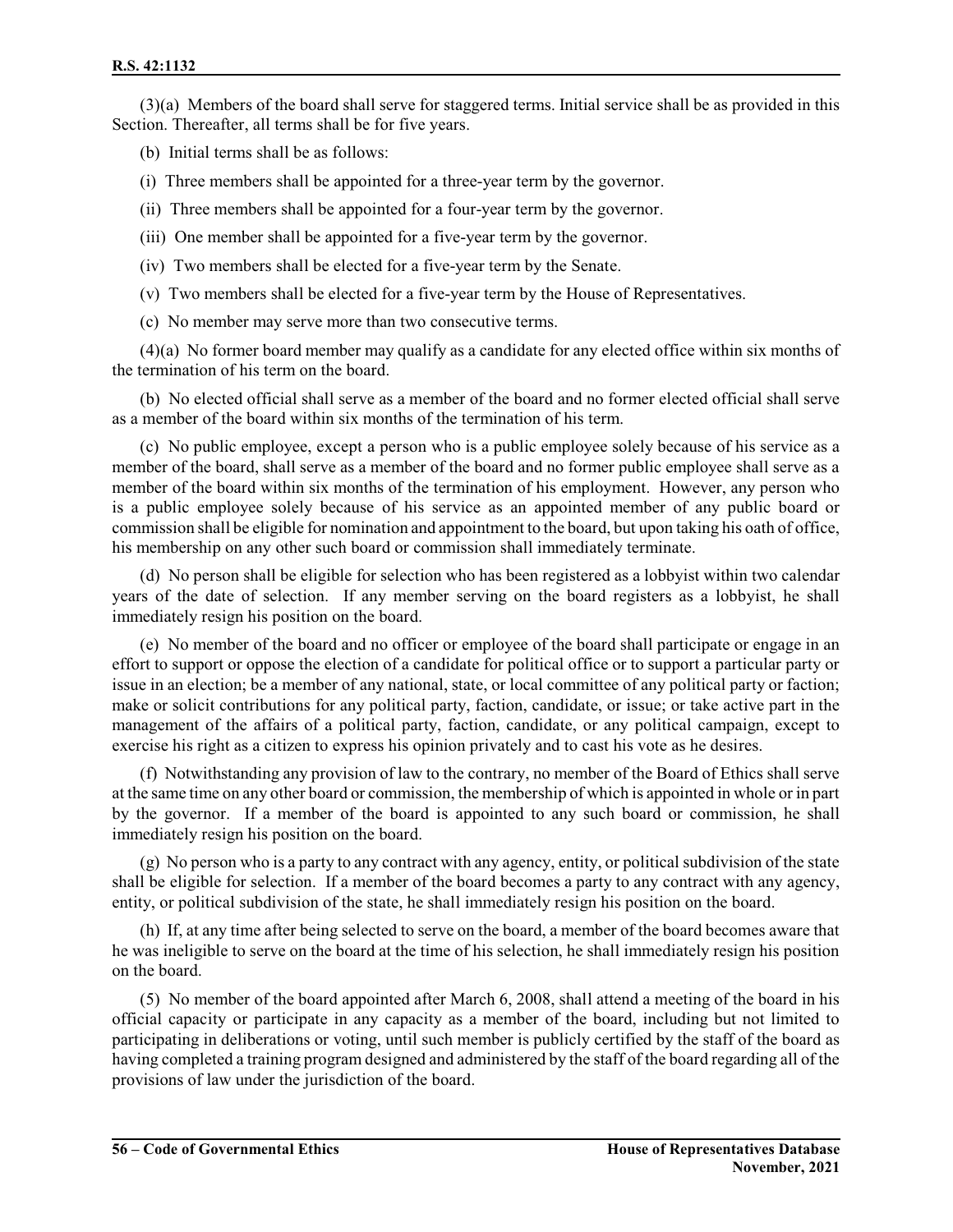C. Jurisdiction. The Board of Ethics shall administer and enforce the provisions of this Chapter and the rules, regulations, and orders issued hereunder with respect to public employees and elected officials, including final decisions of the Ethics Adjudicatory Board. In addition, the Board of Ethics, functioning as the Supervisory Committee on Campaign Finance Disclosure, shall administer and enforce the provisions of Chapter 11 of Title 18 of the Louisiana Revised Statutes of 1950, and the rules, regulations, and orders issued thereunder. In addition, the Board of Ethics shall administer the provisions of Part IV of Chapter 2 of Title 18 of the Louisiana Revised Statutes of 1950, relative to elections integrity.

D. Additional Jurisdiction. The Board of Ethics shall administer and enforce the provisions of R.S. 27:63, 96, 226, 261, 316, and 373, Part III of Chapter 1 of Title 24 of the Louisiana Revised Statutes of 1950, Part IV of Chapter 1 of Title 49 of the Louisiana Revised Statutes of 1950, Chapter 46 of Title 33 of the Louisiana Revised Statutes of 1950, and R.S. 47:9072.

*Acts 1979, No. 443, §1, eff. April 1, 1980. Amended by Acts 1981, No. 59, §2, eff. June 17, 1981; Acts 1989, No. 45, §2; Acts 1989, No. 721, §1, eff. July 8, 1989 until July 1, 1990; Acts 1991, No. 755, §1, eff. Jan. 1, 1992; Acts 1993, No. 965, §3, eff. August 15, 1993; Acts 1996, 1st Ex. Sess., No. 64, §6, eff. Jan. 1, 1997; Acts 2001, No. 291, §§1 and 2, eff. June 6, 2001; Acts 2001, No. 482, §1; Acts 2004, No. 116, §1, eff. January 1, 2005; Acts 2006, No. 334, §1, eff. July 1, 2006; Acts 2008, 1 st Ex. Sess., No. 10, §1, eff. March 6, 2008; Acts 2010, No. 561, §1; Acts 2010, No. 788, §1, eff. Jan. 1, 2011; Acts 2012, No. 608, §1, eff. June 7, 2012; Acts 2012, No. 639, §1.*

**NOTE:** *See Acts 2012, No.608, §3, relative to the prospective application of Act.*

## **§1133. Board of Ethics; quorum, recusal, compensation, officers**

A. Quorum. Six members shall constitute a quorum for transacting the business of the board.

B. Recusal. Any member of the board who has a personal interest in or who becomes the subject of an investigation or hearing by the board shall recuse himself from participation in such investigation or hearing.

C. Compensation. Members of the board shall receive fifty dollars per diem for each day devoted to the work of the board. They shall also receive reimbursement for vouchered traveling, lodging, and other expenses at the rate established for state employees.

D. Officers. The board shall elect a chairman from among its members to serve a two-year term. The board shall select other necessary officers from among its membership.

*Acts 1979, No. 443, §1, eff. April 1, 1980; Acts 1989, No. 721, §1, eff. July 8, 1989; Acts 1990, No. 1076, §1, eff. July 31, 1990; Acts 1996, 1st Ex. Sess., No. 64, §6, eff. Jan. 1, 1997.*

**NOTE:** *See Acts 1989 No. 721, §§2 and 5.*

**NOTE:** *Acts 1990, No. 1076, §1, Changes the Termination of Acts 1989, No. 721, §§1 and 2, to July 1, 1991. Also See Notes in LSA at this Section.*

**NOTE:** *See Acts 1996, 1st Ex. Sess., No. 64, §14.*

## **§1134. Powers, duties, and responsibilities of the board**

A.(1) The Board of Ethics may adopt, amend, repeal, and enforce rules and regulations in the manner provided by the Administrative Procedure Act to carry out the provisions and purposes of this Chapter and any other law within its jurisdiction.

 $(2)$  The board shall provide for procedural rules governing the establishment and implementation of time periods for the dismissal of a complaint, the filing of a formal charge, the notification of the parties of the rendition of a decision, and the assessment of penalties.

(3) Notwithstanding the provisions of Paragraph (1) of this Subsection or the Administrative Procedure Act, all forms required by R.S. 42:1124, 1124.2, 1124.2.1, 1124.3, and 1124.5 shall be prepared and prescribed by the Board of Ethics as provided in this Paragraph. The board shall submit all such proposed forms to the Senate Committee on Senate and Governmental Affairs and the House Committee on House and Governmental Affairs for review and approval. The approval of each legislative committee shall be required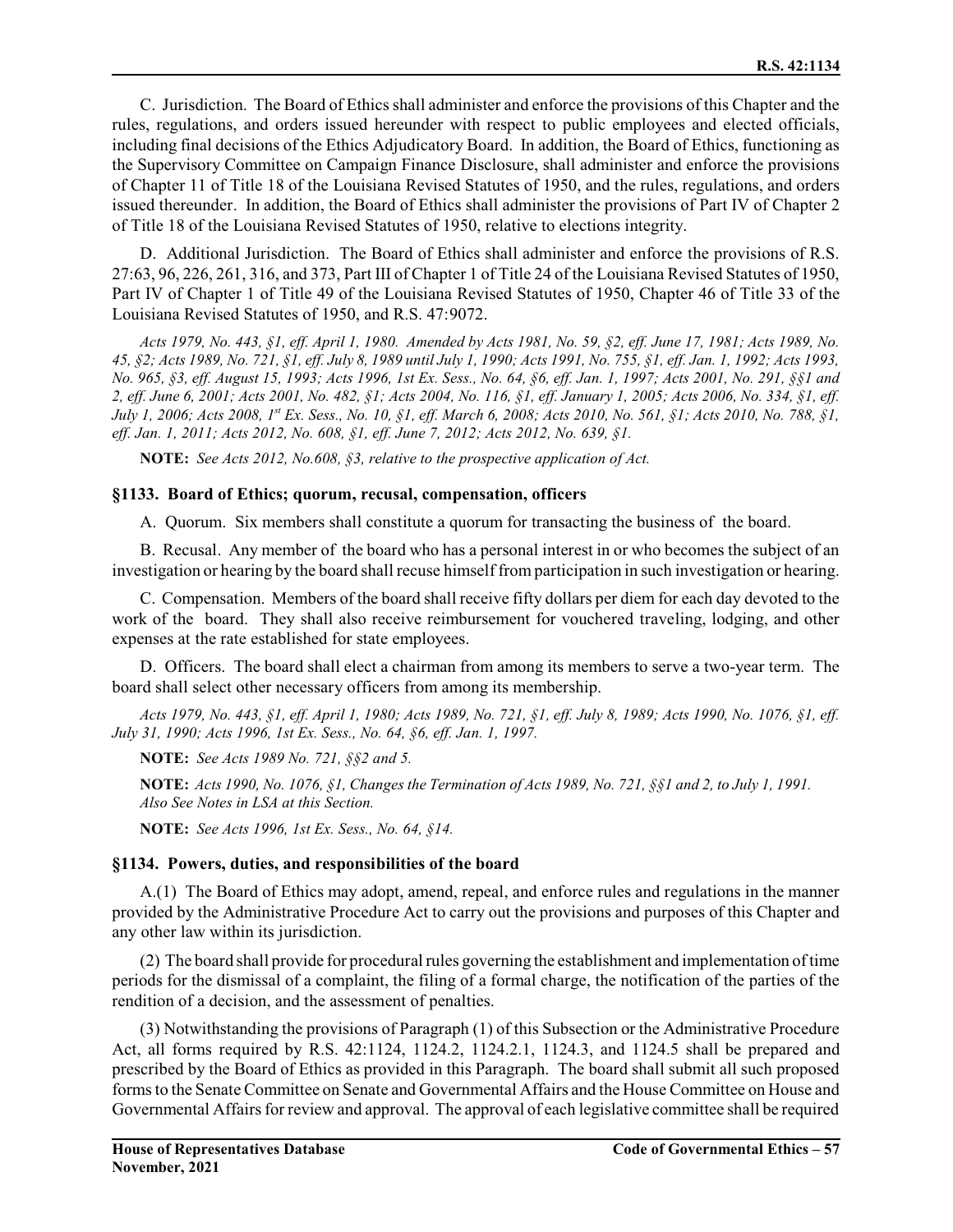prior to the utilization of a form to satisfy the requirements of R.S. 42:1124, 1124.2, 1124.2.1, 1124.3, or 1124.5. Upon receipt of a proposed form, the legislative committees shall meet, either separately or jointly, within sixty days to consider and act on the proposed form. Approval by either legislative committee, meeting separately, shall require a favorable vote of a majority of the members present and voting, a quorum ofthe legislative committee being present. Approval by the two legislative committees, meeting jointly, shall require a favorable vote of a majority of the members of each legislative committee present and voting, each committee voting separately, a quorumof the joint legislative committee being present. If the proposed form fails to receive the approval of both legislative committees within sixty days after submission by the supervisory committee, the proposed form shall be withdrawn from consideration.

B.(1) The board shall select an executive secretary who shall perform the necessary administrative and other functions that the board may delegate. The executive secretary shall be a full-time public employee and shall not engage in any employment with any other agency of the state or with a political subdivision or agency thereof or enter into any contract or subcontract with any other agency of the state or with a political subdivision or agency thereof. All investigations, normal staff functions, and legal services shall be conducted by the staff of the Department of State Civil Service underthe authority and direction of the board. The board may obtain investigative assistance from any agency.

(2)(a) The board shall select an ethics administrator to serve as general counsel to the board, to provide general office management, and to perform other functions that the board may delegate.

(b) The ethics administrator shall be a full-time public employee and shall not engage in any employment with any other agency of the state or with a political subdivision or agency thereof or enter into any contract or subcontract with any other agency of the state or with a political subdivision or agency thereof. In addition, the ethics administrator shall not engage in outside business activities requiring active participation as determined by the board. For purposes of this Subparagraph, "outside business activities requiring active participation" shall include but not be limited to the practice of any profession for compensation other than in performing his public duties and responsibilities as ethics administrator.

C. The board may conduct private investigations in carrying out the board's responsibilities and powers under this Chapter and in obtaining information to serve as a basis for recommending additional legislation related to the purposes of this Chapter.

D. The board or a panel thereof may conduct private and public hearings in the discharge of the board's responsibilities.

E. The board may render advisory opinions with respect to the provisions of this Chapter and any other law within its jurisdiction and rules and regulations issued by the board. To facilitate this process, the board may provide by rule, for a consent agenda of proposed decisions on advisory opinions which shall be researched and prepared by the board's staff. Such rules shall provide for removing from the consent agenda any proposed advisory opinion which a member objects to considering on the consent agenda. Only those advisory opinions which are based on and consistent with prior opinions rendered by the board or its predecessors or prior decisions made by the board shall be placed on the consent agenda. The board may review and revise any opinion prepared by staff which has been or shall be placed on the consent agenda.

F. The board shall receive reports from agencies and collect information with respect to, and conduct studies of, personal conflicts of interest of public servants within its jurisdiction.

G. The board may consult with appropriate officials with respect to conflict of interest matters affecting more than one public agency.

H. The board may consult with agency heads and with appropriate officers designated by them as to the administration of this Chapter, within the board's jurisdiction, within their respective agencies and the regulations issued hereunder applicable to their respective agencies.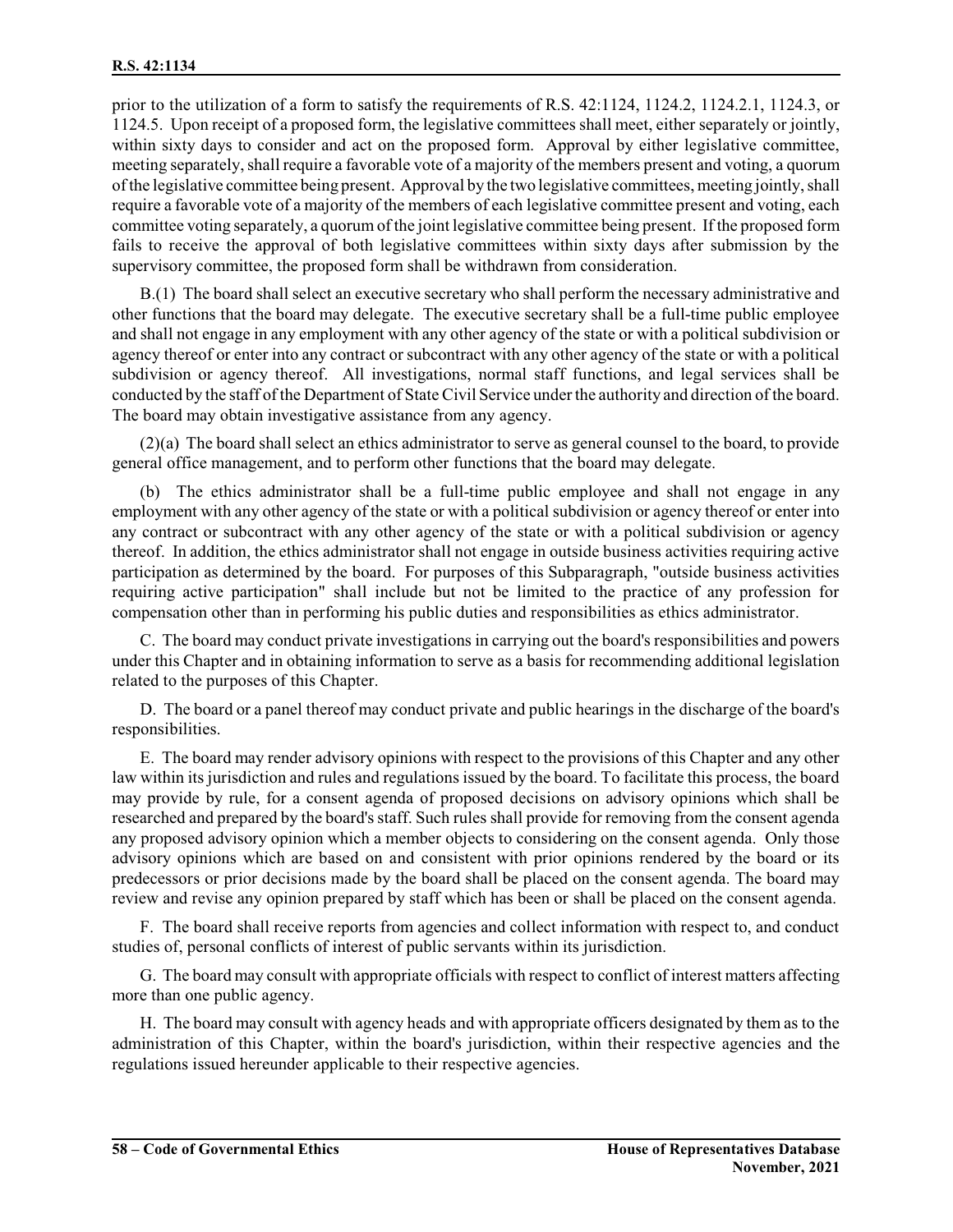I. The board shall provide reports and information to the governor, the legislature, and to governing authorities concerning the administration of this Chapter within its jurisdiction and conflict of interest matters generally.

J. The board shall make recommendations to the governor and the legislature for revisions in the Code of Governmental Ethics and other legislation relating to the conduct of public servants and other persons subject to the provisions of this Chapter who are within its jurisdiction.

K. The board shall do and perform such other acts, duties, and functions as are provided elsewhere in this Chapter as it shall deem appropriate in connection with the provisions of this Chapter within its jurisdiction, except those duties and functions of the Ethics Adjudicatory Board.

L. The board shall establish and implement a policy to provide information and material, in booklet form, by seminar, or by other means to any individual appointed to a public board or commission, that is not a state board or commission, which would inform them of the provisions of the Code of Governmental Ethics which are applicable to such appointed positions. The board may adopt and charge a fee, in accordance with the Administrative Procedure Act, for any material or seminar provided pursuant to this Subsection.

The board shall establish a computerized data management system for the collection and dissemination of any material pursuant to the provisions of this Chapter and for the processing of any reports required to be filed with the board pursuant to the provisions of this Chapter, Chapter 11 of Title 18 of the Louisiana Revised Statutes of 1950, or any other provision of law. On a regular basis, the board shall offer training on the use of this system as well as educational materials detailing the procedures necessary to file such reports electronically.

N.(1) On a regular basis, the board shall conduct educational activities, seminars, and publish appropriate materials which provide instruction and information relative to the subjects of ethics and conflicts of interest concerning the following provisions: the Code of Governmental Ethics; the Campaign Finance Disclosure Act; the provisions of Part III of Chapter 1 of Title 24 relative to lobbying of the legislature; the provisions of Part IV of Chapter 1 of Title 49 of the Louisiana Revised Statutes of 1950 relative to lobbying of executive branch agencies; the provisions of Chapter 46 of Title 33 of the Louisiana Revised Statutes of 1950, relative to lobbying local government; the Louisiana Riverboat Economic Development and Gaming Control Act; the Louisiana Economic Development and Gaming Corporation Act; the Louisiana Lottery Corporation Law; the Video Draw Poker Devices Control Law; and any other matter within the board's jurisdiction or as provided in this Chapter. Such activities, seminars, and materials shall explain the law in plain language and shall be open or available to public servants in all state and local agencies, persons who do business with such agencies, candidates, lobbyists, and any other interested persons.

(2) The board shall design and make available to all interested persons via the Internet training and educational materials pertaining to the Code of Governmental Ethics; the Campaign Finance Disclosure Act; the provisions of Part III of Chapter 1 of Title 24 relative to lobbying of the legislature; the provisions of Chapter 46 of Title 33 of the Louisiana Revised Statutes of 1950, relative to lobbying local government; and the provisions of Part IV of Chapter 1 of Title 49 of the Louisiana Revised Statutes of 1950 relative to lobbying of executive branch agencies.

O. The board shall publish, both in hard copy format and via the Internet, all public charges, opinions, letters of advice, and decisions of the Board of Ethics and its predecessors, the Board of Ethics for Elected Officials and the Commission on Ethics for Public Employees, concerning all of the laws under the jurisdiction of the board. In addition, the Board of Ethics shall compile and publish, both in hard copy format and via the Internet, an index referencing each such charge, opinion, letter of advice, and decision of the Board of Ethics and its predecessors, the Board of Ethics for Elected Officials and the Commission on Ethics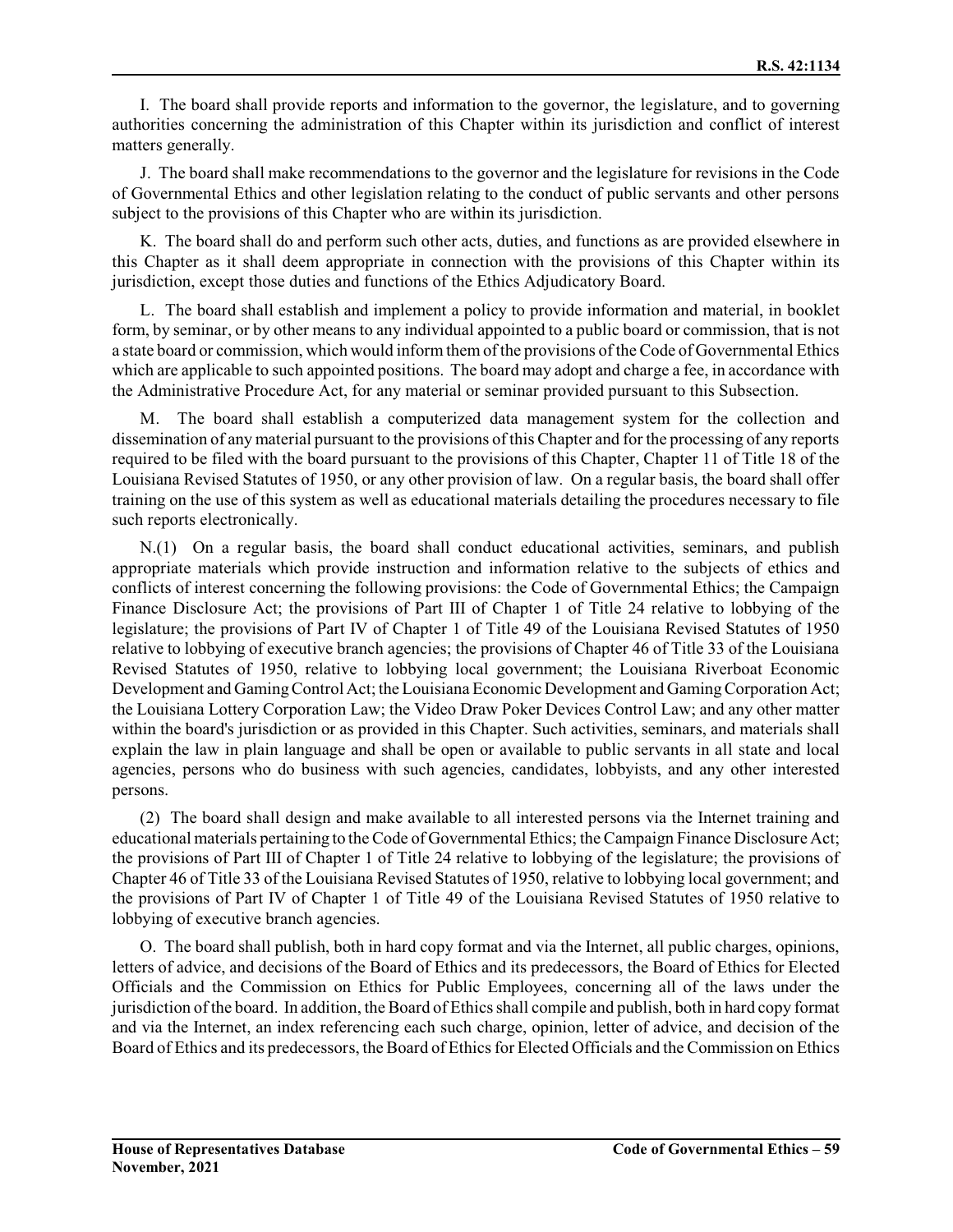for Public Employees, to the specific citation or citations of law on which the charge, opinion, letter of advice, or decision is based.

*Acts 1979, No. 443, §1, eff. April 1, 1980. Amended by Acts 1981, No. 59, §2, eff. June 17, 1981; Acts 1993, No. 909, §1; Acts 1996, 1st Ex. Sess., No. 64, §§6, 10, eff. Jan. 1, 1997; Acts 2004, No. 116, §1, eff. Jan. 1, 2005; Acts 2007, No. 315, §1, eff. Jan. 1, 2008; Acts 2007, No. 442, §1, eff. Aug. 15, 2008; Acts 2010, No. 788, §1, eff. Jan. 1, 2011; Acts 2012, No. 608, §1, eff. June 7, 2012; Acts 2014, No. 857, §2.*

**NOTE:** *See Acts 2012, No.608, §3, relative to the prospective application of Act.*

#### **§1135. Enforcement of regulation, decision, or order of the Board of Ethics**

The Board of Ethics shall have the right to enforce any valid regulation, final decision, or final order of the Board of Ethics or the Ethics Adjudicatory Board in any court of competent jurisdiction in this state by a mandamus or injunction suit brought for that purpose. Any court of competent jurisdiction in this state shall have authority to convert a valid final decision or final order into a court order, upon receipt from the Board of Ethics of a rule to show cause for that purpose.

*Acts 1979, No. 443, §1, eff. April 1, 1980; Acts 1987, No. 730, §1; Acts 1996, 1st Ex. Sess., No. 64, §6, eff. Jan. 1, 1997; Acts 2012, No. 608, §1, eff. June 7, 2012; Acts 2018, No. 418, §1.*

# **SUBPART B. PROCEDURE**

#### **§1141. Complaints and investigations**

A.(1) The Board of Ethics members may sit en banc or in panels in such order and at such times as the board directs.

(2) The Board of Ethics may authorize the hearing and determination of matters by separate panels, each consisting of not less than three members. Such panels shall sit at the times and places to hear matters assigned as the chairman directs. Such hearings shall be public except those provided for in Subsection C of this Section. All determinations of a panel shall be by a majority vote. However, if a panel consists of three members, all determinations of the panel shall require a unanimous vote of the members of the panel. Each panel shall be vested with specific subject matter jurisdiction. The Board of Ethics may determine by rule a procedure to rotate members among different subject matter panels to encourage the participation of each member of the board in, and the knowledge of each member of the board of, matters concerning the different provisions of law under the jurisdiction of the board.

(3) Notwithstanding any other provision of this Chapter, the presence of nine members shall be required to conduct the business of the Board of Ethics sitting en banc.

(4) The Board ofEthics shall promulgate procedural and jurisdictional rules relative to the establishment of the several panels. The rules shall specify procedures wherein the chairman may refer matters to the appropriate panel with proper subject matter jurisdiction.

(5) The Board of Ethics by a majority vote of its membership, may review any opinion, decision, finding, or ruling of any panel.

B.(1)(a) The Board of Ethics shall consider any signed sworn complaint from any elector, hereinafter referred to as complainant, concerning a violation of this Chapter which is within its jurisdiction or the regulations or orders issued by the Board of Ethics, or may, by a two-thirds majority vote of its membership, consider any matter which it has reason to believe may be a violation of this Chapter. Additionally, the board may consider any matter which it has reason to believe may be a violation of any other provision of law within its jurisdiction as provided in this Subsection or as may be otherwise provided by law. A certified copy of the vote; a detailed explanation of the matter, including the specific factual allegations upon which the board based its decision to investigate; and a copy of any complaint received by the board, from which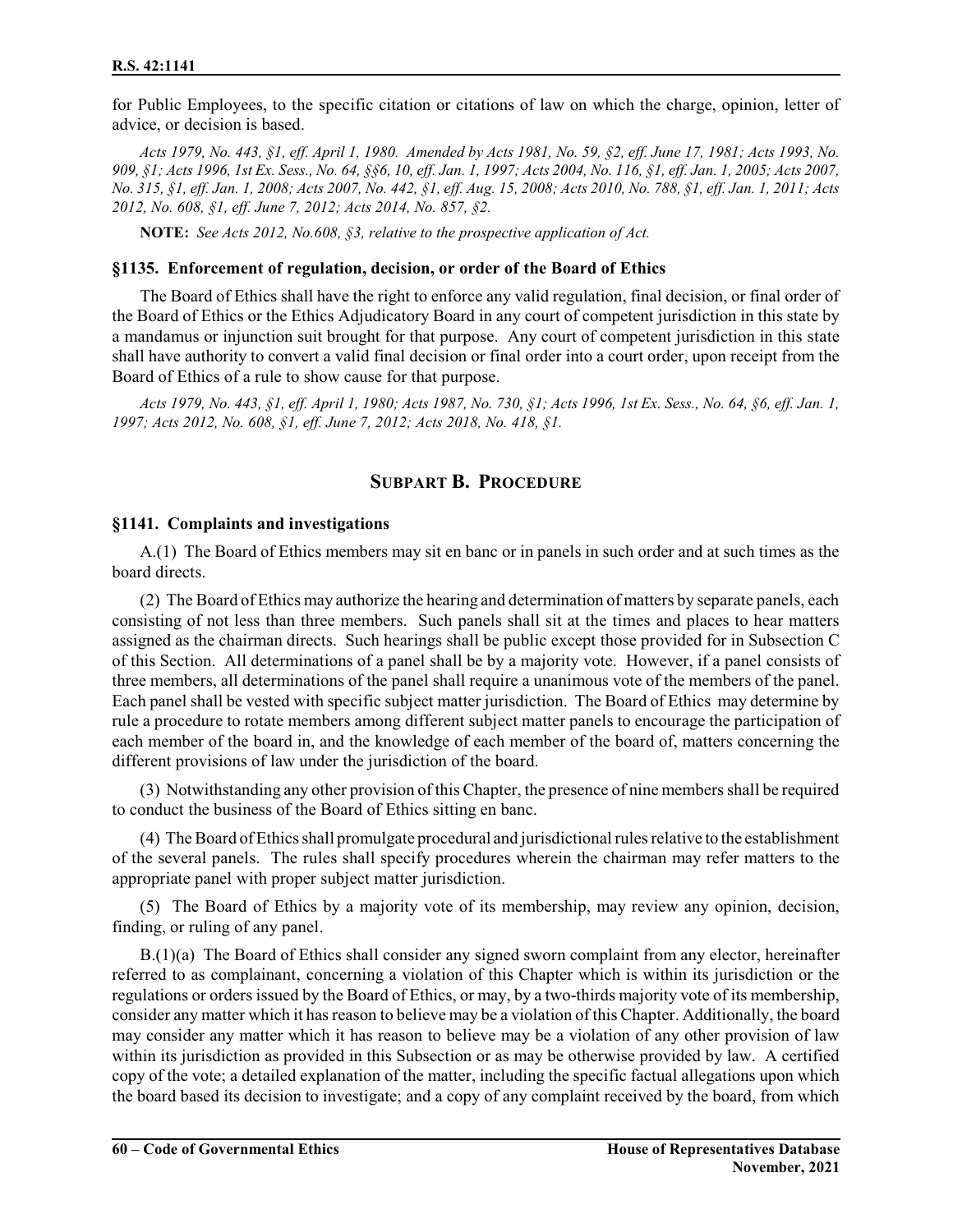the name of the complainant has been redacted, shall be sent by certified mail to the accused and the complainant within ten days after the vote occurs or after receipt of a signed sworn complaint. The chairman of the Board of Ethics may assign a matter to the appropriate panel for investigation, in which case the panel shall conduct a private investigation to elicit evidence upon which the panel shall determine whether to recommend to the board that a public hearing be conducted or that a violation has not occurred.

(b) The board shall provide a person who has filed a non-sworn complaint with only a notification stating the final disposition of the complaint.

(2) A notice or report sent to the board by the legislative auditor or the inspector general may be treated by the board as a matter for consideration in accordance with the provisions of this Subsection.

(3) Any person who, with knowledge of its falsity, makes a false complaint shall be subject to the penalties set forth in R.S. 42:1153.

C.(1) Upon receiving a sworn complaint or voting to consider a matter as provided in Subsection B of this Section, a private investigation shall be conducted to elicit evidence upon which the Board of Ethics shall determine whether a public hearing should be conducted or that a violation has not occurred. The accused and the complainant shall be given written notification of the commencement of the investigation not less than ten days prior to the date set for the commencement of the investigation.

(2) After the investigation has been completed, the Board of Ethics shall determine whether a public hearing should be conducted to receive evidence and to determine whether any violation of any provision of law within its jurisdiction has occurred. If a violation has not occurred, the defendant and the complainant shall be notified within ten days of the ruling.

(3)(a) If the board determines following an investigation that a public hearing should be conducted, the board shall issue charges. A public hearing shall be conducted to receive evidence relative to the facts alleged in the charges and to determine whether any violation of any provision of law within the jurisdiction of the board has occurred. The public hearing on such charges shall be conducted by the Ethics Adjudicatory Board in accordance with the Administrative Procedure Act and this Part.

(b) The charges issued by the board shall contain each of the following:

(i) A plain, concise, and definite written statement of the essential facts constituting the alleged violation.

(ii) The official or customary citation of the statute which is alleged to have been violated.

- (iii) The date of the meeting at which the board voted to issue charges.
- (iv) The name of the trial attorney, if designated.

(c) If the Board of Ethics does not issue charges within one year from the date upon which a sworn complaint is received or, if no sworn complaint was received, within one year from the date the board voted to consider the matter, the matter shall be dismissed. The one-year period shall be prescriptive. The prescriptive period may be suspended, interrupted, orrenounced. The prescriptive period shall be suspended by any of the following:

(i) The person who is the subject of the investigation or complaint files any pleading or proceeding in a state or federal court or with the Ethics Adjudicatory Board related to the matter under investigation that has the effect of delaying or impeding the proceeding.

(ii) The person who is the subject of the investigation or complaint fails to comply with a subpoena or other request from the Board of Ethics for information related to or in connection with the investigation of the Board of Ethics.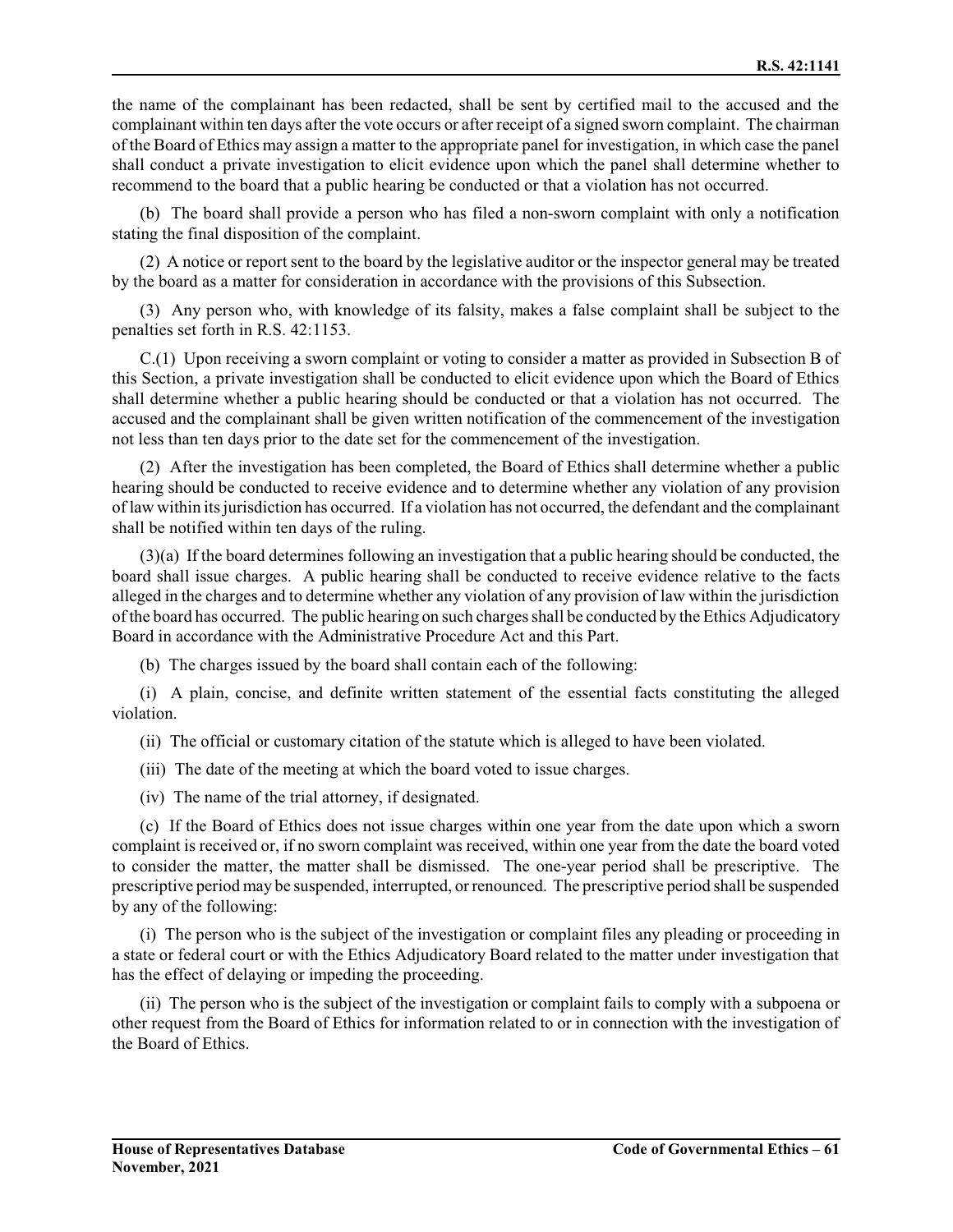(d) The person who is the subject of the investigation or complaint may consent in writing to the suspension of the prescriptive period.

(e) Determinations concerning the prescriptive period provided forin Subparagraph (c) ofthis Paragraph shall be made by the Ethics Adjudicatory Board.

(f) The Board of Ethics shall consider offering a consent opinion to each person who is the subject of an investigation.

(4) - (8) *Repealed by Acts 2012, No. 608, §2, eff. June 7, 2012.*

D, E, and F. *Repealed by Acts 2012, No. 608, §2, eff. June 7, 2012.*

*Acts 1979, No. 443, §1, eff. April 1, 1980. Amended by Acts 1980, No. 579, §1; Acts 1980, No. 580, §1; Acts 1987, No. 730, §1; Acts 1996, 1st Ex. Sess., No. 64, §6, eff. Jan. 1, 1997; Acts 1997, No. 1303, §1; Acts 2001, No. 384, §1; Acts 2008, 1 st Ex. Sess., No. 23, §1, eff. Aug. 15, 2008; Acts 2008, No. 128, §1; Acts 2008, No. 595, §1; Acts 2010, No. 1002, §1, eff. July 8, 2010; Acts 2010, No. 861, §22; Acts 2012, No. 608, §§1, 2, eff. June 7, 2012.*

**NOTE:** *See Acts 1997, No. 1303, §§2 and 3, for effectiveness of Paragraph (B)(3).*

**NOTE:** *See Acts 2012, No.608, §3, relative to the prospective application of Act and the application of R.S. 42:1141(C)(3)(c) and amended by the Act.*

**§1141.1.** *Repealed by Acts 2012, No. 608, §2, eff. June 7, 2012.*

#### **§1141.2. Ethics Adjudicatory Board**

A. The director of the division of administrative law shall, at a public meeting of the Board of Ethics in December of the year preceding the year in which the terms are to begin, randomly select seven administrative law judges fromamong those who meet the qualifications to comprise the Ethics Adjudicatory Board. The last selected judge shall serve as the alternate. Members of the adjudicatory board shall have not less than two years of experience as an administrative law judge or not less than ten years experience in the practice of law.

B.(1) The members shall each serve a three-year term, which term shall begin on January first. There shall be no limitation on the number of times a qualified member may be selected to serve.

(2) A vacancy on either three-judge panel shall be filled by the alternate judge.

(3) A vacancy on the Ethics Adjudicatory Board shall be filled for the unexpired term at the next public meeting of the Board of Ethics and in the same manner as for the original selection. The last selected judge shall serve as the alternate.

C. Members of the Ethics Adjudicatory Board shall be subject to the same financial disclosure requirements as are provided by law for members of the Board of Ethics. Such members shall also be subject to the same limitations regarding contracting as are applicable to the members of the Board of Ethics as provided by law.

D. If an administrative law judge who is a member of the Ethics Adjudicatory Board begins work on a matter prior to the end of his term, he shall not be prohibited from completing work on the matter following the end of his term. He shall be considered a member of the Ethics Adjudicatory Board until such work is complete, and such status shall not affect the selection of members for the Ethics Adjudicatory Board.

E. Any member of the Ethics Adjudicatory Board who has a personal interest in or who becomes the subject of a hearing pursuant to this Part shall recuse himself from participation in such hearing.

*Acts 2012, No. 608, §1, eff. June 7, 2012.*

**NOTE:** *See Acts 2012, No.608, §3, relative to the prospective application of Act.*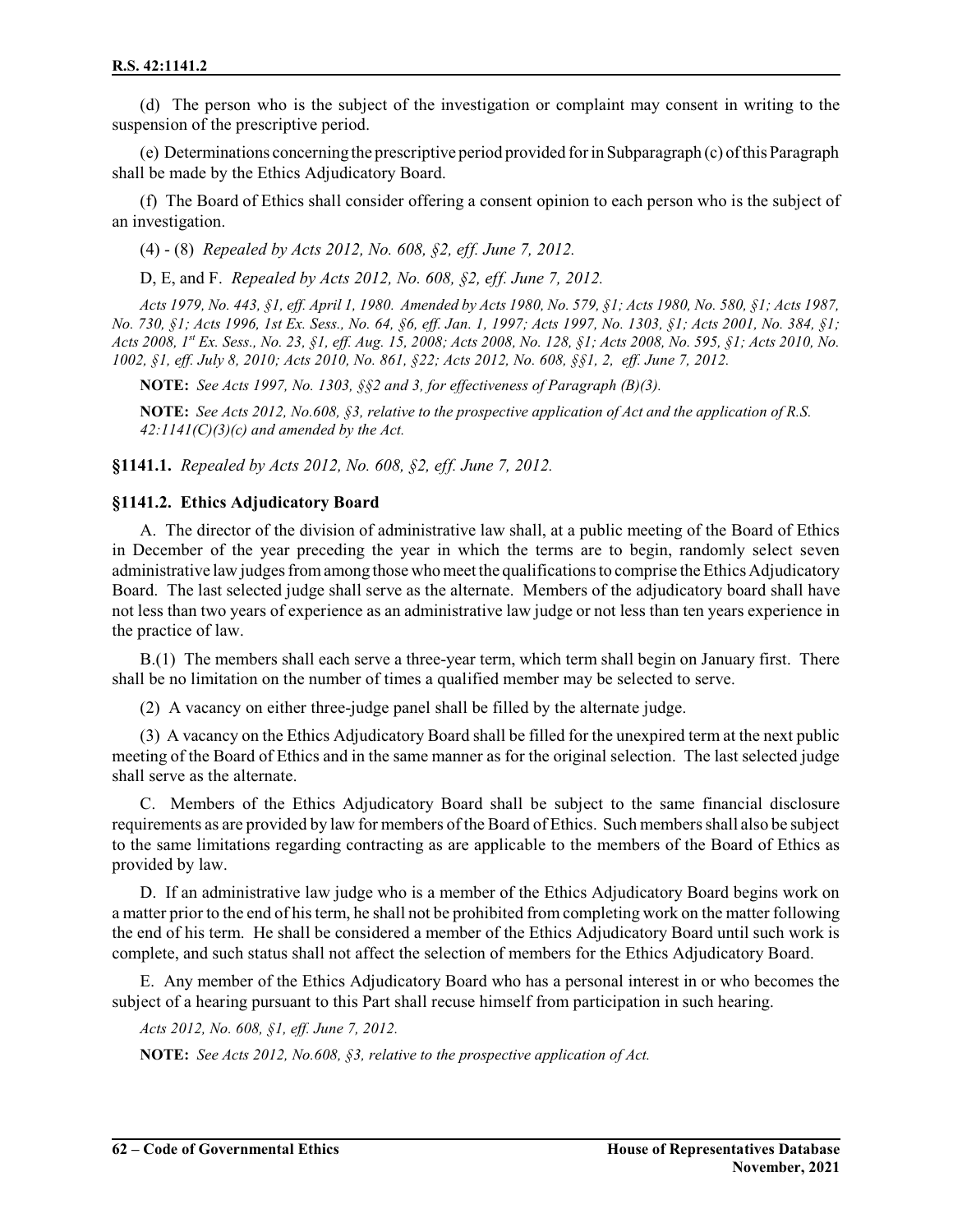## **§1141.3. Location of hearings**

The Board of Ethics, a panel thereof, or the Ethics Adjudicatory Board may conduct any hearing provided in this Chapter in the parish wherein the public servant or person alleged to have violated any provision of law within the jurisdiction of the Board of Ethics resides, or in the parish of the official domicile of any office or employment held by the person who is the subject of the investigation or complaint, or in the parish of domicile of the Board of Ethics or the Ethics Adjudicatory Board.

*Acts 2012, No. 608, §1, eff. June 7, 2012.*

**NOTE:** *See Acts 2012, No.608, §3, relative to the prospective application of Act.*

# **§1141.4. Notice and procedure**

**NOTE:** *This provision of law was included in the Unconstitutional Statutes Biennial Report to the Legislature, dated March 14, 2016.*

A.(1) Any public servant or other person who is to be the subject of a public or private hearing and the complainant shall be given written notification of the pending charges and of the time and place such hearing is to be held. Such notification shall not be less than sixty days prior to the date set for the hearing. Upon the request of a public servant or other person charged, the hearing may be held sooner.

(2) The Ethics Adjudicatory Board shall give public notice of its hearings that are conducted pursuant to R.S. 42:1141.5.

B.(1) For purposes of an investigation or a hearing, the Board of Ethics, any panel thereof, or its staff, or the Ethics Adjudicatory Board, or any panel thereof, may administer oaths and affirmations, subpoena witnesses, compel their attendance, take evidence, and require the production of any records which a board or panel deems relevant or material to the investigation or hearing. Such attendance of witnesses and the production of any such records may be required at any place designated by a board or panel at no cost to the public servant or other person charged as permitted by the rules of the board requiring such attendance or production or the board of the panel requiring such attendance or production.

(2) The Board of Ethics and the Ethics Adjudicatory Board shall adopt rules providing for discovery consistent with Chapter 3 of Title III of Book II of the Code of Civil Procedure, to the extent and in the manner appropriate to its proceedings.

C. In case of contumacy or refusal to obey a subpoena issued to any public servant or other person, any district court of this state within the jurisdiction of which the inquiry is carried on, or within which said public servant or other person is found, resides, or transacts business, upon application by the Board of Ethics or the Ethics Adjudicatory Board shall have jurisdiction to issue to such public servant or other person an order requiring him to appear before the board or its staff and to produce evidence, if so ordered, or to give testimony concerning the matter under consideration. Any failure to obey such order of the court may be deemed by the court as to be contempt of the court.

D.(1) If any public employee willfully refuses or fails to appear before the Board of Ethics or the Ethics Adjudicatory Board or any court authorized to conduct any hearing or inquiry pertaining to the provisions of this Chapter, or having appeared refuses to testify or answer any question specifically, directly, and narrowly relating to the performance of his official duties on the ground that his testimony or answers would tend to incriminate him, or refuses to accept immunity from prosecution on account of any matter about which he may be asked to testify at any such hearing or inquiry, such action shall be grounds for dismissal or forfeiture of his office or position, and if dismissed, he shall not be eligible thereafter for employment by the governmental entity for a period of five years, unless such reemployment is authorized by a majority vote of the membership of the Board of Ethics.

(2) If any elected official willfully refuses or fails to appear before the Board of Ethics or the Ethics Adjudicatory Board or any court authorized to conduct any hearing or inquiry pertaining to the provisions of this Chapter or having appeared refuses to testify or answer any question specifically, directly, and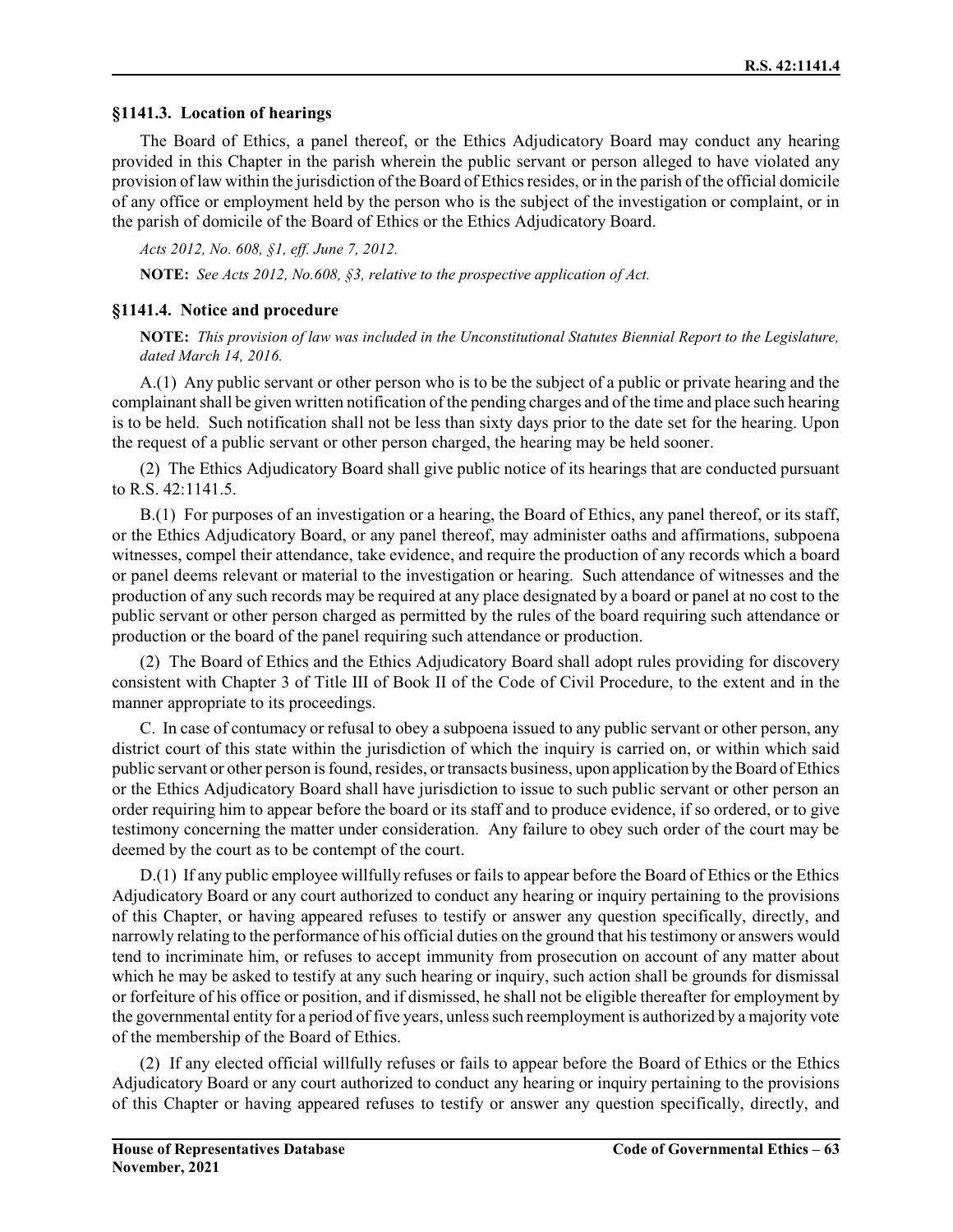narrowly relating to the performance of his official duties on the ground that his testimony or answers would tend to incriminate him, or refuses to accept immunity from prosecution on account of any matter about which he may be asked to testify at such hearing or inquiry, such action shall be grounds for the imposition of penalties as provided in R.S. 42:1153.

E. Any public servant or other person who is the subject of any hearing may have legal counsel, cross-examine witnesses, call witnesses, and present evidence in his own behalf. If a person receives an advisory opinion from the Board of Ethics and he acts based upon such advisory opinion, the advisory opinion shall be admissible as evidence at the hearing.

F. Any public servant or other person who is the subject of any investigation shall be advised of his right to have an attorney present.

G. Any witness may be accompanied by counsel at investigations or hearings, which counsel may advise the witness of his rights, subject to reasonable limitations to prevent obstruction of or interference with the orderly conduct of the investigation or hearing. His counsel may also submit proposed questions to be asked for his client.

H. Any witness at any investigation or hearing, subject to rules and regulations promulgated by the Board of Ethics or Ethics Adjudicatory Board, shall be entitled to a copy of his testimony when it becomes important and relevant in a criminal proceeding or subsequent investigation or hearing, provided that the furnishing of such copy will not prejudice the public safety or security.

I. In making any official determination of whether any provision of law within the jurisdiction of the Board of Ethics has been violated, the Ethics Adjudicatory Board may consider testimony pursuant to the Louisiana Code of Evidence.

J. Any public servant or other person who is aggrieved by any action taken by a panel of the Board of Ethics may request a review of the panel's decision by the full Board of Ethics within thirty days of the panel's decision. The Board of Ethics shall determine whether or not to review the panel's action within thirty days of the request for review.

K. The records of the Board of Ethics prepared or obtained in connection with investigations and private hearings conducted by the Board of Ethics, including all extracts of minutes and votes to take any matter under consideration in connection therewith, shall be deemed confidential and privileged, except that such records shall be available to each member of the Board of Ethics upon request. Except as provided in this Section and in R.S. 42:1111(E)(2)(c), all records, including the results and conclusions reached in connection with any investigation or hearing, shall be public.

L.(1) It shall be a misdemeanor, punishable by a fine of not more than two thousand dollars or imprisonment for not more than one year, or both, for any member of the Board of Ethics, its executive secretary, other employee, or any other person, other than the person who is subject to the investigation or complaint, to make public the testimony taken at a private investigation or private hearing of the Board of Ethics or to make any public statement or give out any information concerning a private investigation or private hearing of the Board of Ethics without the written request of the public servant or other person investigated.

(2) Upon receipt of a written request by the public servant or person charged, the Board of Ethics shall furnish the requestor with a certified copy of the entire proceedings of a private hearing, including a verbatim transcript of all testimony considered at such hearing, and make public the findings of any private investigation or hearing in connection with the charges.

M. The provisions of the Open Meetings Law shall not apply to investigations and private hearings conducted by the Board of Ethics.

*Acts 2012, No. 608, §1, eff. June 7, 2012.*

**NOTE:** *See Acts 2012, No.608, §3, relative to the prospective application of Act.*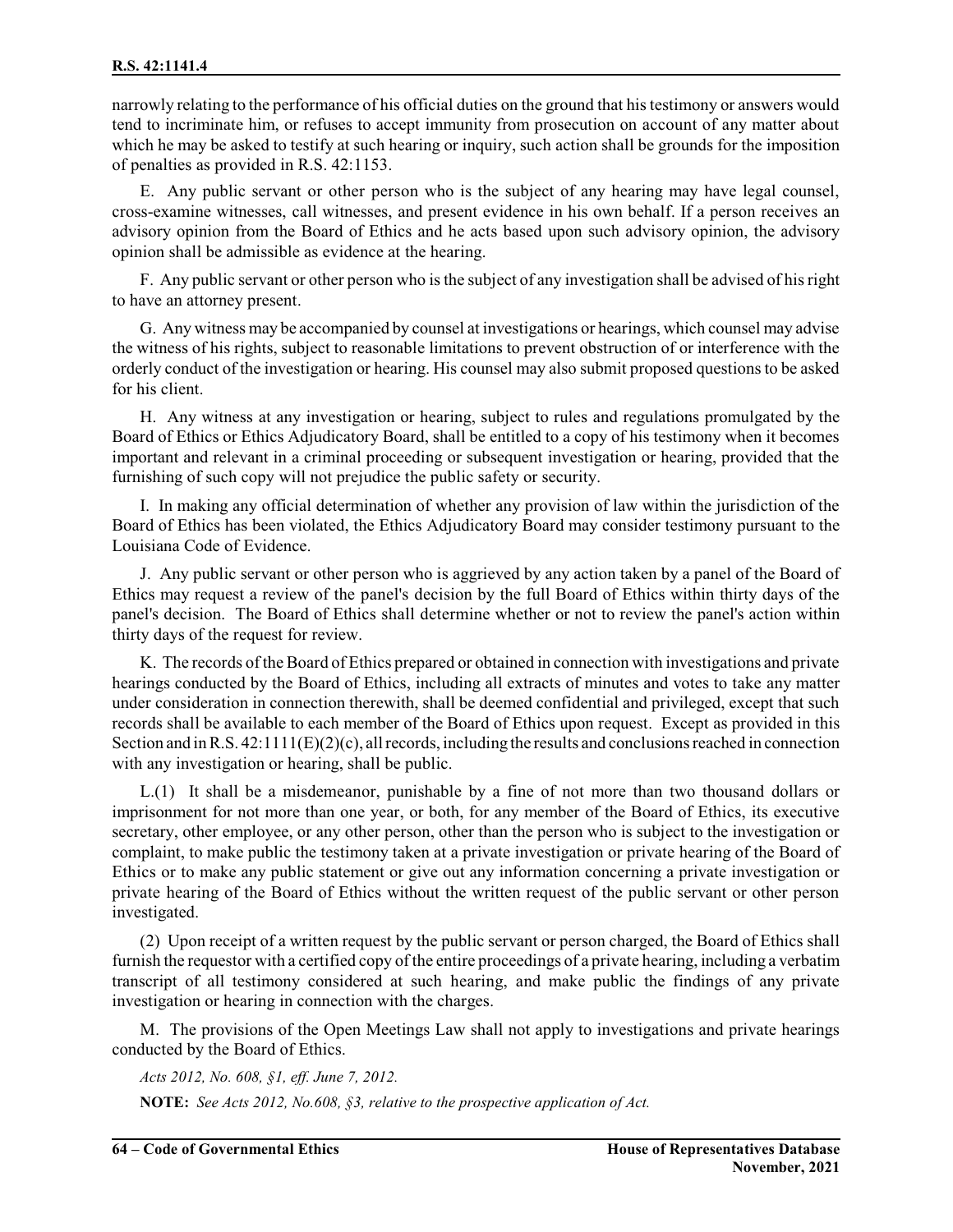# **§1141.5. Adjudicatory hearings**

A. The Ethics Adjudicatory Board shall sit in rotating panels composed of three administrative law judges randomly selected from among the members of the Ethics Adjudicatory Board. The panel shall select the administrative law judge who will preside over the hearing. The determination of the majority of the panel in a particular case shall be the determination of the Ethics Adjudicatory Board. After the hearing, the presiding administrative law judge shall assign authorship responsibility for the determination.

B. After the hearing, the adjudicatory panel shall determine whether a violation of any provision of law within the jurisdiction of the Board of Ethics has occurred. If the adjudicatory panel determines that a violation has occurred, it shall determine what authorized penalties or other sanctions, if any, should be imposed and shall issue a final decision.

C. If the public hearing of the adjudicatory panel fails to disclose clear and convincing evidence to support the charges, the adjudicatory panel shall make an official determination of its findings and shall issue a final decision. The person charged and the complainant shall be notified in writing within ten days of the adjudicatory panel's rendition of a final decision. The person charged may require the adjudicatory panel to make an official determination of the validity of the charges against him.

D. If the adjudicatory panel determines that a violation has occurred and prescribes authorized penalties or other sanctions, the public servant or person may appeal as set forth in R.S. 42:1142.

*Acts 2012, No. 608, §1, eff. June 7, 2012.*

**NOTE:** *See Acts 2012, No.608, §3, relative to the prospective application of Act.*

# **§1141.6. Declaratory opinions**

A. Upon application of a public servant, other person, or agency, the Board of Ethics may declare rights, status, and other legal relations established by the provisions of this Chapter or by any other law within its jurisdiction or under opinions issued by the board, either before or after there has been a breach thereof. The applicant may seek to have the Board of Ethics determine any question of construction or validity arising under the provisions of this Chapter or by any other law within its jurisdiction.

B. The Board of Ethics' power to declare rights, status, or legal relations established by the provisions of this Chapter or by any other law within its jurisdiction or under opinions issued by the board, or the construction of such laws or opinions, is not limited or restricted to any proceeding where a declaratory opinion is sought in order to terminate a controversy or remove an uncertainty.

C. The purpose of a declaratory opinion is to settle and afford relief fromuncertainty and insecurity with respect to rights, status, and other legal relations established by the provisions of this Chapter or by any other law within the Board of Ethics' jurisdiction or under opinions issued by the board, or the construction ofsuch laws and opinions.

D. A declaratory opinion is a final decision of the Board of Ethics. The decision of the board on an application for a declaratory opinion shall be rendered after a public hearing and only after the requesting party, all other interested parties, and the board's staff have been afforded full and complete opportunity to present evidence, testimony, and argument. A declaratory opinion of the board shall be considered a final decision and shall be reviewable by the Court of Appeal, First Circuit, pursuant to R.S. 42:1142.

E. The Board of Ethics may refuse to render a declaratory opinion where such opinion, if rendered, would not terminate the uncertainty or controversy giving rise to the proceeding.

F. When a declaratory opinion is sought, the public servant, other person, or agency, as necessary and appropriate for the rendition of a declaratory opinion, who has or claims any interest which would be affected by the opinion shall be made a respondent and given notice of the request and of all public hearings conducted pursuant to the request.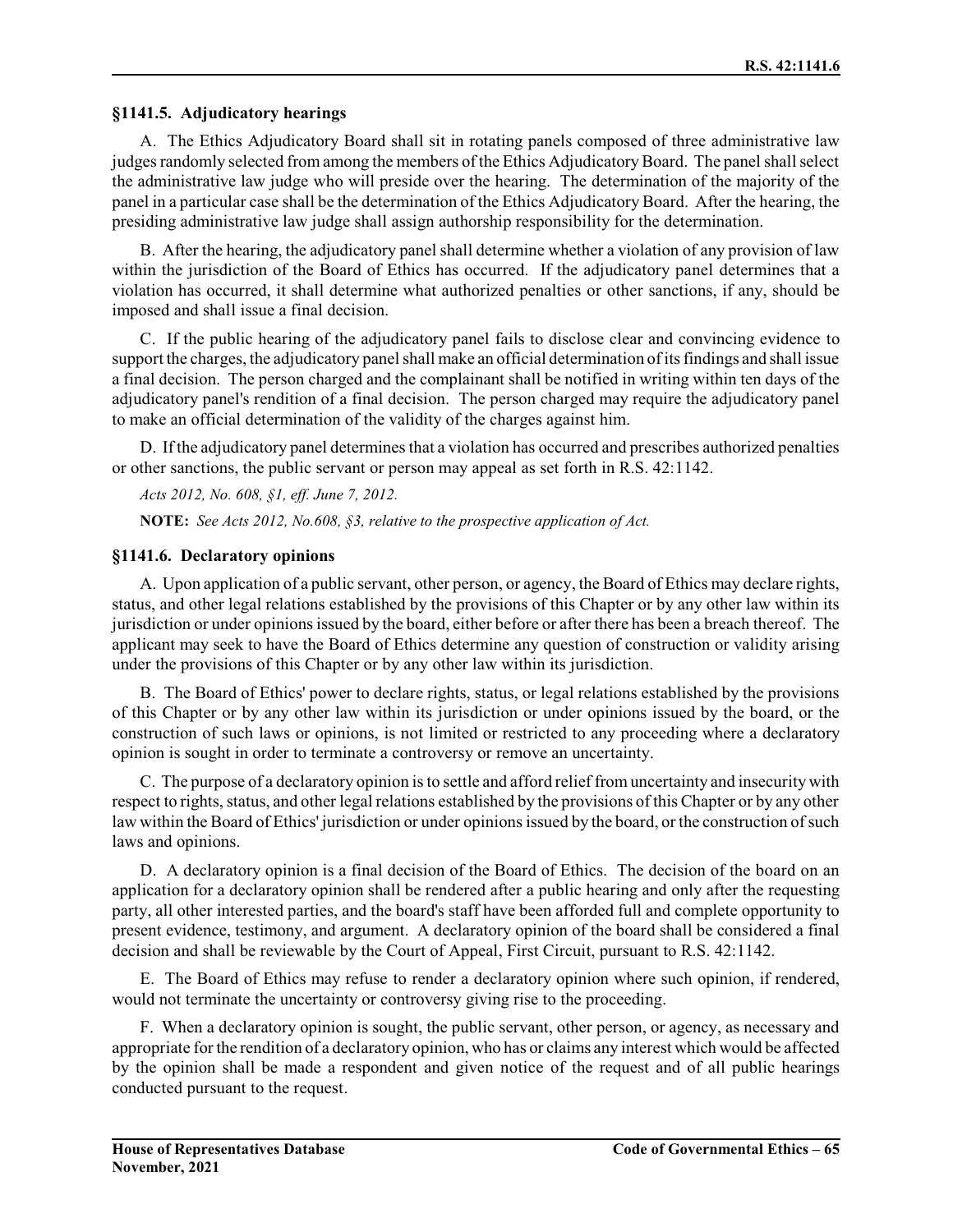G. The procedures for seeking a declaratory opinion and for the public hearing on such request shall be provided by rule adopted by the Board of Ethics pursuant to the Administrative Procedure Act.

*Acts 2012, No. 608, §1, eff. June 7, 2012.*

**NOTE:** *See Acts 2012, No.608, §3, relative to the prospective application of Act.*

## **§1142. Appeals**

A.(1) Whenever action is taken against any public servant or person by order of the Board of Ethics, or panel thereof, or by a final decision of the Ethics Adjudicatory Board, or by an agency head by order of the Board of Ethics, or panel thereof, or by a final decision of the Ethics Adjudicatory Board, or whenever any public servant or person is aggrieved by any action taken by the Board of Ethics, or panel thereof, or the Ethics Adjudicatory Board, he may appeal to the Court of Appeal, First Circuit.

(a) An order of the Board of Ethics, or panel thereof, may be appealed by filing a written motion with the Board of Ethics within thirty days after the signing and transmission of the notice of the order.

(b) A final decision of the Ethics Adjudicatory Board may be appealed by filing a written motion with the Ethics Adjudicatory Board within thirty days after the signing and transmission of the notice of the final decision, or if a rehearing is requested, within thirty days after the transmission of the notice of the decision of the Ethics Adjudicatory Board on the rehearing.

(2)(a) Upon the unanimous vote of its members present and voting, the Board of Ethics may appeal a final decision of the Ethics Adjudicatory Board to the Court of Appeal, First Circuit, within thirty days after the signing and transmission of the notice of the final decision, or if a rehearing is requested, within thirty days after the transmission of the notice of the decision of the Ethics Adjudicatory Board on the rehearing. Only questions of law in a final decision may be appealed pursuant to this Paragraph, and the appeal shall be limited to the record created at the hearing before the adjudicatory panel ofthe Ethics AdjudicatoryBoard. For purposes of this Paragraph, "final decision" means the decision and order of the adjudicatory panel of the Ethics AdjudicatoryBoard on the final disposition of the entire matterthe Ethics AdjudicatoryBoard was required to hear.

(b) If the Board of Ethics does not prevail in the final disposition of its appeal, the Board of Ethics shall be responsible for the payment of reasonable attorney fees and court costs of the other party inclusive of all stages of litigation and appeal.

(c) The amount of attorney fees shall be determined by the court of appeal and shall be set forth in the court's judgment.

(3) Any refusal by the Board of Ethics to issue a declaratory opinion is subject to the supervisory jurisdiction of the appellate court as provided by Article V, Section 10 of the Constitution of Louisiana. The Court of Appeal, First Circuit, shall promulgate rules of procedure to be followed in taking and lodging such appeals.

B. In the event that any public employee suspended or dismissed by order of the Board of Ethics, or panel thereof, or by a final decision of the Ethics Adjudicatory Board, or any public employee suspended or dismissed by an appointing authority by an order of the Board of Ethics, or panel thereof, or a final decision of the Ethics Adjudicatory Board expressly for violation of any provision of law within the jurisdiction of the Board of Ethics is ordered reinstated by a final court order upon appeal, the public employee shall be entitled to receive his back pay for the period of his suspension or improper dismissal less any earnings by him during the period from other sources, provided, however, that there shall be excluded from the mentioned deduction costs of court and reasonable attorney fees which shall be fixed by the court.

C. Notwithstanding the provisions of this Section, a public employee who has attained permanent status in the classified state or city service, as provided in Article X, Section 1 of the Constitution of Louisiana, may, whenever any disciplinary action is taken against him by the Board of Ethics, or panel thereof, or the Ethics Adjudicatory Board, or by an appointing authority by order of the Board of Ethics, or panel thereof,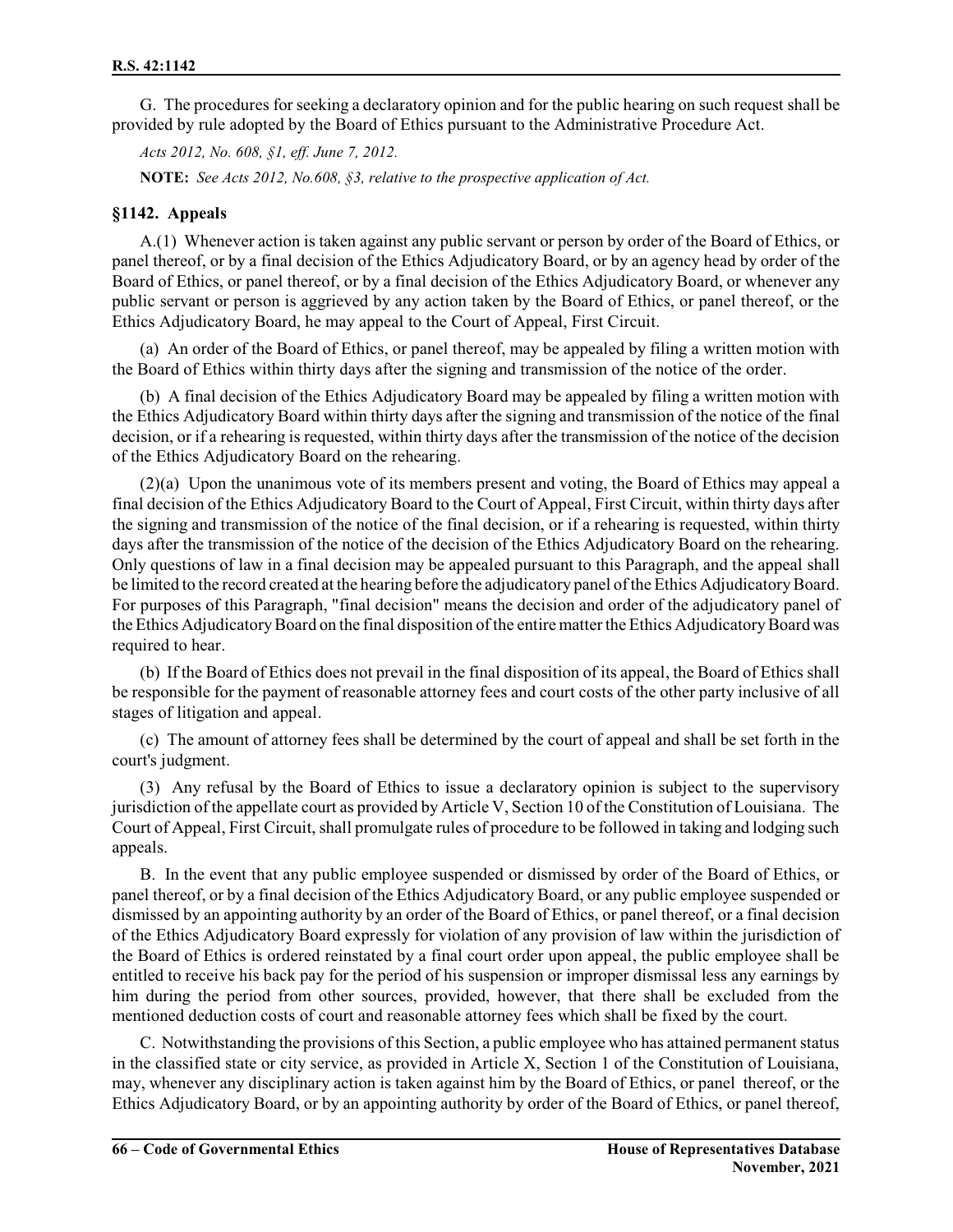or the Ethics Adjudicatory Board, appeal to the appropriate civil service commission, if written application to the board or panel that ordered the disciplinary action is made within thirty days after the decision becomes final. Any decision of a civil service commission may be appealed to the Court of Appeal, First Circuit, either by the Board of Ethics or the public employee, if a written motion is filed with the civilservice commission within thirty days after the decision of such civil service commission becomes final.

D. Notwithstanding the provisions of this Section, any tenured public employee of a public institution of higher education in this state may, whenever any disciplinary action is taken against him by the Board of Ethics, or panel thereof, or the Ethics Adjudicatory Board, or by the appointing authority by order of the Board of Ethics, or panel thereof, or the Ethics Adjudicatory Board, appeal to the appropriate higher education management board, if the tenured employee files a written appeal with the board or panel that ordered the disciplinary action within thirty days after the order or the decision becomes final. Such appeal shall be solely on the record of the hearing of the board or panel that ordered the disciplinary action and the Board of Ethics and the Ethics Adjudicatory Board shall adopt rules and regulations to effectuate the preparation of such record. If appeal is timely filed, the appropriate higher education management board shall review the record and decision shall be rendered within one hundred twenty days of the receipt of the record from the board or panel that ordered the disciplinary action. Any decision of a higher education management board may be appealed to the Court of Appeal, First Circuit, as provided in this Chapter, either by the Board of Ethics or by the tenured public employee, upon application to the appropriate higher education management board within thirty days after the decision of such higher education management board is rendered.

*Acts 1979, No. 443, §1, eff. April 1, 1980; Acts 1996, 1st Ex. Sess., No. 64, §6, eff. Jan. 1, 1997; Acts 1999, No. 252, §1, eff. June 11, 1999; Acts 2008, 1 st Ex. Sess., No. 24, §1, eff. March 14, 2008; Acts 2008, No. 595, §1; Acts 2010, No. 1002, §1, eff. July 8, 2010; Acts 2012, No. 607, §1, eff. June 7, 2012.*

## **§1143. Procedure and rules of evidence**

Except as otherwise provided in this Chapter, all proceedings conducted by the board or panel shall be subject to and in accordance with the Administrative Procedure Act.

*Acts 1979, No. 443, §1, eff. April 1, 1980; Acts 1996, 1st Ex. Sess., No. 64, §6, eff. Jan. 1, 1997.*

## **SUBPART C. ENFORCEMENT AND PENALTIES**

#### **§1151. Administrative enforcement**

A. Enforcement as to current public employees. An agency head and any other public servant having the authority to appoint a person to a position of public service, regardless of whether or not such appointment requires the approval of the Senate or any other body, employee, or person, shall take such action as may be ordered by a final decision of the Ethics Adjudicatory Board with respect to any public employee within his agency or any such appointee, upon a determination that such employee or appointee has violated any provision of law within the jurisdiction of the Board of Ethics or any order, rule, or regulation promulgated thereunder. Such action may include the imposition of the conditions described in Subsection B of this Section.

B. Enforcement as to former public servants and other persons. Upon a determination by the Ethics Adjudicatory Board or a court of competent jurisdiction, that a former public servant or other person has violated any provision of law within the jurisdiction of the Board of Ethics or any order, rule, or regulation promulgated hereunder, the agency head or the Ethics Adjudicatory Board shall bar or impose reasonable conditions upon:

(1) The appearance before such agency of such former public servant or other person.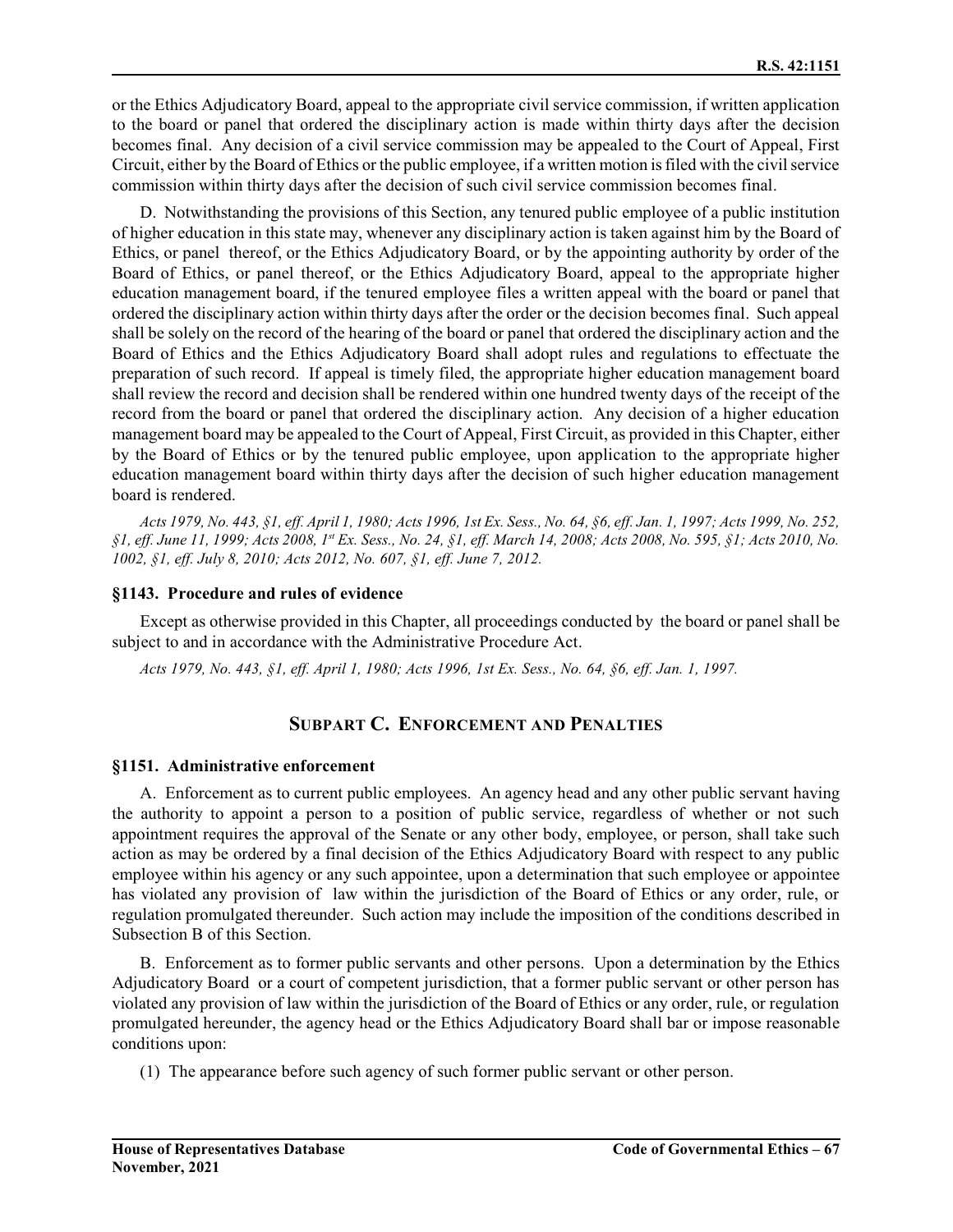(2) The conduct of, or negotiation or competition for, business with such agency by such former public servant or other person, forsuch period of time as may be necessary or appropriate to effectuate the purposes of this Chapter.

*Acts 1979, No. 443, §1, eff. April 1, 1980; Acts 1996, 1st Ex. Sess., No. 64, §6, eff. Jan. 1, 1997; Acts 2012, No. 608, §1, eff. June 7, 2012.*

**NOTE***: See Acts 2012, No.608, §3, relative to the prospective application of Act.*

#### **§1152. Rescission of action of a governmental entity**

A. Subject to the limitations set forth in this Section, the Ethics Adjudicatory Board may cancel or rescind any contract of or permit or license issued by a governmental entity without liability to the governmental entity when:

(1) The Ethics Adjudicatory Board has found that a violation of law within the jurisdiction of the Board of Ethics has influenced the issuing of the permit or license or the making of such contract.

(2) The Ethics Adjudicatory Board finds under all of the circumstances that the interests of the governmental entity so require; however, such rescission is to be limited so as to not adversely affect the interests of innocent third parties.

B. The determination referred to in Subsection A of this Section shall be made in accordance with the procedures set forth in this Part and shall be subject to judicial review in accordance with the provisions of R.S. 42:1142, provided that the Ethics Adjudicatory Board may suspend the contract, permit, or license of the governmental entity subject to the limitations in Paragraph  $(A)(2)$  of this Section pending the determination of the merits of the controversy.

*Acts 1979, No. 443, §1, eff. April 1, 1980; Acts 1988, No. 581, §1; Acts 1996, 1st Ex. Sess., No. 64, §6, eff. Jan. 1, 1997; Acts 2012, No. 608, §1, eff. June 7, 2012.*

**NOTE:** *See Acts 2012, No.608, §3, relative to the prospective application of Act.*

#### **§1153. Penalties**

A. Upon a determination that any elected official or other person has violated any provision of any law within the jurisdiction of the Board of Ethics except violations of the Campaign Finance Disclosure Act which shall be governed by Chapter 11 of Title 18 of the Louisiana Revised Statutes of 1950, the Ethics Adjudicatory Board may censure the elected official or person, or impose a fine of not more than ten thousand dollars, or both.

B. Upon a determination that any public employee or other person has violated any provision of any law within the jurisdiction of the Board of Ethics except violations of the Campaign Finance Disclosure Act which shall be governed by Chapter 11 of Title 18 of the Louisiana Revised Statutes of 1950, the Ethics Adjudicatory Board may remove, suspend, or order a reduction in pay, or demotion of the public employee or other person, or impose a fine of not more than ten thousand dollars, or both.

*Acts 1979, No. 443, §1, eff. April 1, 1980; Acts 1996, 1st Ex. Sess., No. 64, §6, eff. Jan. 1, 1997; Acts 1996, 1st Ex. Sess., No. 66, §3, eff. Jan. 1, 1997; Acts 2012, No. 608, §1, eff. June 7, 2012.*

**NOTE:** *See Acts 2012, No.608, §3, relative to the prospective application of Act.*

#### **§1154. Civil penalties for illegal payments**

When the results of an investigation conducted pursuant to this Part indicates that a violation of R.S. 42:1117 has occurred, and after an adjudicatory hearing on the matter, the Ethics Adjudicatory Board may order the payment of a penalty by any person who violates R.S. 42:1117. The penalty shall be limited to an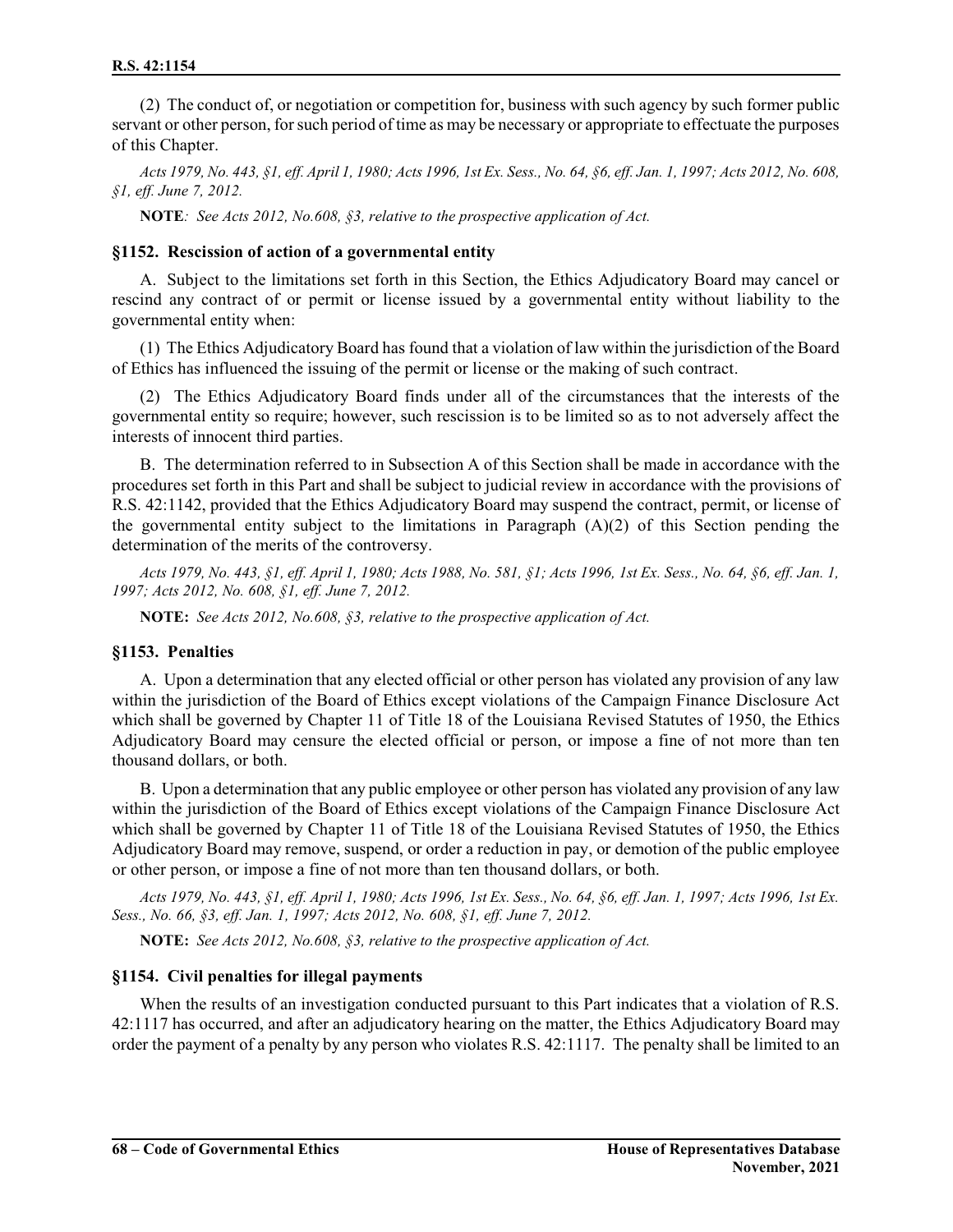amount not in excess of ten thousand dollars. Any appeal of such final decision by the Ethics Adjudicatory Board shall be to the Court of Appeal, First Circuit, pursuant to R.S. 42:1142.

*Acts 1979, No. 443, §1, eff. April 1, 1980; Acts 1996, 1st Ex. Sess., No. 66, §§3, 5, eff. Jan. 1, 1997; Acts 2012, No. 608, §1, eff. June 7, 2012.*

**NOTE:** *See Acts 2012, No.608, §3, relative to the prospective application of Act.*

#### **§1155. Penalties for illegal gain; forfeiture of gifts, payments**

A. If an investigation conducted pursuant to this Part reveals that any public servant or other person has violated any law within the jurisdiction of the Board of Ethics to his economic advantage, and after an adjudicatory hearing on the matter, the Ethics Adjudicatory Board may order the payment of penalties. Recovery may include, in addition to an amount equal to such economic advantage, penalties not to exceed one half of the amount of the economic advantage. Any appeal of such final decision by the Ethics Adjudicatory Board shall be to the Court of Appeal, First Circuit, pursuant to R.S. 42:1142.

B. The Ethics Adjudicatory Board is authorized to order the forfeiture of any gifts or payments made in violation of this Chapter.

*Acts 1979, No. 443, §1, eff. April 1, 1980; Acts 1996, 1st Ex. Sess., No. 64, §6, eff. Jan. 1, 1997; Acts 1996, 1st Ex. Sess., No. 66, §3, eff. Jan. 1, 1997; Acts 2012, No. 608, §1, eff. June 7, 2012.*

**NOTE:** *See Acts 2012, No.608, §3, relative to the prospective application of Act.*

#### **§1156. Finding of possible criminal violation**

Upon finding at a public hearing that there is probable cause to believe that any public servant or other person has violated any criminal law of this state, the Board of Ethics or the Ethics Adjudicatory Board shall forward a copy of its findings to the district attorney of the parish in which the violation occurred, for appropriate action. Thereafter, notwithstanding any other provision of this Chapter, such district attorney shall have access to all records of the board relative to such charges.

*Acts 1979, No. 443, §1, eff. April 1, 1980; Acts 1996, 1st Ex. Sess., No. 64, §6, eff. Jan. 1, 1997; Acts 2012, No. 608, §1, eff. June 7, 2012.*

**NOTE:** *See Acts 2012, No.608, §3, relative to the prospective application of Act.*

## **§1157. Late filing fees**

A.(1)(a) The staff of the Board of Ethics may assess and issue a final order for the payment of late filing fees, in accordance with rules adopted by the Board of Ethics, for any failure to timely file any report or statement due under any law under its jurisdiction as provided in R.S. 42:1132(C), R.S. 24:50 et seq., R.S. 49:71 et seq., or R.S. 33:9661 et seq. A final order issued pursuant to this Subparagraph shall be appealable to the Ethics Adjudicatory Board for an adjudicatory hearing conducted in accordance with R.S. 42:1141.5. For purposes of this Section, the phrase "late filing fees" shall include late filing fees and penalties as the case may be and the term "fee" shall include a fee or penalty as the case may be.

(b) The Board of Ethics may waive all or any part of late filing fees assessed pursuant to Subparagraph (a) of this Paragraph. Any request for waiver of late filing fees assessed in a final order of the staff of the Board of Ethics shall be made to the Board of Ethics, which shall promulgate rules governing the procedure to request a waiver as well as to provide for waiver for "good cause" shown. "Good cause" shall be defined as any action or circumstance which, in the considered judgment of the Board of Ethics, were not within the control of the late filer and which were the direct cause of the late filing or any applicable provision in R.S. 18:1511.5(B). The final disposition of the Board of Ethics on a request for waiver shall not be appealable to the Ethics Adjudicatory Board.

(c) The Board of Ethics shall promulgate rules to facilitate the carrying out of the provisions of this Chapter regarding order for, payment of, and waiver of late filing fees.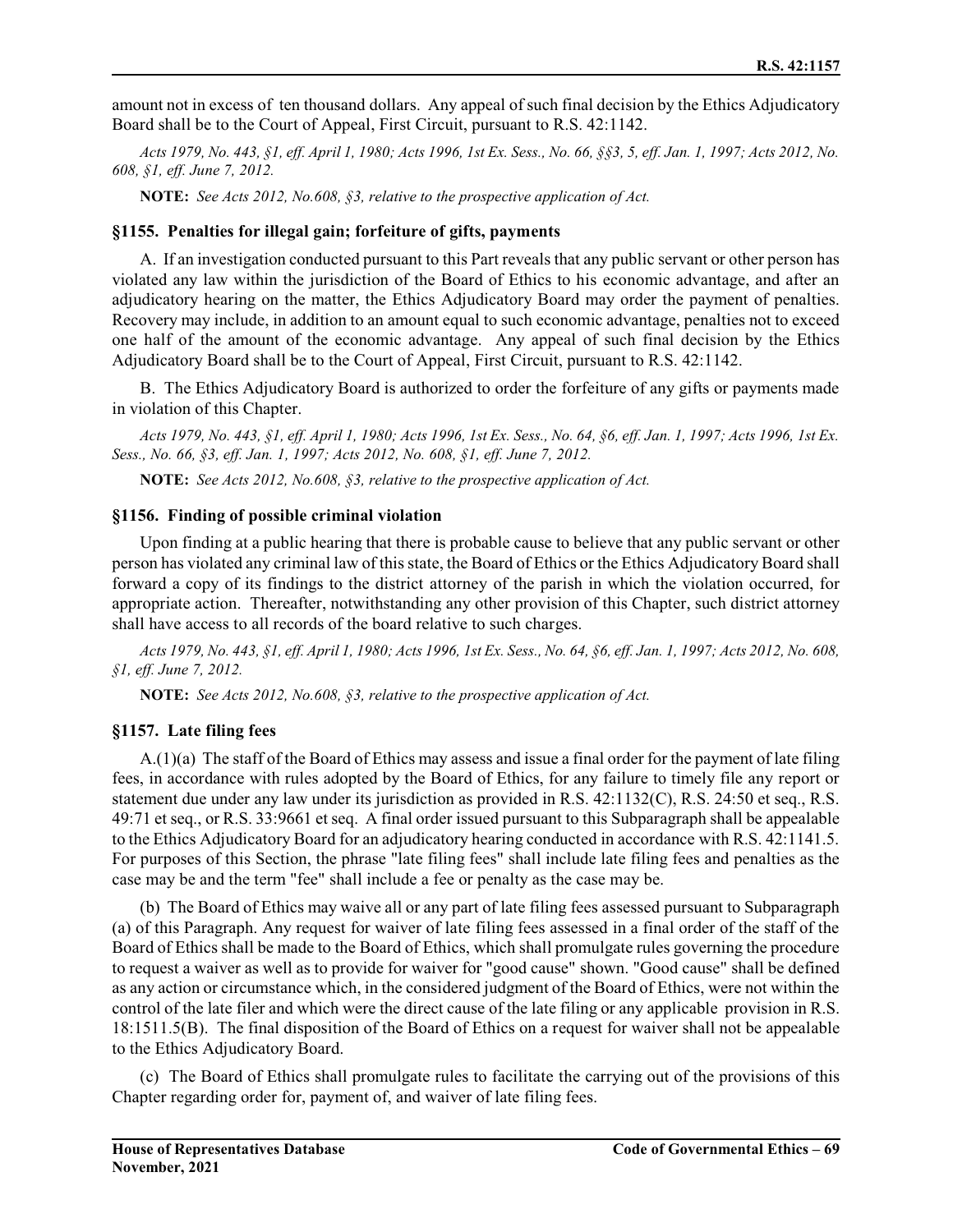(d) When all delays for a request for waiver or appeal of late filing fees have expired, a final order of the Board of Ethics or its staff shall become executory and may be enforced as any other money judgment. The Board of Ethics may file civil proceedings to collect such late filing fees in a court of competent jurisdiction. The proceedings shall be conducted pursuant to the relevant provisions of the Louisiana Code of Civil Procedure.

(2) The late filing fees for any lobbyist required to register and file reports under the provisions of R.S. 24:50 et seq., shall be as provided in R.S. 24:58(D). The late filing fees for any lobbyist required to register and file reports under the provisions of R.S. 49:71 et seq., shall be as provided in R.S. 49:78(D); however, the late filing fees applicable to a lobbyist for a lobbyist expenditure report filed pursuant to R.S. 24:55(G) or R.S. 49:76(G) which contains all of the information required by Part IV of Chapter 1 of Title 49 of the Louisiana Revised Statutes of 1950 and all of the information required by Part III of Chapter 1 of Title 24 of the Louisiana Revised Statutes of 1950 shall be fifty dollars per day. The late filing fees for any lobbyist required to register and file reports under the provisions of R.S. 33:9661 et seq., shall be as provided in R.S. 33:9668(D).

 $(3)(a)(i)$  The late filing fees for any violation of R.S. 42:1114 shall be as provided in R.S. 42:1124.1(A).

(ii) The late penalties for any violation of R.S. 42:1124, 1124.2, 1124.2.1, or 1124.3 shall be as provided in R.S. 42:1124.4.

(b) The late filing fees for any violation of R.S. 42:1114.2 shall be as provided in R.S. 42:1114.2(G).

(4) Any late filing fees assessed by the Board of Ethics or its staff, for any failure to timely file any report or statement due, shall not exceed the following:

- (a) If the fee is twenty-five dollars per day, the maximum shall be five hundred dollars.
- (b) If the fee is forty dollars per day, the maximum shall be one thousand dollars.
- (c) If the fee is fifty dollars per day, the maximum shall be one thousand five hundred dollars.
- (d) If the fee is sixty dollars per day, the maximum shall be two thousand dollars.
- (e) If the fee is one hundred dollars per day, the maximum shall be two thousand five hundred dollars.
- (f) If the fee is two hundred dollars per day, the maximum shall be three thousand dollars.

(g) If the fee is five hundred dollars per day, the maximum shall be twelve thousand five hundred dollars.

B. The staff of the Board of Ethics shall mail by certified mail a notice of delinquency within four days after the due date of which the staff knows or has reason to know, for any report or statement due under the laws within its jurisdiction which has not been timely filed.

C. All funds collected by the staff of the Board of Ethics as provided in Subsection A of this Section shall be deposited upon receipt in the state treasury.

*Acts 1996, 1st Ex. Sess., No. 66, §§3, 5, eff. Jan. 1, 1997; Acts 1999, No. 2, §1, eff. April 22, 1999; Acts 1999, No. 417, §1; Acts 1999, No. 1349, §2, eff. July 12, 1999; Acts 2001, No. 293, §1; Acts 2004, No. 116, §1, eff. Jan. 1, 2005; Acts 2004, No. 868, §1, eff. Jan. 1, 2005; Acts 2008, 1st Ex. Sess., No. 1, §2, eff. Jan. 1, 2009; Acts 2008, No. 472, §1, eff. Jan. 1, 2009; Acts 2010, No. 788, §1, eff. Jan. 1, 2011; Acts 2010, No. 857, §2; Acts 2012, No. 608, §1, eff. June 7, 2012; Acts 2014, No. 687, §1; Acts 2014, No. 739, §1; Acts 2021, No. 177, §1, eff. June 11, 2021.*

## **§1157.1. Timely filing of reports and statements due; presumption**

A. The filing of reports and statements shall be deemed timely in the following cases:

(1) The papers are hand-delivered, mailed, or deposited for delivery with a commercial delivery service, on or before the due date. If the papers are received by mail or delivered by a commercial delivery service on the first day following the due date, there shall be a rebuttable presumption that the papers were timely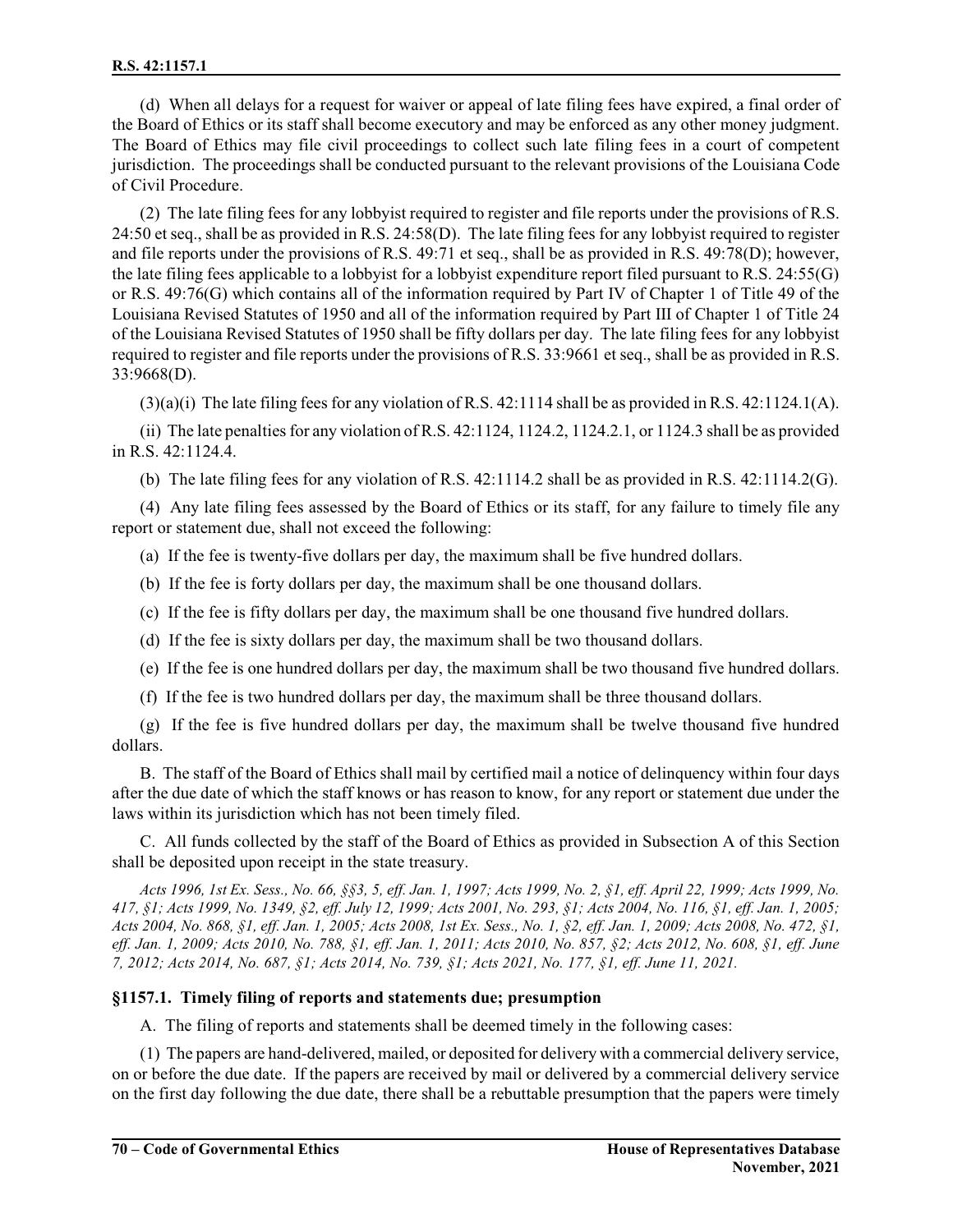filed. In all cases where the presumption does not apply, the timeliness of the filing shall be shown only by an official U.S. postmark, official receipt or certificate from the U.S. Postal Service, or by receipt or invoice of a commercial delivery service made at the time of mailing or deposit for delivery which indicates the date thereof. For purposes of this Section, "by mail" applies only to the U.S. Postal Service.

(2) The report or statement due is transmitted by facsimile transmission or electronic transfer and received by the board on or before the due date. Any report or statement transmitted by facsimile transmission or electronic transfer and received by the board shall be considered as if filed in the original. However, in the case where the staff of the board discovers that a facsimile transmission or electronic transfer is illegible upon receipt, the staff shall immediately give notice to the party whose report or other statement is illegible that a legible copy of such facsimile transmission or electronic transfer shall be mailed, transmitted by a commercial delivery service, or hand-delivered within twenty-four hours to the offices of the board. The filing date shall be deemed to be the date of receipt of the facsimile transmission or electronic transfer of the report or statement.

B. If the date on which a report or statement is required to be filed occurs on a weekend or a federal or state holiday, the report shall be filed no later than the first working day after the date it would otherwise be due that is not a federal or state holiday.

*Acts 1996, 1st Ex. Sess., No. 66, §§3, 5, eff. Jan. 1, 1997; Acts 1999, No. 164, §2.*

**§1157.2.** *Repealed by Acts 2012, No. 608, §2, eff. June 7, 2012.*

# **§1157.3. Outside counsel; contingency fee; enforcement and collection authority**

The board may contract with outside counsel on a contingency fee basis to enforce judgments that may arise under this Part. Any such firm or attorney shall be selected pursuant to a request for proposals in accordance with Chapter 16 of Title 39 of the Louisiana Revised Statutes of 1950.

*Acts 1999, No. 850, §1.*

# **SUBPART D. COMPUTER DATA MANAGEMENT SYSTEM**

# **§1158. Board of Ethics Computerized Data Management System; purpose; goals**

A.(1) To enhance the board's ability to govern and enforce the Code of Governmental Ethics and to provide efficient and economical dissemination of information, the board shall establish the Board of Ethics Computerized Data Management System.

(2) The following basic specifications shall be designed into the board's computerized data management system:

(a) The system shall be capable of handling each type of report required to be filed with the board.

(b) The system shall permit electronic filing of all reports required to be filed with the board or as provided for by this Chapter.

(c) The system shall provide for in-house review of all reports filed with the board.

(d) The system's database shall be categorized to provide for citizen's access of all reports filed with the board. This access shall include, but not be limited to, the ability of the public to search by contributor names the system's database of campaign finance disclosure reports that are required to be filed electronically by R.S. 18:1485 and R.S. 42:1125.

(e) The system shall provide a person viewing campaign finance reports filed electronically by a candidate pursuant to R.S. 18:1485 with a link to all reports filed pursuant to R.S. 42:1124.6 in which the candidate is listed.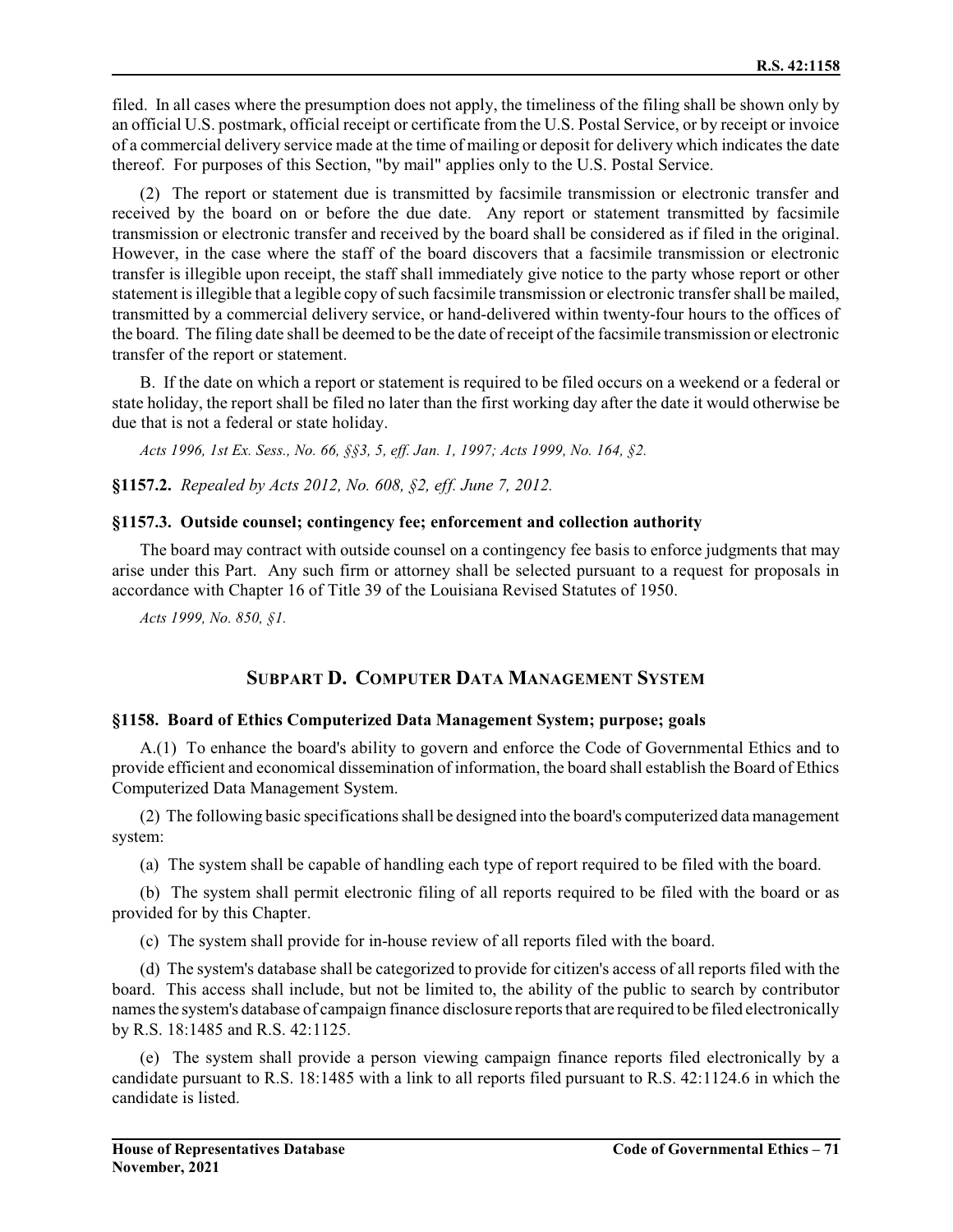B. The computerized data system shall be used to aid in the distribution of materials to state and local agencies as provided in R.S. 42:1170.

C. Notwithstanding any contrary provision of this Section, any material or information which is confidential as provided by law shall be excluded from such public access.

D. The Board of Ethics Computerized Data Management System shall commence basic operations no later than May 1, 1997, with total implementation of the system as provided for in this Subpart by May 1, 1998.

*Acts 1996, 1st Ex. Sess., No. 64, §6, eff. Jan. 1, 1997; Acts 2010, No. 804, §1, eff. June 30, 2010.*

#### **§1159. Access; Internet; restrictions**

A. To enhance the public's ability to gather information easily regarding the conduct of elected officials, public employees, and other persons regulated by the board, the board shall maintain a website which allows the public to quickly and easily review disclosure reports filed with the board, agendas of board meetings, and opinions and decisions rendered by the board.

B. The board shall regularly review and update its website to improve access to its public information.

C. The board shall not reduce or impair in any manner the level of the public's access via the Internet to the information provided by the board on its website from the level of access that exists on June 5, 2003.

D. The board shall exclude from the website any material or information which is confidential as provided by law.

*Acts 2003, No. 203, §1, eff. June 5, 2003.*

# **PART IV. MISCELLANEOUS PROVISIONS**

#### **§1161. Preventive measures by agency heads**

A. Filing of reports. Every agency head shall file confidential reports with the board or panel on any matters that come to his attention which he believes may constitute a violation ofthis Chapter which is within the board or panel's jurisdiction.

B. Cooperation with board. Every agency head shall cooperate in every possible manner in connection with any investigation or hearing which may be lawfully conducted by the board or panel.

C. Compliance with order of board or panel. Every agency head shall forthwith comply with any lawful order received from the board or panel and shall immediately take disciplinary action against any employee under his supervision when ordered to do so by the board or panel.

D. Failure to comply with order of board or panel. Failure on the part of any agency head who is not an elected official to comply promptly with any lawful order'r received from the board or panel shall subject him to all penalties provided for elsewhere in this Chapter and shall cause the immediate suspension of all salary and other benefits which he otherwise would be entitled to receive. Such suspension shall remain in effect during the period in which he fails or refuses to comply, and all public employees are hereby directed to refuse to honor any drafts or other documents which would violate this provision.

E. Agency employment lists. Every agency head shall furnish the board or panel, upon request, a list showing the names, positions, compensation, if any, and the time actually spent earning such compensation of all agency employees. The list shall be prepared at the expense of the agency furnishing it out of funds available to such agency.

F. Screening of employees. Every agency head shall constantly screen all employees under his supervision to ascertain that such employees are needed to perform the work of the agency and shall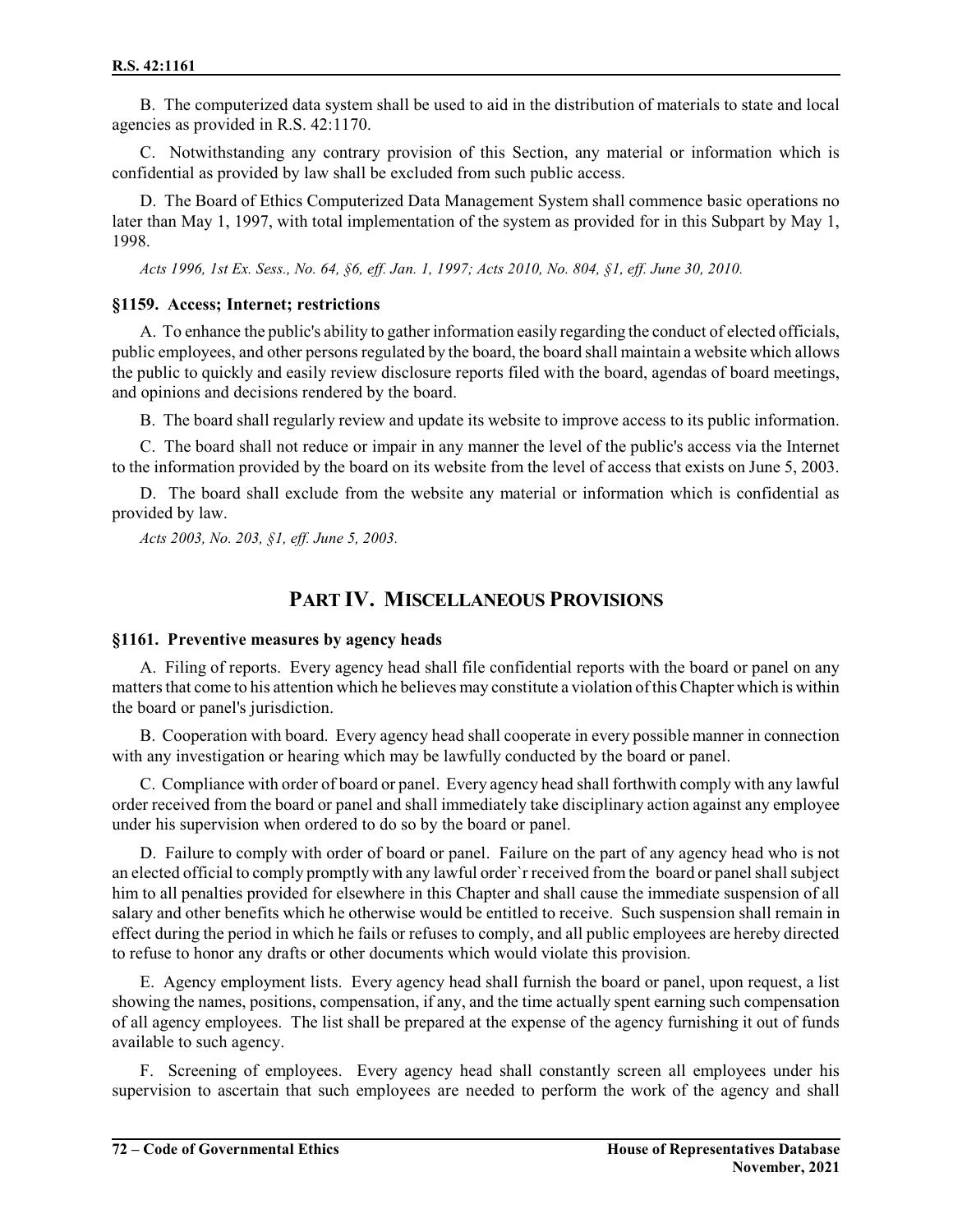promptly take the necessary steps to reduce the number of the employees of the agency to a sufficient or satisfactory number required. Knowingly having one or more employees on the payroll who are not rendering service for which they are being paid or having one or more employees on the payroll that violate the provisions of R.S. 42:1119 shall subject the agency head, a public employee having the authority to hire and fire the employee, and the immediate supervisor of the employee, as well as such employee, to the disciplinary action and penalties provided by this Chapter.

*Acts 1979, No. 443, §1, eff. April 1, 1980; Acts 1996, 1st Ex. Sess., No. 64, §§6, 11, eff. Jan. 1, 1997.*

### **§1162. Copy of ethics code to be furnished by the secretary of state**

Whenever the secretary of state shall issue a commission to a public servant, he shall include therewith a copy of this Chapter in pamphlet or other form convenient to the secretary, and the public servant shall acknowledge receipt thereof when filing his oath of office with the secretary of state.

*Acts 1979, No. 443, §1, eff. April 1, 1980.*

### **§1163. Prescription**

No action to enforce any provision of this Chapter shall be commenced after the expiration of two years following the discovery of the occurrence of the alleged violation, or four years after the occurrence of the alleged violation, whichever period is shorter.

*Acts 1979, No. 443, §1, eff. April 1, 1980.*

### **§1164. Criminal laws not affected**

Nothing in this Chapter is intended to nor is to be construed as repealing, amending, or modifying in any way any provision of any criminal law of this state.

*Acts 1979, No. 443, §1, eff. April 1, 1980.*

### **§1165. Authority of school boards to administer tenure laws not affected**

A. Nothing in this Chapter is intended norshall it be construed to have the effect of repealing, amending, or modifying in any way any state tenure statutes pertaining to the rights of probationary or permanent teachers or other public employees of any parish or city school board of this state nor the authority of any such school board to administer the state tenure statutes, relative to teachers and other public employees of the school board, when such teachers and other public employees are serving in their official capacities. All job actions based upon the causes for disciplining or dismissal of teachers or other school public employees, as may be now or hereafter set forth in the state tenure statutes, shall remain under the exclusive jurisdiction of the appropriate parish or city school board.

B. Subject to the provisions of Subsection A, the board or panel may order that any public employee of a parish or city school board of this state be disciplined or dismissed as provided in this Chapter whenever the board or panel has determined that the public employee has violated any provision of law within the jurisdiction of the board.

*Acts 1979, No. 443, §1, eff. April 1, 1980; Acts 1996, 1st Ex. Sess., No. 64, §6, eff. Jan. 1, 1997.*

# **§1166. Violation of code by tenured public employee of a state public higher education institution**

Any final determination that a tenured public employee of a public higher education institution in this state has violated any provision of law within the jurisdiction of the board, except as otherwise exempted therefrom, may be grounds for disciplining or dismissing the tenured public employee by the appropriate higher education management board, or by the appointing authority by order of the board or panel in accordance with applicable tenure law, rule, or policy.

*Acts 1979, No. 443, §1, eff. April 1, 1980; Acts 1996, 1st Ex. Sess., No. 64, §6, eff. Jan. 1, 1997.*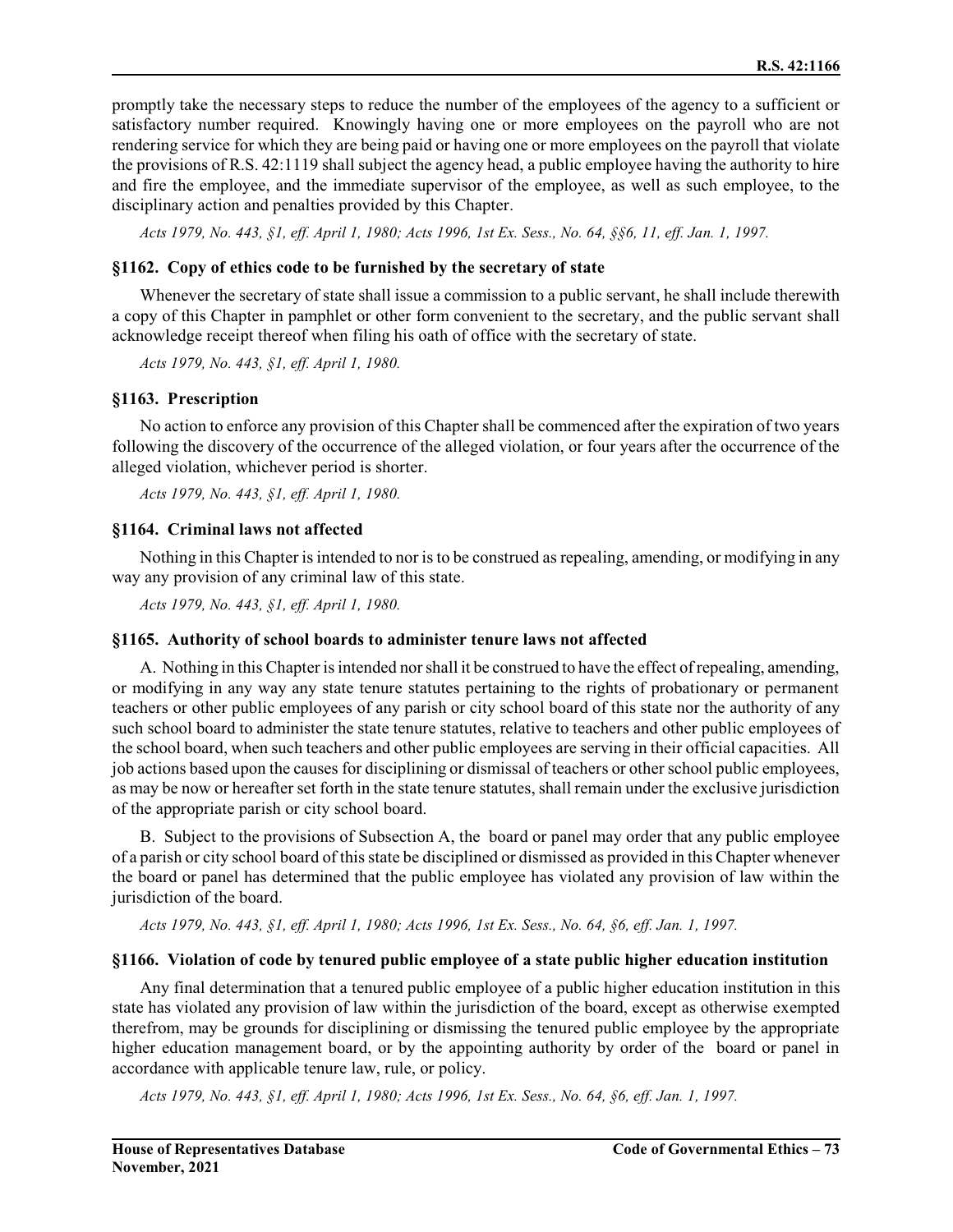### **§1167. Judges**

All judges, as defined by the Code of Judicial Conduct, shall be governed exclusively by the provisions of the Code of Judicial Conduct, which shall be administered by the Judiciary Commission provided for in Article V, Section 25 of the Constitution of Louisiana.

*Acts 1979, No. 443, §1, eff. April 1, 1980.*

#### **§1168. Perjury; malfeasance in office**

A. Perjury. Any person who intentionally and knowingly either files a false sworn complaint with the board or who gives false sworn testimony before the board or panel shall, upon conviction by a court of competent jurisdiction, be guilty of the crime of perjury and subject to the penalty set forth in R.S. 14:123.

B. Malfeasance by member of the board. Any member of the board who knowingly and intentionally initiates action by the board or panel against any public servant, or person knowing such action to be false shall, upon conviction by a court of competent jurisdiction, be guilty of the crime of malfeasance in office and subject to the penalty set forth in R.S. 14:134.

*Acts 1979, No. 443, §1, eff. April 1, 1980; Acts 1996, 1st Ex. Sess., No. 64, §6, eff. Jan. 1, 1997.*

#### **§1169. Freedom from reprisal for disclosure of improper acts**

A. Any public employee who reports to a person or entity of competent authority or jurisdiction information which he reasonably believes indicates a violation of any law or of any order, rule, or regulation issued in accordance with law or any other alleged acts of impropriety related to the scope or duties of public employment or public office within any branch of state government or any political subdivision shall be free from discipline, reprisal, or threats of discipline or reprisal by the public employer for reporting such acts of alleged impropriety. No employee with authority to hire, fire, or discipline employees, supervisor, agency head, nor any elected official shall subject to reprisal or threaten to subject to reprisal any such public employee because of the employee's efforts to disclose such acts of alleged impropriety.

 $B(1)(a)$  If any public employee is suspended, demoted, dismissed, or threatened with such suspension, demotion, or dismissal as an act of reprisal for reporting an alleged act of impropriety in violation of this Section, the public employee shall report such action to the board.

(b) If any person that is a public employee because of a contractual arrangement with a governmental entity or agency thereof has the contract with the governmental entity or agency suspended, reduced, or terminated or is threatened with the suspension, reduction, or termination of the contract with the governmental entity or agency as an act of reprisal for reporting an alleged act of impropriety in violation of this Section, the public employee shall report such action to the board.

(2)(a) A public employee who is wrongfully suspended, demoted, or dismissed shall be entitled to reinstatement of his employment and entitled to receive any lost income and benefits for the period of any suspension, demotion, or dismissal.

(b) A person that is a public employee because of a contractual arrangement with a governmental entity or agency thereof whose contract is wrongfully suspended, reduced, or terminated shall be entitled to reinstatement of his contract and entitled to receive any lost compensation under the terms of the contract.

C. The board shall provide written notice of the commencement of an investigation of a report of a violation of this Section to the agency head of the employee, or if the agency head is the defendant, then to an agency head of the governmental entity that supervises the agency, or if none, then to the governing authority of the governmental entity not less than ten days prior to the date set for the investigation. If the board determines, following an investigation, that it shall offer a consent opinion or conduct a public or private hearing to receive evidence and determine whether any violation of this Section has occurred, the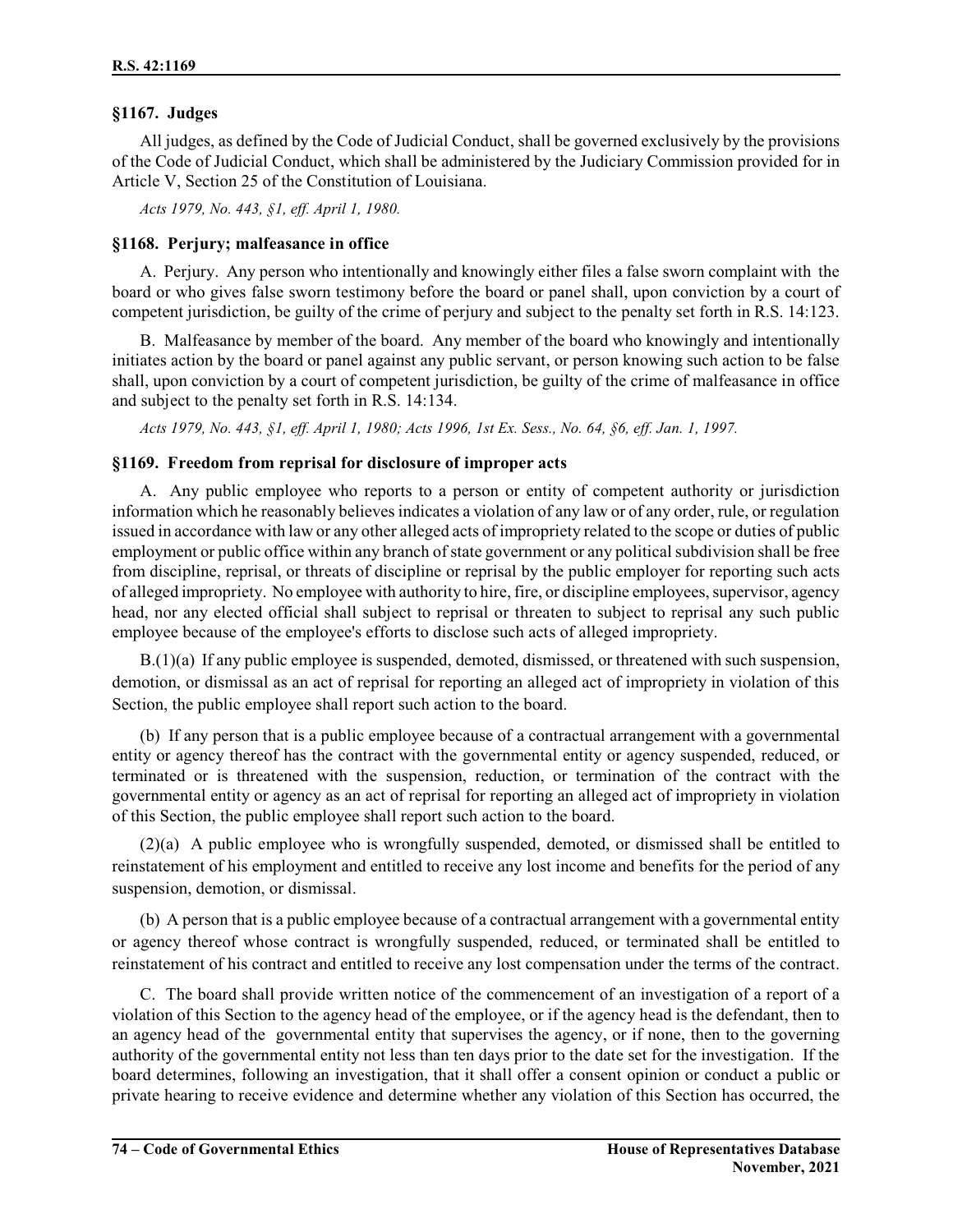board shall provide written notice of the hearing or consent opinion to the agency head of the employee, or if the agency head is the defendant, then to an agency head of the governmental entity that supervises the agency, or if none, then to the governing authority of the governmental entity not less than sixty days prior to the date set for the action by the board. The employee's agency shall cooperate in every possible manner in connection with any investigation conducted by the board. The agency shall be considered to be an indispensable party to any investigation, hearing, or consent opinion and may have legal counsel, crossexamine witnesses, call witnesses, and present evidence on its behalf.

D. Any employee with the authority to hire, fire, or discipline employees, supervisor, agency head, or elected official who violates this Section shall be subject to the same fines and penalties provided for other violations of this Chapter. In addition, if the board, following a public hearing, finds there is probable cause to believe that a person has violated a criminal law of this state, pursuant to R.S. 42:1156, the board shall forward a copy of its findings to the district attorney of the parish in which the violation occurred for appropriate action. Thereafter, notwithstanding any other provision of this Chapter, such district attorney shall have access to all records of the board relative to such findings.

E. Upon notification by the employee, the employee's agency, the defendant, or the defendant's agency that the employee has commenced a civil action in a district or federal court or with a federal agency with adjudicatory authority over employment complaints against his agency pursuant to R.S. 23:967(B) or other relevant state or federal statutes at any time prior to the board's final determination as to whether a violation of this Section has occurred, the board shall stay any action pending before the board until a final order in the civil or adjudicatory action is issued, and the prescriptive period provided for in R.S. 42:1163 for action shall be suspended while such civil or adjudicatory action is pending and shall resume when such final order is issued. The final order of the court in the civil action or agency in an adjudicatory action, except if the action is dismissed by the plaintiff, shall resolve all matters the employee has pending before the board regarding this Section.

F. Each agency head shall ensure that a notice containing an explanation in plain language of the rights of employees under this Section is posted and maintained at some convenient and conspicuous point in each building where more than ten public employees are employed. The specific content of this notice shall be determined by the board.

*Acts 1979, No. 443, §1, eff. April 1, 1980; Acts 1995, No. 1115, §1; Acts 1996, 1st Ex. Sess., No. 64, §6, eff. Jan. 1, 1997; Acts 1999, No. 327, §1; Acts 2006, No. 373, §1, eff. June 15, 2006; Acts 2007, No. 148, §1; Acts 2008, 1 st Ex. Sess., No. 5, §1, eff. April 26, 2008; Acts 2014, No. 362, §1.*

### **§1170. Ethics education; mandatory requirements; ethics designee**

A.(1) Commencing with terms of office beginning January 1, 2008, and thereafter, each statewide elected official, legislator, and public service commissioner shall receive a minimum of one hour of education and training on the Code of Governmental Ethics during each year of his term of office. All newly elected officials shall receive the required one hour of education training on the Code of Governmental Ethics within the first ninety days after taking the oath of office. In addition, each statewide elected official, legislator, and public service commissioner shall receive a minimum of one hour of education and training on the Campaign Finance Disclosure Act during his term of office.

(2) Commencing with the terms of office beginning January 1, 2010, and thereafter, each elected official who was not required to complete education and training on the Code of Governmental Ethics pursuant to Paragraph (1) of this Subsection shall receive a minimum of one hour of education and training during each year of his term of office. All newly elected officials shall receive the required one hour of education training on the Code of Governmental Ethics within the first ninety days after taking the oath of office. In addition, each such elected official who was not required to complete education and training pursuant to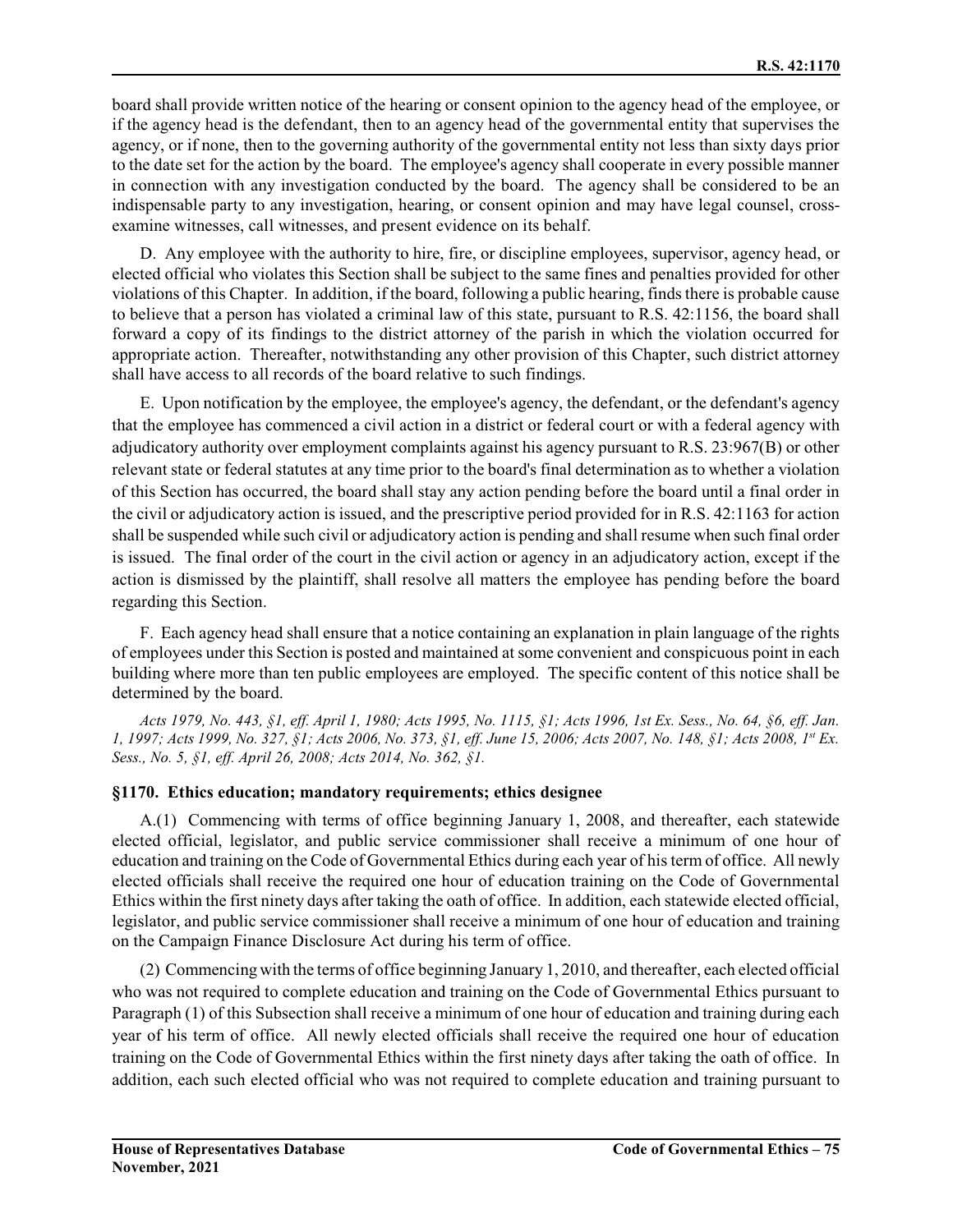Paragraph (1) of this Subsection shall receive a minimum of one hour of education and training on the Campaign Finance Disclosure Act during his term of office.

(3)(a)(i) Commencing on January 1, 2012, each public servant who was not required to complete education and training pursuant to Paragraph (1) or (2) of this Subsection shall receive a minimum of one hour of education and training on the Code of Governmental Ethics during each year of his public employment or term of office, as the case may be.

(ii) Commencing on January 1, 2014, each head of a department, except statewide elected officials, of the executive branch enumerated in R.S. 36:4(A), shall be required to receive an additional one hour of education and training on the Code of Governmental Ethics during each year of his public employment or term of office, as the case may be. The additional topic to be addressed shall be contract ethics.

(b) The provisions of Subparagraph (a) of this Paragraph shall not apply to any person who is a public servant solely because he serves as an uncompensated volunteer fireman or an uncompensated auxiliary or reserve law enforcement officer.

(c) The provisions of Subparagraph (a) of this Paragraph shall not apply to a nonsalaried employee of a hospital owned or operated by a hospital service district as defined in R.S. 46:1072 unless the employee is authorized to enter into contracts on behalf of the hospital for goods or services or the duties of the employee include the supervision of another public employee.

(4)(a) Commencing on January 1, 2009, each lobbyist registered pursuant to the provisions of Part III of Chapter 1 of Title 24 of the Louisiana Revised Statutes of 1950 relative to lobbying of the legislature shall receive a minimum of one hour of education and training on such provisions and on the provisions of the Code of Governmental Ethics which the Board of Ethics determines are relevant to such a lobbyist during each year the lobbyist is registered.

(b) Commencing on January 1, 2009, each lobbyist registered pursuant to the provisions of Part IV of Chapter 1 of Title 49 of the Louisiana Revised Statutes of 1950 relative to lobbying of executive branch agencies shall receive a minimum of one hour of education and training on such provisions and on the provisions of the Code of Governmental Ethics which the Board of Ethics determines are relevant to such a lobbyist during each year such lobbyist is registered.

(5) A former public servant whose public service in a calendar year lasted less than ninety days shall not be required to receive education and training on the Code of Governmental Ethics pursuant to Paragraph (1), (2), or (3) of this Subsection during that year.

B. The education and training required pursuant to this Section may be received either in person or via the Internet through the training and education materials designed by the board pursuant to R.S. 42:1134.

C.(1) Each agency head of a state agency shall designate at least one person who shall, with the assistance of the board, provide all public servants of that agency information and instruction relative to ethics and conflicts of interest concerning the following provisions: the Code of Governmental Ethics and, if appropriate or applicable to the functions of the agency or the public servants within the agency, information concerning the Campaign Finance Disclosure Act, the provisions of Part III of Chapter 1 of Title 24 relative to lobbying of the legislature, the provisions of Part IV of Chapter 1 of Title 49 of the Louisiana Revised Statutes of 1950 relative to lobbying of executive branch agencies, the Louisiana Riverboat Economic Development and Gaming Control Act, the Louisiana Economic Development and Gaming Corporation Act, the Louisiana Lottery Corporation Law, and the Video Draw Poker Devices Control Law. The agency shall also provide instruction and information to such public servants intended to educate them about the particular ethics laws to which they are subject and the procedures by which such laws are enforced. On and after January 1, 2009, no agency head shall designate a person to provide information and instruction relative to ethics and conflicts of interest pursuant to this Subsection unless the person has